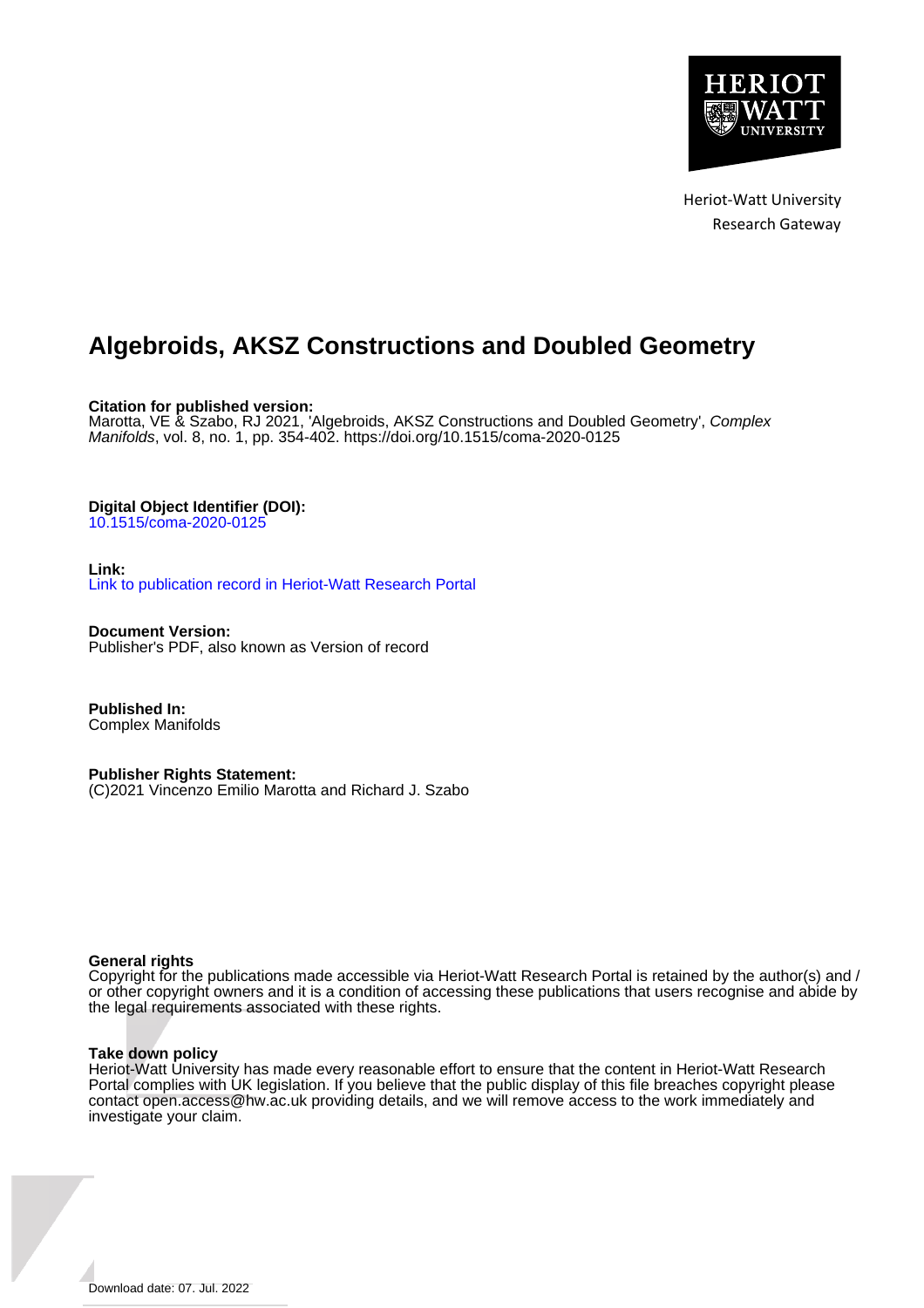### **Research Article Open Access**

Vincenzo Emilio Marotta and Richard J. Szabo

# **Algebroids, AKSZ Constructions and Doubled Geometry**

<https://doi.org/10.1515/coma-2020-0125> Received April 27, 2021; accepted November 9, 2021

**Abstract:** We give a self-contained survey of some approaches aimed at a global description of the geometry underlying double field theory. After reviewing the geometry of Courant algebroids and their incarnations in the AKSZ construction, we develop the theory of metric algebroids including their graded geometry. We use metric algebroids to give a global description of doubled geometry, incorporating the section constraint, as well as an AKSZ-type construction of topological doubled sigma-models. When these notions are combined with ingredients of para-Hermitian geometry, we demonstrate how they reproduce kinematical features of double field theory from a global perspective, including solutions of the section constraint for Riemannian foliated doubled manifolds, as well as a natural notion of generalized T-duality for polarized doubled manifolds. We describe the  $L_{\infty}$ -algebras of symmetries of a doubled geometry, and briefly discuss other proposals for global doubled geometry in the literature.

**Keywords:** Algebroids, Sigma-models, Doubled geometry, Para-Hermitian geometry, String theory, T-duality

**MSC:** 53Z05, 53C12, 81T30, 81T40

# **1 Introduction**

This contribution is a relatively self-contained survey of some mathematical approaches to a rigorous global formulation of the geometry underlying double field theory, that we will colloquially call 'doubled geometry', following standard terminology from string theory (more precise definitions will be given in Section [5\)](#page-33-0). Double field theory is an extension of supergravity in which stringy T-duality becomes a manifest symmetry. The basic example of a doubled geometry in this context comes from considering toroidal compactifications of string theory, which we shall now briefly review.

# <span id="page-1-0"></span>**1.1 T-Duality and Doubled Geometry**

Let *V* be a *d*-dimensional real vector space, and let *Λ* be a lattice of *V*. The symmetry group of string theory with target space the *d*-dimensional affine torus  $Q = V/\Lambda$  is isomorphic to the integer split orthogonal group  $O(d, d; \mathbb{Z})$ ; it preserves a flat split signature metric *η* induced by the canonical pairing between the lattice *Λ* ⊂ *V* and its dual lattice *Λ* \* ⊂ *V* \* . This contains the geometric subgroup GL(*d*, Z) ⊂ O(*d*, *d*;Z) generated by large diffeomorphisms of the torus  $\Omega$ , while the rest of the group is generated by T-dualities combined with integer shifts of the Kalb-Ramond  $B$ -field which are not geometric symmetries of  $\Omega$ . However, T-duality does act geometrically on the doubled torus *M* := (*V* ⊕ *V*\*)/(*Λ* ⊕ *Λ*\*) ≃ Ω × Ω̃, where Ω̃ = *V\**/*Λ*\* is the dual torus:

**Vincenzo Emilio Marotta:** Department of Mathematics and Maxwell Institute for Mathematical Sciences, Heriot-Watt University, Edinburgh EH14 4AS, United Kingdom, E-mail: vm34@hw.ac.uk

**Richard J. Szabo:** Department of Mathematics, Maxwell Institute for Mathematical Sciences and Higgs Centre for Theoretical Physics, Heriot-Watt University, Edinburgh EH14 4AS, United Kingdom, E-mail: R.J.Szabo@hw.ac.uk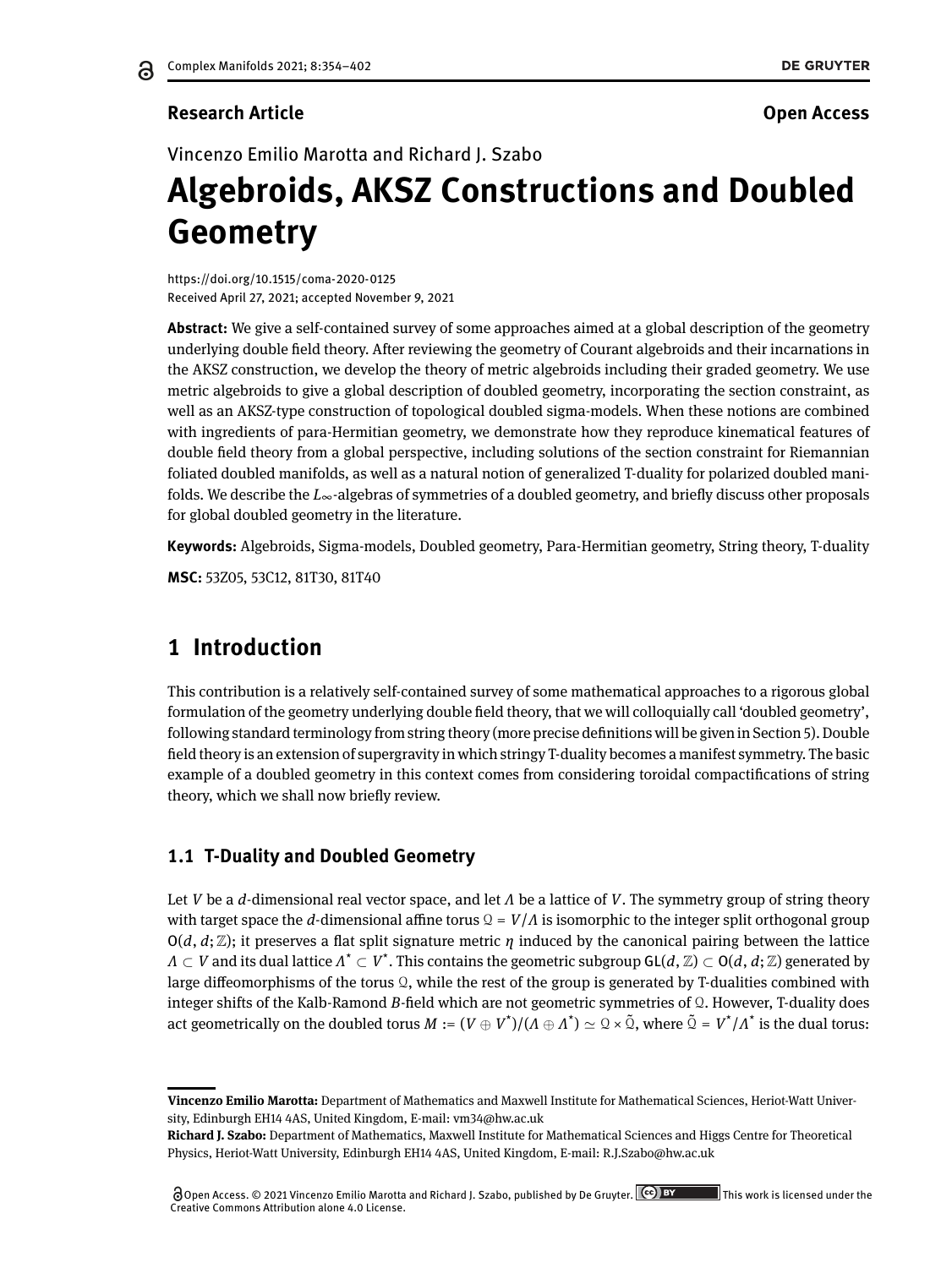$O(d, d; \mathbb{Z})$  is a subgroup of the group of large diffeomorphisms  $GL(2d, \mathbb{Z})$  of *M*. In this sense string theory "sees" a doubled geometry.

Let  $q : M \to Q$  and  $\tilde{q} : M \to \tilde{Q}$  be the canonical projections. The doubled torus M has a canonical symplectic form  $\omega$  when viewed as the dual torus bundle  $q : M \to \Omega$ , and a pair of involutive Lagrangian distributions  $L_{+}$  = Ker(d $\tilde{q}$ ) and  $L_{-}$  = Ker(d $q$ ) (i.e. real polarizations of  $(M, \omega)$ ) such that  $TM \simeq L_{+} \oplus L_{-}$ . As we will discuss in Section [4,](#page-26-0) this is a simple example of a 'para-Kähler manifold'. Then there is a pair of Lagrangian fibrations

<span id="page-2-0"></span>
$$
\begin{array}{c}\n\mathbf{M} \\
\downarrow^{\mathbf{G}} \\
\downarrow^{\mathbf{G}} \\
\downarrow^{\mathbf{G}} \\
\downarrow^{\mathbf{G}}\n\end{array} \tag{1.1}
$$

which yields a Lagrangian correspondence between the torus  $\Omega$  and its dual torus  $\tilde{\Omega}$ ; this defines a T-duality which swaps Q with  $\tilde{Q}$ . Clearly there are different polarizations, corresponding to different choices of splitting  $V \oplus V^*$ , and in general factorized T-dualities swap only some of the fibre directions.

More generally, if  $\pi : \mathcal{Q} \to W$  is a principal torus bundle whose typical fiber is a *d*-dimensional torus, endowed with a torus-equivariant gerbe with connection on Q of curvature  $H \in \Omega^3(\mathfrak{Q})$  (which models the NS–NS 3-form flux in string theory), then the fibrewise T-duality group acts geometrically on a doubled torus bundle  $M \to W$  with fibres of dimension 2*d* [\[1,](#page-46-0) [2\]](#page-46-1). If the T-dual is another principal torus bundle  $\tilde{\pi} : \tilde{\mathfrak{Q}} \to W$ , with an equivariant gerbe with connection on  $\tilde{\Omega}$  of curvature  $\tilde{H}\in \Omega^3(\tilde{\Omega})$ , then the correspondence space of [\(1.1\)](#page-2-0) is homeomorphic to the fibred product  $M \simeq Q \times_W \tilde{Q}$  with the principal doubled torus fibration  $\pi \circ q =$  $\tilde\pi\circ\tilde q:M\to W.$  It has a fibrewise non-degenerate 2-form  $\omega\in\varOmega^2(M)$  which is invariant under both torus actions on  $\mathcal Q$  and  $\tilde{\mathcal Q}$ , and which obeys [\[3\]](#page-46-2)

$$
d\omega = q^*H - \tilde{q}^*\tilde{H}.
$$

This is an example of a 'para-Hermitian fibration' (see Section [4\)](#page-26-0), and it defines a topological T-duality between the principal torus bundles  $\pi : \mathcal{Q} \to W$  and  $\tilde{\pi} : \tilde{\mathcal{Q}} \to W$  [\[4,](#page-46-3) [5\]](#page-46-4). These correspondence spaces were extended to doubled twisted tori in [\[6\]](#page-46-5), which further double the base *W*, giving examples of 'almost para-Hermitian manifolds' (see Section [4\)](#page-26-0), and provide a geometrization of the non-geometric T-duals that may arise (such as the 'T-folds' of [\[1\]](#page-46-0)); see [\[7\]](#page-46-6) for an alternative viewpoint on these constructions in the language of *C* \* -algebra bundles and noncommutative correspondences.

#### **1.2 Supergravity and Courant Algebroids**

Supergravity is the low-energy approximation to string theory. It has long been appreciated that the geometry underlying type II supergravity is generalized geometry on Courant algebroids [\[8,](#page-46-7) [9\]](#page-46-8): the complete bosonic field content (in the NS–NS sector) can be encoded in a generalized metric on an exact Courant alge-broid [\[10,](#page-46-9) [11\]](#page-46-10). Exact Courant algebroids over a manifold  $\Omega$  have underlying vector bundle  $E\simeq T\Omega\oplus T^*\Omega$  and are classified by the class of the 3-form  $H$ -flux in  $H^3(\mathcal{Q}, \mathbb{R})$  [\[12,](#page-46-11) Letter 1] (see Sections [2](#page-5-0) and [3\)](#page-16-0). In this sense generalized geometry "doubles" the tangent bundle  $TQ$ , which captures diffeomorphisms and *B*-field gauge transformations as transition functions, and hence are manifest symmetries of supergravity.

However, factorized T-dualities relate supergravity in different duality frames. This is reflected mathematically in the feature that topological T-duality between principal torus bundles can be implemented, using the correspondence [\(1.1\)](#page-2-0), as an isomorphism between exact Courant algebroids [\[5\]](#page-46-4), but not generally as a symmetry of a single exact Courant algebroid. Hence supergravity is not manifestly T-duality invariant.

#### **1.3 Double Field Theory and Para-Hermitian Geometry**

In double field theory, one instead "doubles" the underlying  $d$ -dimensional manifold  $\Omega$  to a manifold  $M$  of dimension 2*d*, and considers geometry on the tangent bundle *TM* (see Section [6\)](#page-40-0). What this doubling means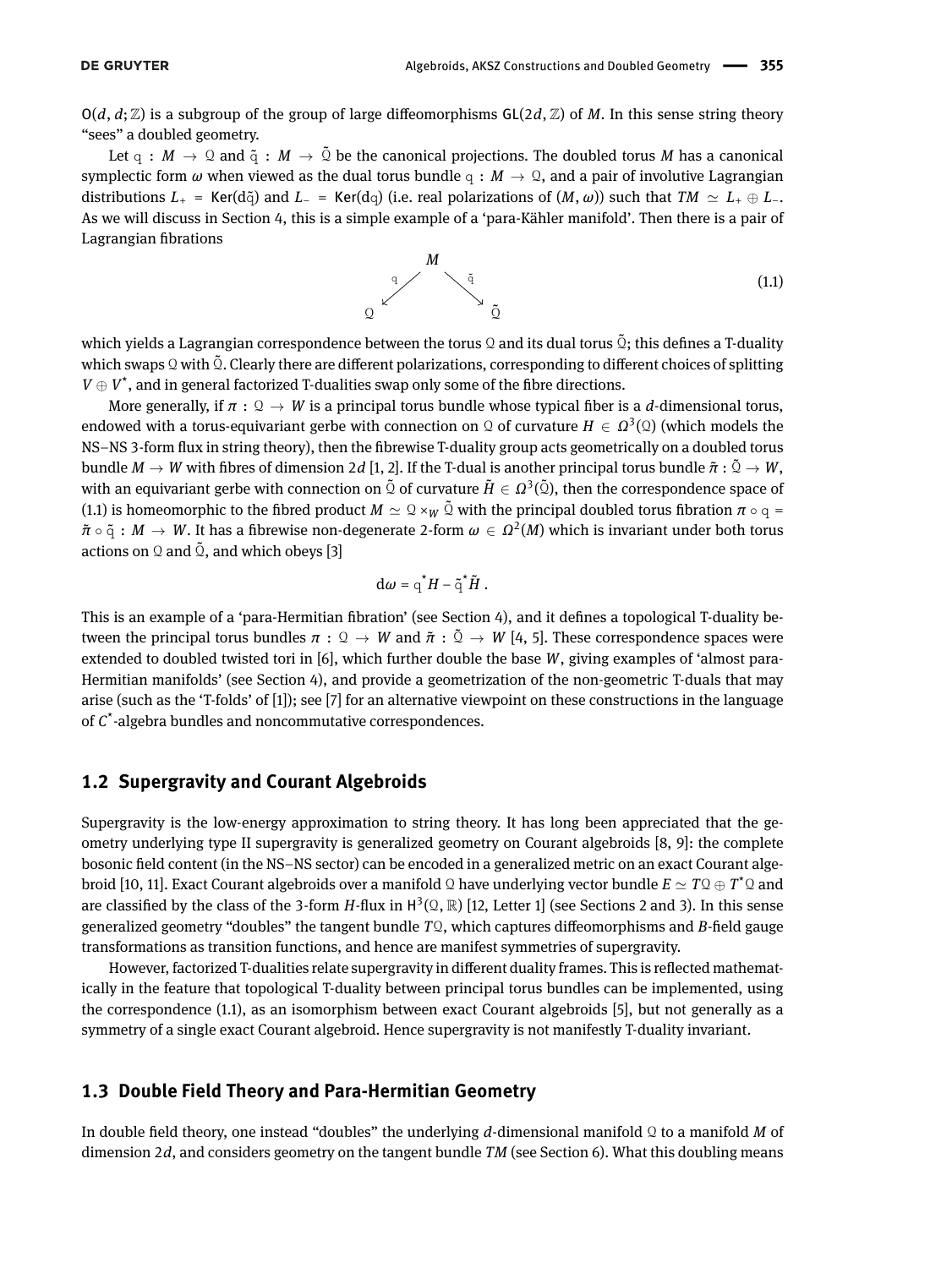exactly will be defined precisely in this paper, but the rough idea is as follows. Double field theory is a constrained theory, whose constraint follows from the level matching condition in string theory. At present this constrained theory is not very well understood, but its reduction under a stronger constraint, called the 'section constraint', has been extensively studied. Solving the section constraint amounts to selecting a 'polarization' which reduces the geometry on *TM* to generalized geometry on an exact Courant algebroid. What the doubled geometry of *M* accomplishes is that its group of (large) diffeomorphisms contains the T-duality group in *d*-dimensions, and in this way T-duality becomes a manifest symmetry of the unconstrained double field theory. In the example of the doubled tori or doubled torus bundles  $M \to W$  from Section [1.1,](#page-1-0) double field theory on *M* can be reduced in this way to string theory on a torus or a T-fold [\[1\]](#page-46-0).

Such a duality covariantization of supergravity, with manifest O(*d*, *d*) symmetry, was suggested some time ago by Siegel [\[13,](#page-46-12) [14\]](#page-46-13). A theory with manifest  $O(d, d; \mathbb{Z})$  symmetry was later shown to arise naturally as a consequence of string eld theory on a *d*-dimensional torus by Hull and Zwiebach [\[15\]](#page-46-14). One of the goals of the programme that we outline in this contribution is to write double field theory on more general doubled manifolds *M*, and to understand the meaning of the doubling for general string target spaces Q. This can be achieved by using the symmetries and geometry of double field theory to define a particular type of metric algebroid [\[16\]](#page-46-15), which we describe in Section [5](#page-33-0) and call a 'DFT algebroid' following the terminology of [\[17\]](#page-46-16), and encoding the bosonic fields in a generalized metric on a DFT algebroid and their dynamics by the vanishing of a suitable Ricci tensor [\[18,](#page-47-0) [19\]](#page-47-1).

In this contribution we aim to describe the geometric origin of the ingredients of double field theory and its section constraint, as well as its precise geometric relation with generalized geometry, in the language of algebroids, which allows us to import techniques and ideas known from the more thoroughly studied Courant algebroids. We will discuss other approaches to global double field theory, and compare them to our perspectives, at appropriate places throughout the paper, together with many more references to the pertinent literature. We focus only on the kinematical aspects of the theory in the present paper.

As alluded to in Section [1.1,](#page-1-0) a prominent ingredient in our treatment of doubled geometry is the notion of a para-Hermitian structure, which we discuss in Section [4,](#page-26-0) and in particular the formulation of double field theory on almost para-Hermitian manifolds, which we discuss in Section [6.](#page-40-0) Para-Hermitian geometry can be roughly thought of as a "real version" of complex Hermitian geometry. It has proven to be a suitable framework for addressing global issues of doubled geometry, while providing a simple and elegant description of generalized flux compactifications and non-geometric backgrounds in string theory. The relevance of para-Hermitian structures in doubled geometry was originally noticed by Hull [\[1\]](#page-46-0) (who called them 'pseudo-Hermitian structures'), and was later put forward in a rigorous framework by Vaisman [\[16\]](#page-46-15). Interest in the formalism was rekindled by Freidel, Leigh and Svoboda [\[20\]](#page-47-2) which led to some flurry of activity in the literature, see e.g. [\[21–](#page-47-3)[24\]](#page-47-4).

From this modern perspective, para-Hermitian geometry involves developing the interplay between the well-studied geometry on exact Courant algebroids and the less understood geometry on the tangent bundle of an almost para-Hermitian manifold, equipped with the structure of a DFT algebroid. The most prominent examples of almost para-Hermitian manifolds in the literature are total spaces of fibre bundles, such as the cotangent bundle  $T^*\mathfrak{Q}$  and the tangent bundle  $T\mathfrak{Q}$  of a manifold  $\mathfrak{Q}$ , group manifolds of doubled Lie groups and Drinfel'd doubles, and the quotients of all these by discrete group actions, which includes the basic doubled torus and doubled twisted torus examples discussed in Section [1.1.](#page-1-0)

We mention that para-Hermitian geometry also has a brief history of other applications to physics. Para-Kähler structures appear in the special geometry of  $N = 2$  vector multiplets in Euclidean spacetimes [\[25,](#page-47-5) [26\]](#page-47-6). In [\[22\]](#page-47-7) it was shown that para-Hermitian geometry offers an alternative geometrical formulation of both Lagrangian and non-Lagrangian dynamical systems which is more natural than the commonly employed Finsler geometry. Generalized para-Kähler structures and Born structures also appear respectively in target space geometries for doubled sigma-models with  $N = (2, 2)$  twisted supersymmetry and  $N = (1, 1)$  supersymmetry in [\[27](#page-47-8)[–29\]](#page-47-9).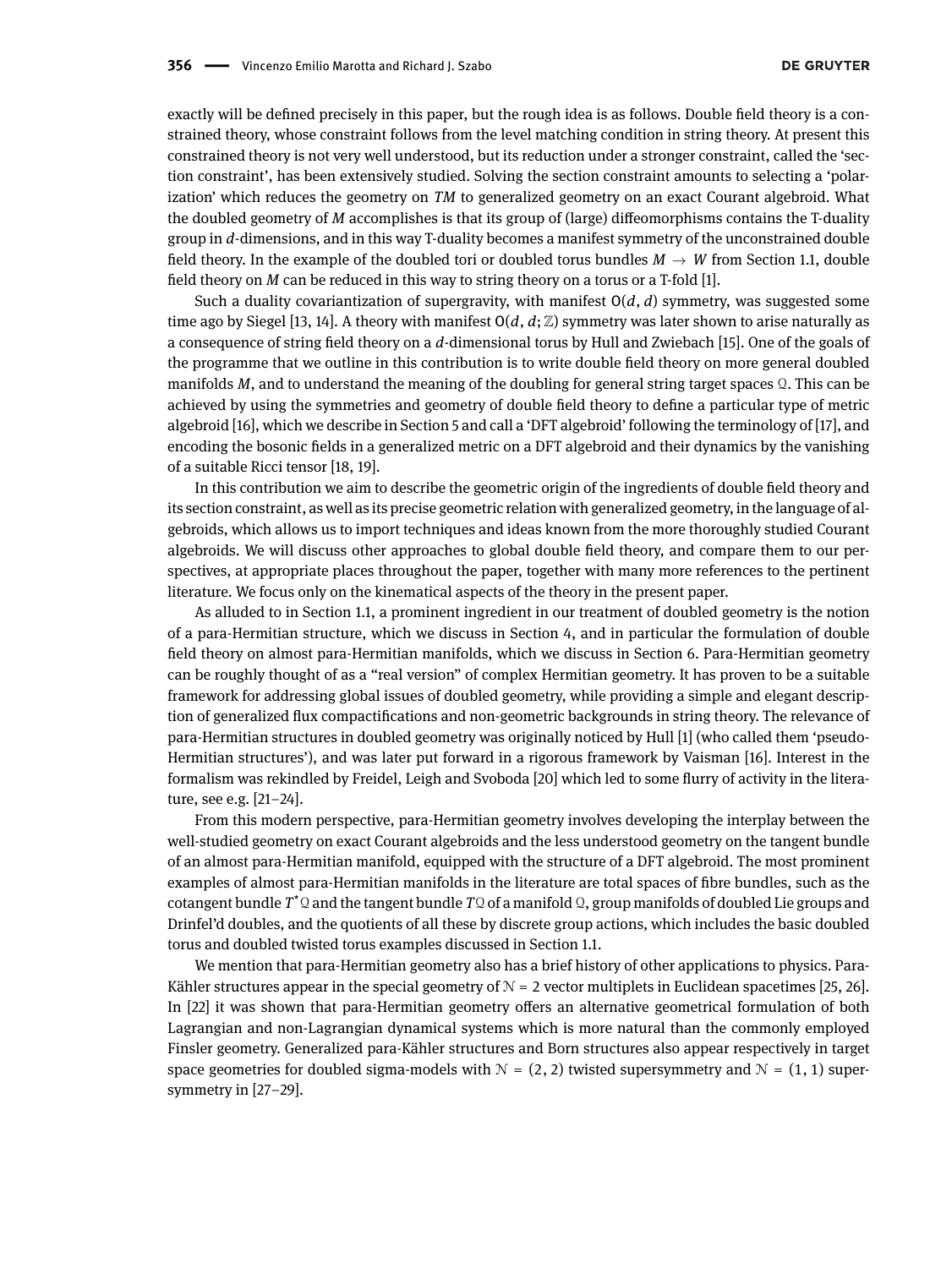# **1.4 Graded Geometry and AKSZ Theory**

In our development of geometry on certain classes of algebroids, we shall consider their incarnations in graded geometry which leads to generalizations of the AKSZ construction of topological field theories. AKSZ sigma-models capture the topological sectors of physical string theory sigma-models for target spaces with background NS–NS fields, such as the *B*-field or the *H*-flux. They are based on the structure maps of algebroids and allow for a quantization of the underlying algebroid through the BV formalism; this is explained in Section [2.](#page-5-0) They also allow for a better systematic description of the symmetries of algebroids, through their reformulations in terms of dg-manifolds and *L*∞-algebras.

In Section [2](#page-5-0) we discuss this in some detail for the case of Courant algebroids; in the case of exact Courant algebroids, the corresponding AKSZ sigma-models describe the coupling of closed strings to (geometric and non-geometric) tri-fluxes. In Section [5](#page-33-0) we discuss an extension of the AKSZ theory that writes down a topological doubled sigma-model, which unifies geometric and non-geometric fluxes with manifest T-duality invariance [\[17\]](#page-46-16).

Along the way, we present a new version of the correspondence between metric algebroids and graded geometry in Section [3](#page-16-0) (see Theorem [3.53\)](#page-24-0), which is entirely geometric and avoids any explicit coordinate description. It uses more recent developments on the geometrization of degree 2 manifolds based on double vector bundles and VB-algebroids. This lends a more detailed understanding of the gauge symmetries underlying metric algeboids, and their counterparts in double field theory, as well as a clearer connection with other approaches to double field theory based on graded geometry [\[30,](#page-47-10) [31\]](#page-47-11). In particular, it provides a more concise picture of the various weakenings of the axioms of a Courant algebroid described in [\[17\]](#page-46-16) and their role in the geometry of double field theory.

# **1.5 Outline of the Paper**

The organization of the remainder of this paper is as follows. In Section [2](#page-5-0) we introduce general notions of algebroids, culminating in Lie algebroids and Courant algebroids. We also develop their formulations as symplectic Lie *n*-algebroids in graded geometry and the corresponding AKSZ sigma-models (for *n* = 0, 1, 2), together with their gauge symmetries which can be formulated in terms of flat *L*<sub>∞</sub>-algebras. In Section [3](#page-16-0) we discuss the weakening of the notion of Courant algebroid to that of a metric algebroid, and give a new geometric formulation of a metric algebroid as a symplectic 2-algebroid in graded geometry. In Section [4](#page-26-0) we discuss basic aspects of para-Hermitian geometry, and in particular we introduce the canonical metric algebroid which plays a central role in the applications to double field theory. In Section [5](#page-33-0) we give a rigorous account of doubled geometry, introducing the notion of DFT algebroid. This has a broader notion of gauge symmetry that can be formulated in terms of curved *L*∞-algebras, and we demonstrate how the AKSZ construction can be extended to define a topological sigma-model for a doubled geometry. Finally, in Section [6](#page-40-0) we describe how everything fits together to give a rigorous formulation of some of the main ideas of double field theory, and in particular how to solve the section constraint in a completely geometric and coordinate-independent manner. We give a detailed account of how DFT algebroids reduce to Courant algebroids in different polarizations of a foliated doubled manifold, how a conventional string background, including the NS–NS fields, is recovered in the language of Riemannian foliations, and how T-duality is manifested in this framework.

# **1.6 Glossary of Notation and Conventions**

 $\Omega$ : manifold  $-$  all manifolds are smooth second countable para-compact Hausdorff manifolds of finite and non-zero dimension;

*M* : even-dimensional manifold;

 $M = (Q, A)$ : graded manifold M with body Q and sheaf of functions A;

 $|\cdot|$ : degree of a homogeneous element;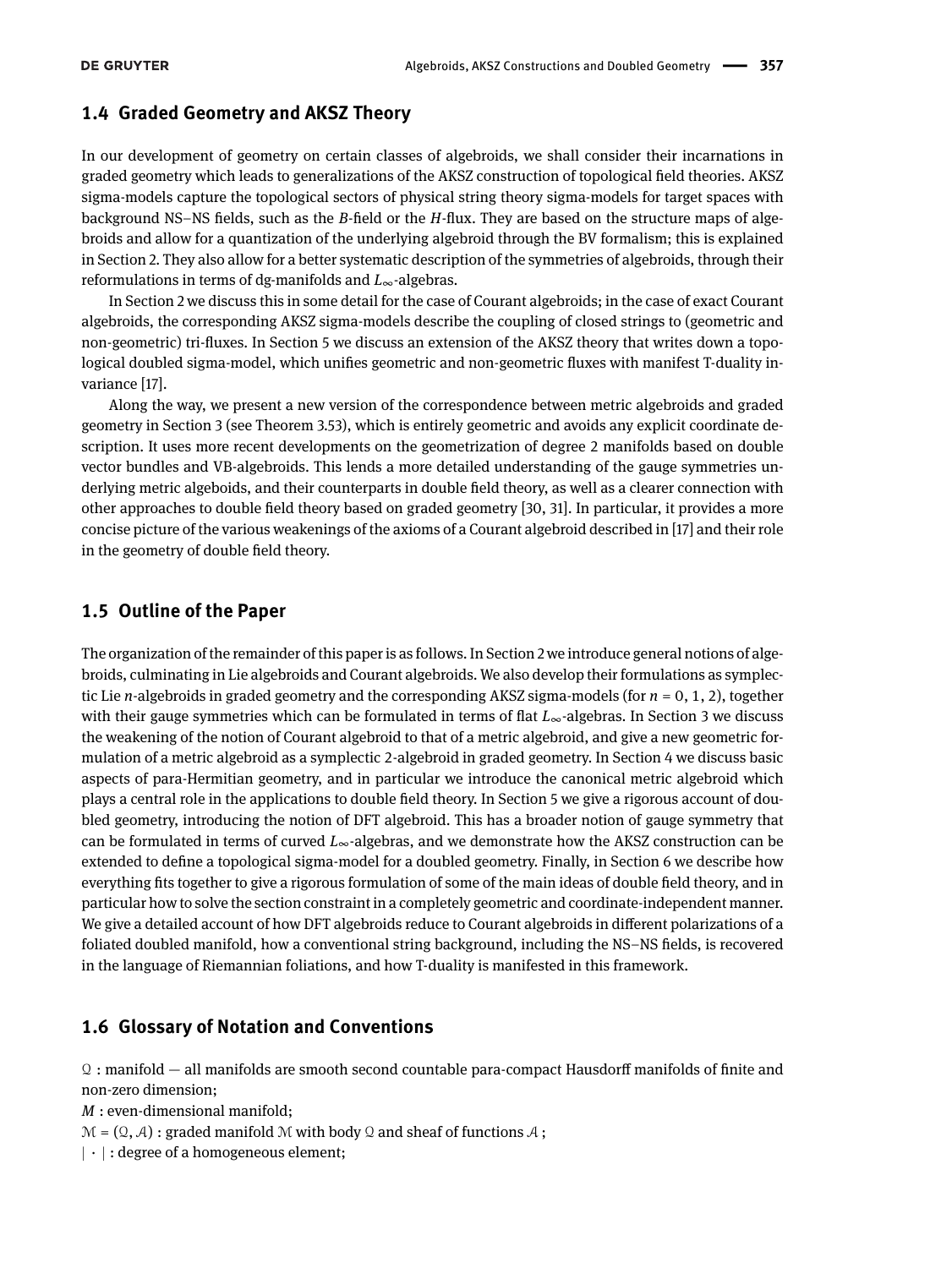$\mathcal{A}^k$  : sheaf of homogeneous functions of degree  $k$  ;

*C* <sup>∞</sup>(·) : space of smooth functions on a (graded) manifold;

 $\Omega ^{\bullet }(\,\cdot\,)$  : space of differential forms on a (graded) manifold;

 $\mathfrak{X}(\cdot)$  : sheaf of vector fields;

 $\mathfrak{X}_k (\cdot)$  : sheaf of homogeneous vector fields of degree  $k;$ 

 $E \rightarrow \Omega$ : vector bundle *E* over  $\Omega$  — all vector spaces and vector bundles are considered over the ground field  $\mathbb{R}$  ;

 $\Gamma(E): C^{\infty}(\mathfrak{Q})$ -module of sections of  $E \to \mathfrak{Q}$ ;

Aut(*E*) : group of automorphisms of a vector bundle  $E \to \Omega$  which cover the identity map  $1_\Omega$  :  $\Omega \to \Omega$ ;

 $(\cdot)^t$ : transpose of a vector bundle morphism;

(·) ] : vector bundle morphism *E* \* → *E* induced by a (2, 0)-tensor in *Γ*(*E* ⊗ *E*) ;

 $(\,\cdot\,)^{\flat}$  : vector bundle morphism  $E\to E^\star$  induced by a (0, 2)-tensor in  $\varGamma(E^\star\otimes E^\star);$ 

 $Im(\cdot)$ : range of a vector bundle morphism:

 $Ker(\cdot)$ : kernel of a vector bundle morphism;

 $\langle \cdot , \cdot \rangle$ : duality pairing for a vector bundle and its dual;

*E*[ $k$ ] : vector bundle *E* whose fibres are shifted in degree by  $k \in \mathbb{Z}$ ;

 $Span_{\mathbb{R}}(\cdot) : \mathbb{R}$ -linear span of a set of vectors;

 : symmetric tensor product;

∧ : skew-symmetric tensor product;

[ · , · ]。 : commutator bracket with respect to the composition ∘ ;

*ι* : interior multiplication;

 $L$  : Lie derivative;

Der(*A*) : *A*-module of derivations of a commutative algebra *A* ;

 $X \cdot f$  : action of a vector field  $X \in \varGamma(T \mathfrak{Q})$  as a derivation on a function  $f \in \varGamma^{\infty}(\mathfrak{Q})$  .

# <span id="page-5-0"></span>**2 Leibniz-Loday Algebroids and AKSZ Sigma-Models**

In this section we will review some well-known material concerning algebroids, graded geometry and the AKSZ construction. The main intent is to develop a fairly self-contained bottoms-up approach to the notion of a Courant algebroid as well as its features and applications in some detail, because later on we will be interested in suitable weakenings of this notion, and we will attempt analogous constructions in those instances. We omit several noteworthy properties and examples of Courant algebroids in this section for brevity, as they will follow as special cases of our more general considerations in Sections [3](#page-16-0) and [4.](#page-26-0)

## **2.1 Algebroids and Leibniz-Loday Algebroids**

In this paper we use a very broad notion of an 'algebroid' which is adapted to all applications that we shall consider.

<span id="page-5-2"></span>**Definition 2.1.** An *algebroid* over a manifold Q is a vector bundle  $E \to \mathbb{Q}$  equipped with an R-bilinear bracket  $[\cdot, \cdot]_E : \Gamma(E) \to \Gamma(E)$  on its sections, and a bundle morphism  $\rho : E \to T\mathfrak{Q}$  covering the identity such that the anchored derivation property

<span id="page-5-1"></span>
$$
[e, fe']_E = f[e, e']_E + (\rho(e) \cdot f) e'
$$
 (2.2)

holds for all  $e, e^{'} \in \Gamma(E)$  and  $f \in C^{\infty}(\Omega)$ . The map  $\rho$  to the tangent bundle of  $\Omega$  is called the *anchor map*.

An *algebroid morphism* from an algebroid  $(E, [\cdot,\cdot]_E, \rho)$  to an algebroid  $(E', [\cdot,\cdot]_E', \rho')$  over the same manifold is a bundle morphism  $\psi\,:\,E\,\to\,E^{'}$  covering the identity such that  $\rho^{'}\circ\psi\,=\,\rho$  and  $\psi\circ[\,\cdot\,,\,\cdot\,]_E\,=\,$  $[\cdot, \cdot]_{E} \circ (\psi \times \psi).$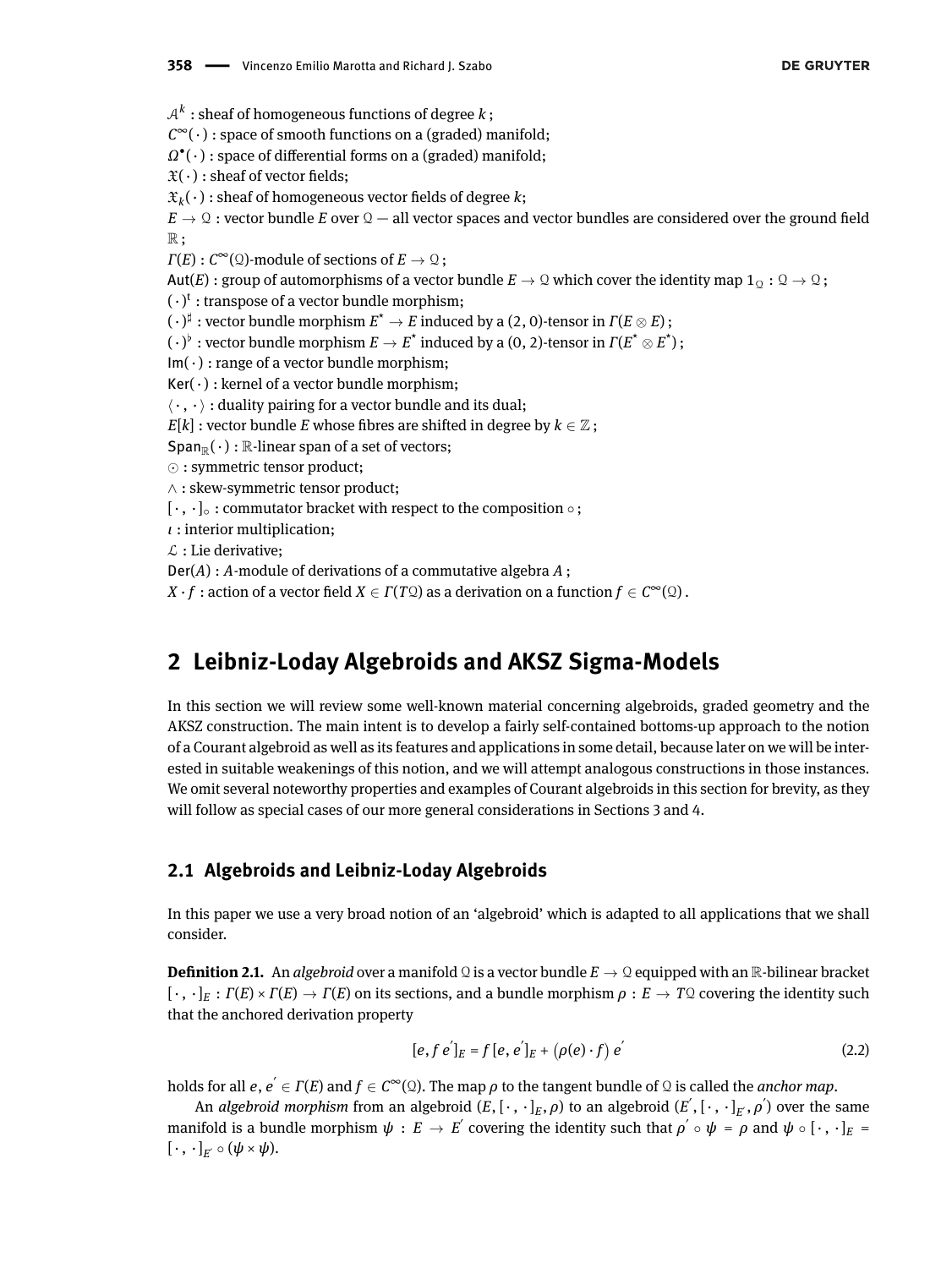Note that here the bracket  $[\cdot, \cdot]_E$  need not be skew-symmetric and it need not obey the Jacobi identity. Moreover, at this primitive level the only role of the anchor map *ρ* is to implement the anchored derivation property [\(2.2\)](#page-5-1) whose meaning is that, for each section *e* of *E*, [*e*, ·]<sub>*E*</sub> is a first-order differential operator on  $\Gamma(E)$  whose symbol is the vector field *ρ*(*e*) on  $\Omega$ . Indeed, when  $\Omega$  is a point, then an algebroid is simply a vector space with a binary operation.

This level of generality is needed for our considerations of doubled geometry later on. As we shall discuss throughout this paper, they have natural descriptions via the language of graded geometry in terms of vector fields and local coordinates. For the different flavours of AKSZ constructions as we use them in this paper, we will need a further algebraic condition on the bracket operation in Definition [2.1.](#page-5-2)

<span id="page-6-2"></span>**Definition 2.3.** A *Leibniz-Loday algebroid* over a manifold Q is an algebroid  $(E, [\cdot, \cdot]_E, \rho)$  whose bracket satisfies the Leibniz identity

$$
[e, [e_1, e_2]_E]_E = [[e, e_1]_E, e_2]_E + [e_1, [e, e_2]_E]_E,
$$
\n(2.4)

for all *e*,  $e_1, e_2 \in \Gamma(E)$ .

When  $\Omega$  is a point, then a Leibniz-Loday algebroid is a vector space endowed with the structure of a Leibniz-Loday algebra [\[32\]](#page-47-12). Generally, the anchored derivation property [\(2.2\)](#page-5-1) and the Leibniz identity [\(2.4\)](#page-6-0) together imply that the anchor map  $\rho : E \to T\mathfrak{Q}$  of a Leibniz-Loday algebroid becomes a homomorphism of Leibniz-Loday algebras:

<span id="page-6-3"></span><span id="page-6-0"></span>
$$
\rho([e_1, e_2]_E) = [\rho(e_1), \rho(e_2)]_{T\mathcal{Q}}, \qquad (2.5)
$$

where  $[\cdot, \cdot]_{T\Omega}$  is the usual Lie bracket of vector fields on *T*Q.

#### **2.2 AKSZ Constructions**

Fix an integer  $n \ge 0$ . We use a somewhat simplified form of the AKSZ construction [\[33\]](#page-47-13) as a geometric tool for building BV action functionals [\[34\]](#page-47-14) for topological sigma-models of maps from an oriented compact *n*+1 dimensional manifold *Σn*+1 (the 'source') to a symplectic Lie *n*-algebroid *E* over a manifold Q (the 'target'). The AKSZ sigma-models that arise in this way are Chern-Simons theories. In this sense they uniquely encode (up to isomorphism) the algebroid *E* and provide a means for quantization of *E*. A review is found in [\[35\]](#page-47-15).

We recall some definitions. A symplectic Lie *n*-algebroid is most concisely and naturally described in the language of graded geometry as a differential graded symplectic manifold [\[36\]](#page-47-16). Recall that a *graded manifold*  $\mathcal{M} = (\Omega, \mathcal{A})$  is a ringed space together with the structure sheaf A of a graded commutative algebra over an ordinary manifold Q. It can be modelled locally using even and odd coordinates in xed degrees, and treated concretely in the language of formal differential geometry by identifying smooth functions on  $M$  with formal power series in globally defined coordinates  $w^{\alpha}$ . We write  ${\cal A}^k$  for the subsheaf of  ${\cal A}$  consisting of functions of degree *k*.

**Definition 2.6.** A *differential graded manifold (dg-manifold for short)* is a Z-graded manifold  $\mathcal{M} = (\mathcal{Q}, \mathcal{A})$ equipped with a degree 1 vector field *Q* which is integrable, that is, [*Q*, *Q*] = 2 *Q*<sup>2</sup> = 0. The vector field *Q* is a *homological vector field.* 

When M is N-graded, so that  $A^0 = C^{\infty}(0)$ , the N-grading can be conveniently described by means of the Euler vector field  $\varepsilon$ : in coordinates  $w^{\alpha}$  with degrees  $|w^{\alpha}| \ge 0$ ,  $\varepsilon = \sum_{\alpha} |w^{\alpha}| w^{\alpha} \frac{\partial}{\partial w^{\alpha}}$ . A tensor field *T* on M is said to be homogeneous of degree *n* if  $\mathcal{L}_\epsilon T = nT$ , where  $\mathcal{L}_\epsilon$  denotes the Lie derivative along  $\epsilon$ . The following construction, due to Roytenberg [\[37\]](#page-47-17), will be used extensively in this section, as well as in Section [3.](#page-16-0)

<span id="page-6-1"></span>**Theorem 2.7.** Let  $\mathcal{M} = (\mathcal{Q}, \mathcal{A})$  be an N-graded manifold equipped with a symplectic structure  $\omega$  of degree |*ω*| = *n* > 0, and associated graded Poisson bracket { · , · } of degree −*n*. Then there is a one-to-one correspondence between integrable functions on  $M$  of degree  $n + 1$  and homological symplectic vector fields.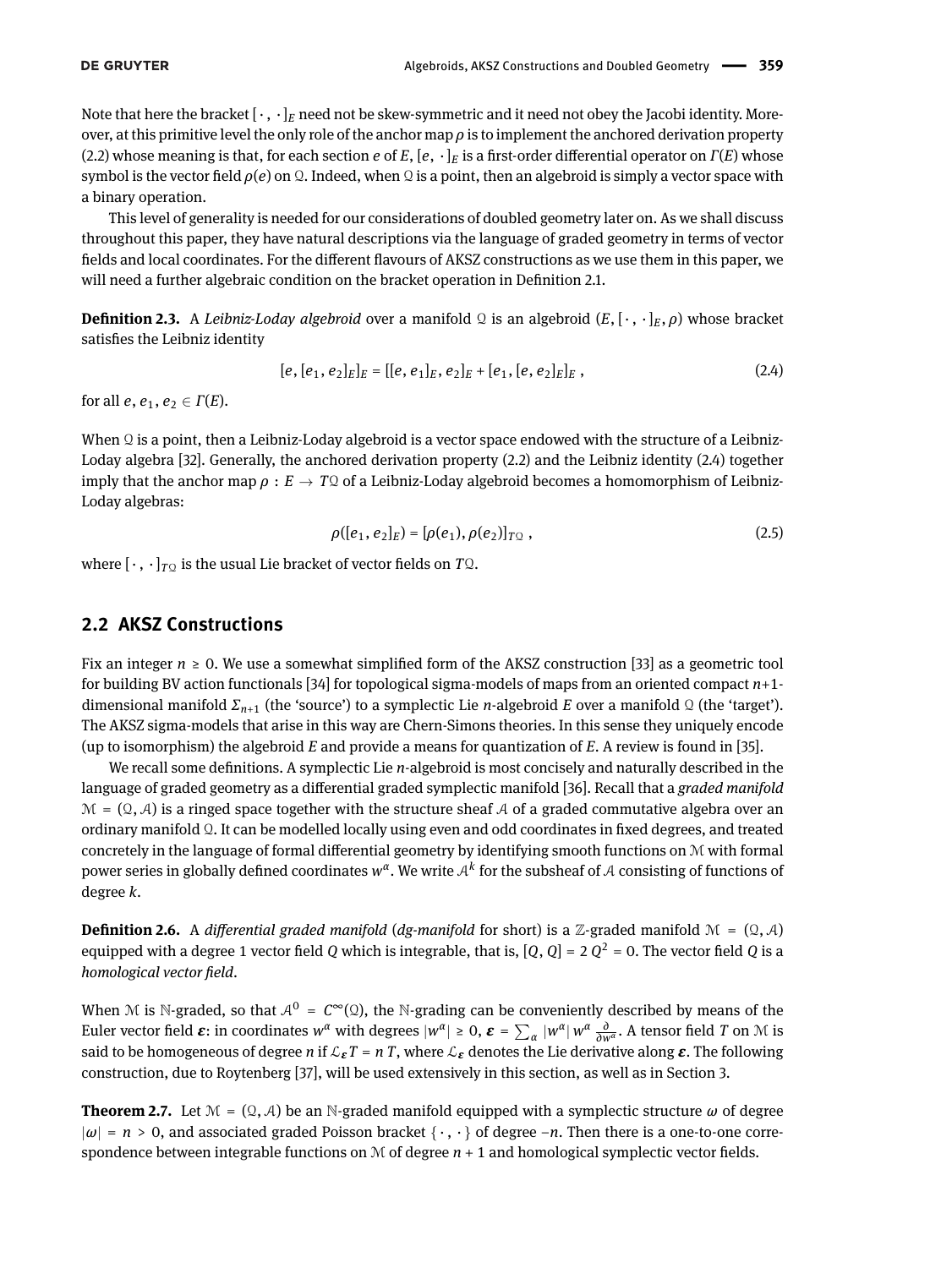$\mathcal{L}_{\mathbf{F}}\omega = n\,\omega$ ,

<span id="page-7-2"></span>the Cartan homotopy formula  $\mathcal{L}_{\epsilon} = \iota_{\epsilon} \circ d + d \circ \iota_{\epsilon}$  implies

$$
\omega=\tfrac{1}{n}\,\mathrm{d}\iota_{\varepsilon}\omega\;,
$$

where *ι*<sub>ε</sub> denotes contraction with the Euler vector field **ε**.

Let  $Q \in \mathfrak{X}_1(\mathcal{M})$  be a symplectic vector field of degree 1. Then  $[\varepsilon, Q] = Q$  and  $\mathcal{L}_Q \omega = d_l \omega = 0$ , which gives

$$
\iota_Q \omega = \iota_{[\varepsilon,Q]} \omega = [\mathcal{L}_{\varepsilon}, \iota_Q]_{\circ} (\omega) = \mathcal{L}_{\varepsilon} \iota_Q \omega - \iota_Q (n \omega) ,
$$

where we used the Cartan structure equations in the second equality. This yields

$$
\iota_Q \omega = \tfrac{1}{n+1} \, \mathrm{d} \iota_{\varepsilon} \iota_Q \omega \; .
$$

Hence  $Q$  is a Hamiltonian vector field with Hamiltonian  $\gamma=\frac{1}{n+1}$  *ιει* $_Q\omega\in\mathcal{A}^{n+1}.$  The graded Jacobi identity for the Poisson bracket implies

$$
\{\gamma, \{\gamma, f\}\} = \{\{\gamma, \gamma\}, f\} - \{\gamma, \{\gamma, f\}\}\
$$

for all  $f \in C^{\infty}(\Omega)$ . Thus

$$
Q^2 = X_{\frac{1}{2} \{\gamma,\gamma\}} \ ,
$$

where  $X_{\frac{1}{2}\{\gamma,\gamma\}}$  is the Hamiltonian vector field corresponding to  $\frac{1}{2}\{\gamma,\gamma\}\in\mathcal{A}^{n+2}$ . Hence  $Q^2$  = 0 if and only if  $\{\gamma, \gamma\} = 0$  because  $\{\cdot, \cdot\}$  is non-degenerate.

Conversely, given any integrable function  $\gamma \in \mathcal{A}^{n+1}$ , we use a derived bracket to set  $Q := \{\gamma, \cdot\}$ . These two constructions are inverse to each other.  $\Box$ 

**Remark 2.8.** The proof of Theorem [2.7](#page-6-1) shows that every symplectic vector field of degree 1 on an N-graded symplectic manifold  $(M, \omega)$  with  $|\omega| = n > 0$  is given by a Hamiltonian of degree  $n + 1$ .

For our AKSZ constructions we assume that M is *n*-graded, that is, its coordinates are concentrated in degrees 0, 1, *. . .* , *n*. In this case we also call M a degree *n* manifold.

<span id="page-7-1"></span>**Denition 2.9.** A *symplectic Lie n-algebroid* is a degree *n* dg-manifold (M, *Q*) with a symplectic structure *ω* of degree  $n$  for which  $Q$  is a symplectic vector field.

**Remark 2.10.** Generally, dg-manifolds are sometimes also refered to as '*Q*-manifolds'. Other terminology for symplectic Lie *n*-algebroids appearing in the literature are 'symplectic N*Q*-manifolds of degree *n*' or 'QP*n*manifolds'.

Symplectic Lie *n*-algebroids (M, *Q*, *ω*) arise from *n*-graded vector bundles over the degree 0 body Q of M, and are generally characterized by the following result, due to Kotov and Strobl [\[38\]](#page-47-18).

<span id="page-7-0"></span>**Theorem 2.11.** Let  $(\mathcal{M}, Q, \omega)$  be a symplectic Lie *n*-algebroid of degree *n* > 1. Then functions of degree *n* − 1 on  $\mathcal{M} = (\mathcal{Q}, \mathcal{A})$  can be identified with sections of a vector bundle  $E \to \mathcal{Q}$  equipped with the structure of a Leibniz-Loday algebroid.

*Proof.* Let  $f \in \mathcal{A}^0$  be a function of degree 0 on Q, and let  $e, e' \in \mathcal{A}^{n-1}$  be functions of degree  $n-1$  on M, identified as functions on *E*[*n* − 1] for a vector bundle  $E \rightarrow \Omega$ . Define a bracket and anchor map on sections *Γ*(*E*) by the derived brackets

$$
[e, e']_E := -\{\{e, \gamma\}, e'\}
$$
 and  $\rho(e) \cdot f := (-1)^n \{\{e, \gamma\}, f\}$ .

Then the anchored derivation property [\(2.2\)](#page-5-1) follows from the derivation rule for the Poisson bracket { $\cdot \cdot \cdot$ } induced by the symplectic structure  $\omega$ , while the Maurer-Cartan equation  $\{\gamma, \gamma\} = 0$  implies the Leibniz identity [\(2.4\)](#page-6-0) for the bracket  $[\cdot, \cdot]_E$ , and hence that the anchor  $\rho$  is a bracket homomorphism.  $\Box$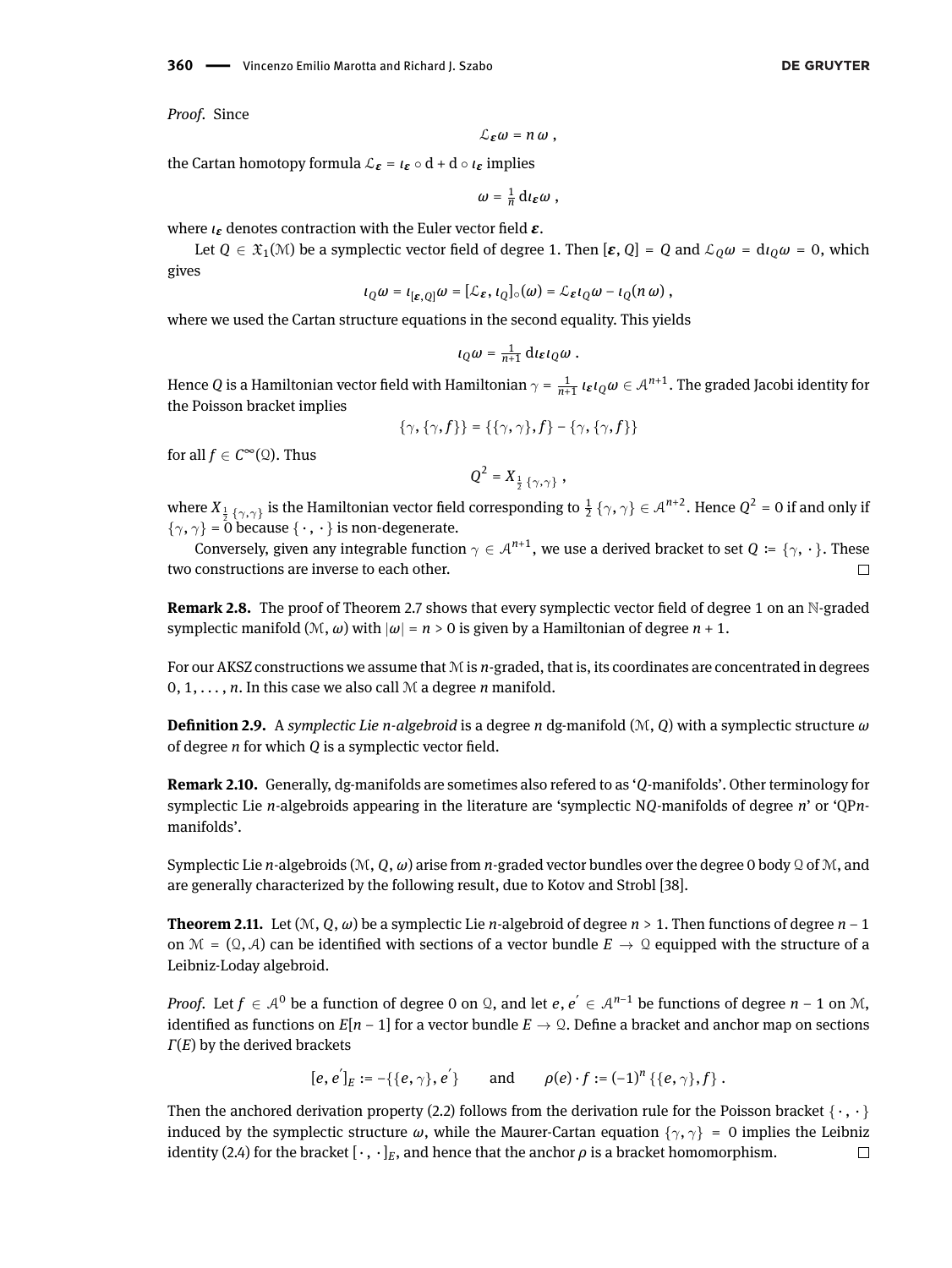With this data, the AKSZ construction proceeds as follows. Let *T*[1]*Σn*+1 be the tangent bundle of the source manifold  $\Sigma_{n+1}$  with degree of its fibres shifted by 1, which is isomorphic to the exterior algebra of differential forms on  $\Sigma_{n+1}$ ; under this identification it has a canonical homological vector field induced by the de Rham differential d. Let  $\mathcal{M} = \text{Map}(T[1]\Sigma_{n+1}, \mathcal{M})$  be the mapping space of degree 0 smooth maps  $\hat{X} : T[1]\Sigma_{n+1} \to \mathcal{M}$ which intertwine the homological vector fields, that is,  $\hat{X}_\star(\mathrm{d})=Q.$  Given an  $n$ -form  $\alpha\in\Omega^n(\mathcal{M}),$  we can lift it to an *n*-form  $\boldsymbol{\alpha} \in \Omega^n(\mathcal{M})$  by trangression to the mapping space as

$$
\pmb{\alpha} = \int\limits_{T[1]\Sigma_{n+1}} \mu \,\mathrm{ev}^\star(\pmb{\alpha}) \;,
$$

where *µ* is the natural volume measure on *T*[1]*Σn*+1 and ev : *T*[1]*Σn*+1×M → M is the evaluation map. Choose a local 1-form *ϑ* on M such that *ω* = d*ϑ*. In this paper we will only explicitly write the 'classical' or 'bosonic' part of the action functional underlying the AKSZ sigma-model. It is constructed by: (i) transgressing the form −*ι*d*ϑ* + γ to the mapping space M; (ii) integrating over the odd coordinates of *T*[1]*Σn*+1; and (iii) restricting to degree 0 fields. The 1-form  $\theta$  defines the 'kinetic term' and the Hamiltonian  $\gamma$  defines the 'interaction term' of the AKSZ field theory.

**Remark 2.12.** The AKSZ construction is a geometric realization of the BV formalism [\[34\]](#page-47-14) for topological field theories with generalized gauge symmetries. The full BV master action functional is obtained by allowing the fields  $\hat{X}$  :  $T[1]\Sigma_{n+1} \to \mathcal{M}$  to be maps of arbitrary  $\mathbb{Z}$ -degree, which yields all auxiliary fields and antifields of the BV formalism. Then the graded Poisson bracket  $\{\cdot,\cdot\}$  associated to the symplectic structure *ω* implements the BV antibracket, while the Maurer-Cartan equation { $\gamma$ ,  $\gamma$ } = 0 implements the classical master equation which guarantees gauge invariance of the BV action functional, as well as closure of the gauge algebra.

**Remark 2.13.** Beyond Theorem [2.11,](#page-7-0) the further algebraic conditions and structures on symplectic Lie *n*algebroids, as classical geometric objects, are not known generally and must be unravelled on a case by case basis. We consider below the first three degrees  $n = 0, 1, 2$  in some detail. For  $n = 3$  the algebroids were characterized in [\[39,](#page-47-19) [40\]](#page-47-20) and their AKSZ sigma-models applied to  $SL(5, \mathbb{R})$  exceptional field theory in [\[41,](#page-47-21) [42\]](#page-47-22). AKSZ constructions for higher-dimensional exceptional field theory are considered in [\[43\]](#page-47-23).

# **2.3 Topological Quantum Mechanics**

The simplest instance of the AKSZ construction is when the target is a symplectic dg-manifold of degree 0. In this case  $Q = 0$ , and thus a symplectic Lie 0-algebroid is just a symplectic manifold  $(Q, \omega)$  [\[36,](#page-47-16) [37\]](#page-47-17); the degree 1 Hamiltonian  $\gamma$  is then locally constant on Q. The corresponding AKSZ sigma-model is the one-dimensional Chern-Simons theory whose Chern-Simons form is a local symplectic potential *ϑ* for the symplectic structure:  $ω$  = dθ. In local Darboux coordinates, where  $ω$  = d $p_i$  ∧ d $q^i$ , we take  $θ$  =  $p_i$  d $q^i$ ; here and in the following we use the Einstein summation convention over repeated upper and lower indices.

For a cotangent bundle  $\mathcal{Q} = T^{\star}W$ , with  $\omega$  the canonical symplectic structure and  $\vartheta$  the Liouville 1-form, if  $\Sigma_1$  is an oriented compact 1-manifold, then the AKSZ construction produces a one-dimensional topological sigma-model of smooth maps  $X : \Sigma_1 \to \Omega$  with action functional

$$
S(X) = \int\limits_{\Sigma_1} X^* \vartheta.
$$

BV quantization of this action functional defines a topological quantum mechanics, which quantizes the symplectic manifold ( $\Omega$ , *ω*). When  $\Sigma_1$  is an interval this computes the  $\widehat{A}$ -genus of *W* [\[44,](#page-47-24) [45\]](#page-47-25).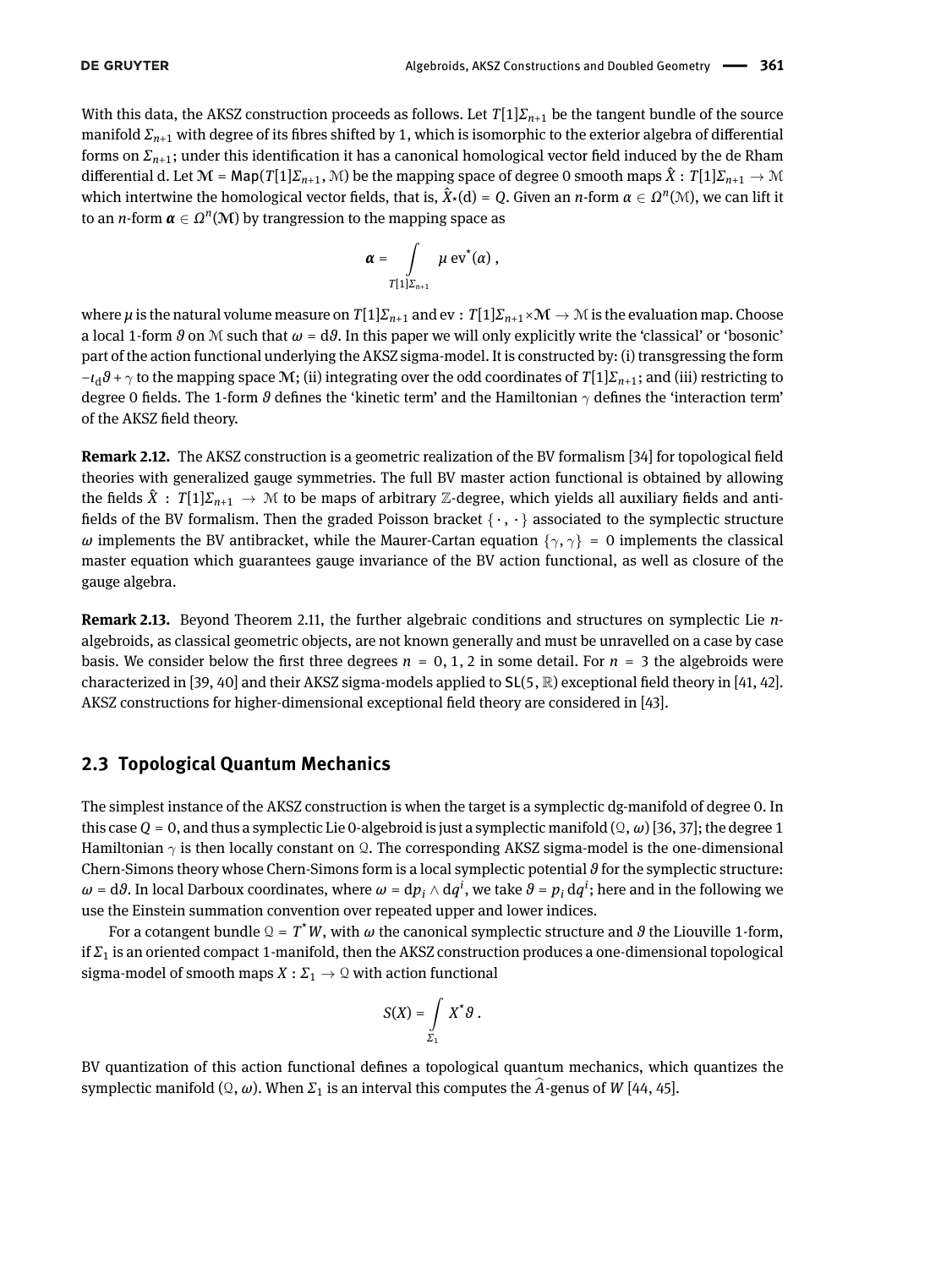#### **2.4 Lie Algebroids and Poisson Sigma-Models**

Let us turn to the lowest non-trivial rung  $n = 1$  on the AKSZ ladder, firstly by adding a further algebraic condition on the bracket operation in Definition [2.3](#page-6-2) [\[46\]](#page-47-26).

**Definition 2.14.** A *Lie algebroid*  $(E, [\cdot, \cdot]_E, \rho)$  over a manifold Q is a Leibniz-Loday algebroid whose bracket is skew-symmetric:

$$
[e_1,e_2]_E = -[e_2,e_1]_E,
$$

for all  $e_1, e_2 \in \Gamma(E)$ .

It follows that the bracket operation of a Lie algebroid defines a Lie bracket on the sections of the vector bundle  $E \to \Omega$ . When  $\Omega$  is a point, a Lie algebroid is simply a Lie algebra. At the opposite extreme, the tangent bundle *T*Q of any manifold Q is always a Lie algebroid with the Lie bracket of vector fields  $[\cdot, \cdot]_{TQ}$  and the identity anchor map  $1_{TQ}$ .

Lie algebroids are canonically associated to dg-manifolds of degree 1, by the following construction due originally to Vaintrob [\[47\]](#page-47-27).

<span id="page-9-0"></span>**Proposition 2.15.** There is a one-to-one correspondence between Lie algebroids and dg-manifolds of degree 1.

*Proof.* Given a Lie algebroid  $(E, [\cdot, \cdot]_E, \rho)$  over a manifold  $\Omega$ , its corresponding degree 1 manifold is  $\mathcal{M} = E[1]$ . Since  $C^{\infty}(E[1]) = \Gamma(\bigwedge^{\bullet} E^*)$ , the homological vector field  $Q = d_E$  of degree 1 is the Lie algebroid differential defined by

$$
d_E \,\varepsilon(e_1,\ldots,e_{k+1}) := \sum_{i=1}^{k+1} \rho(e_i) \cdot \varepsilon(e_1,\ldots,\widehat{e_i},\ldots,e_{k+1}) + \sum_{i < j} (-1)^{i+j} \, \varepsilon([e_i,e_j]_E,e_1,\ldots,\widehat{e_i},\ldots,\widehat{e_j},\ldots,e_{k+1}),
$$

for all  $\varepsilon\in\varGamma(\bigwedge^k E^*)$  and  $e_1,\ldots,e_{k+1}\in\varGamma(E)$ , where the hat denotes omission of the corresponding entry. This is a derivation of degree 1 that squares to zero.

Conversely, given a degree 1 manifold  $\mathcal{M} = (\mathcal{Q}, \mathcal{A})$  endowed with a homological vector field Q, its corresponding Lie algebroid is constructed as follows. Since the categories of vector bundles and degree 1 manifolds are equivalent,  $\mathcal{M} \simeq E[1]$  for some vector bundle  $E \to \mathcal{Q}$ . Then the Lie algebroid structure on E is given by the *C* <sup>∞</sup>(Q)-linear anchor map

$$
\rho(e) \cdot f \coloneqq \langle Q \cdot f, e \rangle,
$$

 $\text{for all } f \in \mathcal{C}^\infty(\Omega)$  and  $e \in \mathit{\Gamma}(E),$  where  $\langle \,\cdot\,,\,\cdot\,\rangle$  is the canonical dual pairing between  $\mathcal{A}^1 \simeq \mathit{\Gamma}(E^\star)$  and  $\mathit{\Gamma}(E).$  The Lie bracket is given by

$$
\langle [e_1,e_2]_E,\varepsilon\rangle := \rho(e_1)\cdot\langle e_2,\varepsilon\rangle - \rho(e_2)\cdot\langle e_1,\varepsilon\rangle - \langle Q\cdot\varepsilon,e_1\wedge e_2\rangle,
$$

for all  $e_1, e_2 \in \Gamma(E)$  and  $\varepsilon \in \Gamma(E^*)$ . This bracket is skew-symmetric and satisfies the anchored derivation property [\(2.2\)](#page-5-1). The Leibniz identity is equivalent to the condition that *Q* is homological:  $Q^2$  = 0.  $\Box$ 

**Remark 2.16.** When endowed with the action of the homological vector field Q, the space of smooth functions  $C^{\infty}(E[1])$  becomes a cochain complex which computes the cohomology of the Lie algebroid  $(E, [\cdot, \cdot]_E, \rho)$ , that is, its Chevalley-Eilenberg algebra  $(\Gamma(\bigwedge^{\bullet} E^{\star}), d_E)$ .

We can now extend Proposition [2.15](#page-9-0) to the case of symplectic dg-manifolds of degree 1 to infer that a symplectic Lie algebroid is the same thing as a Poisson manifold [\[37\]](#page-47-17).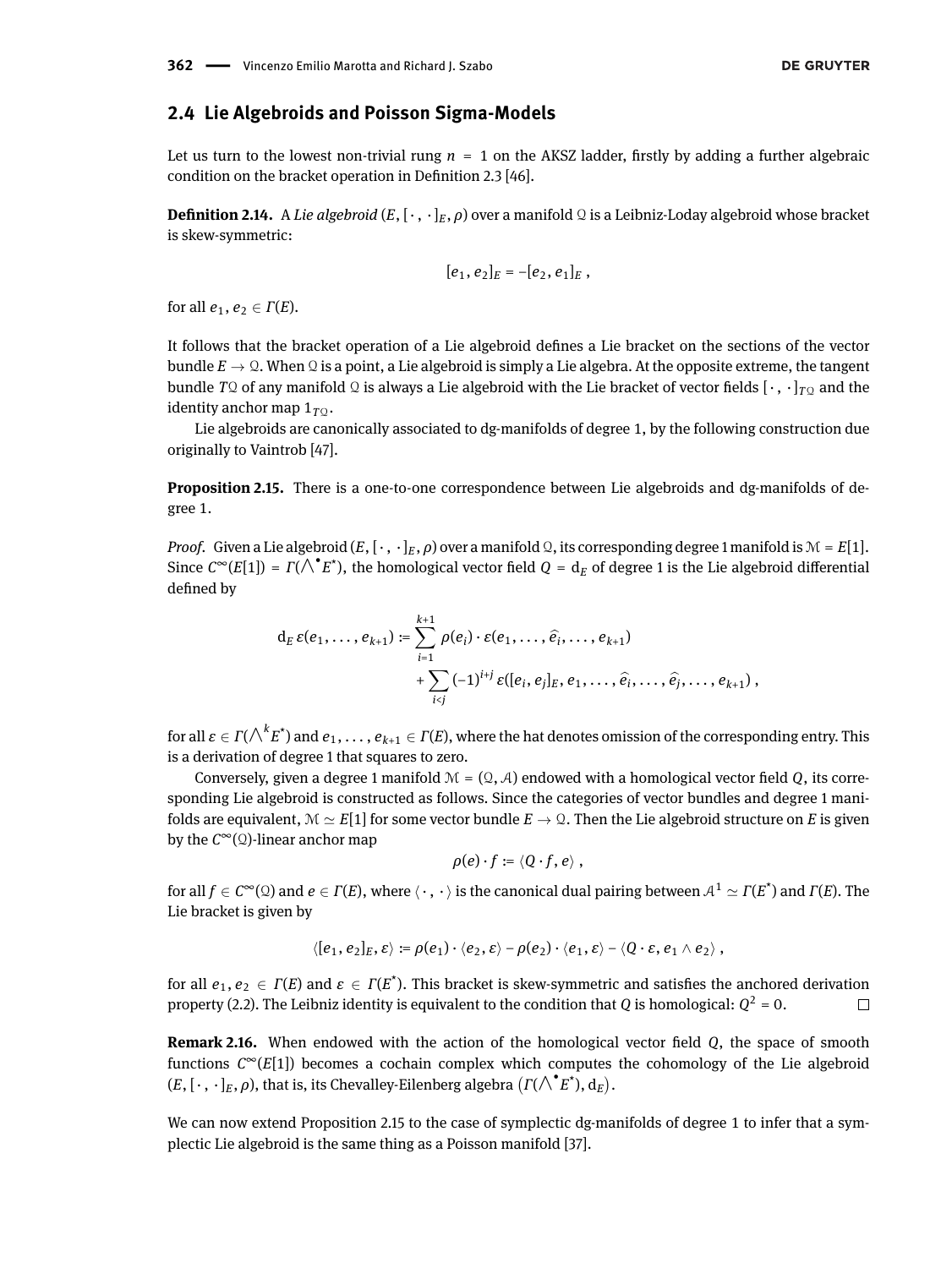**Theorem 2.17.** There is a one-to-one correspondence between symplectic Lie algebroids and Poisson manifolds.

*Proof.* Any symplectic 1-graded manifold (M, *ω*) is canonically isomorphic to the shifted cotangent bundle  $M = T^{*}[1]$  © over some manifold Ω, with the canonical symplectic 2-form  $ω = dξ<sub>i</sub> ∧ dx<sup>i</sup>$ , where  $x<sup>i</sup>$  are local coordinates on  $\Omega$  and  $\xi_i$  are odd coordinates on  $T^*[1]\Omega$  corresponding to the holonomic vector fields  $\frac{\partial}{\partial x^i}$  on Q. The corresponding graded Poisson bracket  $\{\cdot, \cdot\}$  can be identified with the Schouten-Nijenhuis bracket  $[\cdot,\cdot]_s$  of multivector fields on  $\Omega$ . The most general degree 2 function  $\gamma$  on  $T^*[1]\Omega$  is of the form

<span id="page-10-0"></span>
$$
\gamma = \frac{1}{2} \pi^{ij}(x) \, \xi_i \, \xi_j \tag{2.18}
$$

where  $\pi = \pi^{ij} \frac{\partial}{\partial x^i} \otimes \frac{\partial}{\partial x^j}$  is any (0, 2)-tensor on  $\Omega$ . Then invariance of  $\omega$  under the associated vector field  $Q = \{\gamma, \cdot\}$  on  $T^*[1]$  implies  $\pi \in \Gamma(\bigwedge^2 T)$ , and the Maurer-Cartan equation  $\{\gamma, \gamma\} = 0$  implies that  $\pi$  is a Poisson bivector on  $\Omega$ , that is,  $[\pi, \pi]_s = 0$ .

Conversely, if  $(Q, \pi)$  is a Poisson manifold, then the Poisson bracket  $\{f, g\}$ *π* =  $\pi(df, dg)$  defines a Lie algebra structure on the space of smooth functions *C* <sup>∞</sup>(Q) and is reproduced as a derived bracket with the Hamiltonian [\(2.18\)](#page-10-0) through

$$
\{f,g\}_{\pi}=-\{f,\gamma\},g\}.
$$

The homological vector field *Q* is the dg-structure of Proposition [2.15](#page-9-0) corresponding to the cotangent Lie algebroid  $(T^* \Omega, [\, \cdot \, , \, \cdot\, ]_{T^*\Omega}, \pi^\sharp)$ : its anchor map is the natural bundle morphism  $\pi^\sharp: T^*\Omega\to T\Omega$  induced by the  $\hbox{bivector}~\pi,$   $\pi^\sharp\alpha:=\iota_\alpha\pi,$  and the Lie bracket is the Koszul bracket on 1-forms which is defined by

$$
[\alpha, \beta]_{T^*\mathfrak{Q}} = \mathcal{L}_{\pi^\sharp \alpha} \beta - \mathcal{L}_{\pi^\sharp \beta} \alpha - d l_\alpha l_\beta \pi
$$
  
= { $\gamma$ , · } sends a function  $f \in C^\infty(\mathfrak{Q})$  to  $\pi^\sharp df$ .

 ${\rm for} \ \alpha,\beta \in \Omega^1({\mathbb Q}).$  The differential  $Q$  =  $\{\gamma, \, \cdot\,\}$  sends a function  $f \in \mathcal{C}^\infty({\mathbb Q})$  to  $\pi^\sharp{\rm d} f.$ 

We now choose the Liouville 1-form  $\theta = \xi_i dx^i$  on  $T^*[1] \mathbb{Q}$  and apply the AKSZ construction with the Hamilto-nian [\(2.18\)](#page-10-0). The AKSZ action functional is defined on the space of vector bundle morphisms  $\hat X: T\Sigma_2\to T^*\mathfrak{Q}$ from the tangent bundle of an oriented compact 2-manifold *Σ*2; such a map is given by its base map *X* : *Σ*<sup>2</sup> →  $\Omega$  and a section  $A \in \Gamma(T^{\star} \Sigma_2 \otimes X^{\star} T^{\star} \Omega)$ . Then the action functional reads

$$
S(X, A) = \int\limits_{\Sigma_2} \langle A, \mathrm{d}X \rangle + \frac{1}{2} \langle A, (\pi^{\sharp} \circ X) A \rangle ,
$$

where we view the fields as 1-forms  $A \in \Omega^1(\Sigma_2, X^*T^* \Omega)$  and  $\mathrm{d}X \in \Omega^1(\Sigma_2, X^*T \Omega)$ , and  $\langle \cdot, \cdot \rangle$  denotes the natural pairing defined by pairing the dual values in the pullback bundles  $X^*T^*\mathfrak{Q}$  and  $X^*T\mathfrak{Q}$  together with the exterior product of differential forms. This is the action functional of the *Poisson sigma-model* [\[48,](#page-47-28) [49\]](#page-47-29), which is the most general two-dimensional topological field theory that can be obtained through the AKSZ construction [\[50\]](#page-48-0). When *Σ*<sup>2</sup> is a disk, the BV quantization of this sigma-model gives a string theory derivation of Kontesevich's deformation quantization of the Poisson manifold (Q, *π*) [\[51,](#page-48-1) [52\]](#page-48-2).

## <span id="page-10-4"></span>**2.5 Courant Algebroids and Courant Sigma-Models**

We move to the next rung at  $n = 2$ . This time, instead of further constraining the bracket operation in Definition [2.3,](#page-6-2) we complement it with further algebraic structure generalizing the notion of a quadratic Lie alegbra [\[53–](#page-48-3)[55\]](#page-48-4).

<span id="page-10-1"></span>**Definition 2.19.** A *Courant algebroid* on a manifold Q is a Leibniz-Loday algebroid  $(E, [\cdot, \cdot]_D, \rho)$  with a symmetric non-degenerate bilinear form  $\langle \cdot, \cdot \rangle_E$  on the fibres of *E* which is preserved by the bracket operation:

$$
\rho(e) \cdot \langle e_1, e_2 \rangle_E = \langle [e, e_1]_{\mathbb{D}}, e_2 \rangle_E + \langle e_1, [e, e_2]_{\mathbb{D}} \rangle_E, \qquad (2.20)
$$

<span id="page-10-3"></span><span id="page-10-2"></span>
$$
\langle [e,e]_{\mathbb{D}},e_1\rangle_E = \frac{1}{2}\rho(e_1)\cdot\langle e,e\rangle_E,
$$
\n(2.21)

for all *e*, *e*<sub>1</sub>, *e*<sub>2</sub> ∈ *Γ*(*E*). The bracket of sections [ ⋅ , ⋅ ]<sub>D</sub> is called a *Dorfman bracket*.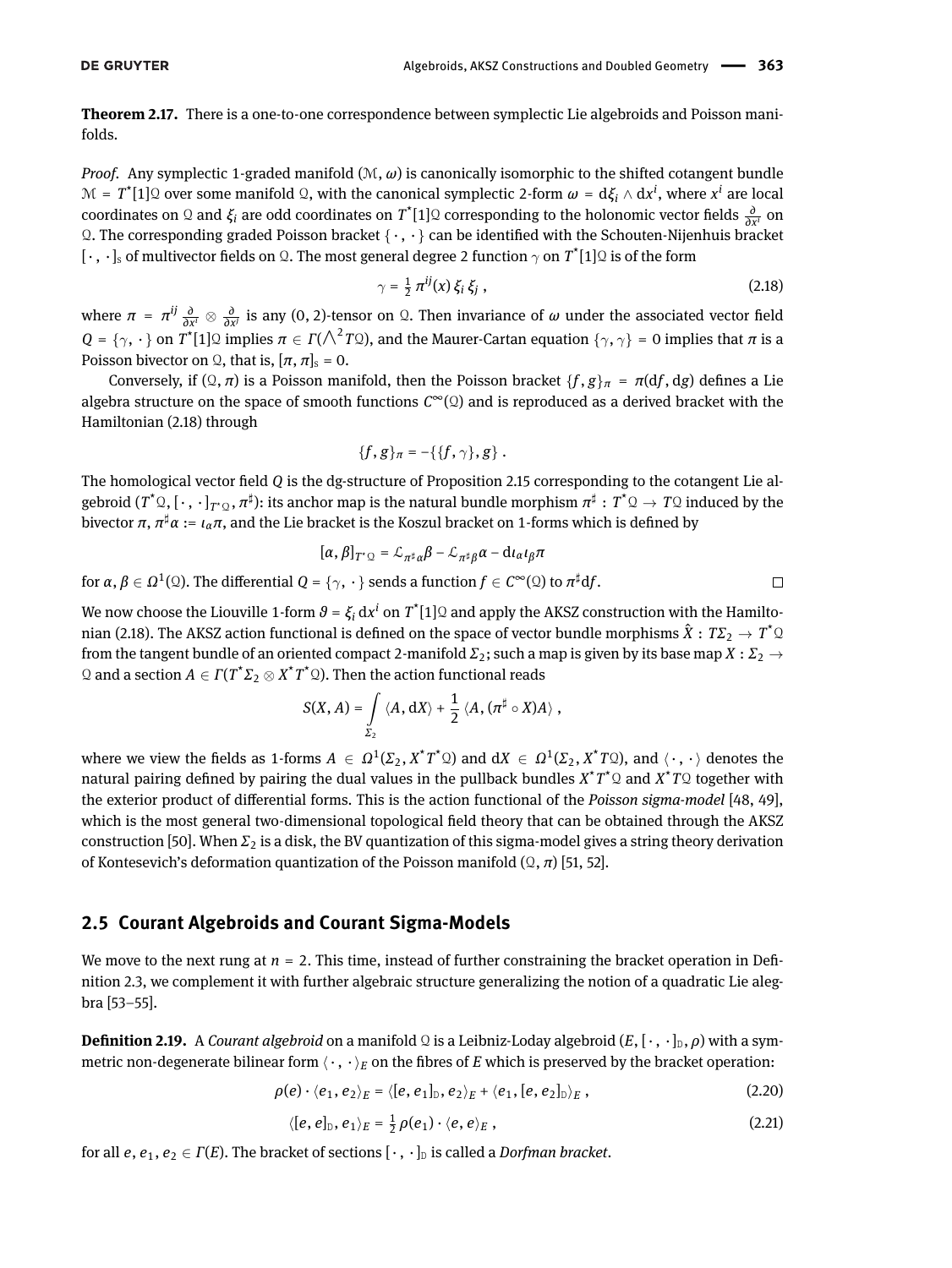<span id="page-11-4"></span>**Remark 2.22.** The anchor map  $\rho$  and the pairing  $\langle\,\cdot\,,\,\cdot\,\rangle_E$  from Definition [2.19](#page-10-1) induce a map  $\rho^\star\,:\,T^\star\mathfrak{Q}\to E$ given by

$$
\langle \rho^{\star}(\alpha), e \rangle_E = \langle \rho^{\rm t}(\alpha), e \rangle,
$$

for all  $\alpha \in \Omega^1({\mathbb Q})$  and for all  $e \in \Gamma(E)$ , where  $\rho^{\mathfrak{t}}:\, T^{\star}{\mathbb Q}\to E^{\star}$  is the transpose of  $\rho;$  as before, the bilinear form  $\langle\,\cdot\,,\,\cdot\,\rangle$  (without subscript) is the canonical dual pairing between the bundle  $E$  and its dual  $E^\star$ . The map  $\rho^{\star}$  induces a map  $\mathcal{D}:C^\infty(\mathfrak{Q})\to\varGamma(E)$  defined by  $\mathcal{D}f=\rho^{\star}\mathrm{d}f,$  for all  $f\in C^\infty(\mathfrak{Q}),$  which obeys a derivation-like rule and is the natural generalization of the exterior derivative in the algebroid *E*. This allows us to recast the condition [\(2.21\)](#page-10-2) as

<span id="page-11-3"></span><span id="page-11-0"></span>
$$
[e,e]_{\mathbb{D}} = \frac{1}{2} \mathcal{D}\langle e,e \rangle_E, \qquad (2.23)
$$

for all  $e \in \Gamma(E)$ . In particular, the symmetric part of the Dorfman bracket  $[\cdot, \cdot]_D$  is given by

$$
[e_1, e_2]_{\mathbb{D}} + [e_2, e_1]_{\mathbb{D}} = \mathcal{D}\langle e_1, e_2 \rangle_E, \qquad (2.24)
$$

for all  $e_1, e_2 \in \Gamma(E)$ .

<span id="page-11-7"></span>**Remark 2.25.** The anchored derivation property [\(2.2\)](#page-5-1) can be removed from the list of defining properties of a Courant algebroid, as it now follows from the condition [\(2.20\)](#page-10-3). Then the Leibniz identity [\(2.4\)](#page-6-0) together with [\(2.20\)](#page-10-3) and [\(2.21\)](#page-10-2) (or [\(2.23\)](#page-11-0)) are a minimal set of three axioms needed to specify a Courant algebroid [\[55\]](#page-48-4). For later reference, we also note that [\(2.23\)](#page-11-0) together with the bracket homomorphism property [\(2.5\)](#page-6-3) imply

<span id="page-11-6"></span>
$$
\langle \mathcal{D}f, \mathcal{D}g \rangle_E = 0 \tag{2.26}
$$

for all functions  $f, g \in C^\infty(\Omega)$ , or equivalently that the anchor map  $\rho$  vanishes identically on the image of the generalized exterior derivative D.

<span id="page-11-2"></span>**Example 2.27.** The most common example is the standard Courant algebroid, which features prominently in generalized geometry. It is an extension of the tangent Lie algebroid  $(TQ, [\cdot, \cdot]_{TQ}, 1_{TQ})$  by cotangent vectors and is based on the generalized tangent bundle

$$
E=\mathbb{TQ}=T\mathbb{Q}\oplus T^{\star}\mathbb{Q}
$$

over a manifold  $\Omega$ , with the three natural operations

$$
\langle X + \alpha, Y + \beta \rangle_{\mathbb{T}\Omega} = \iota_X \beta + \iota_Y \alpha ,
$$

$$
\rho(X + \alpha) = X ,
$$

$$
[X + \alpha, Y + \beta]_{\mathbb{D}} = [X, Y]_{T\Omega} + \mathcal{L}_X \beta - \iota_Y d\alpha ,
$$

where the sections of  $E = TQ$  are comprised of vector fields *X*,  $Y \in \Gamma(TQ)$  and 1-forms  $\alpha, \beta \in \Gamma(T^*Q)$ . In this example,  $\mathcal{D} = d$ .

It is a celebrated result, due to Roytenberg [\[37,](#page-47-17) [56\]](#page-48-5), and independently Ševera [\[12\]](#page-46-11), that a symplectic Lie 2 algebroid is the same thing as a Courant algebroid.

<span id="page-11-5"></span>**Theorem 2.28.** There is a one-to-one correspondence between symplectic Lie 2-algebroids and Courant algebroids.

*Proof.* Let  $(\mathcal{M}, Q, \omega)$  be a symplectic dg-manifold of degree 2. Choose local Darboux coordinates  $(x^i, \zeta^a, \xi_i)$ with degrees (0, 1, 2) in which the graded symplectic structure is given by

<span id="page-11-1"></span>
$$
\omega = d\xi_i \wedge dx^i + \frac{1}{2} \eta_{ab} d\zeta^a \wedge d\zeta^b , \qquad (2.29)
$$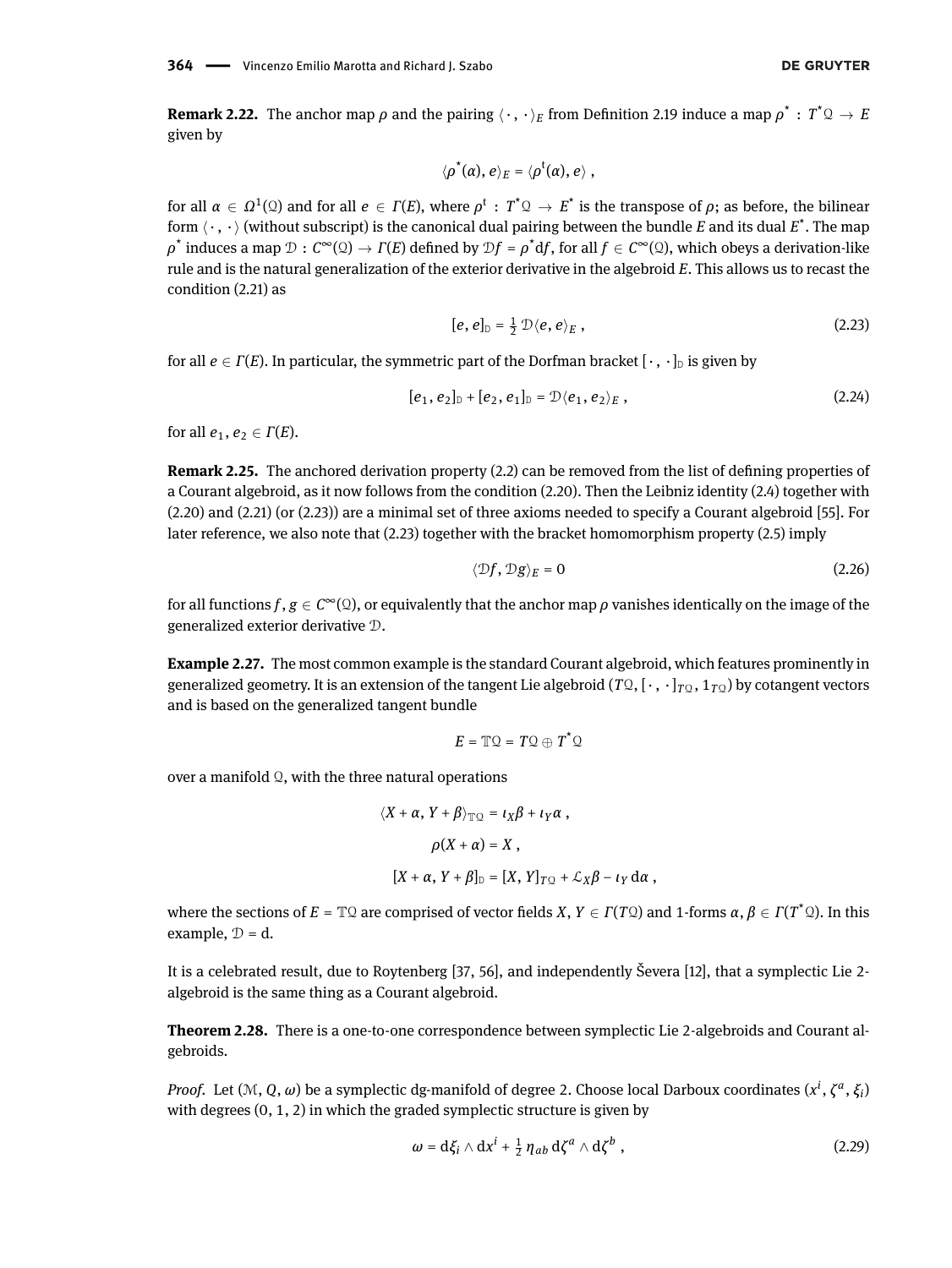where  $\eta_{ab}$  is a constant metric on the degree 1 subspace of M. The most general degree 3 function  $\gamma$  on M has the form

$$
\gamma = \rho_a^i(x) \xi_i \zeta^a - \frac{1}{3!} T_{abc}(x) \zeta^a \zeta^b \zeta^c , \qquad (2.30)
$$

where  $\rho_a^i$  and  $T_{abc}$  are degree 0 functions on the body  $\mathfrak d$  of M. We use Theorem [2.11](#page-7-0) to construct a Leibniz-Loday algebroid  $(E, [\cdot, \cdot]_{D}, \rho)$ , with operations defined on degree 1 functions *e* which are identified as local sections of a vector bundle *E* over Q. Then the Poisson bracket

<span id="page-12-0"></span>
$$
\langle e_1, e_2 \rangle_E = \{e_1, e_2\}
$$

defines a fibrewise symmetric pairing  $\langle \cdot, \cdot \rangle_E$  on *E* with local coordinate expression  $\eta_{ab}$ . It satisfies the Courant algebroid axioms [\(2.20\)](#page-10-3) and [\(2.21\)](#page-10-2) as a consequence of the derivation rule and the Jacobi identity for the Poisson bracket { · , · } induced by the symplectic structure *ω*.

Conversely, given a Courant algebroid  $(E, [\cdot, \cdot]_D, \langle \cdot, \cdot \rangle_F, \rho)$  on  $\Omega$ , we define a symplectic dg-manifold  $(M, Q, \omega)$  of degree 2 by the symplectic submanifold of  $T^*[2]E[1]$  corresponding to the isometric embedding  $E\hookrightarrow E\oplus E^\star$  with respect to the Courant algebroid pairing and the canonical dual pairing. Then  $x^i$  are local coordinates on  $\Omega$ ,  $\xi$ <sub>i</sub> are local fibre coordinates of the shifted cotangent bundle  $T^*[2]\Omega$  corresponding to the holonomic vector fields  $\frac{\partial}{\partial x^i}$ , and *ζ*<sup>α</sup> are local fibre coordinates of the shifted vector bundle *E*[1] corresponding to a choice of basis  $e^a$  of sections of the dual bundle  $E^*$ . With  $e_a$  the basis of sections of E dual to  $e^a$ , the structure functions in [\(2.29\)](#page-11-1) and [\(2.30\)](#page-12-0) are given by

$$
\langle e_a, e_b \rangle_E = \eta_{ab}
$$
,  $\rho(e_a) = \rho_a^i \frac{\partial}{\partial x^i}$  and  $\langle [e_a, e_b]_D, e_c \rangle_E = T_{abc}$ ,

and the Courant algebroid axioms imply the Maurer-Cartan equation  $\{\gamma, \gamma\} = 0$ . The differential  $Q = \{\gamma, \cdot\}$ sends a function  $f \in C^{\infty}(\Omega)$  to  $\rho^{\mathrm{t}} df$ .  $\Box$ 

We now choose the Liouville 1-form

<span id="page-12-2"></span><span id="page-12-1"></span>
$$
\theta = \xi_i \, \mathrm{d}x^i + \tfrac{1}{2} \, \zeta^a \, \eta_{ab} \, \mathrm{d}\zeta^b \tag{2.31}
$$

on M and apply the AKSZ construction with the Hamiltonian [\(2.30\)](#page-12-0). Let  $\Sigma_3$  be an oriented compact 3manifold, and choose a grading-preserving connection to fix an isomorphism  $\mathcal{M}\simeq E[1]\oplus T^{*}[2]\mathcal{Q}.$  The AKSZ action functional is defined on the space of degree 0 maps  $\hat{X}$  :  $T[1]\Sigma_3 \to \mathcal{M}$ , which are given by a smooth  $\max X: \Sigma_3 \to \Omega$ , a section  $A \in \varGamma(T^{\star}\Sigma_3 \otimes X^{\star}E)$ , and a section  $F \in \varGamma(\bigwedge^2 T^{\star}\Sigma_3 \otimes X^{\star}T^{\star}\Omega)$ . The action functional then reads

$$
S(X, A, F) = \int_{\Sigma_3} \langle F, \mathrm{d}X \rangle + \frac{1}{2} \langle A, \mathrm{d}A \rangle_E - \langle F, (\rho \circ X)A \rangle + \frac{1}{3!} \langle A, [A, A]_{\mathbb{D}} \rangle_E, \tag{2.32}
$$

where we view the fields as differential forms  $A\in\Omega^1(\Sigma_3,X^*E)$ , d $X\in\Omega^1(\Sigma_3,X^*T\mathfrak{Q})$  and  $F\in\Omega^2(\Sigma_3,X^*T^*\mathfrak{Q}),$ and the pairings are taken in the pullback bundles together with the exterior products of differential forms. This is the action functional of the *Courant sigma-model* [\[57–](#page-48-6)[60\]](#page-48-7), which is a canonical three-dimensional topological field theory associated to any Courant algebroid; its BV quantization thus gives a quantization of Courant algebroids, though as yet this has not been fully achieved. This AKSZ sigma-model is a vast generalization of three-dimensional Chern-Simons gauge theory: For the special case when  $\mathcal Q$  is a point, a Courant algebroid is just a quadratic Lie algebra, and [\(2.32\)](#page-12-1) is the classical Chern-Simons functional on the 3-manifold *Σ*3.

**Remark 2.33.** Gauge invariance of the action functional [\(2.32\)](#page-12-1) under local BRST transformations is equivalent to the axioms and properties of a Courant algebroid structure on the vector bundle  $E \to \mathcal{Q}$ . In particular, when  $E = \mathbb{TQ} = T\mathbb{Q} \oplus T^*\mathbb{Q}$  is the generalized tangent bundle (with general anchor map  $\rho : \mathbb{TQ} \to T\mathbb{Q}$  and Dorfman bracket), the tensor

$$
T(e_1,e_2,e_3):=\langle [e_1,e_2]_{\mathbb{D}},e_3\rangle_{\mathbb{TQ}},
$$

for  $e_1, e_2, e_3 \in \Gamma(\mathbb{T}\mathbb{Q})$ , encodes the *fluxes* of supergravity and the axioms give their Bianchi identities.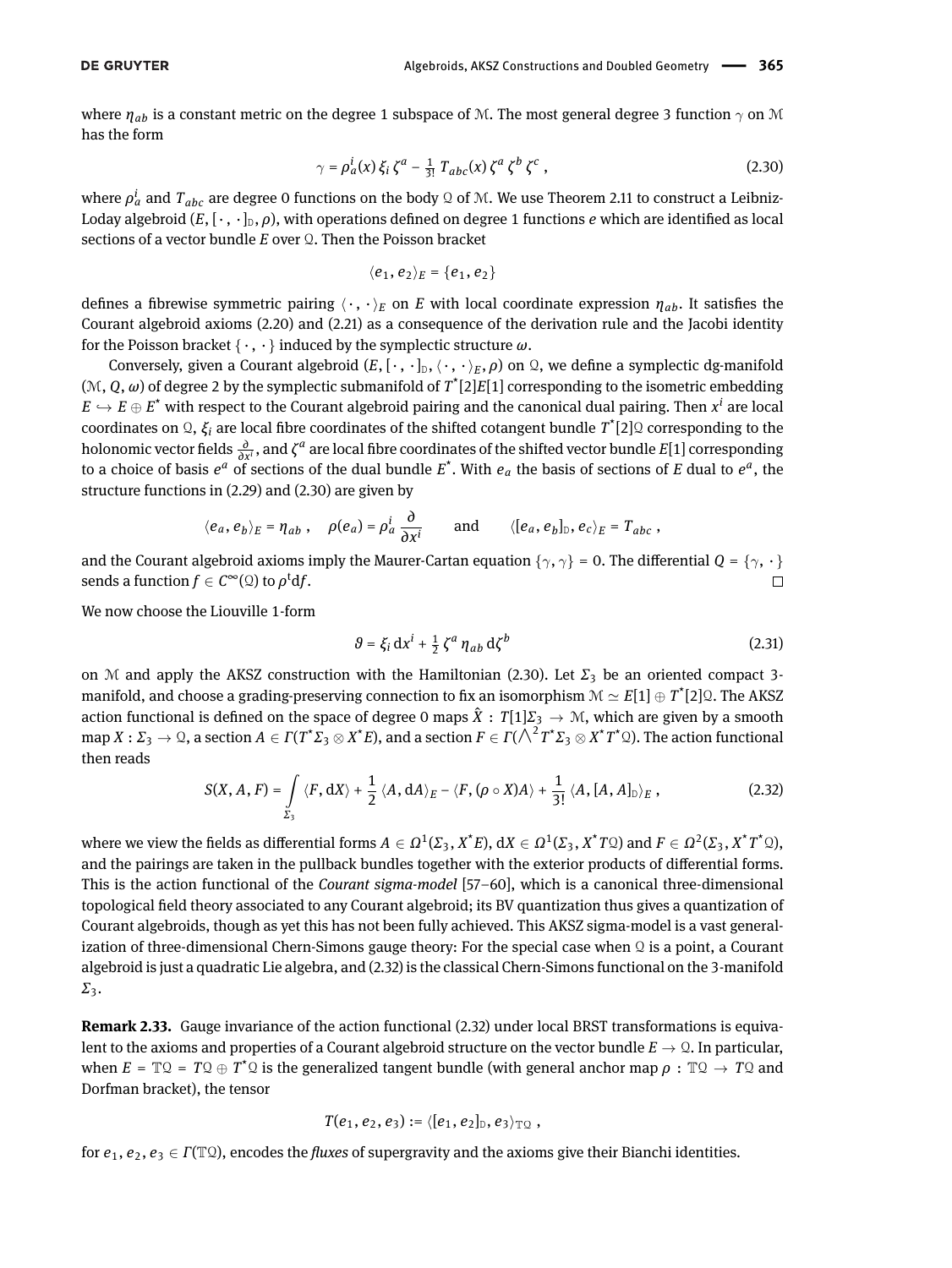#### <span id="page-13-2"></span>**2.6 Gauge Algebras and Courant Brackets**

The infinitesimal symmetries of symplectic Lie *n*-algebroids are linked to gauge symmetries of the corresponding AKSZ field theories. Here we focus on those which are given by inner derivations, in a suitable sense, which we shall generally call 'gauge transformations'.

For the first two rungs of the AKSZ ladder these symmetries are essentially the same and are easy to describe. For  $n = 0$ , an infinitesimal symmetry of a symplectic manifold  $(Q, \omega)$  corresponds to a symplectic vector field  $X \in \Gamma(T\mathcal{Q})$ , that is,  $\mathcal{L}_X \omega = 0$ ; they close a Lie algebra under the Lie bracket of vector fields by virtue of the Cartan structure equation

$$
[\mathcal{L}_X,\mathcal{L}_Y]_{\circ}=\mathcal{L}_{[X,Y]_{T\circledcirc}}
$$

for the Lie derivatives along *X*,  $Y \in \Gamma(T\mathfrak{Q})$ . The Hamiltonian vector fields  $X_f$  by definition satisfy  $\iota_X \omega = df$ , for functions  $f \in C^{\infty}(\Omega)$ , and form a natural subalgebra which is isomorphic to the Lie algebra of smooth functions on  $\Omega$  with the corresponding Poisson bracket; these are called (infinitesimal) canonical transformations and we think of them as infinitesimal 'gauge symmetries', generated by the action of functions on  $\Omega$  through the Poisson bracket. For  $n = 1$ , an infinitesimal symmetry of a Poisson manifold  $(Q, \pi)$  similarly corresponds to a Poisson vector field  $X\in \Gamma(T\mathbb{Q})$ , that is,  $\mathcal{L}_X\pi=0.$  Again the Hamiltonian vector fields  $X_f:=\pi^\sharp\mathrm{d} f$  form a Lie algebra isomorphic to the Poisson algebra:  $[X_f, X_g]_{T \Omega} = X_{\{f, g\}_\pi}$  for  $f, g \in C^\infty(\Omega)$ .

For  $n = 2$ , the situation is more involved. Let  $(E, [\cdot, \cdot]_D, \langle \cdot, \cdot \rangle_E, \rho)$  be a Courant algebroid on a manifold Q. By definition, the adjoint action of *Γ*(*E*) on itself by the Dorfman bracket

$$
\mathcal{L}_e^{\mathbb{D}}:=[e,\,\cdot\,]_{\mathbb{D}}\ ,
$$

for  $e \in \Gamma(E)$ , is a first order differential operator whose symbol is the vector field  $\rho(e)$  on Q. It acts as an inner derivation of  $(E, [\cdot, \cdot]_{\mathbb{D}}, \langle \cdot, \cdot \rangle_{E})$ , that is, it is an infinitesimal symmetry of the Courant algebroid. The operator L D *<sup>e</sup>* : *Γ*(*E*) → *Γ*(*E*) is called a *generalized Lie derivative* on the Courant algebroid; the reason for the terminology is best motivated by recalling the standard Courant algebroid of Example [2.27](#page-11-2) where it coincides with the generalized Lie derivative of generalized geometry.

The collection of generalized Lie derivatives for all sections of *E* is a vector space which we will think of as the (infinitesimal) 'gauge transformations' of the Courant algebroid. They should close a Lie algebra with respect to the commutator bracket on endomorphisms of *Γ*(*E*); we refer to this Lie algebra as the *gauge algebra* of the Courant algebroid. From the Leibniz identity [\(2.4\)](#page-6-0) we directly obtain

$$
\mathcal{L}_{e_1}^{\mathbb{D}} \circ \mathcal{L}_{e_2}^{\mathbb{D}} = \mathcal{L}_{[e_1, e_2]_{\mathbb{D}}}^{\mathbb{D}} + \mathcal{L}_{e_2}^{\mathbb{D}} \circ \mathcal{L}_{e_1}^{\mathbb{D}} , \qquad (2.34)
$$

for *e*1, *e*<sup>2</sup> ∈ *Γ*(*E*), which shows that the gauge closure can be expressed in terms of the Dorfman bracket on sections of *E*. However, the Dorfman bracket is not skew-symmetric so it is not the natural bracket operation to use for this algebra. To write a manifestly skew-symmetric closure relation, we subtract from [\(2.34\)](#page-13-0) the corresponding identity with  $e_1$  and  $e_2$  interchanged, and after rearrangement we obtain the gauge algebra

<span id="page-13-1"></span><span id="page-13-0"></span>
$$
\left[ \mathcal{L}_{e_1}^D, \mathcal{L}_{e_2}^D \right]_{\circ} = \mathcal{L}_{[e_1, e_2]_{\circ}}^D, \tag{2.35}
$$

where

$$
[e_1, e_2]_{\mathbb{C}} := \frac{1}{2} ([e_1, e_2]_{\mathbb{D}} - [e_2, e_1]_{\mathbb{D}})
$$

is the skew-symmetrization of the Dorfman bracket. The skew-symmetric bracket on sections  $[\cdot, \cdot]_C$  is called a *Courant bracket*.

In contrast to the Dorfman bracket, the Courant bracket is neither an algebroid bracket nor a Lie bracket, as it violates both the anchored derivation property [\(2.2\)](#page-5-1) and the Jacobi identity (which is equivalent to the Leibniz identity [\(2.4\)](#page-6-0) for a skew-symmetric bracket). Nevertheless, it can be used to completely characterize the Courant algebroid axioms [\[56\]](#page-48-5).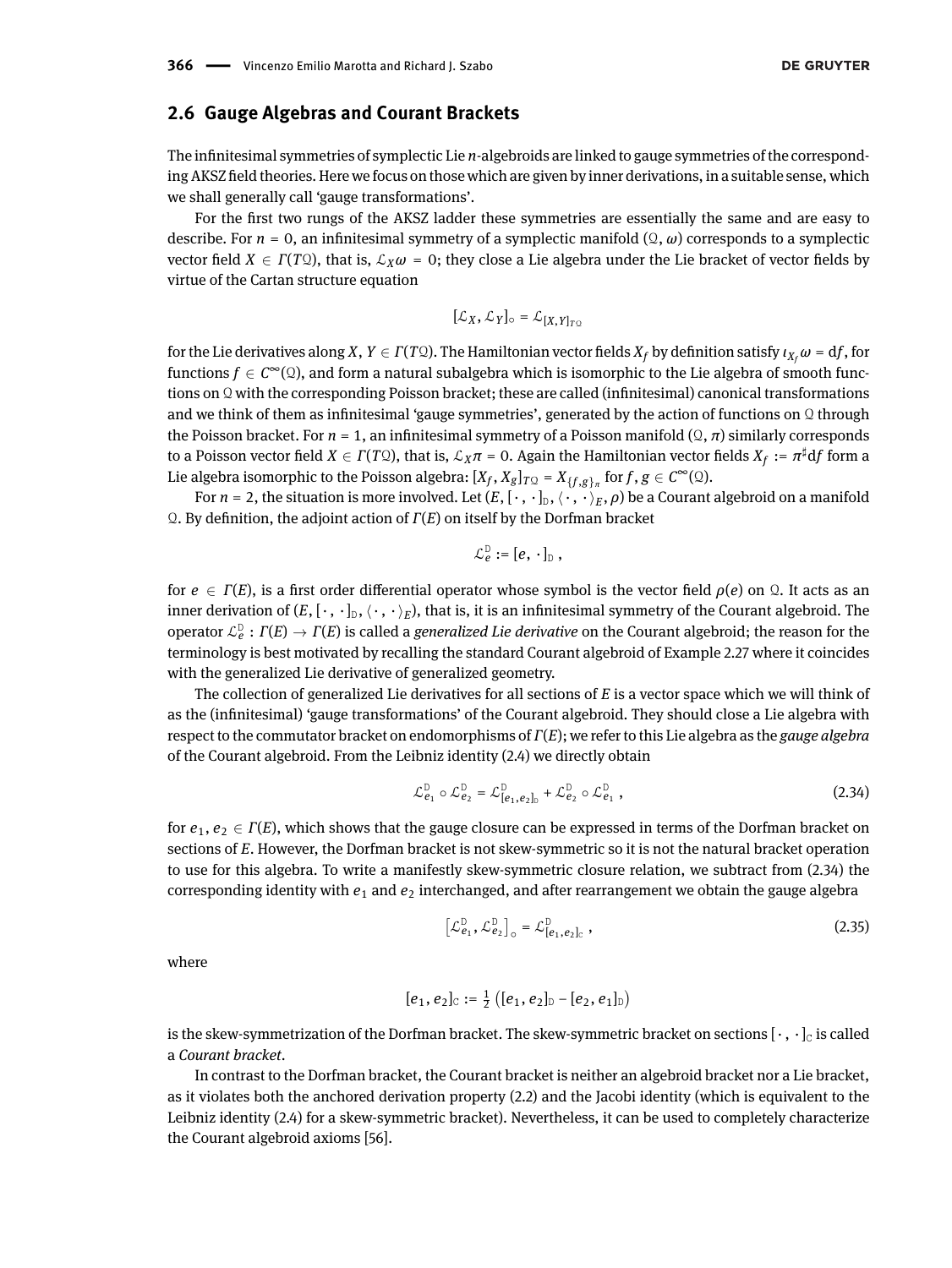<span id="page-14-0"></span>**Proposition 2.36.** Let  $(E, [\cdot, \cdot]_D, \langle \cdot, \cdot \rangle_E, \rho)$  be a Courant algebroid over a manifold Q. Then the compatibility conditions on the Dorfman bracket can be equivalently expressed in terms of the Courant bracket as

$$
[e_1, fe_2]_{\mathbb{C}} = f[e_1, e_2]_{\mathbb{C}} + (\rho(e_1) \cdot f) e_2 - \frac{1}{2} \langle e_1, e_2 \rangle_E \mathcal{D}f,
$$

$$
Jac_{C}(e_1, e_2, e_3) = \mathcal{D} Nij_{C}(e_1, e_2, e_3),
$$

$$
\rho(e_1)\cdot \langle e_2,e_3\rangle_E=\left\langle [e_1,e_2]_\mathbb{C}+\tfrac{1}{2}\mathcal{D}\langle e_1,e_2\rangle_E,e_3\right\rangle_E+\left\langle e_2,[e_1,e_3]_\mathbb{C}+\tfrac{1}{2}\mathcal{D}\langle e_1,e_3\rangle_E\right\rangle_E,
$$

for all  $e_1, e_2, e_3 \in \Gamma(E)$  and  $f \in C^{\infty}(\Omega)$ , where

$$
Jac_{\mathcal{C}}(e_1, e_2, e_3) := [[e_1, e_2]_{\mathcal{C}}, e_3]_{\mathcal{C}} + [[e_3, e_1]_{\mathcal{C}}, e_2]_{\mathcal{C}} + [[e_2, e_3]_{\mathcal{C}}, e_1]_{\mathcal{C}}
$$

is the Jacobiator of the Courant bracket, and

$$
\mathsf{Nij}_{\mathcal{C}}(e_1, e_2, e_3) := \frac{1}{3!} \left( \langle [e_1, e_2]_{\mathcal{C}}, e_3 \rangle_E + \langle [e_3, e_1]_{\mathcal{C}}, e_2 \rangle_E + \langle [e_2, e_3]_{\mathcal{C}}, e_1 \rangle_E \right)
$$

is the Nijenhuis tensor of the Courant bracket.

*Proof.* The three conditions on the Courant bracket easily follow from using [\(2.24\)](#page-11-3) to express its deviation from the Dorfman bracket as

$$
[e_1, e_2]_{\mathbb{D}} = [e_1, e_2]_{\mathbb{C}} + \frac{1}{2} \mathcal{D} \langle e_1, e_2 \rangle_E, \qquad (2.37)
$$

and substituting this into the anchored derivation property [\(2.2\)](#page-5-1), the Leibniz identity [\(2.4\)](#page-6-0), and the metric compatibility condition [\(2.20\)](#page-10-3), respectively.  $\Box$ 

#### **2.7 Flat** *L***∞-Algebras**

The formulation of the gauge algebra [\(2.35\)](#page-13-1) in terms of the Courant bracket still leaves open one puzzle: the violation of the Jacobi identity by the Courant bracket from Proposition [2.36](#page-14-0) appears to be in contradiction with the vanishing Jacobiator Jac<sub>○</sub> = 0 of the commutator bracket. This in fact poses no problem as one can explicitly check  $[D \text{ N}ij_C(e_1, e_2, e_3), e]_D = 0$  for all sections  $e, e_1, e_2, e_3 \in \Gamma(E)$ . However, the violation of the Jacobi identity itself in Proposition [2.36,](#page-14-0) which is controlled by the generalized exterior derivative of the Nijenhuis tensor of the Courant bracket, suggests a more natural formulation of the gauge algebra and its closure in the language of strong homotopy Lie algebras, or *L*∞-algebras, which are homotopy coherent weakenings of the axioms of a Lie algebra. They generally underlie the gauge structure and dynamics of classical perturbative eld theories. This formulation is dual to the BV formalism and is naturally tailored to control field theories with open gauge algebras and reducible symmetries, like the Courant sigma-model, as well as violations of the Jacobi identities.

We begin by recalling the definitions  $[61]$ .

Definition 2.38. Let *R* be a commutative ring. An *L*∞-algebra over *R* is a free graded *R*-module  $L = \bigoplus_{k \in \mathbb{Z}} L_k$ with a degree 1 derivation

$$
Q: \text{O}^\bullet L^\star[1] \longrightarrow \text{O}^\bullet L^\star[1]
$$

which is a differential,  $Q^2$  = 0, making the symmetric algebra  $\odot$   $L^\star[1]$  into a commutative dg-algebra over *R*, called the *Chevalley-Eilenberg algebra* of the *L*∞-algebra *L*.

An *L*∞*-morphism* from an *L*∞-algebra (*L*, *Q*) to an *L*∞-algebra (*L* ′ , *Q* ′ ) is an algebra homomorphism *Ψ* :  $\bigodot^{\bullet} L^{\star}[1] \longrightarrow \bigodot^{\bullet} L^{\star}[1]$  of degree 0 which intertwines the derivations:  $\Psi \circ Q = Q' \circ \Psi$ .

By virtue of the Leibniz rule, the derivation is determined entirely by its action on *L* \* [1], hence we may view it as an *R*-linear map  $Q:L^*[1]\to \odot^{\bullet} L^*[1].$  Let  $Q_m:L^*[1]\to \odot^m L^*[1]$  be the homogeneous components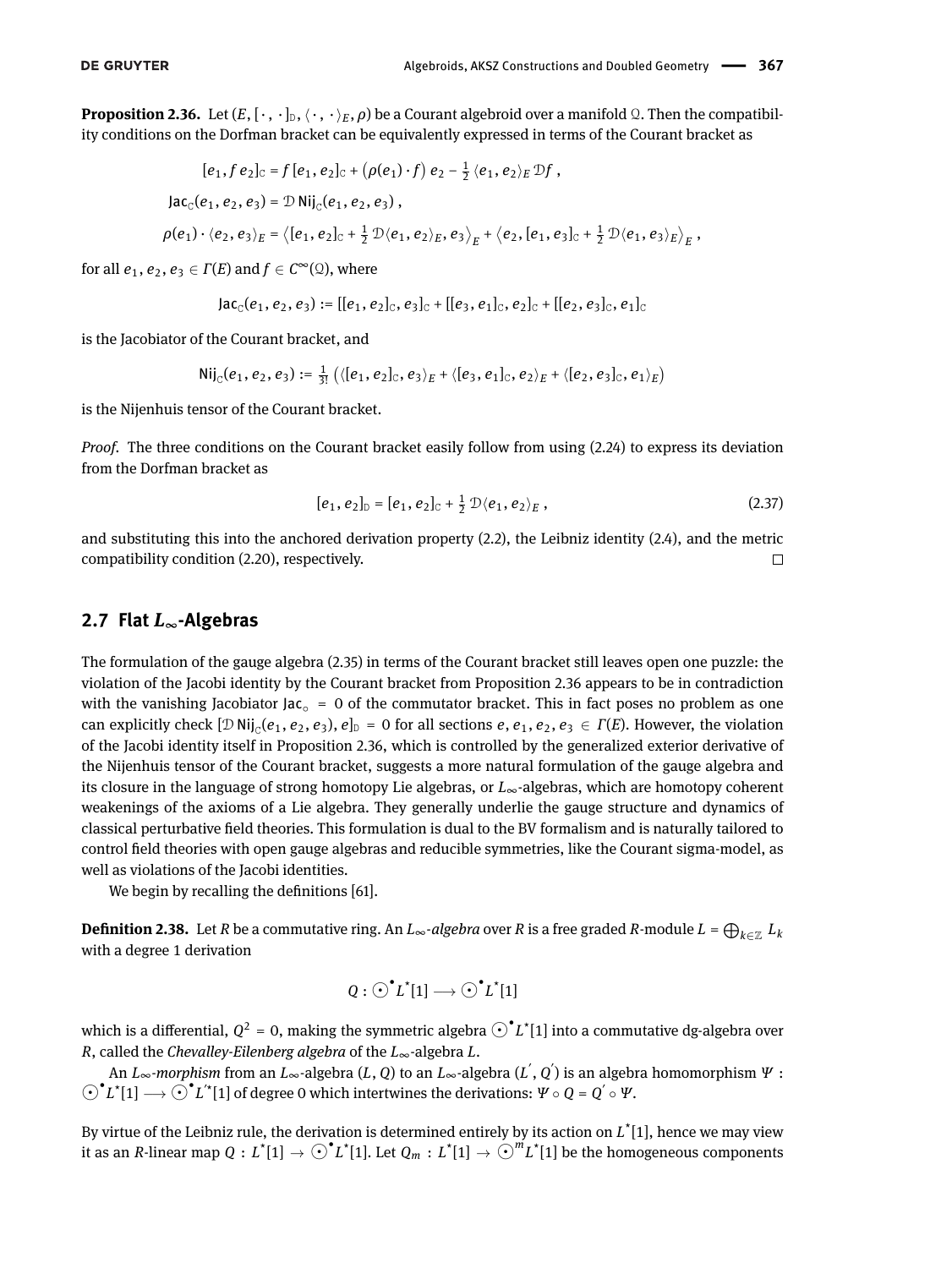of *Q*, for  $m = 0, 1, 2, \ldots$ . Let  $s : L^* \to L^*[1]$  be the suspension map of degree 1; this is the tautological isomorphism which identifies  $v \in L_k^*$  with  $v \in L^*[1]_{k-1} := L_k^*$ . Taking the dual gives a sequence of maps  $Q_m^*$  :  $\left(\bigodot^m L^*[1]\right)^* \to \left(L^*[1]\right)^*$  which, after composing with the suspension, we can consider as maps

$$
\ell_m:=s^{-1}\circ Q_m^{\star}\circ s^{\otimes m}:\textstyle\bigwedge^m L\longrightarrow L
$$

for  $m = 0, 1, 2, \ldots$ , which are called the *m-brackets* of the  $L_{\infty}$ -algebra L; they are multilinear graded skewsymmetric maps of degree 2 − *m* which satisfy a sequence of higher homotopy Jacobi identities among them, encoded in the condition  $Q^2 = 0$ .

A *flat*  $L_{\infty}$ -algebra is an  $L_{\infty}$ -algebra with  $\ell_0 = 0$ . In this case  $\ell_1$  is a differential and  $\ell_2$  is a cochain map obeying the Jacobi identity up to exact terms; hence the cohomology of the cochain complex  $(L, \ell_1)$  of a flat *L*∞-algebra is a graded Lie algebra. A *curved L*<sub>∞</sub>-algebra is an *L*<sub>∞</sub>-algebra with  $\ell_0 \neq 0$ . Differential graded Lie algebras can be regarded as  $L_{\infty}$ -algebras with differential  $\ell_1$ , bracket  $\ell_2$  and  $\ell_m = 0$  for all  $m > 2$ .

On general grounds, any dg-manifold (M, *Q*) is naturally described as a (local) *L*∞-algebra which completely captures its algebraic structure: in this case *L* is the graded vector space of polynomial functions on  $M$  [\[62\]](#page-48-9). In these applications, we take  $R = \mathbb{R}$  and work in an appropriate category of topological vector spaces with the natural morphisms, tensor products, and so on, though we do not indicate this explicitly in the notation. In particular,  $L^*$  :=  $\text{\tt Hom}_\mathbb{R}(L,\mathbb{R})$  means the continuous dual to  $L$ , and  $\odot$   $^*L^*$  means the completed symmetric algebra defined using the continuous product and the completed projective tensor product.

Here we are interested in symplectic Lie *n*-algebroids ( $M$ ,  $Q$ ,  $\omega$ ), which have associated flat *n*-term  $L_{\infty}$ algebras, comprising functions on M of degrees  $0, 1, \ldots, n-1$ , whose *m*-brackets  $\ell_m$  can be computed from derived brackets with the Hamiltonian γ of the symplectic dg-structure [\[63\]](#page-48-10). For *n* = 0 all brackets are identically zero, giving the trivial  $L_{\infty}$ -algebra on a symplectic manifold  $(Q, \omega)$ , while for  $n = 1$  we obtain only one non-zero bracket  $\ell_2 = \{\cdot,\cdot\}_\pi$  on  $L = L_0 = C^\infty(\Omega)$ , which recovers the Lie algebra of Poisson brackets on a Poisson manifold  $(Q, \pi)$ . For  $n = 2$ , we recover the  $L_{\infty}$ -algebra of a Courant algebroid, originally due to Roytenberg and Weinstein [\[64\]](#page-48-11).

<span id="page-15-0"></span>**Theorem 2.39.** Let  $(E, [\cdot, \cdot]_D, \langle \cdot, \cdot \rangle_E, \rho)$  be a Courant algebroid on a manifold Q. Then there is a flat 2-term *L*<sub>∞</sub>-algebra on *L* = *L*<sub>−1</sub> ⊕ *L*<sub>0</sub> with

$$
L_{-1}=C^\infty(\mathfrak{Q})\qquad\text{and}\qquad L_0=\varGamma(E)\;,
$$

whose non-zero brackets are given by

$$
\ell_1(f) = \mathcal{D}f,
$$
  
\n
$$
\ell_2(e_1, e_2) = [e_1, e_2]_C, \qquad \ell_2(e_1, f) = \frac{1}{2} \langle e_1, \mathcal{D}f \rangle_E,
$$
  
\n
$$
\ell_3(e_1, e_2, e_3) = -\text{Nij}_C(e_1, e_2, e_3),
$$

for all  $f \in C^{\infty}(\Omega)$  and  $e_1, e_2, e_3 \in \Gamma(E)$ .

**Remark 2.40.** In the context of gauge algebras, the brackets from *L*−1 in Theorem [2.39](#page-15-0) represent non-trivial "higher" gauge symmetries, that is, gauge symmetries among the gauge transformations in  $L_0$  themselves; in other words, the gauge symmetries of a Courant algebroid are *reducible*. This happens as well in the BV formulation of the Courant sigma-model, which has an open gauge algebra of reducible symmetries. The corresponding dual *L*∞-algebra formalism involves innitely many brackets. An explicit *L*∞-morphism from the Courant algebroid *L*∞-algebra of Theorem [2.39](#page-15-0) to the gauge *L*∞-algebra of the Courant sigma-model is constructed by Grewcoe and Jonke in [\[65\]](#page-48-12); this requires extending the 2-term cochain complex of Theorem [2.39](#page-15-0) by the degree 1 subspace  $L_1 = \Gamma(T \mathfrak{Q})$  and the anchor map  $\ell_1|_{L_0} = \rho$  in order to accomodate the field-dependent gauge algebra of the Courant sigma-model.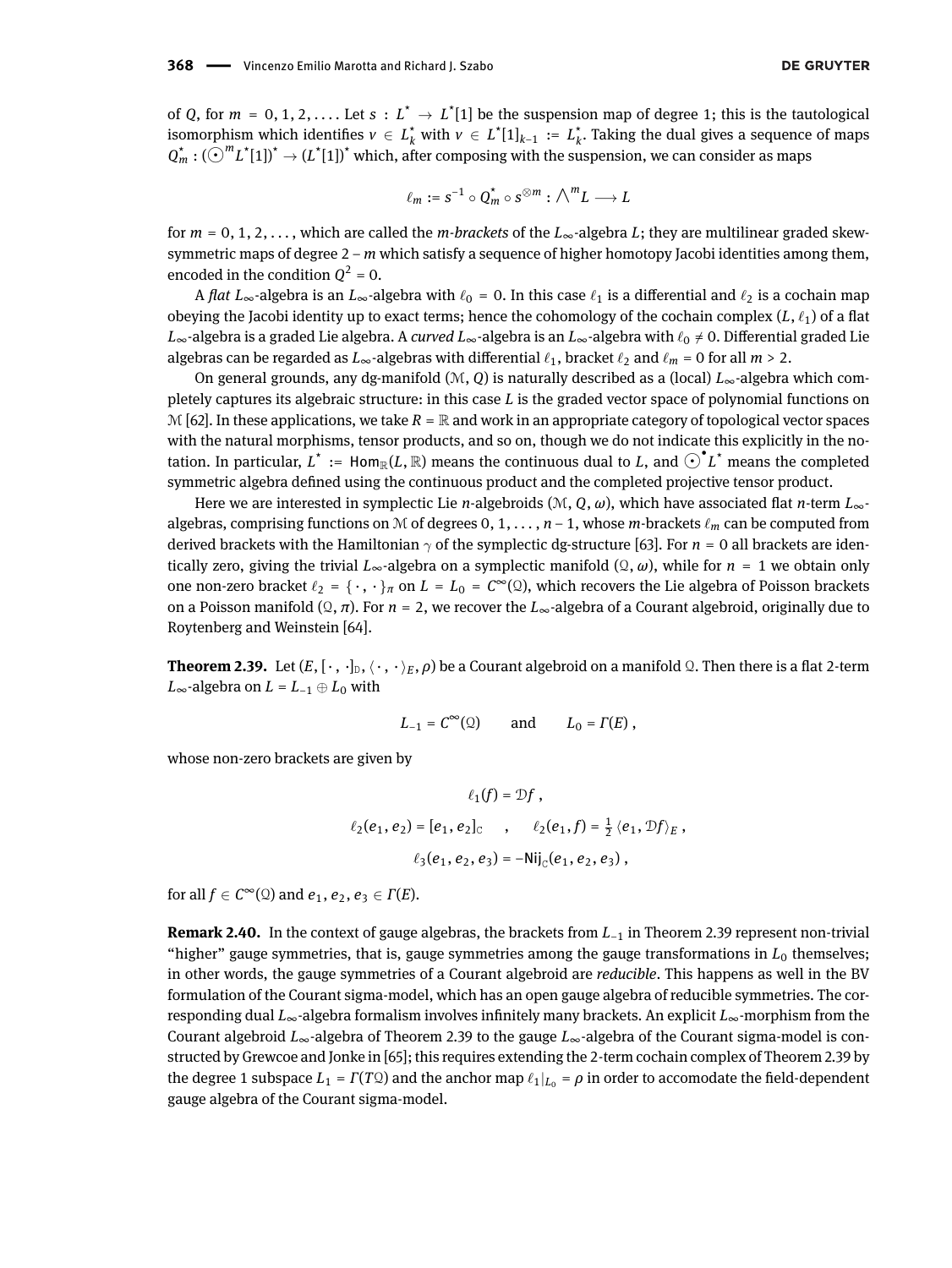# <span id="page-16-0"></span>**3 Metric Algebroids**

In this section we will introduce and study a weakening of the notion of Courant algebroid from Section [2.5,](#page-10-4) which is the natural generalization for the algebroids underlying doubled geometry that we consider later on [\[16\]](#page-46-15).

# **3.1 Metric Algebroids and Pre-Courant Algebroids**

<span id="page-16-6"></span>**Definition 3.1.** A *metric algebroid* over a manifold Q is an algebroid  $(E, \|\cdot\|_D, \rho)$  with a fibrewise nondegenerate pairing  $\langle\,\cdot\,,\,\cdot\,\rangle_E\in \varGamma(\bigodot^2 E^*)$  which is preserved by the bracket operation:

$$
\rho(e) \cdot \langle e_1, e_2 \rangle_E = \langle [e, e_1] \rangle_D, e_2 \rangle_E + \langle e_1, [e, e_2] \rangle_E,
$$
\n(3.2)

<span id="page-16-5"></span><span id="page-16-2"></span>
$$
\langle [e, e]_{\mathbb{D}}, e_1 \rangle_E = \frac{1}{2} \rho(e_1) \cdot \langle e, e \rangle_E, \qquad (3.3)
$$

for all *e*,  $e_1$ ,  $e_2 \in \Gamma(E)$ . The bracket of sections  $[\![ \cdot, \cdot ]\!]_D$  is called a *D-bracket*.

A *metric algebroid morphism* from a metric algebroid  $(E, [\![\cdot, \cdot]\!]_D, \langle \cdot, \cdot \rangle_E, \rho)$  to a metric algebroid  $(E', [\cdot, \cdot]_{D}^{\prime}, \langle \cdot, \cdot \rangle_{E'}, \rho')$  over the same manifold is an algebroid morphism  $\psi$  which is an isometry, that is,  $\langle \cdot , \cdot \rangle_E \circ (\psi \times \psi) = \langle \cdot , \cdot \rangle_E.$ 

A metric algebroid  $(E, [\![\cdot, \cdot]\!]_D, \langle \cdot, \cdot \rangle_E, \rho)$  is called *regular* if its anchor map  $\rho : E \to TQ$  has constant rank, and *transitive* if *ρ* is surjective. A *split metric algebroid* is a metric algebroid whose underlying vector bundle  $E\to\mathfrak{Q}$  is the Whitney sum  $E$  =  $A\oplus A^\star$  of a vector bundle  $A\to\mathfrak{Q}$  and its dual  $A^\star\to\mathfrak{Q}.$ 

<span id="page-16-1"></span>**Example 3.4.** A Courant algebroid is precisely a metric algebroid which is also a Leibniz-Loday algebroid.

<span id="page-16-4"></span>**Remark 3.5.** As can be anticipated from Example [3.4,](#page-16-1) metric algebroids share some features in common with Courant algebroids. In particular, the anchored derivation property [\(2.2\)](#page-5-1) again follows from the axiom [\(3.2\)](#page-16-2), and the discussion of Remark [2.22](#page-11-4) applies verbatum to a metric algebroid to show that the symmetric part of the D-bracket  $[\cdot, \cdot]_{\mathbb{D}}$  can be written in terms of the generalized exterior derivative  $\mathbb{D}: C^{\infty}(\mathbb{Q}) \to \Gamma(E)$  and the metric  $\langle \cdot , \cdot \rangle_E$  analogously to [\(2.24\)](#page-11-3):

<span id="page-16-7"></span><span id="page-16-3"></span>
$$
[e_1, e_2]_{\mathbb{D}} + [e_2, e_1]_{\mathbb{D}} = \mathcal{D}\langle e_1, e_2 \rangle_E, \qquad (3.6)
$$

for all  $e_1, e_2 \in \Gamma(E)$ . For later use, we also note that [\(3.6\)](#page-16-3) together with the anchored derivation property [\(2.2\)](#page-5-1) imply the left derivation property

$$
[f e_1, e_2]_{\mathbb{D}} = f [e_1, e_2]_{\mathbb{D}} - (\rho(e_2) \cdot f) e_1 + \mathcal{D}f \langle e_1, e_2 \rangle_E,
$$
 (3.7)

for all  $f \in C^{\infty}(\Omega)$  and  $e_1, e_2 \in \Gamma(E)$ .

Despite the similarities noted in Remark [3.5,](#page-16-4) the failure of the Leibniz identity [\(2.4\)](#page-6-0) for a generic metric algebroid means that its anchor map *ρ* is not a bracket morphism in general. On the other hand, one can impose the homomorphism property [\(2.5\)](#page-6-3) independently, and arrive at an important class of (non-Courant) metric algebroids which resemble Courant algebroids in the closest possible way [\[66–](#page-48-13)[68\]](#page-48-14).

<span id="page-16-8"></span>**Definition 3.8.** A metric algebroid  $(E, \|\cdot, \cdot\|_{D}, \langle \cdot, \cdot \rangle_{E}, \rho)$  over a manifold Q is a *pre-Courant algebroid* if its anchor map  $\rho : E \to T\mathfrak{Q}$  is a bracket morphism:

$$
\rho([\![e_1,e_2]\!]_D)=[\rho(e_1),\rho(e_2)]_{TQ},
$$

for all  $e_1, e_2 \in \Gamma(E)$ .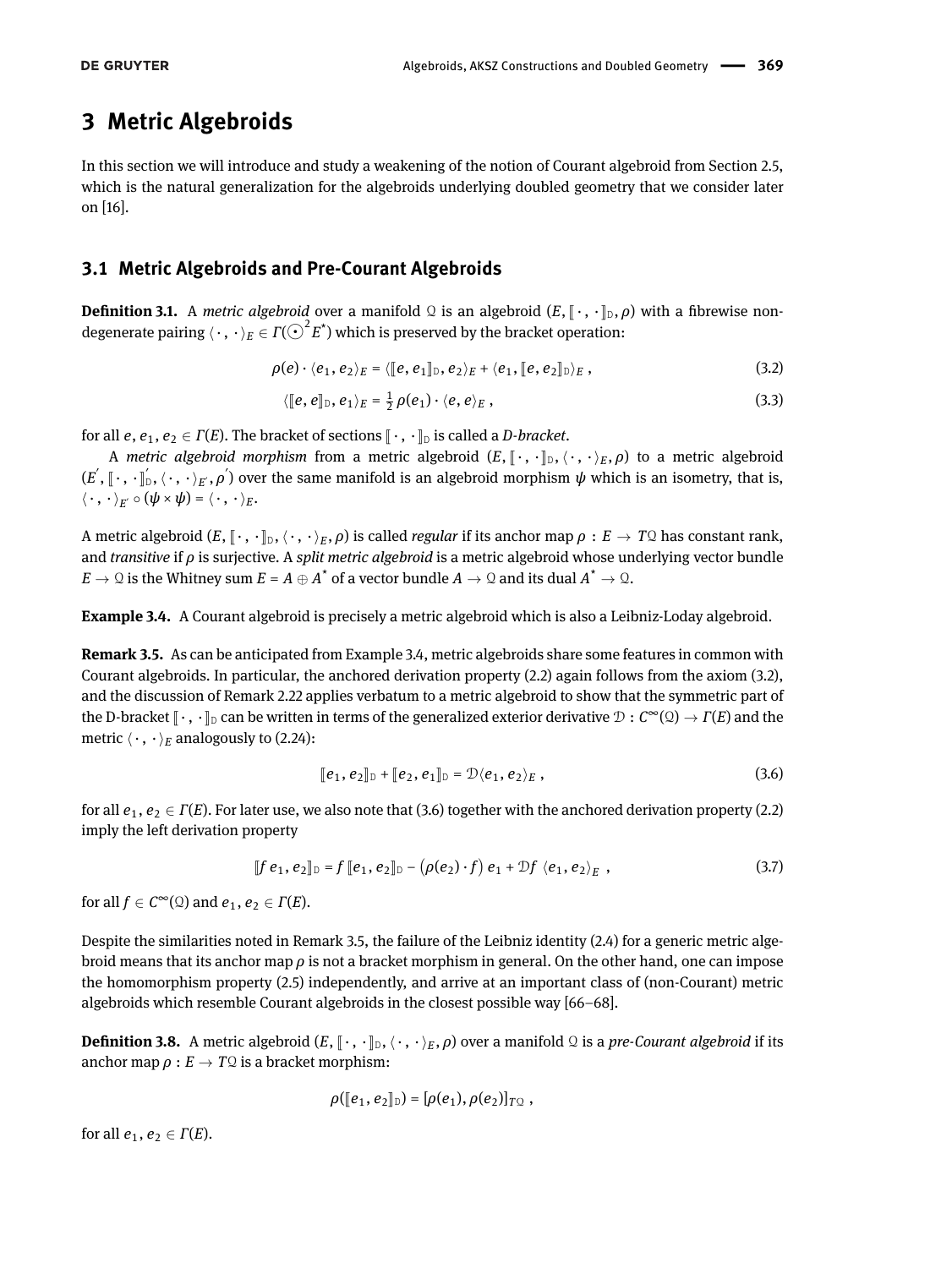<span id="page-17-2"></span><span id="page-17-0"></span>
$$
T^{\star} \mathcal{Q} \xrightarrow{\rho^{\star}} E \xrightarrow{\rho} T \mathcal{Q} . \tag{3.10}
$$

<span id="page-17-1"></span>The pre-Courant algebroid is said to be *exact* if [\(3.10\)](#page-17-0) is a short exact sequence.

An isotropic splitting  $s : TQ \to E$  of an exact pre-Courant algebroid defines an isomorphism  $E \simeq TQ =$ *T*Q ⊕ *T*<sup>\*</sup>Q to the generalized tangent bundle of Q, viewed as a split metric algebroid, as well as a 3-form  $H \in \Omega^3(\mathfrak{Q})$  by

$$
H(X, Y, Z) = \langle [[s(X), s(Y)]]_D, s(Z) \rangle_E,
$$

for *X*, *Y*, *Z*  $\in$  *Γ*(*T*Q). The D-bracket  $\lceil \cdot \cdot \cdot \rceil$  maps to the bracket on the splitting  $E \simeq \mathbb{TQ}$  given by

$$
[X+\alpha, Y+\beta]]_{\mathbb{D}}=[X, Y]_{T\mathbb{Q}}+\mathcal{L}_X\beta-\iota_Y\,d\alpha+\iota_X\iota_YH,
$$

for all *X*, *Y* ∈ *Γ*(*T*Q) and *α*, *β* ∈ *Γ*(*T* \*Q). This is the Dorfman bracket of the standard Courant algebroid from Example [2.27,](#page-11-2) now 'twisted' by the 3-form *H*. However, since  $\lceil \cdot \cdot \cdot \rceil$  violates the Leibniz identity [\(2.4\)](#page-6-0), the 3-form *H* is not closed and so does not represent any class in  $H^3(\Omega, \mathbb{R})$ . In other words, there is no extension of the Ševera classification of exact Courant algebroids [\[9,](#page-46-8) [12\]](#page-46-11) to exact pre-Courant algebroids.

**Example 3.11.** Let  $(Q, \eta)$  be a pseudo-Riemannian manifold, and let  $\nabla^{LC}$  denote the Levi-Civita connection of *η*. Define a bracket operation  $\lbrack\! \lbrack\cdot,\cdot\rbrack\! \rbrack_{D}^{n}: \varGamma(T \mathfrak{Q}) \times \varGamma(T \mathfrak{Q}) \to \varGamma(T \mathfrak{Q})$  by

$$
\eta([\![X, Y]\!]_D^{\eta}, Z) = \eta(\nabla_X^{\mathbb{L}C}Y - \nabla_Y^{\mathbb{L}C}X, Z) + \eta(\nabla_Z^{\mathbb{L}C}X, Y)
$$

for vector fields *X*, *Y*, *Z*  $\in$  *Γ*(*T*Q). Then (*T*Q, [ $\cdot$ ,  $\cdot$ ]<sup>*n*</sup>, *n*, 1<sub>*T*Q</sub>) is a metric algebroid [\[3\]](#page-46-2) which is not a pre-Courant algebroid. This D-bracket can be twisted by any 3-form  $H\in \Omega^3(\mathfrak{Q})$ , similarly to Example [3.9.](#page-17-1)

**Definition 3.12.** An *almost D-structure* on a metric algebroid  $(E, \lVert \cdot, \cdot \rVert_D, \langle \cdot, \cdot \rangle_E, \rho)$  is an isotropic vector subbundle  $L \subset E$ . It is a *D-structure* if *L* is also involutive with respect to the D-bracket  $\lbrack \lbrack \cdot, \cdot \rbrack \rbrack_D$ , that is,  $\llbracket \Gamma(L), \Gamma(L) \rrbracket_{\mathbb{D}} \subseteq \Gamma(L).$ 

**Example 3.13.** Let  $(E, \lceil \cdot, \cdot \rceil_D, \langle \cdot, \cdot \rangle_E, \rho)$  be a split exact pre-Courant algebroid over a manifold Q. Then  $T^{\star}$ Q  $\subset E$  is a D-structure.

Given that Courant algebroids correspond to symplectic Lie 2-algebroids (cf. Theorem [2.28\)](#page-11-5), and in view of the possibility of developing an AKSZ-type sigma-model formulation for quantization of a metric algebroid, it is natural to wonder what objects metric algebroids correspond to in graded geometry. In the remainder of this section we develop this correspondence in some detail. Whereas our main result (Theorem [3.53\)](#page-24-0) should not be surprising to experts, here we follow a more contemporary approach to the geometrization of degree 2 manifolds, see e.g. [\[69,](#page-48-15) [70\]](#page-48-16), and hence offer a new geometric perspective on the correspondence.

### **3.2 Involutive Double Vector Bundles**

In the proof of Proposition [2.15](#page-9-0) we saw that degree 1 manifolds correspond geometrically to vector bundles: if  $\mathcal{M} = (\mathcal{Q}, \mathcal{A})$  is a 1-graded manifold, then  $\mathcal{M} \simeq E[1]$  for a vector bundle  $E \to \mathcal{Q}$ . Let us now recall some well-known facts about the geometrization of degree 2 manifolds. In particular, we discuss the implications of Batchelor's Theorem for degree 2 manifolds, see [\[70\]](#page-48-16).

**Theorem 3.14.** Any degree *n* manifold is (non-canonically) isomorphic to a split degree *n* manifold.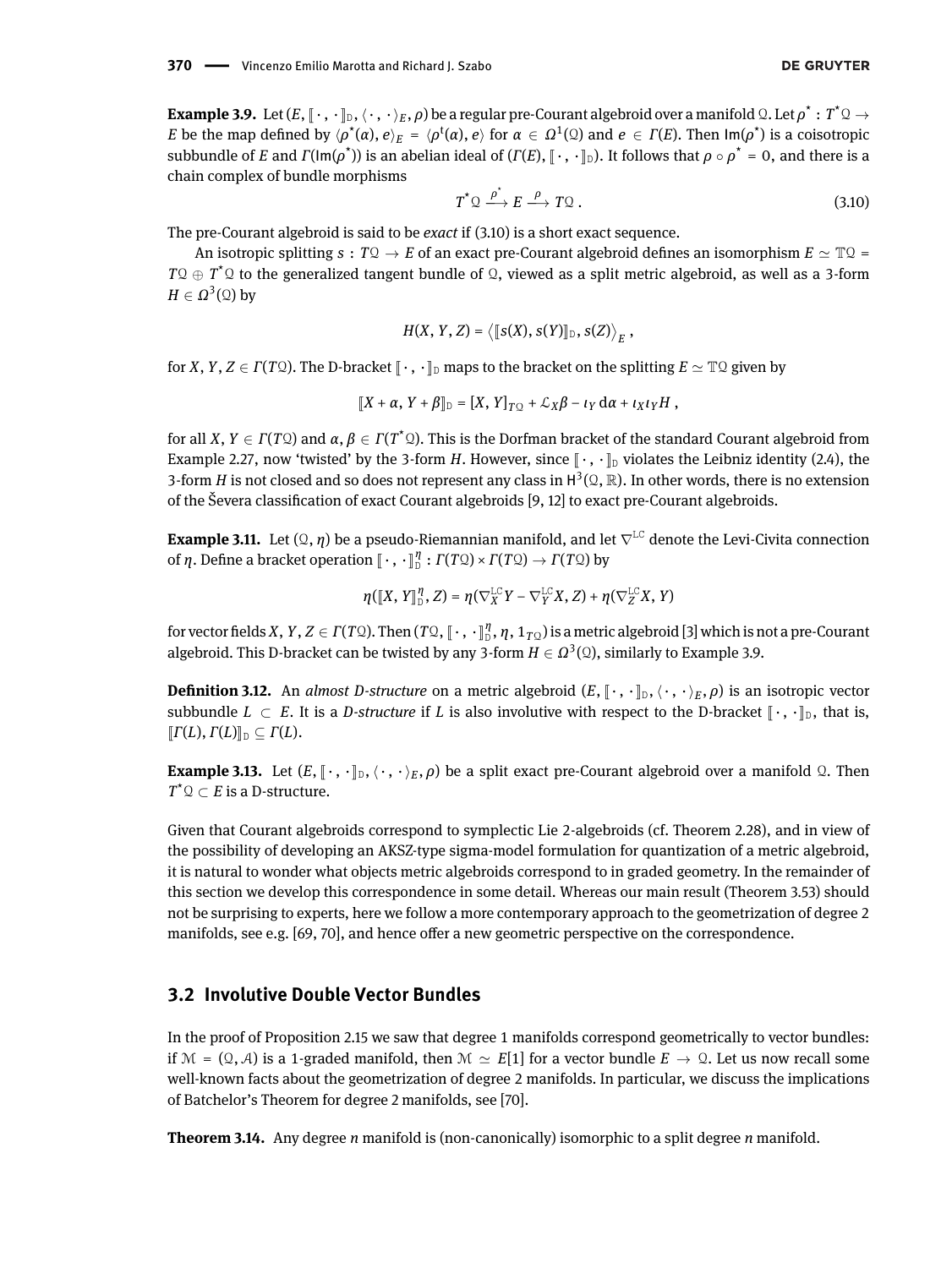Let us spell this out explicitly for a degree 2 manifold  $\mathcal{M} = (\mathcal{Q}, \mathcal{A})$  over a manifold  $\mathcal{Q}$ , where A is its sheaf of functions. The subsheaves  $A^1$  and  $A^2$  of A, consisting of functions of degree 1 and 2, respectively, are locally free finitely-generated  $C^\infty(\Omega)$ -modules. Hence there exist vector bundles  $E\to\Omega$  and  $\bar F\to\Omega$  such that  $A^1 \simeq \Gamma(E^\star)$  and  $A^2 \simeq \Gamma(\bar{F}^\star)$ . Abusing notation slightly, the subalgebra of A generated by  $C^\infty({\mathfrak{Q}}) \oplus \Gamma(E^\star)$  is isomorphic to *Γ*( $\bigwedge^{\bullet} E^*$ ). Thus

$$
\Gamma(\bigwedge\nolimits^{\bullet} E^{^{\star}}) \cap \Gamma(\bar{F}^{^{\star}}) \simeq \Gamma(\bigwedge\nolimits^2 E^{^{\star}})
$$

is a proper *C*∞(Q)-submodule of *Γ*( $\bar{F}$ \*). Since, as a sheaf of functions, *Γ*( $\bar{F}^*$ )/*Γ*( $\bigwedge^2 E^*$ ) is again a locally free nitely-generated *C* <sup>∞</sup>(Q)-module, there is a vector bundle *F* over Q such that

<span id="page-18-3"></span>
$$
\Gamma(\bar{F}^*) / \Gamma(\bigwedge{}^2 E^*) \simeq \Gamma(F^*) .
$$

This gives a short exact sequence of *C* <sup>∞</sup>(Q)-modules

$$
0 \longrightarrow \Gamma(\bigwedge^2 E^*) \longrightarrow \Gamma(\overline{F}^*) \longrightarrow \Gamma(F^*) \longrightarrow 0,
$$

which yields a short exact sequence of the underlying vector bundles over  $\Omega$ :

$$
0 \longrightarrow \bigwedge^2 E^* \stackrel{i}{\longrightarrow} \bar{F}^* \stackrel{p}{\longrightarrow} F^* \longrightarrow 0.
$$
\n(3.15)

A choice of splitting of either of these sequences gives an isomorphism  $M \simeq E[1] \oplus F[2]$ .

**Remark 3.16.** This construction also yields a one-to-one correspondence (up to isomorphisms) between degree 2 manifolds and pairs of vector bundles  $(E,\bar{F})$  with a surjective vector bundle morphism  $\bar{p}\colon \bar{F}\to \bigwedge^2 E.$ In other words, degree 2 manifolds are in one-to-one correspondence with *involutive sequences* (see [\[69\]](#page-48-15)), i.e. short exact sequences of the form

<span id="page-18-1"></span>
$$
0 \longrightarrow F \longrightarrow \bar{F} \stackrel{\bar{p}}{\longrightarrow} \bigwedge^2 E \longrightarrow 0 , \qquad (3.17)
$$

where  $F = \text{Ker}(\bar{p})$ . This in turn aids in understanding the correspondence between degree 2 manifolds and involutive double vector bundles, and hence the correspondence with metric double vector bundles [\[69,](#page-48-15) [70\]](#page-48-16). For background and details on double vector bundles that we use in the following, see [\[46\]](#page-47-26).

**Remark 3.18.** Let  $\mathcal{M} = (\mathcal{Q}, \mathcal{A})$  be a degree 2 manifold. Consider the corresponding involutive double vector bundle  $(D; E, E; \mathcal{Q})$ , with core bundle  $F \to \mathcal{Q}$ , given by the commutative diagram of vector bundles

<span id="page-18-2"></span><span id="page-18-0"></span>
$$
\begin{array}{ccc}\nD & \xrightarrow{q_1} & E \\
\downarrow^{q_2} & \downarrow^{q_E} & \\
E & \xrightarrow{q^E} & \mathcal{Q}\n\end{array} \tag{3.19}
$$

endowed with a double vector bundle morphism  $\mathbb{J}:D\to D$  such that  $\mathbb{J}^2=1_D,$   $q_1\circ\mathbb{J}=q_2,$   $q_2\circ\mathbb{J}=q_1$  and core morphism  $-1_F$ : *F* → *F*, where *F* = Ker(*q*<sub>1</sub>) ∩ Ker(*q*<sub>2</sub>). The map *D* → *E* ×<sub>Q</sub> *E* to the fibred product, with respect to the horizontal and vertical base projections, is a surjective submersion whose kernel is the core bundle  $F \to \Omega$ . Its linear approximation is given by the linear sequence

$$
0 \longrightarrow \text{Hom}(E, F) \longrightarrow \hat{E} \longrightarrow E \longrightarrow 0 , \qquad (3.20)
$$

where  $\Gamma(\hat{E}) \simeq \Gamma_{\text{lin}}(D)$ , the *linear* sections of *D*, that is, the sections of  $q_1$  which are bundle morphisms from the vertical bundle  $q^E$  to  $q_2$  covering sections of the horizontal bundle  $q^E$ , and  $\varGamma(F)\,\simeq\,\varGamma_\text{core}(D),$  the *core* sections of *D*. One shows that the degree −1 and −2 vector fields on M are given by  $\mathfrak{X}_{-1}(\mathcal{M}) \simeq \Gamma(\hat{E})$  and  $\mathfrak{X}_{-2}(\mathfrak{M}) \simeq \Gamma(F)$ .

Following [\[69\]](#page-48-15), we define a tensor  $W\in \varGamma(\bigodot^2\hat E^*\otimes\bar F)$  as follows. Choose any splitting of [\(3.20\)](#page-18-0). Then any section  $\hat{e} \in \Gamma(\hat{E})$  can be written as

$$
\hat{e} = \tau + e
$$
 with  $\tau \in \Gamma(\text{Hom}(E, F))$  and  $e \in \Gamma(E)$ .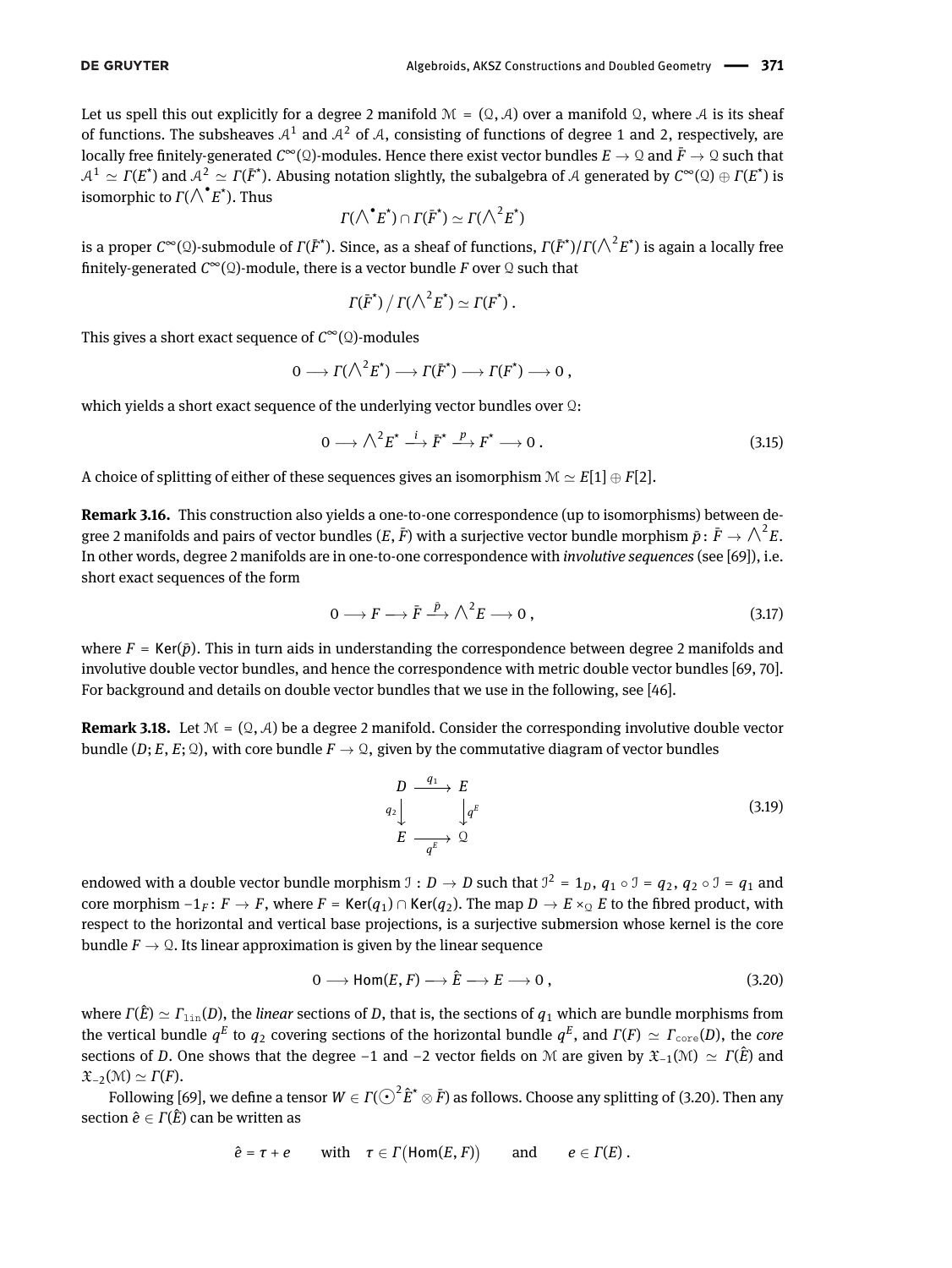We set

$$
W(\hat{e}_1, \hat{e}_2) \coloneqq \tau_1(e_2) + \tau_2(e_1).
$$

It is proven in [\[69\]](#page-48-15) that this definition does not depend on the choice of splitting. Notice that  $W(\hat{e}_1, \hat{e}_2) \in \Gamma(F)$ and we identify  $F$  with its image in  $\bar{F}$  from [\(3.17\)](#page-18-1). One further shows

$$
W(\hat{e}_1, \hat{e}_2) = [\hat{e}_1, \hat{e}_2] \in \mathfrak{X}_{-2}(\mathcal{M}) \simeq \Gamma(F)
$$

where we regard  $\hat{e}_1$  and  $\hat{e}_2$  as degree −1 vector fields on M.

**Remark 3.21.** Let  $D_1$  be the horizontal vector bundle  $q_1: D \to E$  in [\(3.19\)](#page-18-2). Then the space of fibrewise linear functions  $C^\infty_{1\rm in}(D_1)$  is endowed with a vector bundle structure such that its dual  $\hat F\coloneqq C^\infty_{1\rm in}(D_1)^\star$  fits into the short exact sequence

<span id="page-19-1"></span>
$$
0\longrightarrow F\longrightarrow \hat{F}\longrightarrow E\otimes E\longrightarrow 0\ .
$$

It straightforwardly follows that

$$
\hat{F} \simeq \bigodot^2 E \oplus \bar{F} .
$$

A similar construction holds for the vertical vector bundle of [\(3.19\)](#page-18-2).

We can now discuss the higher analogue of Proposition [2.15](#page-9-0) in the degree 2 case, within the weakened setting appropriate for our later considerations of metric algebroids. For this, we note that the subsheaf  $\mathcal{A}^3$  of degree 3 functions is similarly isomorphic to  $\varGamma(\bar D^*)$  for some vector bundle  $\bar D\to\mathfrak{Q}.$  This induces a short exact sequence of vector bundles given by

$$
0 \longrightarrow \bigwedge^3 E^* \stackrel{i}{\longrightarrow} \bar{D}^* \longrightarrow E^* \otimes F^* \longrightarrow 0.
$$
 (3.22)

The following result, proven in [\[69\]](#page-48-15), provides the characterization of degree 3 functions on degree 2 manifolds.

<span id="page-19-0"></span>**Theorem 3.23.** Let  $\mathcal{M} = (\mathcal{Q}, \mathcal{A})$  be a degree 2 manifold. Then there is a one-to-one correspondence between degree 3 functions  $\gamma\in\mathcal{A}^{3}$  and pairs of vector bundle morphisms

<span id="page-19-3"></span>
$$
{\gamma}_1\colon F\longrightarrow E^{^\star}\qquad \text{and}\qquad {\gamma}_2\colon \hat E\longrightarrow {\bar F}^{^\star}
$$

satisfying

- $1. \ \ \langle {\gamma}_1(\phi), \hat{e} \rangle = \langle {\gamma}_2(\hat{e}), \phi \rangle$  , for all  $\phi \in F$  and  $\hat{e} \in \hat{E}$  ;
- 2. For all  $\tau \in \text{Hom}(E, F)$ ,

<span id="page-19-4"></span>
$$
\gamma_2 \circ \tau = (\gamma_1 \circ \tau)^* - \gamma_1 \circ \tau \in \bigwedge^2 E^* ; \tag{3.24}
$$

and

3. The symmetric part of  $\gamma_2$  is controlled by W:

$$
\langle \gamma_2(\hat{e}_1), \hat{e}_2 \rangle + \langle \gamma_2(\hat{e}_2), \hat{e}_1 \rangle = \gamma_1 \big( W(\hat{e}_1, \hat{e}_2) \big) , \tag{3.25}
$$

for all  $\hat{e}_1, \hat{e}_2 \in \hat{E}$ .

**Remark 3.26.** The morphisms in Theorem [3.23](#page-19-0) can be defined as follows. Choosing a splitting of the short exact sequence [\(3.22\)](#page-19-1), any degree 3 function  $\gamma \in \mathcal{A}^3$  can be written as

<span id="page-19-2"></span>
$$
\gamma = \gamma_1 + \gamma_2
$$

where  $\gamma_1\in \varGamma(E^\star\otimes F^\star)$  and  $\gamma_2\in \varGamma(\bigwedge^3E^\star).$  Then we define

$$
\gamma_1(\phi) \coloneqq \langle \phi, \gamma_1 \rangle \in \Gamma(E^{\star}), \tag{3.27}
$$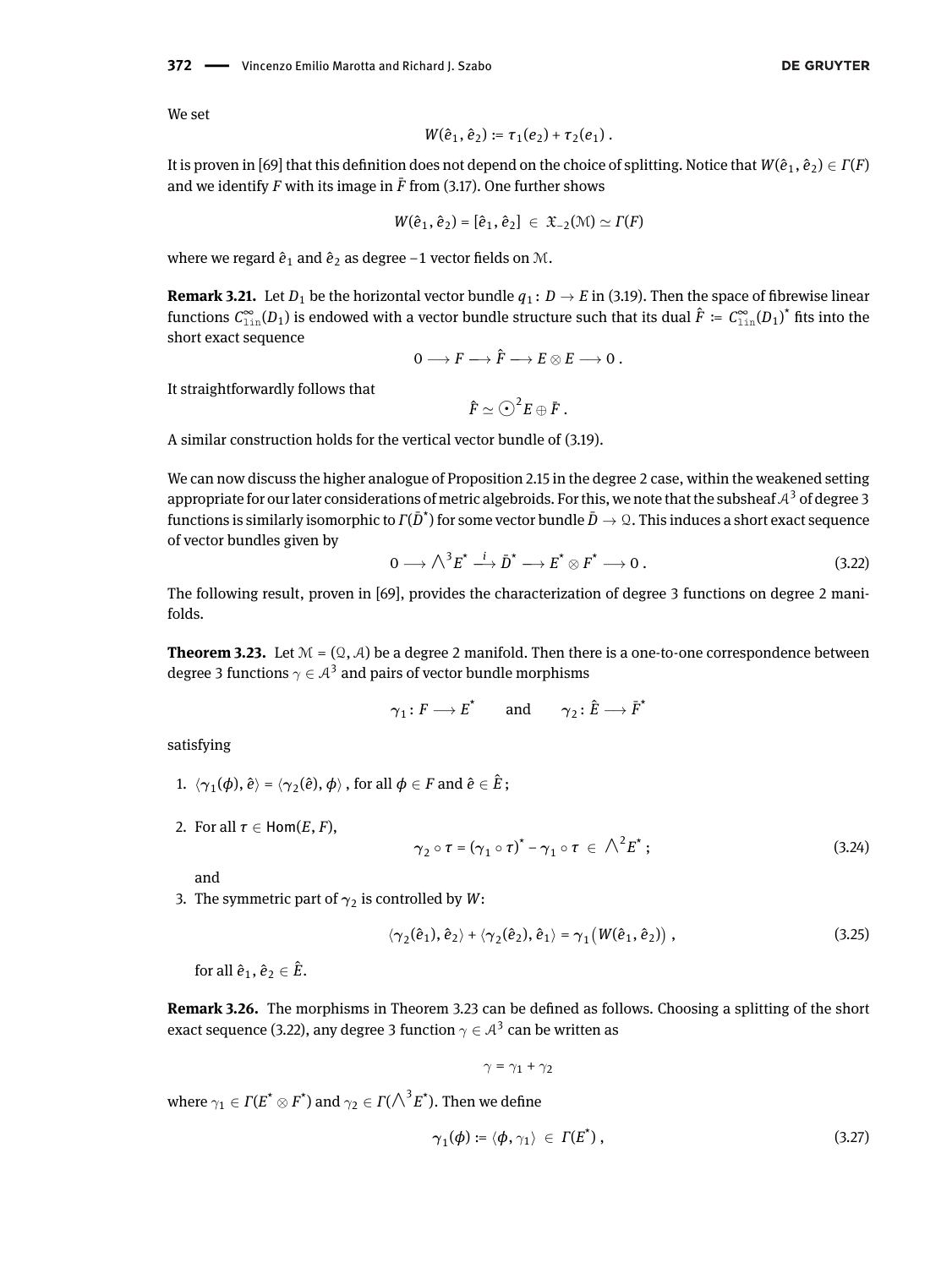where  $\phi \in \Gamma(F)$  and here  $\langle \cdot, \cdot \rangle$  is the duality pairing between *F* and the  $F^\star$ -component of  $E^\star \otimes F^\star$ . Given a splitting of the linear sequence [\(3.20\)](#page-18-0), for any  $\hat{e}=e+\tau\in\Gamma(\hat{E})$  with  $e\in\Gamma(E)$  and  $\tau\in\Gamma(E^{\star}\otimes F)$ , we set

$$
\gamma_2(\hat{e}) \coloneqq \left( \left( \gamma_1 \circ \tau \right)^{\star} - \gamma_1 \circ \tau - \iota_{e} \gamma_2 \right) + \gamma_1^{\star}(e) \in \Gamma(\bigwedge^2 E^{\star} \oplus F^{\star}) \simeq \Gamma(\bar{F}^{\star}). \tag{3.28}
$$

Notice that only the definition of  $\gamma_2$  depends on the choice of splitting of [\(3.20\)](#page-18-0), but it is shown in [\[69\]](#page-48-15) that it is well-defined under changes of splitting. It is straightforward to see that the pair  $(\gamma_1,\gamma_2)$  defined in [\(3.27\)](#page-19-2) and [\(3.28\)](#page-20-0) satisfy all three properties (1)–(3) of Theorem [3.23.](#page-19-0)

**Remark 3.29.** The pair of vector bundle morphisms ( $\gamma_1,\gamma_2$ ) corresponding to  $\gamma\in\mathcal A^3$  can also be characterized in terms of the identifications  $\mathfrak{X}_{-1}(\mathcal{M}) \simeq \Gamma(\hat{E})$  and  $\mathfrak{X}_{-2}(\mathcal{M}) \simeq \Gamma(F)$  as

<span id="page-20-0"></span>
$$
\gamma_1(\phi) = -\phi \cdot \gamma
$$
 and  $\gamma_2(\hat{e}) = -\hat{e} \cdot \gamma$ ,

where on the right-hand sides  $\phi \in \Gamma(F)$  acts as a degree –2 derivation and  $\hat{e} \in \Gamma(\hat{E})$  as a degree –1 derivation on  $γ$ .

# **3.3 Poisson Structures and VB-Algebroids**

To give further structure to the involutive sequences corresponding to degree 2 manifolds, we shall now require that our graded manifolds are endowed with a Poisson structure.

**Definition 3.30.** A *degree n Poisson manifold* is a degree *n* manifold  $\mathcal{M} = (\mathcal{Q}, \mathcal{A})$  together with a degree −*n* Poisson structure, i.e. an R-bilinear map  $\{\cdot, \cdot\} : \mathcal{A} \times \mathcal{A} \to \mathcal{A}$  satisfying

$$
|\{f, g\}| = |f| + |g| - n \tag{3.31}
$$

<span id="page-20-3"></span><span id="page-20-2"></span><span id="page-20-1"></span>
$$
\{f,g\} = (-1)^{(|f|+n)(|g|+n)} \{g,f\} \,, \tag{3.32}
$$

$$
\{f, g\,h\} = \{f, g\}\,h + (-1)^{(|f|+n)|g|}\,g\,\{f, h\}\,,\tag{3.33}
$$

$$
\{f, \{g, h\}\} = \{\{f, g\}, h\} + (-1)^{(|f|+n)(|g|+n)} \{g, \{f, h\}\}\,,\tag{3.34}
$$

for all homogeneous functions *f*, *g*, *h*  $\in$  *A* of degree  $|f|$ ,  $|g|$  and  $|h|$ , respectively.

Let CDO(*E*)  $\rightarrow \Omega$  denote the Lie algebroid of covariant differential operators on a vector bundle  $E \rightarrow \Omega$ , i.e. its sections are differential operators acting on *Γ*(*E*).

<span id="page-20-6"></span>**Theorem 3.35.** There is a one-to-one correspondence between degree −2 Poisson brackets on a degree 2 manifold  $\mathcal{M} = (\mathcal{Q}, \mathcal{A})$  and the following structures on its involutive sequence of vector bundles [\(3.15\)](#page-18-3):

- 1. A symmetric bilinear pairing  $\langle \, \cdot \, , \, \cdot \, \rangle_{E^{\star}}$  on  $E^{\star};$
- 2. A Lie algebroid  $(\bar{F}^{\star}, [\cdot, \cdot]_{\bar{F}^{\star}}, \bar{a})$ ; and
- 3. A Lie algebroid action  $\Psi\colon \bar{F}^\star \to \mathsf{CDO}(E^\star)$  preserving  $\langle\,\cdot\,,\,\cdot\,\rangle_{E^\star}$  such that

$$
[\zeta, \varepsilon_1 \wedge \varepsilon_2]_{\bar{F}^*} = (\Psi(\zeta) \cdot \varepsilon_1) \wedge \varepsilon_2 + \varepsilon_1 \wedge (\Psi(\zeta) \cdot \varepsilon_2), \qquad (3.36)
$$

<span id="page-20-5"></span>and

<span id="page-20-4"></span>
$$
\Psi(\varepsilon_1 \wedge \varepsilon_2) \cdot \varepsilon = \langle \varepsilon_2, \varepsilon \rangle_{E^*} \varepsilon_1 - \langle \varepsilon_1, \varepsilon \rangle_{E^*} \varepsilon_2 , \qquad (3.37)
$$

for all  $\varepsilon$ ,  $\varepsilon_1$ ,  $\varepsilon_2 \in \varGamma(E^\star)$  and  $\zeta \in \varGamma(\bar{F}^\star)$ .

*Proof.* Let  $\{\cdot, \cdot\}$  be a degree −2 Poisson bracket on  $M$ , and define

<span id="page-20-7"></span>
$$
\langle \varepsilon_1, \varepsilon_2 \rangle_{E^*} \coloneqq \{ \varepsilon_1, \varepsilon_2 \},
$$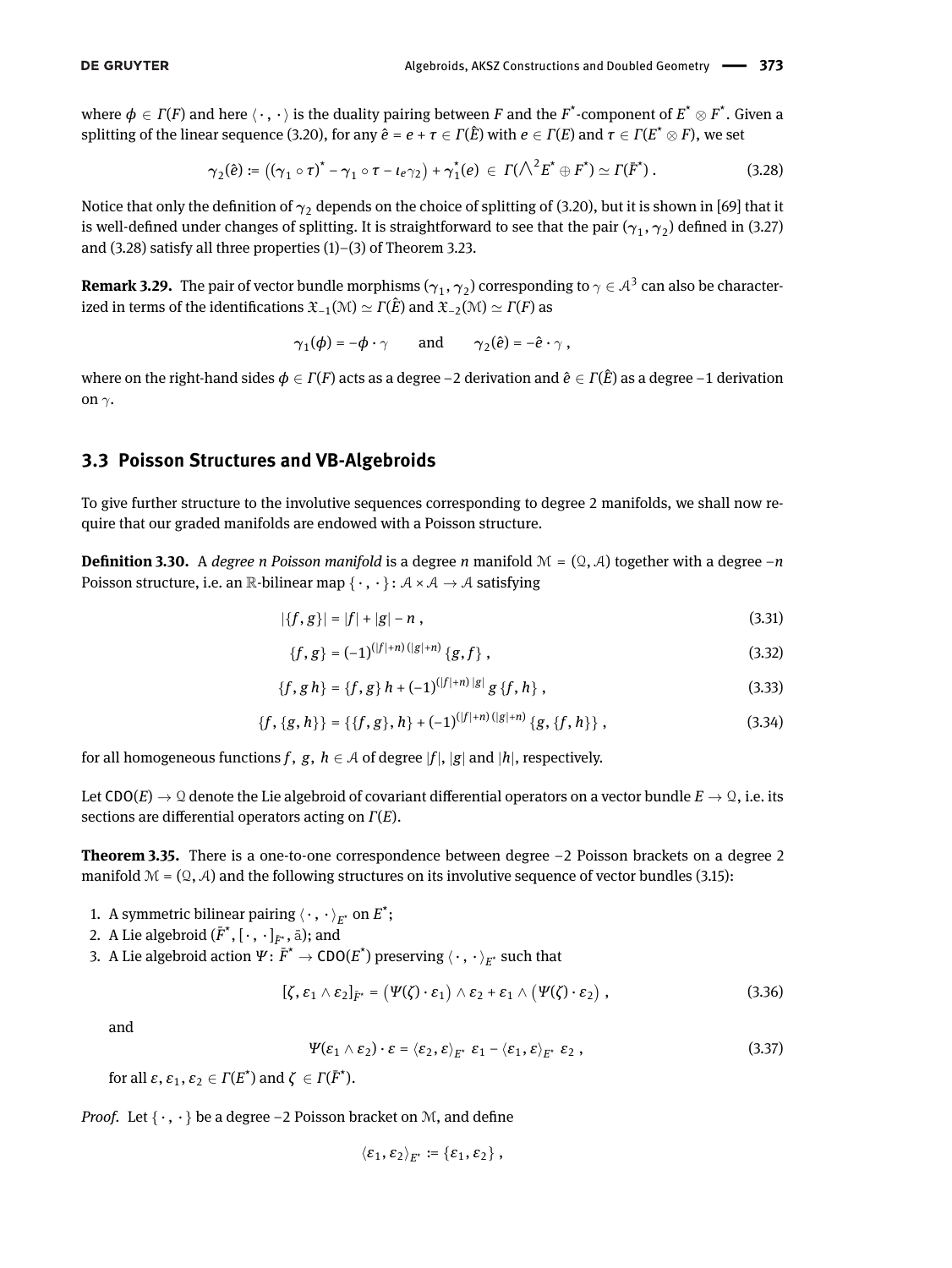for all  $\varepsilon_1, \varepsilon_2\in \varGamma(E^*).$  Then  $\langle\,\cdot\,,\,\cdot\,\rangle_{E^*}$  is symmetric and bilinear by the graded skew-symmetry [\(3.32\)](#page-20-1) and the graded derivation rule [\(3.33\)](#page-20-2). This gives (1).

For any degree 2 function  $\zeta\in\Gamma(\bar{F}^*)$ , the graded derivation rule [\(3.33\)](#page-20-2) implies that  $\{\zeta, \,\cdot\,\}\in$  Der( $C^\infty({\mathbb Q})$ ) is a derivation of the algebra of functions  $C^\infty(\Omega)$ , and we can define a vector bundle morphism  $\bar{\rm a}\colon \bar F^\star\to T\Omega$  in terms of the corresponding morphism of *C* <sup>∞</sup>(Q)-modules a¯ : *Γ*(*F*¯ \* ) → *Γ*(*T*Q) by

$$
\bar{\mathsf{a}}(\zeta)\cdot f\coloneqq\{\zeta,f\}\;,
$$

 $\text{where }\bar{\text{a}}(g\,\zeta)\cdot f=g\,\bar{\text{a}}(\zeta)\cdot f\text{ for all }f,g\in\mathcal{C}^\infty(\Omega)$  also because of [\(3.33\)](#page-20-2). The vector space  $\varGamma(\bar{F}^\star)$  can be endowed with the bracket

$$
[\zeta_1,\zeta_2]_{\bar{F}^*} \coloneqq \{\zeta_1,\zeta_2\}
$$

for any degree 2 functions  $\zeta_1,\zeta_2\in\varGamma(\bar F^\star)$ , because  $\{A^2,A^2\}\subseteq A^2.$  This is a skew-symmetric bracket because of [\(3.32\)](#page-20-1) and it satisfies the (ungraded) Jacobi identity because the Poisson bracket does on degree 2 functions, i.e.  $[\,\cdot\,,\,\cdot\,]_{\bar{F}^*}$  is a Lie bracket. Lastly,  $\bar{\mathrm{a}}\colon\varGamma(\bar{F}^{\star})\to\varGamma(T\mathfrak{Q})$  is a bracket homomorphism:

$$
\bar{a}([\zeta_1,\zeta_2]_{\bar{F}})\cdot f = \{\{\zeta_1,\zeta_2\},f\} = \{\zeta_1,\{\zeta_2,f\}\} - \{\zeta_2,\{\zeta_1,f\}\} = [\bar{a}(\zeta_1),\bar{a}(\zeta_2)]_{T\mathcal{Q}}\cdot f,
$$

for all  $\zeta_1,\zeta_2\in\varGamma(\bar{F}^*)$  and  $f\in C^\infty(\Omega)$ , where in the second equality we used the graded Jacobi identity [\(3.34\)](#page-20-3). Thus  $(\bar{F}^*,[\cdot,\cdot]_{\bar{F}^*},\bar{a})$  is a Lie algebroid over  $\mathcal{Q}$ . This gives (2).

Define the vector bundle morphism  $\Psi\colon \bar{F}^\star \to \mathsf{CDO}(E^\star)$  by

$$
\Psi(\zeta)\cdot \varepsilon\coloneqq \{\zeta,\varepsilon\}
$$

for all  $\zeta\in\varGamma(\bar F^*)$  and  $\varepsilon\in\varGamma(E^*)$ , where we used  $\{ {\cal A}^2,{\cal A}^1\}\subseteq{\cal A}^1.$  The graded derivation rule [\(3.33\)](#page-20-2) implies that  $\Psi$  takes values in CDO( $E^{\star}$ ) with symbols given by  $\bar{\text{a}}$ :

$$
\Psi(\zeta)\cdot(f\,\varepsilon)=\{\zeta,f\,\varepsilon\}=f\{\zeta,\varepsilon\}+\{\zeta,f\}\,\varepsilon=f\,\big(\Psi(\zeta)\cdot\varepsilon\big)+\big(\bar{a}(\zeta)\cdot f\big)\,\varepsilon\,.
$$

Furthermore, *Ψ* is a Lie algebroid morphism:

$$
\Psi([\zeta_1,\zeta_2]_{\bar{F}^*})\cdot \varepsilon=\Psi(\zeta_1)\cdot\big(\Psi(\zeta_2)\cdot \varepsilon\big)-\Psi(\zeta_2)\cdot\big(\Psi(\zeta_1)\cdot \varepsilon\big)=[\Psi(\zeta_1),\Psi(\zeta_2)]_{\circ}\cdot \varepsilon,
$$

as a result of the graded Jacobi identity [\(3.34\)](#page-20-3). The graded Jacobi identity also gives

$$
\bar{\mathrm{a}}(\zeta) \cdot \langle \varepsilon_1, \varepsilon_2 \rangle_{E^*} = \langle \Psi(\zeta) \cdot \varepsilon_1, \varepsilon_2 \rangle_{E^*} + \langle \varepsilon_1, \Psi(\zeta) \cdot \varepsilon_2 \rangle_{E^*} ,
$$

and so the Lie algebroid action *Ψ* preserves the symmetric bilinear pairing  $\langle \cdot, \cdot \rangle_{F^*}$ . Lastly, the equations [\(3.36\)](#page-20-4) and [\(3.37\)](#page-20-5) are immediate consequences of the graded derivation rule [\(3.33\)](#page-20-2). This gives (3).

Conversely, given (1)–(3), we define the Poisson brackets  $\{A^2, A^2\}$  and  $\{A^2, A^0\}$  from the Lie algebroid on  $\bar{F}^{\star}$ ,  $\{ \mathcal{A}^2, \mathcal{A}^1 \}$  from the  $\langle\,\cdot\,,\,\cdot\,\rangle_{E^{\star}}$ -preserving Lie algebroid action of  $\bar{F}^{\star}$  on  $E^{\star}$ ,  $\{ \mathcal{A}^1, \mathcal{A}^1 \}$  from the symmetric bilinear form  $\langle\,\cdot\,,\,\cdot\,\rangle_{E^*}$  on  $E^*$ , and we set  $\{A^1,\mathcal{A}^0\}=0.$  These brackets are then extended to arbitrary functions by the graded derivation rule.  $\Box$ 

**Corollary 3.38.** Under the correspondence of Theorem [3.35,](#page-20-6) the involutive sequence

<span id="page-21-0"></span>
$$
0\longrightarrow \bigwedge {}^2E^{\star}\stackrel{i}{\longrightarrow} \bar{F}^{\star}\stackrel{p}{\longrightarrow} F^{\star}\longrightarrow 0
$$

is a short exact sequence of Lie algebroids.

*Proof.* The equations [\(3.36\)](#page-20-4) and [\(3.37\)](#page-20-5) give

$$
[\varepsilon_1 \wedge \varepsilon_2, \varepsilon_3 \wedge \varepsilon_4]_{\bar{F}^*} = \langle \varepsilon_2, \varepsilon_3 \rangle_{E^*} \varepsilon_1 \wedge \varepsilon_2 - \langle \varepsilon_1, \varepsilon_3 \rangle_{E^*} \varepsilon_2 \wedge \varepsilon_4 + \langle \varepsilon_2, \varepsilon_4 \rangle_{E^*} \varepsilon_3 \wedge \varepsilon_1 - \langle \varepsilon_1, \varepsilon_4 \rangle_{E^*} \varepsilon_3 \wedge \varepsilon_2,
$$

hence  $\bigwedge^2E^\star$  is a Lie subalgebroid of  $\bar{F}^\star.$  Thus  $\bigwedge^2E^\star$  is a Lie algebroid ideal of  $\bar{F}^\star$  because of the involutivity of  $\bigwedge^2 E^*$  and [\(3.36\)](#page-20-4). The restriction of the anchor map  $\bar{a}$  to  $\bigwedge^2 E^*$  vanishes:

$$
\bar{a}(\varepsilon_1 \wedge \varepsilon_2) \cdot f = \{\varepsilon_1 \wedge \varepsilon_2, f\} = \{f, \varepsilon_1\} \wedge \varepsilon_2 + \varepsilon_1 \wedge \{f, \varepsilon_2\} = 0
$$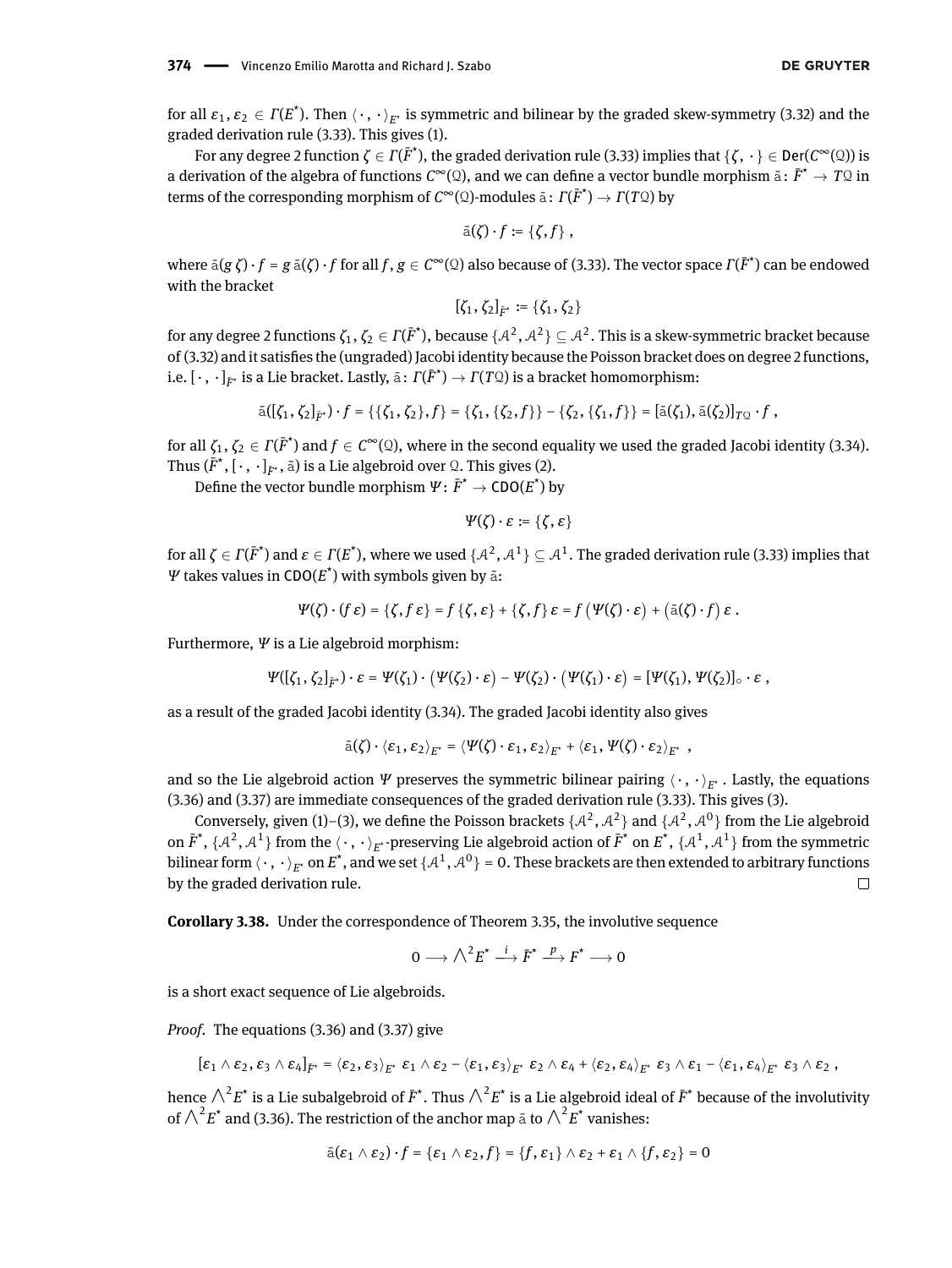because  $\{f, \varepsilon_1\} = \{f, \varepsilon_2\} = 0$  for degree reasons. Hence  $F^*$  can be endowed with a Lie algebroid given by the bracket

$$
[p(\zeta_1), p(\zeta_2)]_{F^*} := p([\zeta_1, \zeta_2]_{F^*})
$$

and anchor  $\alpha\colon F^\star\to T\mathfrak{Q}$  through which  $\bar{\alpha}:\bar{F}^\star\to T\mathfrak{Q}$  factors:

$$
\bar{\mathbf{a}} = \mathbf{a} \circ p \; .
$$

Therefore [\(3.15\)](#page-18-3) is a short exact sequence of Lie algebroids.

**Remark 3.39.** Recall [\[46\]](#page-47-26) that a VB-algebroid is a Lie algebroid object in the category of vector bundles, and that a double vector bundle is precisely a VB-algebroid with trivial Lie algebroid structures. Theorem [3.35](#page-20-6) implies that the horizontal dual to [\(3.19\)](#page-18-2), that is, the double vector bundle



with core bundle  $E^* \to \Omega$ , can be endowed with a VB-algebroid structure as follows: The anchor map  $\mathbf{a}_D\colon D_E^{\star}\to TE$  is defined by

$$
\mathbf{a}_D(\varepsilon_1)\cdot f \coloneqq 0\,,\ \mathbf{a}_D(\varepsilon_1)\cdot \varepsilon_2 \coloneqq \langle \varepsilon_1, \varepsilon_2 \rangle_{E^*}\,,\ \mathbf{a}_D(\zeta)\cdot f \coloneqq \bar{\mathbf{a}}(\zeta)\cdot f\,,\ \mathbf{a}_D(\zeta)\cdot \varepsilon_1 \coloneqq \Psi(\zeta)\cdot \varepsilon_1\,,
$$

 $\mathcal{L}$  *f* or all  $f \in \mathcal{C}^{\infty}(\Omega)$ ,  $\varepsilon_1$ ,  $\varepsilon_2 \in \mathit{\Gamma}(E^\star)$  and  $\zeta \in \mathit{\Gamma}(\bar{F}^\star)$ ; here we identify  $\mathit{\Gamma}(E^\star) \simeq \mathcal{C}^\infty_{\text{lin}}(E)$ . The VB-algebroid bracket is given by

$$
[\varepsilon_1,\varepsilon_2]_D:=0\ ,\quad [\zeta_1,\varepsilon_1]_D:=\Psi(\zeta_1)\cdot\varepsilon_1\qquad\text{and}\qquad [\zeta_1,\zeta_2]_D:=[\zeta_1,\zeta_2]_{\bar{F}^*}\ ,
$$

 ${\rm for\ all\ } \varepsilon_1, \varepsilon_2 \in \varGamma(E^\star)$  and  $\zeta_1, \zeta_2 \in \varGamma(\bar{F}^\star);$  here we identify  $\varGamma(E^\star) \simeq \varGamma_{\rm core}(D_E^\star)$  and extend the VB-algebroid bracket to any section of  $\hat F^*\simeq\bigodot^2E^*\otimes\bar F^*$  by the derivation rule. For a general statement about the one-toone correspondence between degree 2 Poisson manifolds and metric VB-algebroids, see [\[69,](#page-48-15) [70\]](#page-48-16).

**Remark 3.40.** From Remark [3.39](#page-21-0) it follows that the double vector bundle  $(D; E, E; Q)$  given by [\(3.19\)](#page-18-2) is endowed with a *double linear Poisson structure*, i.e. a Poisson structure which is linear with respect to both vector bundle structures. The bundle *D* is further endowed with a Lie algebroid differential  $d<sub>D</sub>$  induced by the VB-algebroid structure on  $D_E^\star.$  There is an isomorphism  $\varPhi: D \to T^\star E$  to the double vector bundle

<span id="page-22-0"></span>
$$
T^*E \xrightarrow{q_E} E
$$
  
\n
$$
q_{E^*} \downarrow \qquad \qquad \downarrow q^E
$$
  
\n
$$
E^* \xrightarrow{q_{E^*}} Q
$$
  
\n(3.41)

with core bundle  $T^*\mathfrak{Q}$ . Its linear sequence is given by

$$
0 \longrightarrow E \otimes T^* \mathfrak{Q} \longrightarrow J^1(E) \longrightarrow E \longrightarrow 0 , \qquad (3.42)
$$

where  $J^1(E)$  is the first order jet bundle of  $E$ . In particular, the double linear Poisson structure on  $(D; E, E; \mathcal{Q})$ is the pullback by the isomorphism  $\Phi\colon D\to T^{\star}E$  of the canonical Poisson structure on  $T^{\star}E.$  Hence the vector space of linear sections  $\Gamma_{\rm lin}(D)\simeq\Gamma(\hat E)$  is spanned by sections of the form  ${\rm d}_D\varepsilon$ , with  $\varepsilon\in\Gamma(E^*),$  while the vector space of core sections  $\Gamma_{\text{core}}(D) \simeq \Gamma(F)$  is spanned by sections of the form df, with  $f \in C^{\infty}(\Omega)$ .

We are now ready to look at the interplay between degree 3 functions and degree −2 Poisson structures.

 $\Box$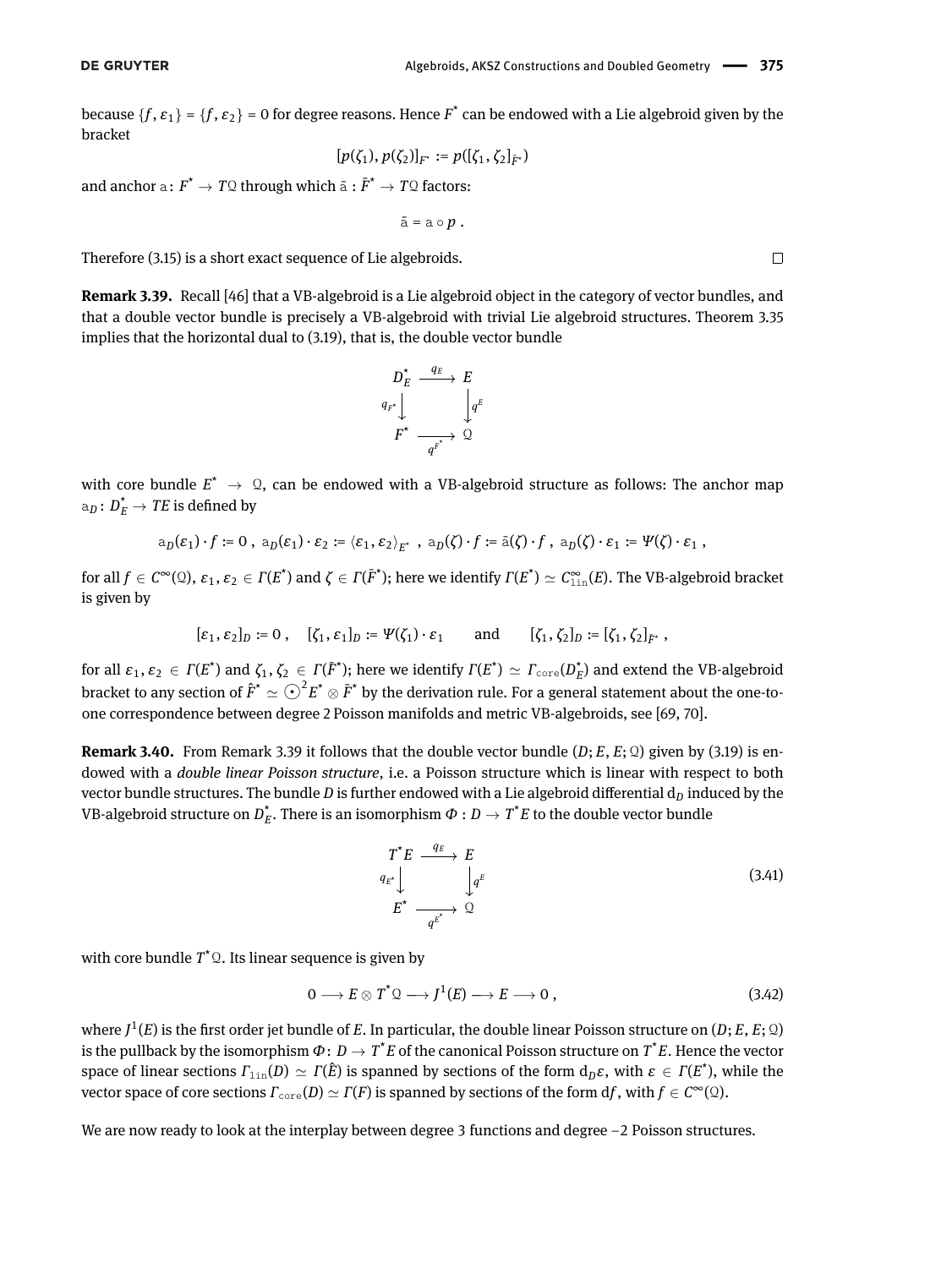<span id="page-23-2"></span>**Proposition 3.43.** Let  $\gamma \in A^3$  be a degree 3 function on a degree 2 Poisson manifold  $(\mathcal{M},\{\cdot\,,\,\cdot\}),$  and let  $(\gamma_1,\gamma_2)$  be its characteristic pair of vector bundle morphisms. Then

$$
\gamma_1(\mathrm{d}f) = \{ \gamma, f \} \qquad \text{and} \qquad \gamma_2(\mathrm{d}_D \varepsilon) = \{ \gamma, \varepsilon \} \;, \tag{3.44}
$$

for all  $f \in C^{\infty}(\Omega)$  and  $\varepsilon \in \Gamma(E^*)$ .

*Proof.* Choosing a splitting of the short exact sequence [\(3.22\)](#page-19-1), we can write  $\gamma \in \mathcal{A}^3$  as

$$
\gamma = \varepsilon_0 \otimes \zeta + \varepsilon_1 \wedge \varepsilon_2 \wedge \varepsilon_3 , \qquad (3.45)
$$

 $\text{where } ε_i \in \Gamma(E^*) \text{ and } \zeta \in \Gamma(F^*)$ . Then

$$
\{\gamma, f\} = \{\varepsilon_0 \otimes \zeta, f\} = \varepsilon_0 \{\zeta, f\} = \varepsilon_0 \langle \zeta, df \rangle = \gamma_1(df) ,
$$

where we identify df with its corresponding section of *F*, and here  $\langle \cdot, \cdot \rangle$  is the duality pairing between *F* and  $F^*$ . The last equality follows from [\(3.27\)](#page-19-2).

The second equality is obtained from calculating

$$
\{\gamma,\epsilon\}=\langle \epsilon_0,\epsilon\rangle_{E^*}\ \zeta-\epsilon_0\ \wedge\ \{\zeta,\epsilon\}+\langle \epsilon,\epsilon_1\rangle_{E^*}\ \epsilon_2\ \wedge\ \epsilon_3-\langle \epsilon,\epsilon_2\rangle_{E^*}\ \epsilon_1\ \wedge\ \epsilon_3+\langle \epsilon,\epsilon_3\rangle_{E^*}\ \epsilon_1\ \wedge\ \epsilon_2\ .
$$

On the other hand, by identifying d*Dε* with its corresponding section in *Γ*(*E*ˆ) and using [\(3.28\)](#page-20-0), we have

$$
\gamma_2(d_D \epsilon)=\langle \epsilon_0, \epsilon\rangle_{E^*} \ \zeta-\epsilon_0 \wedge \langle \zeta, d_D \epsilon\rangle + \langle \epsilon, \epsilon_1\rangle_{E^*} \ \epsilon_2 \wedge \epsilon_3-\langle \epsilon, \epsilon_2\rangle_{E^*} \ \epsilon_1 \wedge \epsilon_3+\langle \epsilon, \epsilon_3\rangle_{E^*} \ \epsilon_1 \wedge \epsilon_2 \ .
$$

The second equality now follows from

$$
\{\zeta,\varepsilon\}=\langle\zeta,\mathbf{d}_D\varepsilon\rangle\ ,
$$

where here  $\langle\,\cdot\,,\,\cdot\,\rangle$  is the duality pairing between  $F$  and  $F^\star$  for the component of  $\mathrm{d}_D\varepsilon$  in  $\varGamma(E^\star\otimes F^\star).$  $\Box$ 

#### <span id="page-23-3"></span>**3.4 Symplectic 2-Algebroids and Symplectic Almost Lie 2-Algebroids**

In order to establish a correspondence with pseudo-Euclidean vector bundles, we require our graded manifold to be endowed with a symplectic structure.

**Definition 3.46.** A *symplectic degree n manifold* is a degree *n* manifold  $M = (Q, A)$  with degree −*n* Poisson structure  $\{\cdot, \cdot\}$  such that, for all  $x \in \Omega$ , there is an open subset  $U \subset \Omega$  containing x and local coordinates  $(x^i, w^{\alpha})$ , where  $x^i$  are degree 0 coordinates and  $w^{\alpha}$  are coordinates of degrees 1, . . . , n, such that the matrix of the degree 0 components of the Poisson bracket at *x*,  $\{(x^i, w^\alpha), (x^j, w^\beta)\}^0(x)$ , is non-degenerate.

We are now ready to discuss the correspondence between symplectic degree 2 manifolds and pseudo-Euclidean vector bundles together with their gauge symmetries, through a result due to Roytenberg [\[37\]](#page-47-17).

<span id="page-23-1"></span>**Proposition 3.47.** There is a one-to-one correspondence between symplectic degree 2 manifolds  $(\mathcal{M}, \{\cdot, \cdot\})$ and pseudo-Euclidean vector bundles  $(E^*,\langle\,\cdot\,,\,\cdot\,\rangle_{E^*})$ . The associated Lie algebroid  $(F^*,[\,\cdot\,,\,\cdot\,]_{F^*},$  a) is isomorphic to the tangent Lie algebroid  $(TQ, [\cdot, \cdot]_{TQ}, 1_{TQ})$ , and its involutive sequence of Lie algebroids

<span id="page-23-0"></span> $0 \longrightarrow \bigwedge^2 E^* \stackrel{i}{\longrightarrow} \bar{F}^* \stackrel{p}{\longrightarrow} F^* \longrightarrow 0$ 

is isomorphic (as Lie algebroids) to the Atiyah sequence of  $(E^\star, \langle\,\cdot\,,\,\cdot\,\rangle_{E^\star})$ :

$$
0\longrightarrow \mathfrak{so}(E^*)\longrightarrow \mathsf{At}(E^*,\langle\,\cdot\,,\,\cdot\,\rangle_{E^*})\longrightarrow T\mathfrak{Q}\longrightarrow 0\ .
$$

*Proof.* Let  $(x^i, \varepsilon^a, \zeta^{\mu})$  be local coordinates on  $\mathcal{M} = (Q, \mathcal{A})$  of degrees  $(0, 1, 2)$ . Since the Poisson bracket  $\{\cdot, \cdot\}$ is symplectic, it follows that

$$
\det\left(\{\zeta^{\mu}, x^{i}\}(x)\right) \neq 0 \quad \text{and} \quad \det\left(\{\varepsilon^{a}, \varepsilon^{b}\}(x)\right) \neq 0 , \tag{3.48}
$$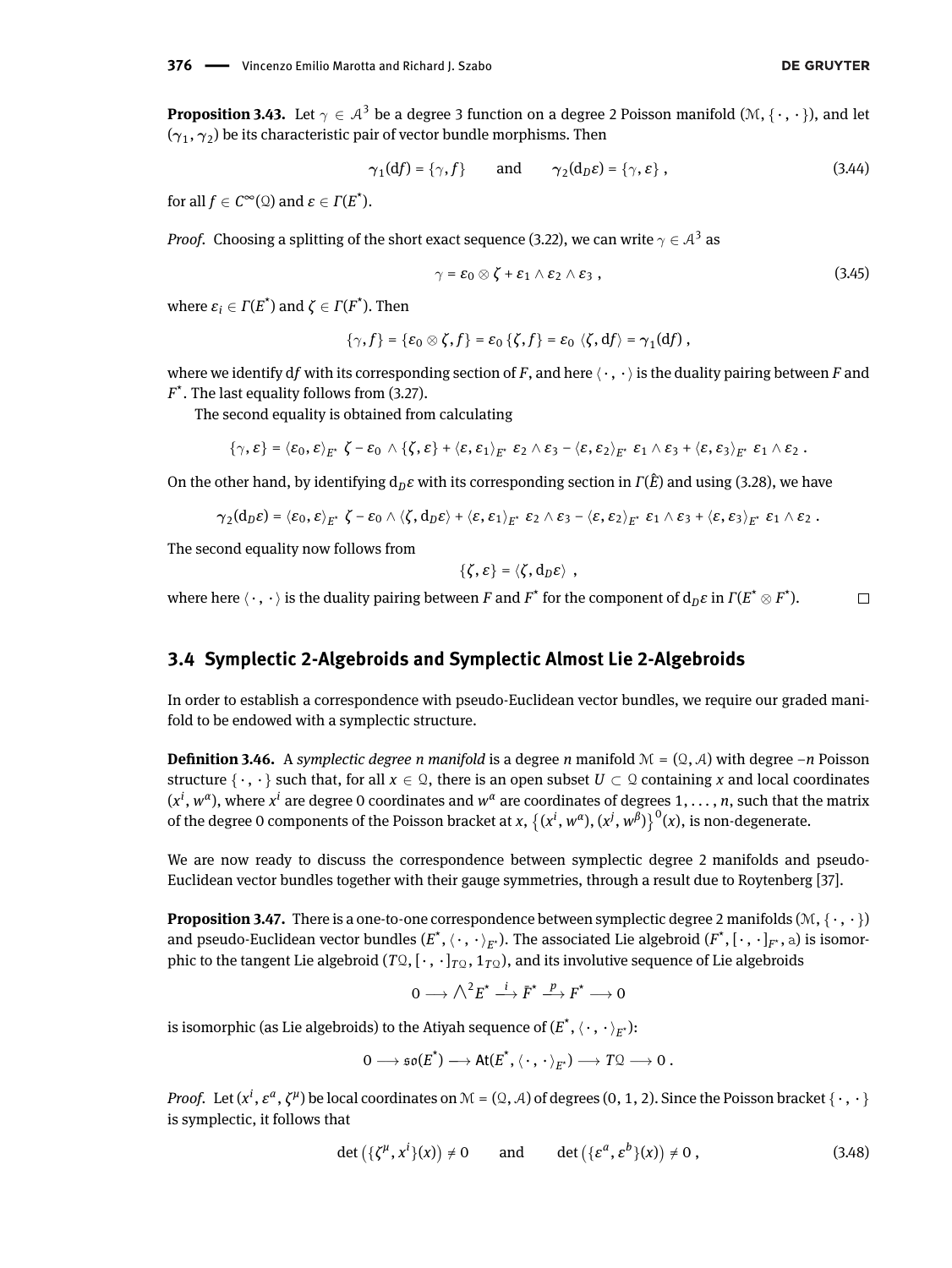for all  $x \in \Omega$ . The second condition in [\(3.48\)](#page-23-0) implies that the symmetric bilinear pairing  $\langle \cdot, \cdot \rangle_{E^*}$  on  $E^*$  constructed in Theorem [3.35](#page-20-6) is non-degenerate, so it endows *E* \* with the structure of a pseudo-Euclidean vector bundle over Q. The first condition in [\(3.48\)](#page-23-0) shows that the anchor map  $\rm _a\colon$   $\rm F^{\star}\to$   $T\rm Q$  defined in Corollary [3.38](#page-20-7) is an isomorphism. From Theorem [3.35](#page-20-6) and Corollary [3.38](#page-20-7) there is a morphism of Lie algebroid sequences given by



From the non-degeneracy of  $\langle\,\cdot\,,\,\cdot\,\rangle_{E^*}$  it follows that  $\triangle^2E^*\simeq\mathfrak{so}(E^*).$  Since this is a commutative diagram and a is an isomorphism, it follows that  $\Psi\colon \bar F^\star\to \sf{At}(E^\star,\langle\,\cdot\,,\,\cdot\,\rangle_{E^\star})$  is an isomorphism as well.  $\Box$ 

**Remark 3.49.** Since a symplectic degree 2 manifold is associated with a pseudo-Euclidean vector bundle  $(E^*, \langle \cdot, \cdot \rangle_{E^*})$ , the constructions here and in the following can be made directly on the vector bundle *E*, as discussed in [\[37\]](#page-47-17), because of the isomorphism  $E \simeq E^\star$  induced by the pseudo-Euclidean metric.

We are finally ready to discuss the correspondence with metric algebroids. For this, we introduce the appropriate weakening of the notion of symplectic Lie *n*-algebroid from Definition [2.9.](#page-7-1)

**Definition 3.50.** A *symplectic n-algebroid* is a symplectic degree *n* manifold  $(\mathcal{M}, \{\cdot, \cdot\})$  endowed with a degree  $n+1$  function  $\gamma\in\mathcal{A}^{n+1}$ , or equivalently (by Remark [2.8\)](#page-7-2) a degree 1 symplectic vector field  $Q\in\mathfrak{X}_1(\mathcal{M}).$ 

**Example 3.51.** A symplectic Lie *n*-algebroid is precisely a symplectic *n*-algebroid which is also a dg-manifold.

**Remark 3.52.** Symplectic *n*-algebroids are called 'symplectic nearly Lie *n*-algebroids' (for *n* = 2) in [\[71\]](#page-48-17). In [\[30\]](#page-47-10) they are refered to as 'symplectic pre-N*Q*-manifolds of degree *n*', while in [\[31\]](#page-47-11) they are called 'pre-QP-manifolds'.

The main result of this section, inspired by [\[69\]](#page-48-15), is the following weakening of Theorem [2.28.](#page-11-5)

<span id="page-24-0"></span>**Theorem 3.53.** There is a one-to-one correspondence between symplectic 2-algebroids and metric algebroids.

<span id="page-24-1"></span>*Proof.* Let  $(\mathcal{M}, \{\cdot, \cdot\}, \gamma)$  be a symplectic 2-algebroid, and consider its involutive sequence of Lie algebroids. By Proposition [3.47,](#page-23-1) the vector bundle  $E^\star\to\mathfrak{Q}$  is endowed with a fibrewise pseudo-Euclidean metric  $\langle\,\cdot\,,\,\cdot\,\rangle_{E^\star}.$ Define

$$
\rho(\varepsilon)\cdot f:=\{-\{\gamma,\varepsilon\},f\}\,,
$$

for all  $\varepsilon \in \Gamma(E^*)$  and  $f \in C^\infty(\Omega)$ . By the derivation property of the Poisson bracket, this defines a map

$$
\rho\colon \Gamma(E^*)\longrightarrow \mathsf{Der}(\mathcal{C}^\infty(\mathfrak{Q}))\;,
$$

which is a morphism of *C* <sup>∞</sup>(Q)-modules and thus induces a vector bundle morphism

$$
\rho\colon E^*\longrightarrow T\Omega\ .
$$

The D-bracket on  $E^*$  is given by

$$
[\![\varepsilon_1,\varepsilon_2]\!]_{{\mathbb D}}\coloneqq -\{\{\gamma,\varepsilon_1\},\varepsilon_2\}
$$

for all  $\varepsilon_1$ ,  $\varepsilon_2 \in \Gamma(E^*)$ . The compatibility conditions [\(3.2\)](#page-16-2) and [\(3.3\)](#page-16-5) of Definition [3.1](#page-16-6) follow straightforwardly from the graded Jacobi identity for the graded Poisson bracket. As a further check, the anchored deriva-tion property [\(2.2\)](#page-5-1) for  $\lbrack \cdot, \cdot \rbrack$  follows from the graded derivation property of the Poisson bracket. Thus  $(E^*, \llbracket \cdot, \cdot \rrbracket_{\mathbb{D}}, \langle \cdot, \cdot \rangle_{E^*}, \rho)$  is a metric algebroid on  $\mathcal{Q}$ .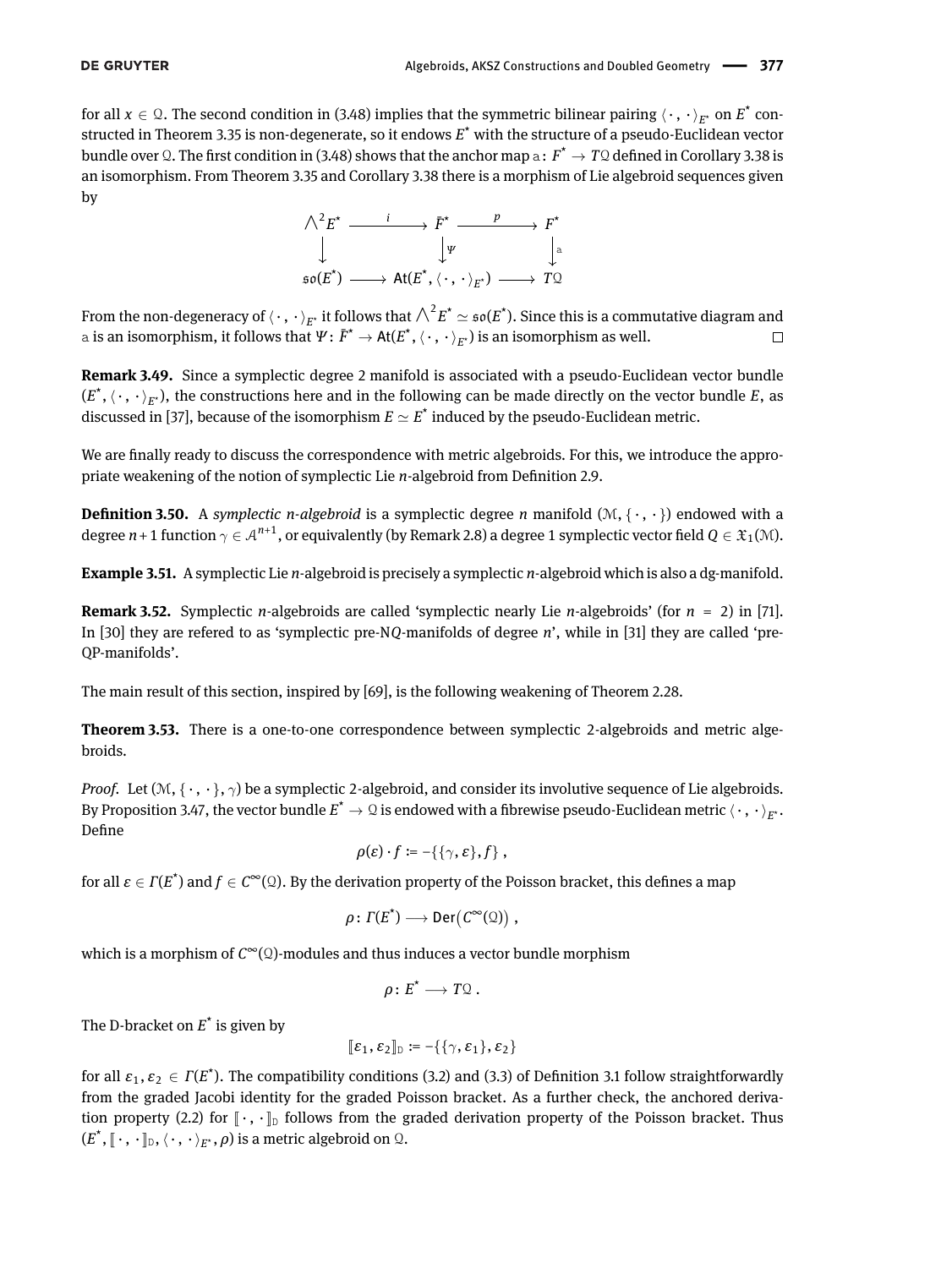For the converse statement we have to work a bit harder. Let  $(E^*, [\cdot, \cdot]_{\mathbb{D}}, \langle \cdot, \cdot \rangle_{E^*}, \rho)$  be a metric algebroid over Q. By Proposition [3.47,](#page-23-1) the underlying pseudo-Euclidean vector bundle corresponds to a symplectic degree 2 manifold (M, {  $\cdot$  ,  $\cdot$  }). Define the pair of vector bundle morphisms ( $\gamma_1,\gamma_2$ ) by the dual pairings

$$
\langle \gamma_1(\mathrm{d}f), \mathrm{d}_D \varepsilon \rangle \coloneqq \rho(\varepsilon) \cdot f \,, \tag{3.54}
$$

<span id="page-25-1"></span><span id="page-25-0"></span>
$$
\langle \gamma_2(\mathbf{d}_D \varepsilon), \mathbf{d} f \rangle := \rho(\varepsilon) \cdot f \tag{3.55}
$$

$$
\langle \gamma_2(\mathbf{d}_D \varepsilon_1), \mathbf{d}_D \varepsilon_2 \rangle := [\![ \varepsilon_1, \varepsilon_2 ]\!]_D. \tag{3.56}
$$

We shall prove that the pair  $(\gamma_1,\gamma_2)$  satisfies the properties (1)–(3) of Theorem [3.23,](#page-19-0) and hence characterizes a degree 3 function  $\gamma$  on M. Property (1) of Theorem [3.23](#page-19-0) follows immediately from the definitions [\(3.54\)](#page-24-1) and [\(3.55\)](#page-25-0).

For property (2), we compute

$$
\langle (\varepsilon_1 \otimes df)^{\star} \circ \gamma_1^{\star} - \gamma_1 \circ (\varepsilon_1 \otimes df), d_D \varepsilon_2 \rangle = - \langle \gamma_1(df), d_D \varepsilon_2 \rangle \varepsilon_1 + \gamma_1(df) \langle \varepsilon_1, \varepsilon_2 \rangle_{E^*}
$$
  
=  $-(\rho(\varepsilon_2) \cdot f) \varepsilon_1 + \mathcal{D}f \langle \varepsilon_1, \varepsilon_2 \rangle_{E^*}$ ,

where we use the usual definition of the generalized exterior derivative  $D$  in the metric algebroid given by

 $\langle \mathcal{D}f, \varepsilon \rangle_{F^*} := \rho(\varepsilon) \cdot f$ .

On the other hand, from the Leibniz rule for the Lie algebroid differential  $d<sub>D</sub>$  and the left derivation property [\(3.7\)](#page-16-7) of the D-bracket it follows that

$$
\langle \gamma_2(\varepsilon_1 \otimes df), d_D \varepsilon_2 \rangle = \langle \gamma_2(d_D(f \varepsilon_1) - f d_D \varepsilon_1), d_D \varepsilon_2 \rangle
$$
  
= 
$$
[f \varepsilon_1, \varepsilon_2]_{\mathbb{D}} - f [ \varepsilon_1, \varepsilon_2 ]_{\mathbb{D}}
$$
  
= 
$$
- (\rho(\varepsilon_2) \cdot f) \varepsilon_1 + \mathcal{D}f \langle \varepsilon_1, \varepsilon_2 \rangle_{E^*},
$$

and hence [\(3.24\)](#page-19-3) follows.

Finally, for property (3) of Theorem [3.23,](#page-19-0) we use [\(3.6\)](#page-16-3) to get

$$
\langle \gamma_2(\mathbf{d}_D \varepsilon_1), \mathbf{d}_D \varepsilon_2 \rangle + \langle \gamma_2(\mathbf{d}_D \varepsilon_2), \mathbf{d}_D \varepsilon_1 \rangle = [\![ \varepsilon_1, \varepsilon_2 ]\!]_{\mathbb{D}} + [\![ \varepsilon_2, \varepsilon_1 ]\!]_{\mathbb{D}} = \mathcal{D} \langle \varepsilon_1, \varepsilon_2 \rangle_{E^*}.
$$

On the other hand, by choosing a splitting of the linear sequence [\(3.42\)](#page-22-0) we can decompose  $d_D \varepsilon$  as  $d_D \varepsilon$  =  $({\rm d}_D\varepsilon-\nabla\varepsilon)+\nabla\varepsilon$  where  $\nabla\varepsilon\in\varGamma(E^\star\otimes T^\star\mathfrak{Q})$  defines a metric connection on  $(E^\star,\langle\,\cdot\,,\,\cdot\,\rangle_{E^\star}).$  Then we compute

$$
W(\mathrm{d}_D\varepsilon_1,\mathrm{d}_D\varepsilon_2)=\langle\nabla\varepsilon_1,\varepsilon_2\rangle+\langle\nabla\varepsilon_2,\varepsilon_1\rangle=\mathrm{d}\,\langle\varepsilon_1,\varepsilon_2\rangle_{E^*}\ ,
$$

which gives

$$
\gamma_1\big(W(d_0\varepsilon_1,d_0\varepsilon_2)\big)=\mathcal{D}\,\langle\varepsilon_1,\varepsilon_2\rangle_{E^*}\ ,
$$

and therefore [\(3.25\)](#page-19-4) follows.

**Remark 3.57.** By the definition of the vector bundle morphism  $\gamma_2$  in [\(3.55\)](#page-25-0) and [\(3.56\)](#page-25-1), we have

$$
\langle \gamma_2(\mathbf{d}_D \varepsilon_1), \mathbf{d}_D(f \varepsilon_2) \rangle = [\![ \varepsilon_1, f \varepsilon_2 ]\!]_D = f [\![ \varepsilon_1, \varepsilon_2 ]\!]_D + ( \rho(\varepsilon_1) \cdot f ) \varepsilon_2.
$$

This is consistent with the Leibniz rule for the Lie algebroid differential  $d_D$ :

$$
\langle \gamma_2(\mathbf{d}_D \varepsilon_1), \mathbf{d}_D(f \varepsilon_2) \rangle = \langle \gamma_2(\mathbf{d}_D \varepsilon_1), f \mathbf{d}_D \varepsilon_2 + \varepsilon_2 \otimes \mathbf{d} f \rangle = f \, [\![ \varepsilon_1, \varepsilon_2 ]\!]_{\mathbb{D}} + ( \rho(\varepsilon_1) \cdot f ) \, \varepsilon_2 \, .
$$

From Proposition [3.43](#page-23-2) it also follows that the structure maps of the metric algebroid can be written in terms of  $\gamma_2$  using the Poisson bracket and the Lie algebroid differential as

$$
\rho(\varepsilon) \cdot f = -\{\gamma_2(\mathbf{d}_D\varepsilon), f\} \quad \text{and} \quad [\![\varepsilon_1, \varepsilon_2]\!]_D = -\{\gamma_2(\mathbf{d}_D\varepsilon_1), \varepsilon_2\} \; .
$$

<span id="page-25-2"></span> $\Box$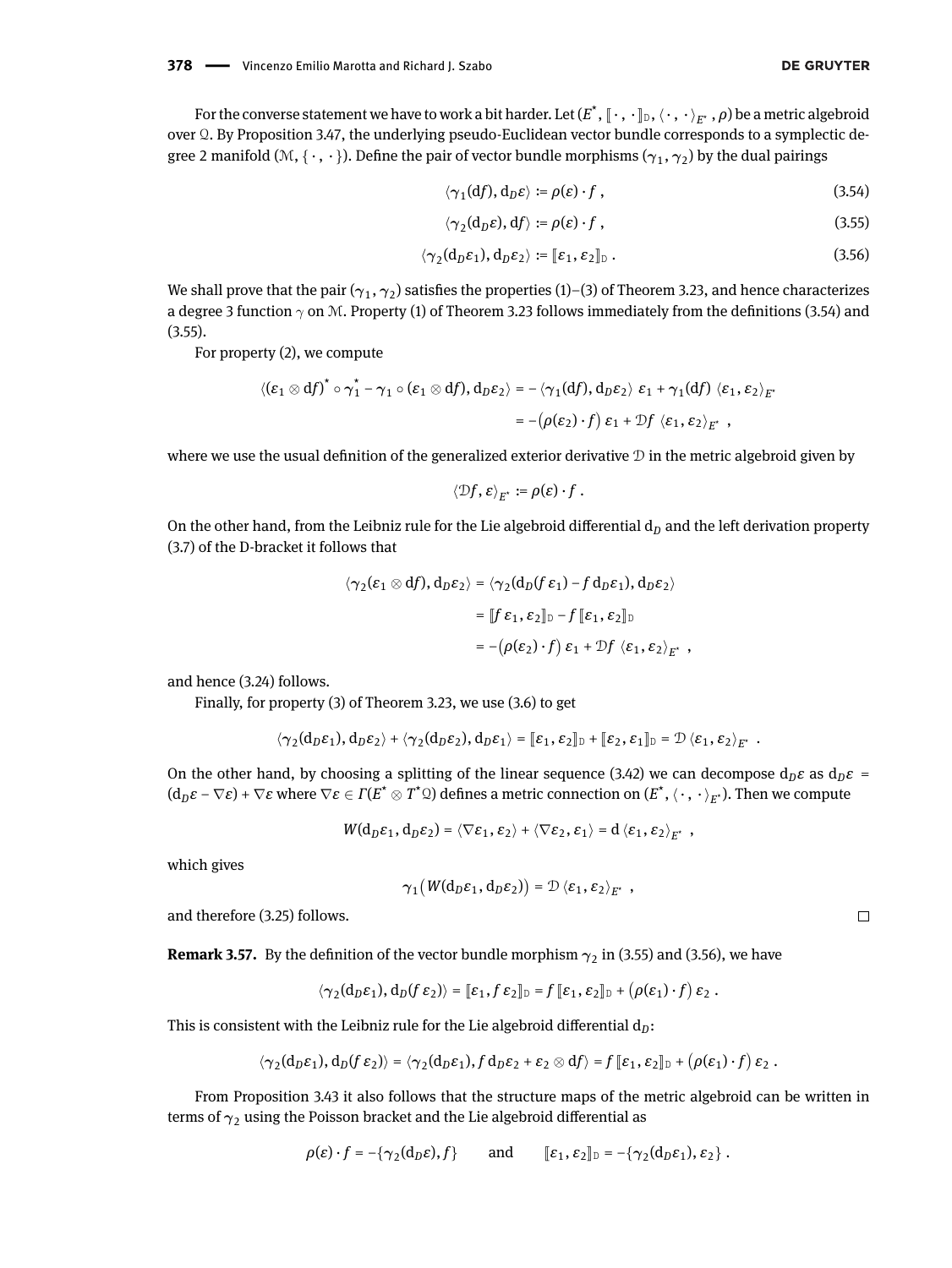**Remark 3.58.** Introduce the map

<span id="page-26-1"></span>Leib<sub>D</sub>: 
$$
\Gamma(E^*) \times \Gamma(E^*) \times \Gamma(E^*) \longrightarrow \Gamma(E^*)
$$

which measures the failure of the Leibniz identity [\(2.4\)](#page-6-0) for the D-bracket  $\|\cdot\|$ ,  $\cdot\|_D$  (and coincides with the Jacobiator for a skew-symmetric bracket); it is defined by

$$
\mathsf{Leib}_{\mathbb{D}}(\varepsilon_1,\varepsilon_2,\varepsilon_3):=[\![\varepsilon_1,[\![\varepsilon_2,\varepsilon_3]\!]_{\mathbb{D}}]-[[\![\![\varepsilon_1,\varepsilon_2]\!]_{\mathbb{D}},\varepsilon_3]\!]_{\mathbb{D}}-[\![\varepsilon_2,[\![\varepsilon_1,\varepsilon_3]\!]_{\mathbb{D}}]_{\mathbb{D}},
$$
\n(3.59)

for  $\varepsilon_1, \varepsilon_2, \varepsilon_3 \in \Gamma(E^*).$  Similarly, we introduce the map

<span id="page-26-3"></span><span id="page-26-2"></span>
$$
\mathsf{hom}_{\rho}: \Gamma(E^\star) \times \Gamma(E^\star) \longrightarrow \Gamma(T\mathfrak{Q})
$$

which measures the failure of the anchor map  $\rho:E^{\star}\to T{\mathfrak{Q}}$  from being a bracket morphism to the Lie bracket of vector fields; it is defined by

$$
\mathsf{hom}_{\rho}(\varepsilon_1,\varepsilon_2):=\rho\big(\big[\!\![\varepsilon_1,\varepsilon_2]\!\!]_\mathbb{D}\big)-\big[\rho(\varepsilon_1),\rho(\varepsilon_2)\big]_{T\mathbb{Q}}.\hspace{1.5cm} (3.60)
$$

The map [\(3.59\)](#page-26-1) is given in terms of third order higher derived brackets generated by  $\{\gamma, \gamma\}$  as

$$
Leib_{D}(\varepsilon_{1},\varepsilon_{2},\varepsilon_{3})=-\frac{1}{2}\left\{\{\{\{\gamma,\gamma\},\varepsilon_{1}\},\varepsilon_{2}\},\varepsilon_{3}\right\}
$$

on the corresponding symplectic 2-algebroid  $(\mathcal{M}, \{\cdot, \cdot\}, \gamma)$ , while [\(3.60\)](#page-26-2) is given by

$$
\mathsf{hom}_\rho(\varepsilon_1,\varepsilon_2)\cdot f=\tfrac{1}{2}\left\{\{\{\{\gamma,\gamma\},f\},\varepsilon_1\},\varepsilon_2\right\},\,
$$

for all  $f \in C^{\infty}(\Omega)$ .

As noted in [\[71\]](#page-48-17) (see also [\[72\]](#page-48-18)), the maps [\(3.59\)](#page-26-1) and [\(3.60\)](#page-26-2) are related by

Leib<sub>D</sub>(
$$
\varepsilon_1
$$
,  $\varepsilon_2$ ,  $f \varepsilon_3$ ) –  $f$  Leib<sub>D</sub>( $\varepsilon_1$ ,  $\varepsilon_2$ ,  $\varepsilon_3$ ) = – $($ hom <sub>$\rho$</sub> ( $\varepsilon_1$ ,  $\varepsilon_2$ ) ·  $f$ )  $\varepsilon_3$ ,

for all  $f\in\mathcal{C}^\infty(\mathfrak{Q})$ . In other words, the lack of tensoriality of Leib<sub>D</sub> in its third entry measures the failure of the anchor map from being a bracket homomorphism. Similarly

$$
\text{hom}_{\rho}(f \varepsilon_1, \varepsilon_2) - f \text{hom}_{\rho}(\varepsilon_1, \varepsilon_2) = \langle \varepsilon_1, \varepsilon_2 \rangle_{E^*} \rho(\mathcal{D}f) ,
$$

so the lack of tensoriality of hom<sub>*ρ*</sub> in its first entry measures the violation of the condition  $\rho \circ \mathcal{D} = 0$ , or equivalently of [\(2.26\)](#page-11-6).

Remark [3.58](#page-25-2) and Definition [3.8](#page-16-8) motivate the following notion [\[71\]](#page-48-17).

**Definition 3.61.** A symplectic 2-algebroid (Μ, { · , · },  $\gamma$ ) is a *symplectic almost Lie 2-algebroid* if

$$
\{\{\gamma,\gamma\},f\}=0\ ,
$$

for all  $f\in\mathcal C^\infty(\mathfrak{Q})$ , or in other words if the square  $Q^2$  of the corresponding Hamiltonian vector field  $Q$  =  $\{\gamma,\,\cdot\,\}$ preserves the sheaf of functions of degree 0.

**Corollary 3.62.** There is a one-to-one correspondence between symplectic almost Lie 2-algebroids and pre-Courant algebroids.

# <span id="page-26-0"></span>**4 Para-Hermitian Geometry**

The natural home for metric algebroids, and in particular split exact pre-Courant algebroids, is provided by para-Hermitian geometry. This provides a precise mathematical framework for a global notion of 'doubled geometry' in string theory, as originally suggested by Vaisman [\[16,](#page-46-15) [73\]](#page-48-19), and further developed by [\[21–](#page-47-3)[23,](#page-47-30) [74](#page-48-20)[–77\]](#page-48-21). In this setting, double field theory is formulated on an almost para-Hermitian manifold, as we shall discuss in Section [6.](#page-40-0)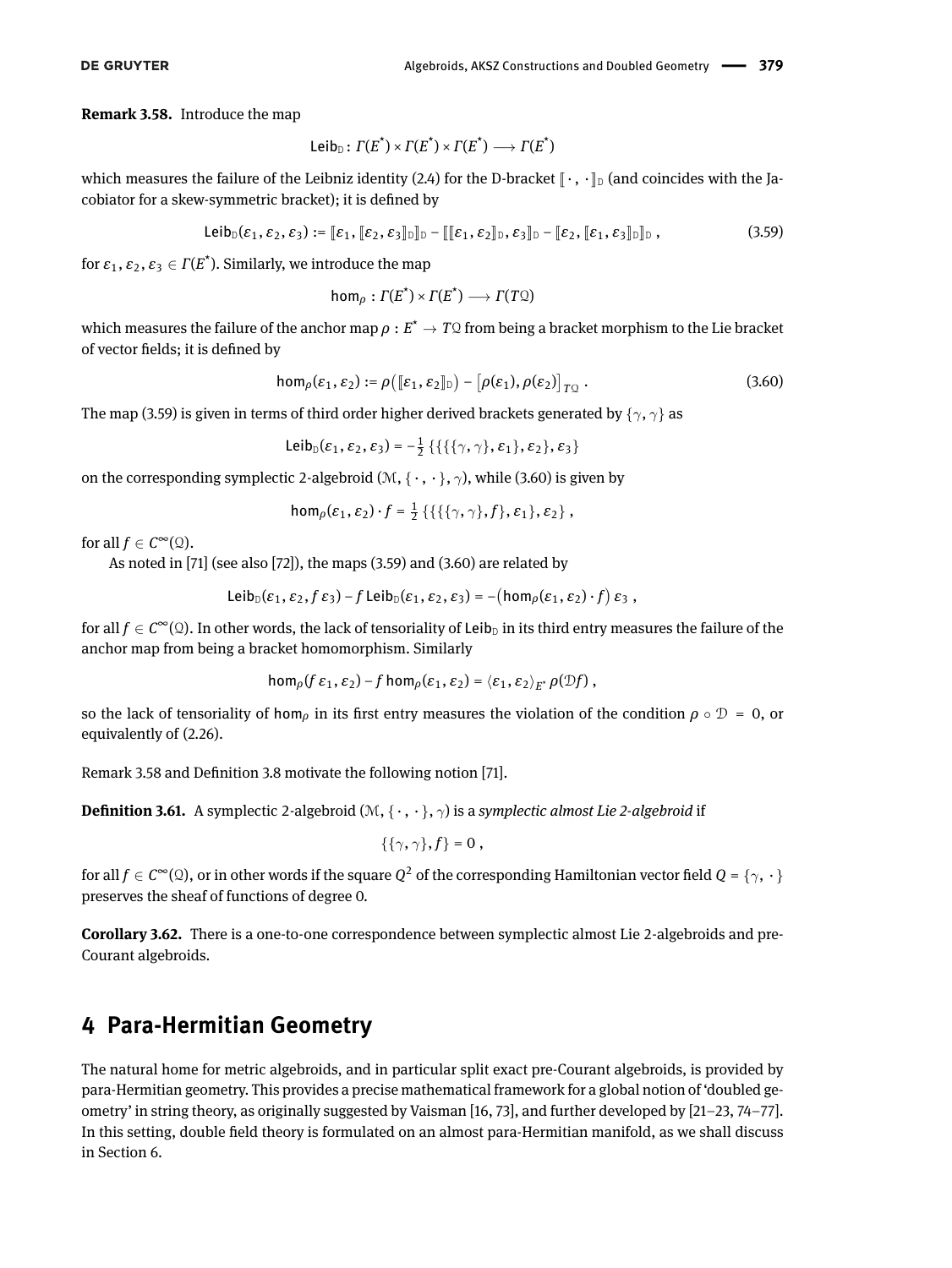## **4.1 Para-Hermitian Vector Bundles**

We start with an overview of the main ideas and their relation to some of the concepts introduced in Sections [2](#page-5-0) and [3.](#page-16-0)

<span id="page-27-1"></span>**Definition 4.1.** Let  $E \to \mathcal{Q}$  be a vector bundle of even rank 2*d* over a manifold  $\mathcal{Q}$ . A *para-complex structure* on *E* is a vector bundle automorphism  $K \in$  Aut(*E*) covering the identity such that  $K^2 = 1_E$ ,  $K \neq \pm 1_E$ , and the ± 1-eigenbundles of *K* have equal rank *d*. The pair (*E*, *K*) is a *para-complex vector bundle*.

If in addition  $E$  admits a fibrewise metric  $\langle\,\cdot\,,\,\cdot\,\rangle_E\in \Gamma(\bigodot^2 E^{\star})$  of split signature  $(d,d)$  such that

$$
\langle K(e_1), K(e_2) \rangle_E = - \langle e_1, e_2 \rangle_E ,
$$

for all  $e_1,e_2\in \Gamma(E),$  then the pair  $(K,\langle\,\cdot\,,\,\cdot\,\rangle_E)$  is a *para-Hermitian structure* on  $E$  and the triple  $(E,K,\langle\,\cdot\,,\,\cdot\,\rangle_E)$ is a *para-Hermitian vector bundle*.

A *para-Hermitian bundle morphism* from a para-Hermitian vector bundle  $(E, K, \langle \cdot, \cdot \rangle_E)$  to a para-Hermitian vector bundle  $(E',K',\langle\,\cdot\,,\,\cdot\,\rangle_E)$  over the same manifold is an isometry  $\psi$  :  $(E,\langle\,\cdot\,,\,\cdot\,\rangle_E)\,\,\rightarrow\,\,$  $(E', \langle \, \cdot \, , \, \cdot \, \rangle_E)$  covering the identity which intertwines the para-complex structures:  $\psi \circ K = K^{'} \circ \psi.$ 

The  $\pm$  1-eigenbundles  $L_{\pm}$  of  $K$  split the vector bundle  $E$  into a Whitney sum

<span id="page-27-0"></span>
$$
E=L_+\oplus L_-\ ,
$$

such that  $L_{\pm}$  are maximally isotropic with respect to the fibrewise metric  $\langle\,\cdot\,,\,\cdot\,\rangle_E$  .

<span id="page-27-3"></span>**Remark 4.2.** Let  $E \to \mathcal{Q}$  be a vector bundle of rank 2*d* endowed with a split signature metric  $\langle \cdot, \cdot \rangle_E$ , and  $L$ a maximally isotropic subbundle of *E*. Then the short exact sequence

$$
0 \longrightarrow L \longrightarrow E \longrightarrow E/L \longrightarrow 0 \tag{4.3}
$$

always admits a maximally isotropic splitting. This determines a para-Hermitian structure on *E*. All maximally isotropic splittings of the short exact sequence [\(4.3\)](#page-27-0) give isomorphic para-Hermitian structures on *E*.

The compatibility condition between  $\left<\,\cdot\,,\,\cdot\,\right>_E$  and  $K$  in Definition [4.1](#page-27-1) is equivalent to

$$
\langle K(e_1), e_2 \rangle_E = -\langle e_1, K(e_2) \rangle_E,
$$

for all *e*1, *e*<sup>2</sup> ∈ *Γ*(*E*). A para-Hermitian vector bundle *E* is therefore endowed with a non-degenerate *funda* $m$ ental 2*-form*  $\omega \in \Gamma(\bigwedge \nolimits^{\widehat{2}} E^\star)$  given by

$$
\omega(e_1,e_2)=\langle K(e_1),e_2\rangle_E,
$$

for all  $e_1, e_2 \in \Gamma(E)$ . The eigenbundles  $L_{\pm} \subset E$  are also maximally isotropic with respect to  $\omega$ .

<span id="page-27-2"></span>**Example 4.4.** Let  $E = A \oplus A^*$  be the Whitney sum of a vector bundle *A* and its dual  $A^*$  over a manifold Q. It is naturally endowed with the fibrewise split signature metric

$$
\langle a+a^{\vee},b+b^{\vee}\rangle_{A\oplus A^*}=\langle a,b^{\vee}\rangle+\langle b,a^{\vee}\rangle,
$$

for all  $a, b \in \Gamma(A)$  and  $a^{\vee}, b^{\vee} \in \Gamma(A^*)$ , where  $\langle \cdot, \cdot \rangle$  is the canonical dual pairing between sections of *A* and sections of *A* \* . The natural para-complex structure *K* on *E* is given by

$$
K(a+a^{\vee})=a-a^{\vee}\ ,
$$

so that *A* and *A*<sup>\*</sup> are the respective ± 1-eigenbundles. Then  $\langle\,\cdot\,,\,\cdot\,\rangle_{A\oplus A^*}$  and *K* are compatible in the sense of Definition [4.1,](#page-27-1) and the subbundles *A* and  $A^*$  are maximally isotropic with respect to  $\langle\,\cdot\,,\,\cdot\,\rangle_{A\oplus A^*}$ . Thus we obtain a fundamental 2-form

$$
\omega(a+a^{\vee},b+b^{\vee})=\langle a,b^{\vee}\rangle-\langle b,a^{\vee}\rangle,
$$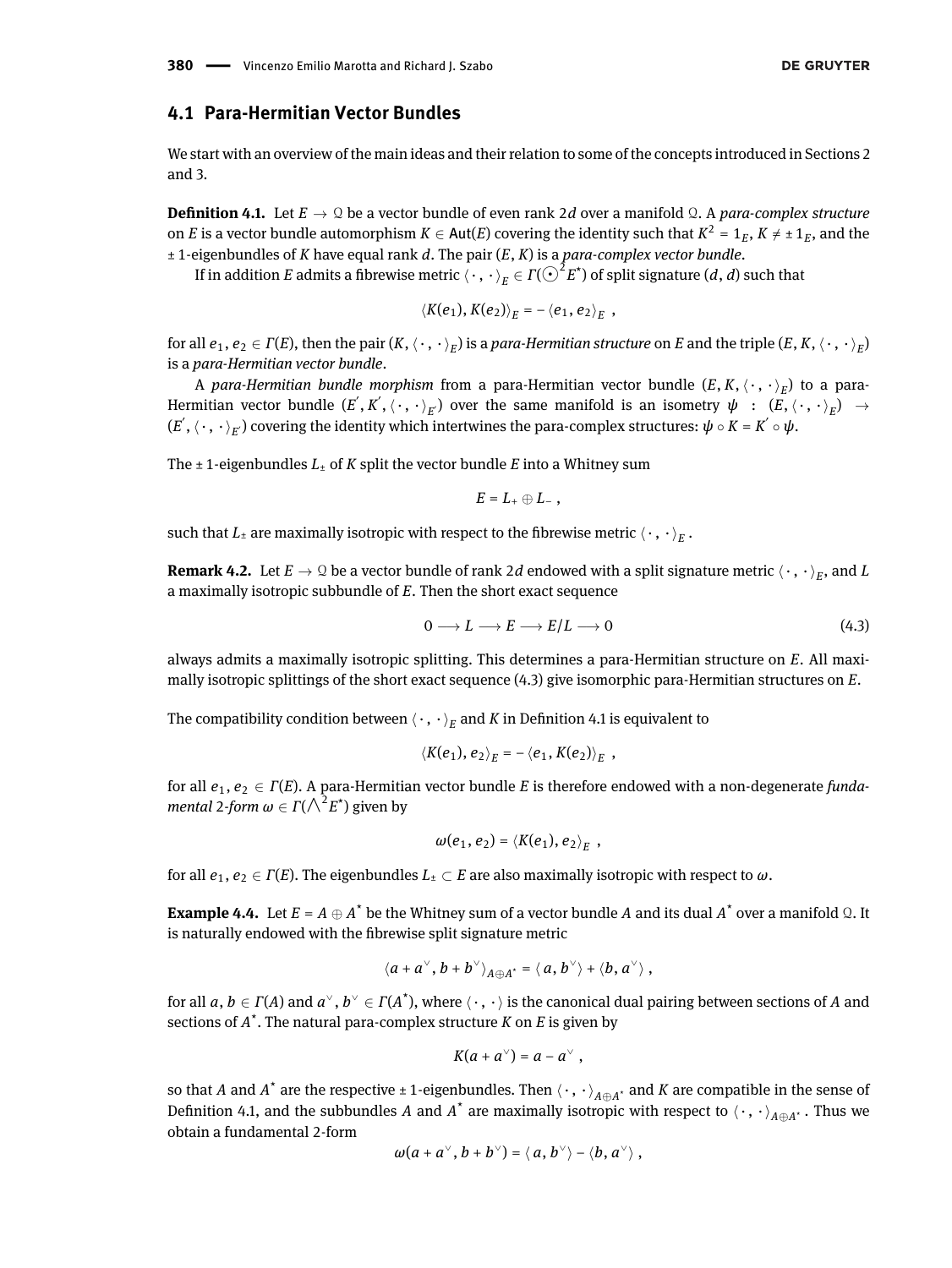which is the additional natural non-degenerate pairing that can be defined in this case.

This construction applies to any split metric algebroid  $(E, [\cdot, \cdot]_{\mathbb{D}}, \langle \cdot, \cdot \rangle_E, \rho)$ . A special instance is the generalized tangent bundle  $E = TQ$  of Example [2.27,](#page-11-2) for which  $A = TQ$ .

<span id="page-28-0"></span>**Example 4.5.** Let  $(E, [\cdot, \cdot]_{D}, \langle \cdot, \cdot \rangle_{E}, \rho)$  be an exact pre-Courant algebroid on Q specified by the short exact sequence [\(3.10\)](#page-17-0) from Example [3.9,](#page-17-1) with fibrewise metric  $\langle\,\cdot\,,\,\cdot\,\rangle_E$  and anchor map  $\rho\,:\,E\,\to\,T\mathfrak{Q}.$  From the definition of  $\rho^*$  and exactness of the sequence [\(3.10\)](#page-17-0), it follows that the subbundle  $\textsf{Im}(\rho^*) \subset E$ , which is isomorphic to  $T^*\mathfrak{Q}$ , is maximally isotropic with respect to  $\langle\,\cdot\,,\,\cdot\,\rangle_E$  . A choice of isotropic splitting  $s:T\mathfrak{Q}\to E$ of [\(3.10\)](#page-17-0) gives a Whitney sum decomposition

$$
E=\mathsf{Im}(s)\oplus\mathsf{Im}(\rho^*)\,,
$$

with an associated para-complex structure defined by

$$
K_S(S(X) + \rho^{\star}(\alpha)) = S(X) - \rho^{\star}(\alpha) ,
$$

for all  $X \in \Gamma(T \Omega)$  and  $\alpha \in \Gamma(T^* \Omega)$ . The para-complex structure  $K_s$  is compatible with the metric  $\langle \cdot, \cdot \rangle_E$  , and in this way *E* is endowed with a para-Hermitian structure. This para-Hermitian structure is isomorphic to the para-Hermitian structure on the generalized tangent bundle  $\mathbb{TQ}$  from Example [4.4](#page-27-2) with  $A = TQ$ .

### **4.2 Generalized Metrics and Born Geometry**

We shall now introduce a notion of generalized metric associated to a para-Hermitian structure on a vector bundle.

**Definition 4.6.** Let  $E \to \mathcal{Q}$  be a vector bundle endowed with a fibrewise pseudo-Euclidean metric  $\langle\,\cdot\,,\,\cdot\,\rangle_E$ . A  $g$ eneralized (Euclidean) metric on  $E$  is an automorphism  $I \in$  Aut( $E$ ) such that  $I^2 = 1_E, I \neq \pm 1_E,$  and

$$
\mathfrak{H}(e_1,e_2):=\langle I(e_1),e_2\rangle_E,
$$

for all  $e_1, e_2 \in \Gamma(E)$ , defines a fibrewise Euclidean metric  $\mathcal H$  on  $E$ .

A generalized metric determines a decomposition

<span id="page-28-1"></span>
$$
E=V_+\oplus V_-
$$

into the  $\pm$  1-eigenbundles of *I*, such that the subbundle  $V_+ \subset E$  is maximally positive-definite with respect to the metric  $\langle\,\cdot\,,\,\cdot\,\rangle_E$  and *V*− is the orthogonal complement of *V*+ with respect to  $\langle\,\cdot\,,\,\cdot\,\rangle_E$  . Any generalized metric induces an isomorphism  $\mathfrak{H}^{\flat} \in \mathsf{Hom}(E,E^{\star})$  which satisfies the compatibility condition

$$
\langle \mathcal{H}^\flat(e_1), \mathcal{H}^\flat(e_2) \rangle_E^{-1} = \langle e_1, e_2 \rangle_E
$$

with the fibrewise metric  $\langle \cdot , \cdot \rangle_{E}$ .

This definition takes the following concrete form, proven in [\[76\]](#page-48-22), when the metric  $\langle\,\cdot\,,\,\cdot\,\rangle_E$  is part of a para-Hermitian structure.

**Proposition 4.7.** Let  $(E, K, \langle \cdot, \cdot \rangle_E)$  be a para-Hermitian vector bundle over a manifold Q. A generalized metric  $I\in$  Aut(*E*) defines a unique pair (g<sub>+</sub>, b<sub>+</sub>), where  $g_+\in \mathit{\Gamma}(\bigodot^2 L_+^{\star})$  is a fibrewise Euclidean metric on the +1-eigenbundle  $L_+ \subset E$  and  $b_+ \in \Gamma(\bigwedge^2 L_+^*)$  is a 2-form on  $L_+$ . Conversely, any such pair  $(g_+, b_+)$  uniquely defines a generalized metric on  $(E, K, \langle\,\cdot\,,\,\cdot\,\rangle_E).$ 

Since the eigenbundles  $L_\pm$  are both maximally isotropic with respect to  $\langle\,\cdot\,,\,\cdot\,\rangle_E$ , and  $V_+$  is maximally positivedefinite, it follows that  $L_{\pm} \cap V_{+} = 0$  and  $L_{\pm} \cap V_{-} = 0$ . The pair  $(g_{+}, b_{+})$  induces a fibrewise metric *g*− on *L*− by

$$
g_{-}(e_{-}, e_{-}^{'}) = g_{+}^{-1}(\langle e_{-}, \cdot \rangle_{E}, \langle e_{-}^{'}, \cdot \rangle_{E})
$$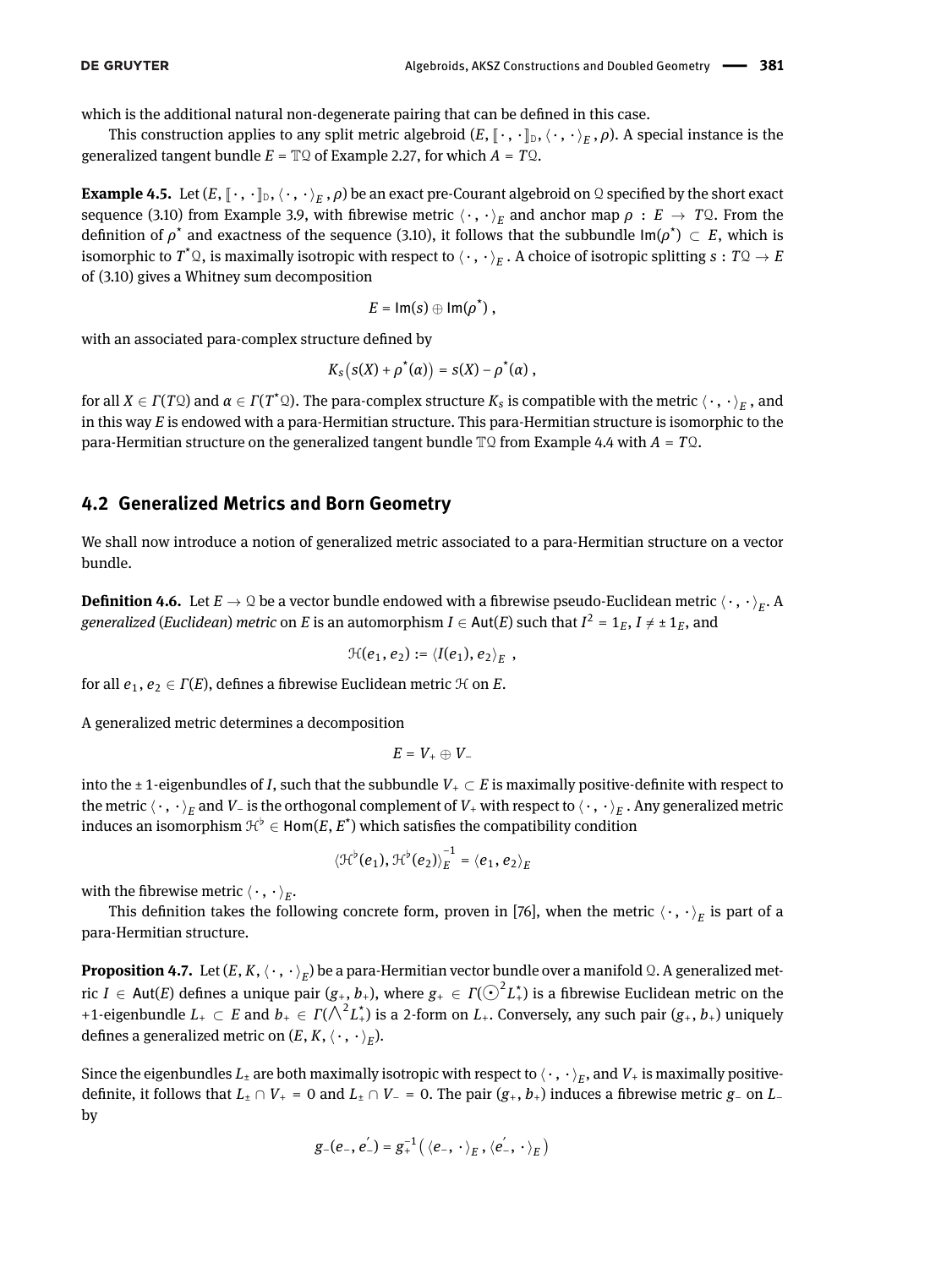and a skew-symmetric vector bundle map  $B_+ \in$  Hom( $L_+$ ,  $L_-$ ) by

$$
\langle B_{+}(e_{+}), e_{+}' \rangle_{E} = b_{+}(e_{+}, e_{+}') = -\langle e_{+}, B_{+}(e_{+}') \rangle_{E}
$$

for all  $e_\pm$  ,  $e_\pm^{'}\in \varGamma(L_\pm)$ . In the splitting  $E=L_+\oplus L_-$  associated with the para-complex structure  $K$ , the Euclidean metric  $H$  then assumes the matrix form

$$
\mathcal{H}=\begin{pmatrix}g_++B_+^t\,g_- \,B_+ & -B_+^t\,g_-\\[1mm] -g_- \,B_+ & g_- \end{pmatrix}\,,
$$

where  $B_+^{\mathbf{t}}: L_-^{\star} \to L_+^{\star}$  is the transpose map.

<span id="page-29-2"></span>**Example 4.8.** Let  $E = TQ = TQ \oplus T^*Q$  be the generalized tangent bundle over a manifold Q. A generalized metric *I* ∈ Aut(T*M*) is equivalent to a Riemannian metric *g* and a 2-form *b* on Q. This is a special case of the notion of generalized metric in generalized geometry [\[9,](#page-46-8) [78\]](#page-48-23), and  $H$  assumes the standard form

$$
\mathcal{H}=\begin{pmatrix}g+b\,g^{-1}\,b&-b\,g^{-1}\\-g^{-1}\,b&g^{-1}\end{pmatrix}
$$

with respect to the splitting  $\mathbb{TQ} = T \mathbb{Q} \oplus T^* \mathbb{Q}.$ 

**Definition 4.9.** A *compatible generalized metric* on a para-Hermitian bundle  $(E, K, \langle\,\cdot\,,\,\cdot\,\rangle_E)$  is a generalized metric  $H_0$  on *E* which is compatible with the fundamental 2-form  $\omega$ :

$$
\omega^{-1}\bigl(\mathfrak{H}_0^\flat(e_1),\mathfrak{H}_0^\flat(e_2)\bigr)=-\omega(e_1,e_2)\,,
$$

for all  $e_1,e_2\in \Gamma(E).$  The triple  $(K,\langle\,\cdot\,,\,\cdot\,\rangle_E$  ,  $\mathfrak{H}_0)$  is a *Born geometry* on  $E$  and the quadruple  $(E,K,\langle\,\cdot\,,\,\cdot\,\rangle_E$  ,  $\mathfrak{H}_0)$ is a *Born vector bundle*.

A Born geometry is a particular type of generalized metric which can be concretely characterized as follows [\[76\]](#page-48-22).

**Proposition 4.10.** A Born geometry on a para-Hermitian vector bundle  $(E, K, \langle\,\cdot\,,\,\cdot\,\rangle_E)$  is a generalized metric  $\mathcal{H}_0$  specified solely by a fibrewise metric  $g_{+}$  on the eigenbundle  $L_{+}$ .

In other words, the compatible Euclidean metric  $H_0$  can be regarded as a choice of a metric on the subbundle  $L_{+}$  in the splitting associated with  $K$ , where in matrix notation it reads

<span id="page-29-1"></span>
$$
\mathcal{H}_0 = \begin{pmatrix} g_+ & 0 \\ 0 & g_- \end{pmatrix} . \tag{4.11}
$$

#### **4.3** *B***-Transformations**

To classify the distinct splittings of an exact pre-Courant algebroid, as well as to relate generic generalized metrics to the compatible generalized metrics of a Born geometry, we introduce the notion of a *B*transformation for a para-Hermitian vector bundle  $(E,K,\langle\,\cdot\,,\,\cdot\,\rangle_E).$  Let us fix the splitting  $E$  =  $L_+\oplus L_-$  induced by the para-complex structure *K*. Then any section  $e \in \Gamma(E)$  decomposes as  $e = e_+ + e_-$  with  $e_+ \in \Gamma(L_+)$ , and  $K\in\operatorname{\mathsf{Aut}}(E)$  can be written as  $K = \mathbb{1}_{L_+} - \mathbb{1}_{L_-}.$ 

<span id="page-29-0"></span>**Definition 4.12.** Let  $(E, K, \langle \cdot, \cdot \rangle_E)$  be a para-Hermitian vector bundle on a manifold Q. A  $B_+$ -*transformation* is an isometry  $e^{B_+}:E\to E$  of  $\langle\,\cdot\,,\,\cdot\,\rangle_E$  covering the identity which is given in matrix notation by

$$
e^{B_+} = \begin{pmatrix} 1_{L_+} & 0 \\ B_+ & 1_{L_-} \end{pmatrix} : E \longrightarrow E
$$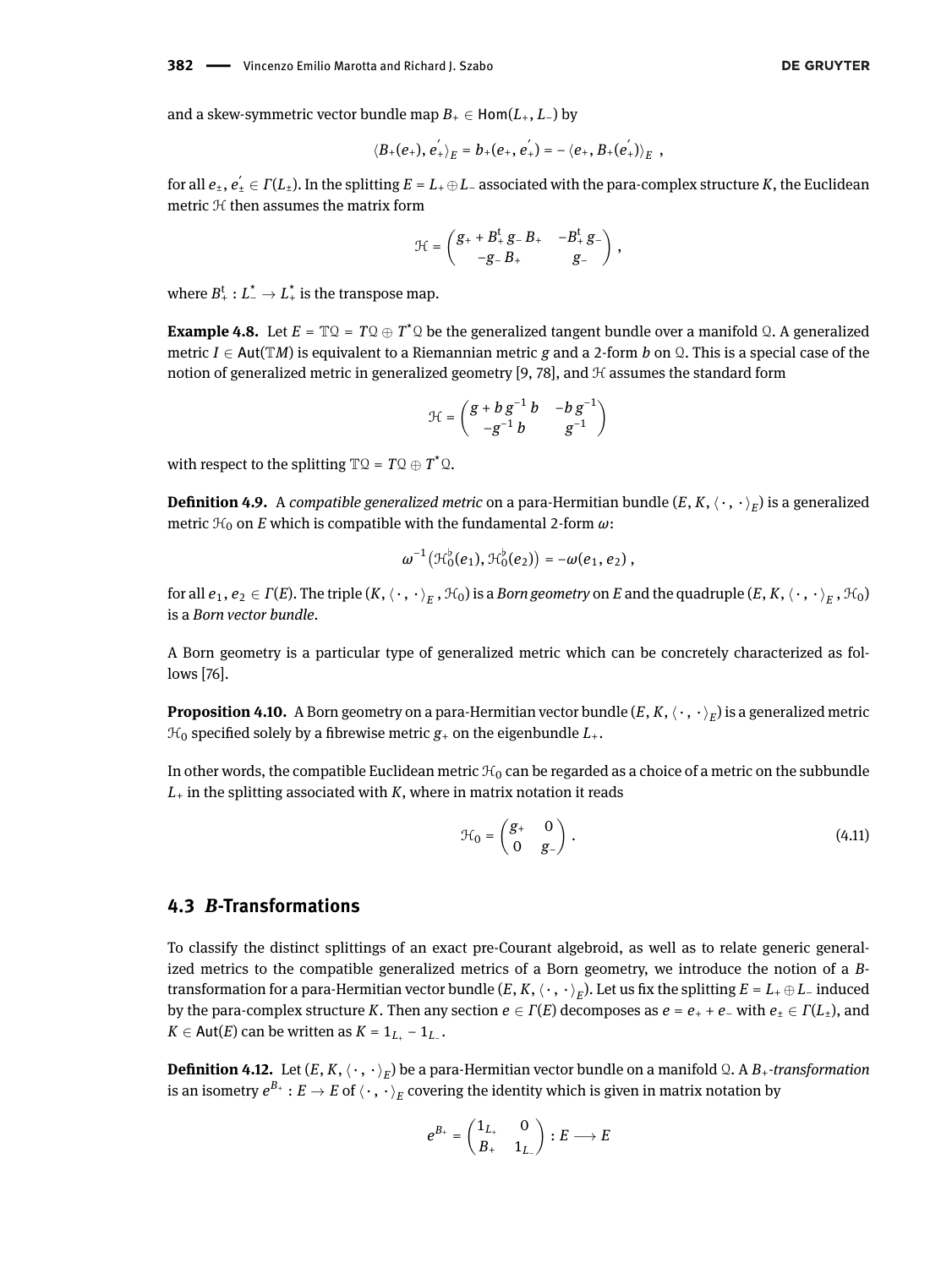in the chosen splitting induced by *K*, where  $B_+ : L_+ \to L_-$  is a skew-symmetric map:

$$
\langle B_{+}(e_1), e_2 \rangle_E = -\langle e_1, B_{+}(e_2) \rangle_E ,
$$

for all  $e_1, e_2 \in \Gamma(E)$ .

A *B*+-transformation induces another para-complex structure from the para-Hermitian vector bundle  $(E, K, \langle \cdot, \cdot \rangle_E)$  given by the pullback  $K_{B_+} = K - 2 B_+$ , which can be cast in the form

$$
K_{B_+} = e^{-B_+} \circ K \circ e^{B_+} = \begin{pmatrix} 1_{L_+} & 0 \\ -2 B_+ & -1_{L_-} \end{pmatrix} .
$$

Then  $K_{B_+}^2 = 1_E$ , since  $B_+(K(e)) = -K(B_+(e))$  and  $B_+(B_+(e)) = 0$ , for all  $e \in \Gamma(E)$ , and  $K_{B_+}$  satisfies the compatibility condition  $\langle K_{B_+}(e_1), K_{B_+}(e_2)\rangle_E=-\langle e_1,e_2\rangle_E$  with  $\langle\,\cdot\,,\,\cdot\,\rangle_E$  because of the skew-symmetry property of *B*+. Thus (K<sub>*B*+</sub>,  $\langle\,\cdot\,,\,\cdot\,\rangle_E)$  is a para-Hermitian structure on *E*. Only the −1-eigenbundle of the original splitting  $E = L_+ \oplus L_-$  is preserved by a  $B_+$ -transformation, while the +1-eigenbundle changes.

To understand how the fundamental 2-form *ω* changes under a *B*+-transformation, we note that the en- $\text{domorphism } B_+ \text{ defines a 2-form } b_+ \in \Gamma(\bigwedge^2 L_+^\star)$  by

$$
b_{+}(e_1, e_2) = \langle B_{+}(e_1), e_2 \rangle_{E}
$$
,

for all  $e_1, e_2 \in \Gamma(E)$ . The fundamental 2-form  $\omega_{B_+}$  of  $(K_{B_+}, \langle\,\cdot\,,\,\cdot\,\rangle_E)$  is obtained by computing  $\omega_{B_+}(e_1,e_2)=$  $\left\langle K_{B_+}(e_1), e_2 \right\rangle_E$  , which gives

$$
\omega_{B_+}=\omega-2\;b_+\;.
$$

Thus a  $B_+$ -transformation does not generally preserve the closure or non-closure of the fundamental 2-form.

**Remark 4.13.** A completely analogous discussion applies to a *B*<sub>−</sub>*transformation*, defined by a skewsymmetric map *B*− : *L*− → *L*+ similarly to Definition [4.12,](#page-29-0) by interchanging the roles of the eigenbundles *L*<sup>+</sup> and *L*<sup>−</sup>.

<span id="page-30-0"></span>**Remark 4.14.** If  $(E, \langle \cdot, \cdot \rangle_E, L)$  is an even rank vector bundle endowed with a split signature metric and a choice of maximally isotropic subbundle, see Remark [4.2,](#page-27-3) then the maximally isotropic splittings of the short exact sequence [\(4.3\)](#page-27-0) are mapped into each other via *B*+-transformations which preserve *L*.

<span id="page-30-1"></span>**Example 4.15.** Recall from Example [4.5](#page-28-0) that every splitting of an exact pre-Courant algebroid  $(E, [\![ \cdot, \cdot ]\!]_D, \langle \cdot, \cdot \rangle_E, \rho)$  is associated with a para-Hermitian structure on *E*. By Remark [4.14,](#page-30-0) any two intervals and the literature of *E*. By Remark 4.14, any two splittings of an exact pre-Courant algebroid are related by a *B*+-transformation. Each distinct isotropic split-ting of [\(3.10\)](#page-17-0) is associated with a different 3-form  $H \in \Omega^3(2)$ . A  $B_+$ -transformation of an exact pre-Courant algebroid is generated by a 2-form  $b \in \Omega^2(\Omega)$ , which preserves the D-bracket  $[\cdot, \cdot]_D$  if *b* is a closed 2-form. When *b* is not closed the corresponding D-bracket maps to the Dorfman bracket twisted by  $H + db$ .

Let us finally discuss the  $B_+$ -transformation of a compatible generalized metric of a Born geometry. A compatible generalized metric  $\mathcal{H}_0$  of a para-Hermitian structure  $(K, \langle \, \cdot \, , \, \cdot \, \rangle_E)$  on *E* transforms under a  $B_+$ -transformation to the compatible generalized metric  $\mathcal{H}_{B_+}$  of the pullback para-Hermitian structure  $(K_{B_+},\langle\,\cdot\,,\,\cdot\,\rangle_E)$  on  $E$  given by

$$
\mathcal{H}_{B_+}^{\flat} = \left( e^{-B_+} \right)^{\dagger} \circ \mathcal{H}_0^{\flat} \circ e^{-B_+} .
$$

Recalling that  $\mathcal{H}_0$  takes the diagonal form [\(4.11\)](#page-29-1), we then have [\[76\]](#page-48-22)

**Proposition 4.16.** A generalized metric  $I \in Aut(E)$  on a para-Hermitian vector bundle  $(E, K, \langle \cdot, \cdot \rangle_E)$  corresponds to a choice of a Born geometry  $(K, \langle\,\cdot\,,\,\cdot\,\rangle_E$  ,  $\mathfrak{H}_0)$  and a  $B_+$ -transformation.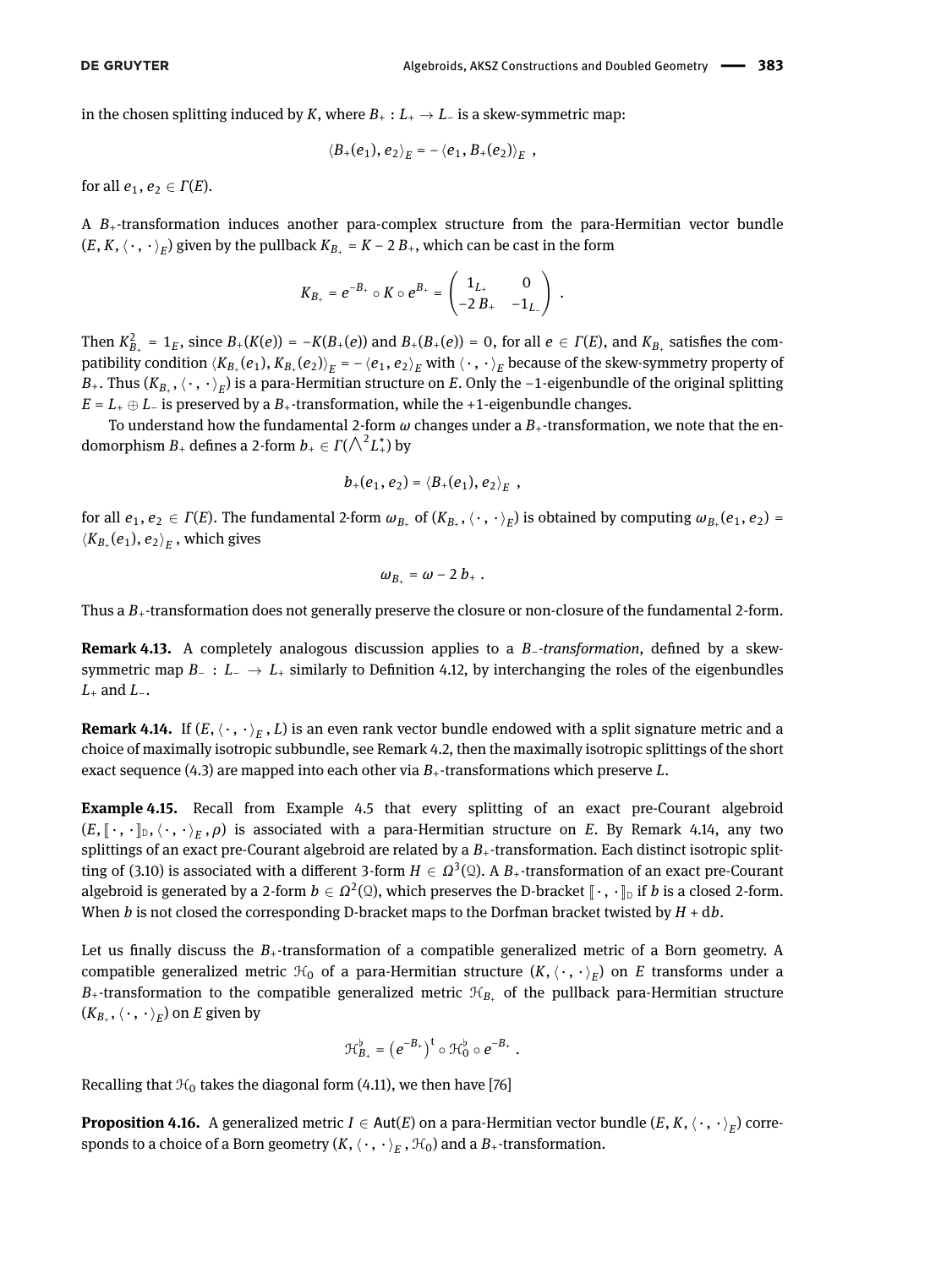### **4.4 Almost Para-Hermitian Manifolds**

The special case where  $E = TM$  is the tangent bundle of a manifold M in Definition [4.1](#page-27-1) is particularly important because it allows one to formulate conditions for the integrability of the eigenbundles *L*±, and hence on the possibility that *M* is a foliated manifold.

**Denition 4.17.** An *almost para-Hermitian manifold* (*M*, *K*, *η*) is a manifold *M* of even dimension 2*d* with a para-Hermitian structure (*K*, *η*) on its tangent bundle *TM*.

The para-complex structure  $K \in$  Aut(*TM*) is equivalent to the splitting of the tangent bundle

$$
TM=L_+\oplus L_-
$$

of the manifold *M* into the Whitney sum of two distributions  $L_{\pm}$  of the same constant rank *d*, identified as the  $\pm$  1-eigenbundles of *K*. If the eigenbundles  $L_{\pm}$  are both integrable, that is,  $[r(L_{\pm}), F(L_{\pm})]_{TM} \subseteq F(L_{\pm})$ , then (*M*, *K*, *η*) is a *para-Hermitian manifold*; in this instance, by Frobenius' Theorem, *M* admits two regular foliations F±, such that *L*± = *T*F±. However, the integrability conditions for *L*+ and *L*− are independent of each other [\[3,](#page-46-2) [74\]](#page-48-20): one of them may be integrable while the other may not. This is the situation that most commonly occurs in examples, and in this case *M* admits only one foliation.

The fundamental 2-form  $\omega$  of an almost para-Hermitian manifold  $(M, K, \eta)$  defines an almost symplectic structure on *M*; the 3-form d $\omega$  describes the 'generalized fluxes' of double field theory on *M* [\[76\]](#page-48-22). If  $\omega$  is symplectic, that is,  $d\omega = 0$ , then  $(M, K, \eta)$  is an *almost para-Kähler manifold*. In this case, since the subbundles  $L_{\pm}$  are maximally isotropic with respect to  $\omega$ , they are Lagrangian subbundles of the tangent bundle *TM*; if one of them is integrable, then *M* admits a Lagrangian foliation with respect to the symplectic structure *ω*.

<span id="page-31-0"></span>**Example 4.18.** Let *M* be the total space of the cotangent bundle  $\pi$  :  $T^* \mathcal{Q} \to \mathcal{Q}$  of a *d*-dimensional manifold Q, endowed with the canonical symplectic 2-form *ω*0. Then almost para-Kähler structures on *M* correspond to isotropic splittings of the short exact sequence of vector bundles

$$
0 \longrightarrow \text{Ker}(\pi_{\star}) \xrightarrow{i} TM \xrightarrow{\pi_{\star}} \pi^{\star}(T\mathcal{Q}) \longrightarrow 0
$$

with respect to  $\omega_0$ , where  $i$  is the inclusion of the vertical vector subbundle Ker( $\pi\star$ ) into *TM*. Such a splitting  $s:\pi^{\star}(T \mathfrak{Q}) \rightarrow TM$  defines an Ehresmann connection on *M* with

$$
TM = \mathsf{Im}(s) \oplus \mathsf{Ker}(\pi_{\star})
$$

the Whitney sum decomposition of the tangent bundle *TM* into the ± 1-eigenbundles of an almost paracomplex structure  $K_s \in Aut(TM)$  which is compatible with  $\omega_0$ . The leaves of the canonical foliation  $\mathcal F$  of the cotangent bundle  $M$  =  $T^* \mathfrak{Q}$  are the fibres  $\mathfrak{F}_q$  =  $\pi^{-1}(q)$  over  $q \in \mathfrak{Q}$ , which are diffeomorphic to  $\mathbb{R}^d$ . There is a vector bundle isomorphism Ker( $\pi\text{-}$ )  $\simeq T\mathcal{F}$ , and the quotient by the action of the foliation is  $M/\mathcal{F} \simeq \mathcal{Q}.$ 

If the base Q is a Riemannian manifold with metric *g*, then the horizontal lift of *g*, that is, the pullback  $g_+$  =  $\pi$ ْ*g*, gives a fibrewise Euclidean metric on Im(*s*). This defines a Born geometry with compatible generalized metric  $\mathcal{H}_0$  on  $(M, K_s, \omega_0)$  given by [\(4.11\)](#page-29-1). Since any manifold Q admits a Riemannian metric, one can always define a Born geometry on  $M$  of this type. Similarly, given any 2-form  $b\in\Omega^2(\mathbb{Q})$ , its horizontal lift  $b_+=\pi^*b$ defines a  $B_+$ -transformation of the almost para-Kähler manifold  $(M, K_s, \omega_0)$ .

#### <span id="page-31-1"></span>**4.5 The Canonical Metric Algebroid**

On any almost para-Hermitian manifold (*M*, *K*, *η*), one can dene the canonical D-bracket which makes the tangent bundle *TM* into a metric algebroid over *M* on which both eigenbundles  $L_{\pm}$  of *K* are D-structures [\[3,](#page-46-2) [21,](#page-47-3) [74,](#page-48-20) [75\]](#page-48-24). For this, we first need the following preliminary notion.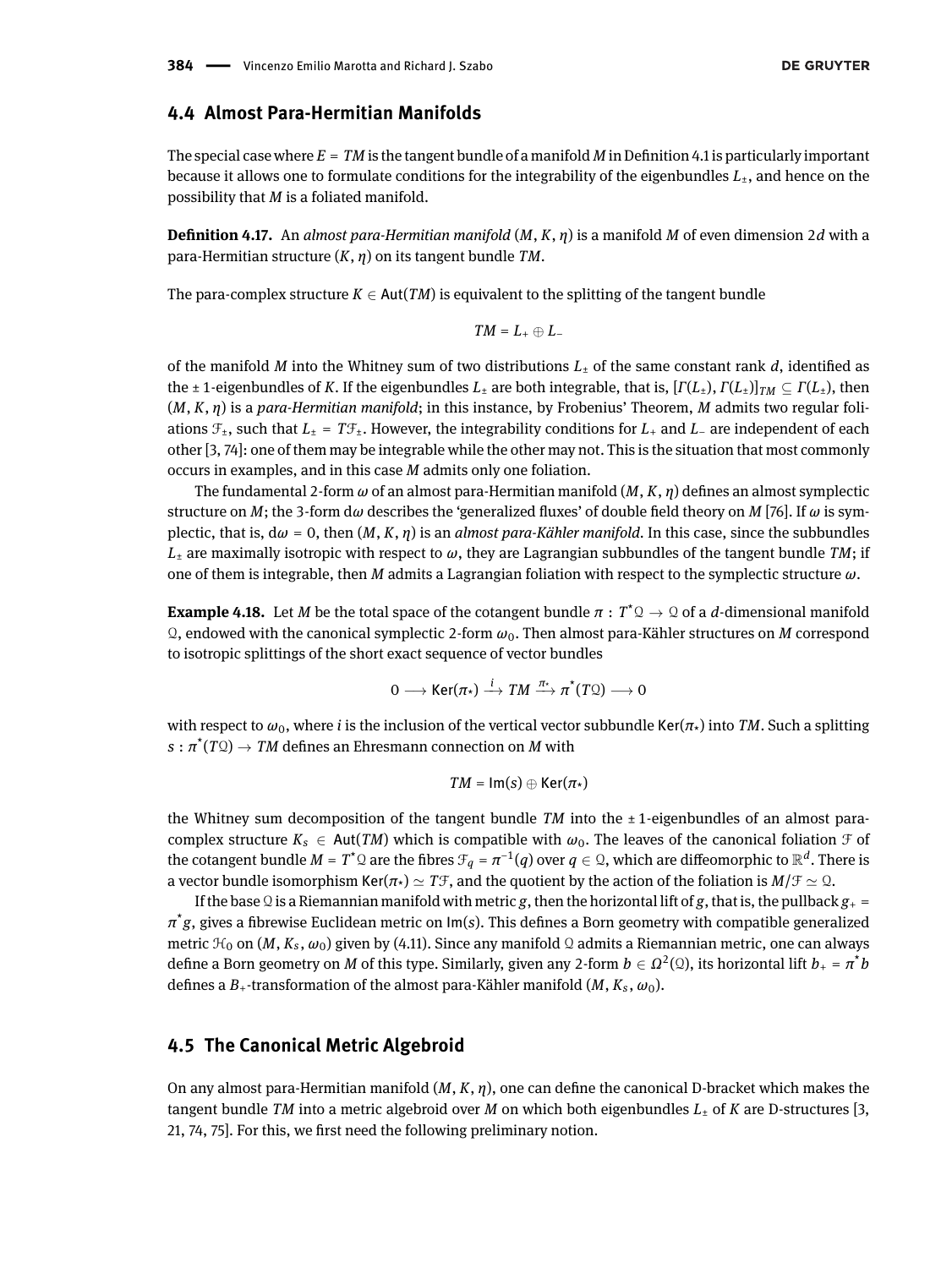<span id="page-32-3"></span>**Definition 4.19.** Let  $(M, K, \eta)$  be an almost para-Hermitian manifold. Let  $\nabla^{LC}$  be the Levi-Civita connection of *η*, and let  $P_{\pm}$ : *TM*  $\rightarrow$  *TM* be the compositions of the inclusion maps  $L_{\pm} \rightarrow TM$  with the projections  $TM \rightarrow L_{\pm}$  to the  $\pm$  1-eigenbundles of *K*. The *canonical connection* on  $(M, K, \eta)$  is

$$
\nabla^{\text{can}} = P_+ \circ \nabla^{\text{LC}} \circ P_+ + P_- \circ \nabla^{\text{LC}} \circ P_-.
$$

The canonical connection is a *para-Hermitian connection*:  $\nabla^{\text{can}} K = \nabla^{\text{can}} \eta = 0$ ; in particular, it preserves the eigenbundles  $L_{\pm}$  of *K*. It coincides with the Levi-Civita connection,  $\nabla^{\text{can}} = \nabla^{\text{LC}}$ , if and only if  $(M, K, \eta)$  is an almost para-Kähler manifold [\[21\]](#page-47-3). By a construction similar to Example [3.11,](#page-17-2) we then arrive at one of our central concepts.

<span id="page-32-1"></span>**Definition 4.20.** Let  $(M, K, \eta)$  be an almost para-Hermitian manifold, and let  $\nabla^{\text{can}}$  be its canonical connection. The *canonical D-bracket*  $[\![\cdot\, , \cdot\, ]\!]_D^K$  is defined by

$$
\eta\big([\![X,Y]\!]_D^K,Z\big)=\eta\big(\nabla_X^{\text{can}}Y-\nabla_Y^{\text{can}}X,Z\big)+\eta\big(\nabla_Z^{\text{can}}X,Y\big)\,,
$$

for vector fields *X*, *Y*, *Z*  $\in$  *Γ*(*TM*). The metric algebroid (*TM*, [ $\cdot$ ,  $\cdot$  ]<sup>K</sup>, *η*, 1<sub>*TM*</sub>) is the *canonical metric algebroid* over (*M*, *K*, *η*).

The canonical D-bracket is compatible with the almost para-complex structure *K*, that is, both of its eigenbundles  $L_{\pm}$  are D-structures on the metric algebroid  $(TM, [\![\cdot\, , \cdot\, ]\!]_D^K, \eta, 1_{TM})$ :

$$
[[\Gamma(L_{\pm}),\Gamma(L_{\pm})]]_{\mathbb{D}}^K\subseteq\Gamma(L_{\pm})\ .
$$

It is 'canonical' because it is the projection of the Lie bracket of vector fields  $[74]$ :

$$
[[P_{\pm}(X), P_{\pm}(Y)]]_{D}^{K} = P_{\pm}([P_{\pm}(X), P_{\pm}(Y)]_{TM}),
$$

for all *X*,  $Y \in \Gamma(TM)$ . Given  $(M, K, \eta)$ , the bracket  $[\cdot, \cdot]_D^K$  is the unique D-bracket on  $(TM, \eta, 1_{TM})$  which is compatible with *K* and related to the Lie bracket  $[\cdot, \cdot]_{TM}$  in this way [\[3\]](#page-46-2). In the canonical metric algebroid, the generalized exterior derivative is given by  $\mathcal{D}^{\text{can}} = \eta^{-1\,\sharp} \circ \mathrm{d}.$ 

**Remark 4.21.** Any D-bracket on (*TM*, *K*, *η*) can be obtained by choosing a para-complex connection corresponding to a splitting of the short exact Atiyah sequence from Proposition [3.47:](#page-23-1)

<span id="page-32-0"></span>
$$
0 \longrightarrow \mathfrak{so}(TM) \longrightarrow At(TM,\eta) \longrightarrow TM \longrightarrow 0 , \qquad (4.22)
$$

where  $At(TM, \eta) \subset J^1(TM)$  is a vector subbundle of the first order jet bundle of the tangent bundle TM. In other words, the canonical connection on (*M*, *K*, *η*) is just a change of splitting of the short exact sequence [\(4.22\)](#page-32-0) when the splitting associated with the Levi-Civita connection  $\nabla^{LC}$  is chosen, leading to the canonical D-bracket. Any other change of splitting which yields a para-complex connection induces a D-bracket on *TM*. By using the metric *η* to identify  $\mathfrak{so}(TM) \simeq \bigwedge^2 TM$ , the different splittings of [\(4.22\)](#page-32-0) correspond to bundle morphisms in Hom( $\wedge^2 TM$ , *TM*), and hence the different D-brackets can be shown to correspond to 3-forms  $T \in \Omega<sup>3</sup>(M)$ , similarly to [\[16,](#page-46-15) Proposition 2.3].

<span id="page-32-2"></span>**Remark 4.23.** Similarly to the D-bracket of a split exact pre-Courant algebroid (cf. Examples [3.9](#page-17-1) and [4.15\)](#page-30-1), the canonical D-bracket can be twisted by any closed 3-form  $H\in \Omega^3(M).$  In particular, a  $B_+$ -transformation maps the canonical D-bracket  $[\cdot, \cdot]_{\mathbb{A}}^K$  of  $(M, K, \eta)$  to the canonical D-bracket of  $(M, K_{B_+}, \eta)$ , which is equal to  $\lbrack\! \lbrack\cdot\,,\,\cdot\,\rbrack\! \rbrack^K$  twisted by the 3-form d*b* [\[3,](#page-46-2) [21\]](#page-47-3):

$$
\eta\big([\![X,Y]\!]_{\mathbb{D}}^{K_{B_*}},Z\big)=\eta\big([\![X,Y]\!]_{\mathbb{D}}^K,Z\big)-\mathrm{d}b(X,Y,Z)\,,
$$

for all *X*, *Y*, *Z*  $\in \Gamma(TM)$ .

Under the correspondence of Theorem [3.53,](#page-24-0) the canonical metric algebroid on  $(M, K, \eta)$  can be identified with a symplectic 2-algebroid (*T*[1]*M*  $\oplus$  *T*<sup>\*</sup>[2]*M*, {  $\cdot$  ,  $\cdot$  },  $\gamma$ ), where the Poisson bracket {  $\cdot$  ,  $\cdot$  } coincides with the metric *η* on degree 1 functions *Γ*(*TM*). In this language a *B*+-transformation is a particular example of a canonical transformation of the symplectic 2-algebroid, which twists the Hamiltonian  $\gamma$  (see e.g. [\[31,](#page-47-11) [79\]](#page-48-25)).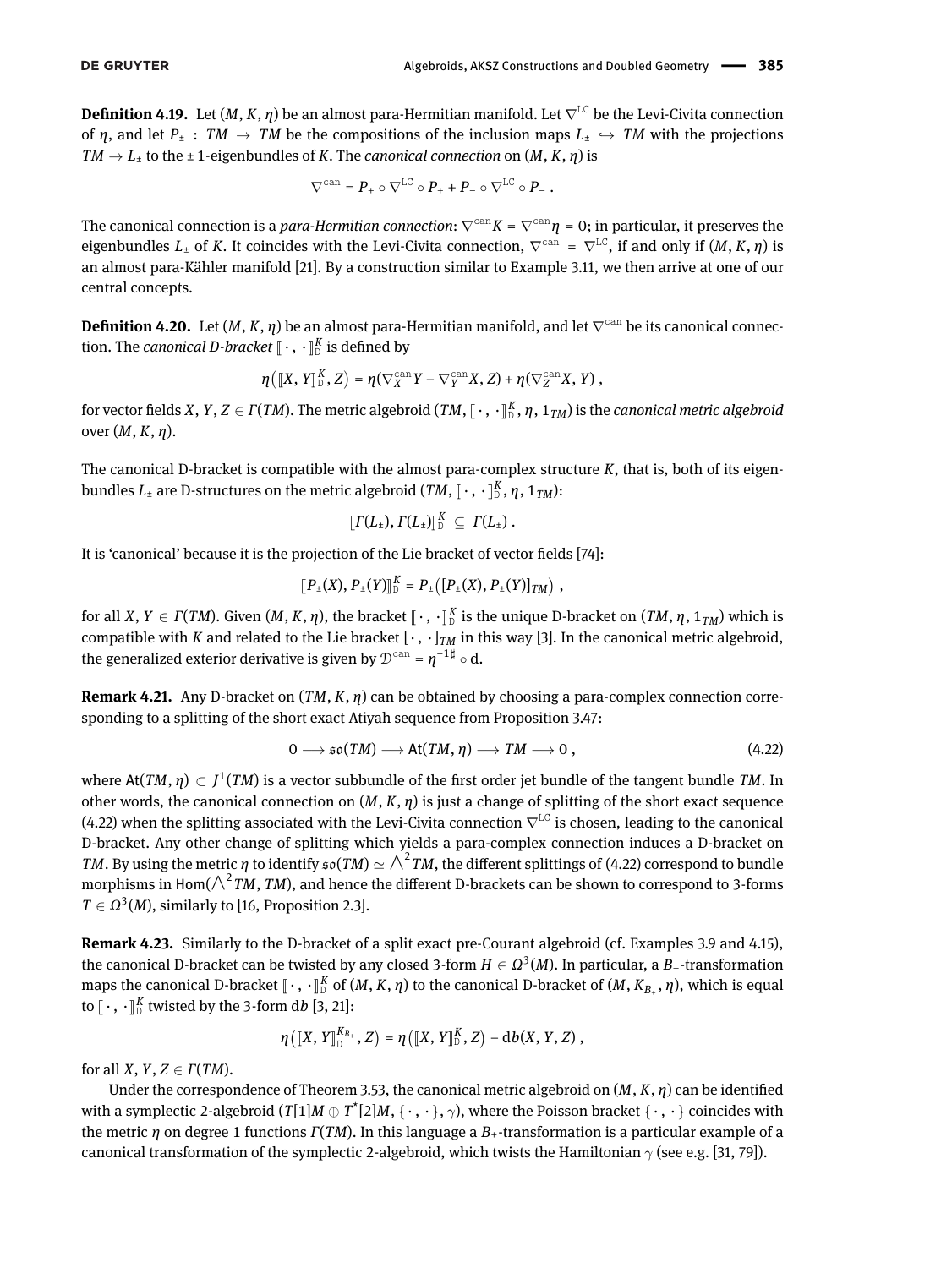$$
T(X, Y, Z) := \eta ([\![X, Y]\!]_{\mathbb{D}}^K - [\![X, Y]\!]_{\mathbb{D}}^{K'}, Z),
$$

<span id="page-33-2"></span>for *X*, *Y*, *Z*  $\in$  *Γ*(*TM*). The 3-forms *T*  $\in$   $\Omega$ <sup>3</sup>(*M*) reproduce the standard generalized fluxes of double field theory [\[22\]](#page-47-7).

# <span id="page-33-0"></span>**5 The Metric Algebroids of Doubled Geometry**

In this section we will make precise some notions of doubled geometry, and in particular its algebroid structures, which are relevant to a global description of double field theory.

# <span id="page-33-3"></span>**5.1 Metric Algebroids from the Large Courant Algebroid**

Let (*M*, *K*, *η*) be an almost para-Hermitian manifold of dimension 2*d*. We have seen that there are two natural metric algebroids that can be defined over *M* in this case. Firstly, there is the canonical metric algebroid  $(TM, [\cdot, \cdot]_{\mathbb{D}}^K, \eta, 1_{TM})$  defined on the tangent bundle *TM* of rank 2*d* in Definition [4.20.](#page-32-1) Secondly, there is the standard Courant algebroid  $(\mathbb{T}M, [\cdot, \cdot]_{\mathbb{D}}, \langle \cdot, \cdot \rangle_{\mathbb{T}M}, \rho)$  defined on the generalized tangent bundle T*M* = *TM*⊕*T* \**M* of rank 4*d* in Example [2.27;](#page-11-2) we call this latter metric algebroid the *large Courant algebroid* on *M* to distinguish it from other smaller rank Courant algebroids that will appear on *M* momentarily. Both the canonical D-bracket on *TM* and the Dorfman bracket on T*M* can be twisted by a closed 3-form  $H\in \Omega^3(M),$ and both classes of metric algebroids are classified by  $B_+$ -transformations which shift the twisting 3-form to  $H$  + d*b* for 2-forms  $b \in \Omega^2(M)$  (cf. Remark [4.23](#page-32-2) and Example [4.15\)](#page-30-1). We shall now discuss the precise relation between these two metric algebroids, following [\[17,](#page-46-16) [29\]](#page-47-9).

For this, let us start from a more general setting. Let (*M*, *η*) be any pseudo-Riemannian manifold. On the para-Hermitian vector bundle  $TM \rightarrow M$  (cf. Example [4.4\)](#page-27-2) we can define a generalized split signature metric by the involution

$$
\mathcal{I}_0 = \begin{pmatrix} 0 & \eta^{-1\sharp} \\ \eta^\flat & 0 \end{pmatrix}
$$

with respect to the splitting  $\mathbb{T}M = TM \oplus T^*M$ , and its  $B_+$ -transformations  $\mathbb{J}_{B_+}$  given by  $\mathbb{J}_{B_+} = e^{B_+} \circ \mathbb{J}_0 \circ e^{-B_+}.$ This defines another para-complex structure on  $TM$  which splits the generalized tangent bundle into its  $\pm 1$ eigenbundles  $C_{\pm}$  of equal rank:

$$
\mathbb{T}M=C_+\oplus C_-\qquad\text{with}\quad C_\pm=\text{Graph}(b\pm\eta)\,,
$$

where  $\mathsf{Graph}(b \pm \eta) = \{X + b^{\flat}(X) \pm \eta^{\flat}(X) \, | \, X \in \Gamma(TM)\} \subset \mathbb{T}M.$  We denote by

 $p_{\pm}: TM \longrightarrow C_{\pm}$ 

the projections to the subbundles  $C_{\pm}$  of  $\mathbb{T}M$ , and by  $i_{\pm}: C_{\pm} \hookrightarrow \mathbb{T}M$  the inclusion maps.

By this process of doubling, splitting and projecting via the generalized tangent bundle T*M*, we get a pair of metric algebroids on any pseudo-Riemannian manifold.

<span id="page-33-1"></span>**Proposition 5.1.** Let  $(\mathbb{T}M, [\cdot, \cdot]_D, \langle \cdot, \cdot \rangle_{\mathbb{T}M}, \rho)$  be the *H*-twisted standard Courant algebroid over a pseudo-Riemannian manifold  $(M, \eta)$ , and let  $C_\pm \subset \mathbb{T} M$  be the eigenbundles associated to the generalized metric  $\mathcal{I}_{B_+}.$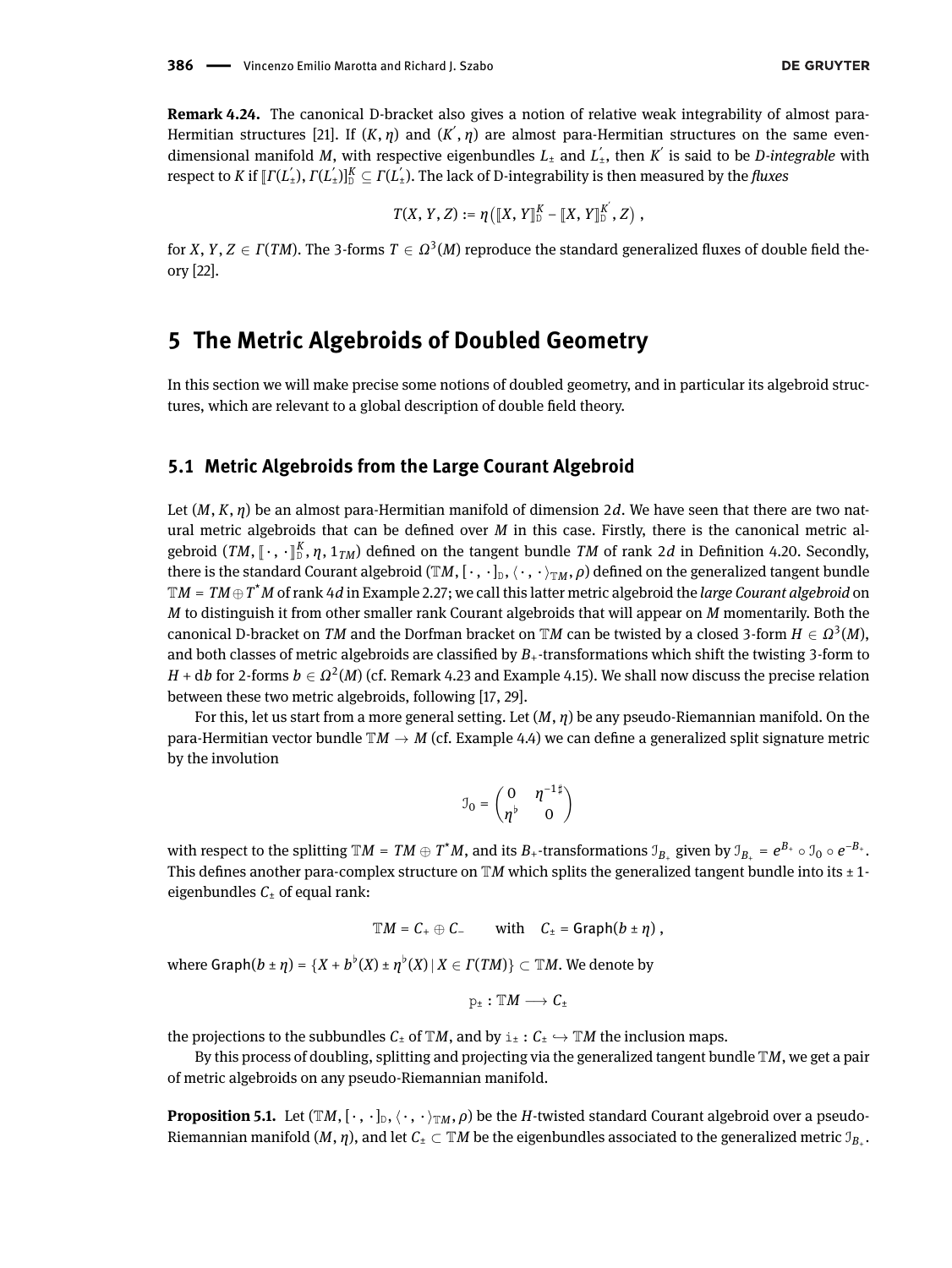Define structure maps on sections of the vector bundles  $C_{\pm} \rightarrow M$  by

$$
\llbracket \xi_{\pm}, \xi_{\pm}' \rrbracket_{\mathbb{D}}^{\pm} := p_{\pm} \big( [\mathbf{i}_{\pm}(\xi_{\pm}), \mathbf{i}_{\pm}(\xi_{\pm}')]_{\mathbb{D}} \big),
$$
  

$$
\langle \xi_{\pm}, \xi_{\pm}' \rangle_{C_{\pm}} := \pm \frac{1}{2} \langle \mathbf{i}_{\pm}(\xi_{\pm}), \mathbf{i}_{\pm}(\xi_{\pm}') \rangle_{\mathbb{T}M},
$$
  

$$
\rho_{\pm} := \rho \circ \mathbf{i}_{\pm},
$$

for  $\xi_{\pm}$ ,  $\xi_{\pm}' \in \Gamma(C_{\pm})$ . Then  $(C_{\pm}, [\![\cdot, \cdot]\!]_{\mathbb{D}}^{\pm}, \langle \cdot, \cdot \rangle_{C_{\pm}}, \rho_{\pm})$  are metric algebroids over *M*.

The construction of Example [3.11](#page-17-2) then yields

<span id="page-34-0"></span>**Proposition 5.2.** Let (*M*, *η*) be a pseudo-Riemannian manifold. Then the metric algebroids  $(C_{\pm}, [\cdot, \cdot]_{\mathbb{D}}^{\pm}, \langle \cdot, \cdot \rangle_{C_{\pm}}, \rho_{\pm})$  of Proposition [5.1](#page-33-1) are isomorphic to the metric algebroid  $(TM, [\cdot, \cdot]_{\mathbb{D}}^{\eta}, \eta, 1_{TM})$ with D-bracket twisted by the 3-forms  $\pm (H + db)$ .

*Proof.* The anchor maps  $\rho_{\pm} : C_{\pm} \to TM$  defined in Proposition [5.1](#page-33-1) are bundle isomorphisms: the inverse maps  $\rho_\pm^{-1}:TM\to\mathcal C_\pm$  send  $X\in\varGamma(TM)$  to  $X$  + ( $b^\flat$  ±  $\eta^\flat)X.$  One then checks explicitly

$$
\eta(X, Y) = \left\langle \rho_{\pm}^{-1}(X), \rho_{\pm}^{-1}(Y) \right\rangle_{C_{\pm}}
$$

along with

$$
\left\langle \llbracket \rho_{\pm}^{-1}(X), \rho_{\pm}^{-1}(Y) \rrbracket_{\mathbb{D}}^{\pm}, \rho_{\pm}^{-1}(Z) \right\rangle_{C_{\pm}} = \eta \left( \llbracket X, Y \rrbracket_{\mathbb{D}}^{\eta}, Z \right) \pm \frac{1}{2} \left( H + \mathrm{d} h \right) \left( X, Y, Z \right),
$$

for all *X*, *Y*, *Z*  $\in$  *Γ*(*TM*), and that the anchor maps of the two metric algebroids are compatible, which is satisfied trivially as  $\rho_{\pm} \circ \rho_{\pm}^{-1} = 1_{TM}$ .  $\Box$ 

Let us finally specialize Proposition [5.2,](#page-34-0) with  $b = 0$  and  $H = 0$ , to the case that the metric  $\eta$  is part of an almost para-Kähler structure (*K*, *η*). We then immediately arrive at

<span id="page-34-1"></span>**Proposition 5.3.** Let  $(TM, [\cdot, \cdot]_D, \langle \cdot, \cdot \rangle_{TM}, \rho)$  be the large Courant algebroid over an almost para-Kähler manifold  $(M, K, \eta)$ . Then the anchor map  $\rho_+ : C_+ \to TM$  defines a metric algebroid isomorphism from the metric algebroid  $(C_+,\llbracket \cdot, \cdot \rrbracket^+_{\mathbb{D}}, \langle \cdot, \cdot \rangle_{C_+}, \rho_+)$  with  $b = 0$  to the canonical metric algebroid  $(TM,\llbracket \cdot, \cdot \rrbracket^K_{\mathbb{D}}, \eta, 1_{TM})$ corresponding to the para-complex structure  $K^{'} = \rho_+ \circ (K - K^t) \circ \rho_+^{-1}$ .

**Remark 5.4.** The construction of Proposition [5.3](#page-34-1) was originally given for flat para-Kähler manifolds in [\[17\]](#page-46-16) (see also [\[80\]](#page-48-26)), using the local model of the cotangent bundle  $M = T^* \mathfrak{Q}$  with the canonical symplectic structure *ω*<sup>0</sup> (cf. Example [4.18\)](#page-31-0), and in this way recovering the well known local expression for the canonical D-bracket  $\[\cdot, \cdot\]_{\mathbb{D}}^+$  with  $b = 0$  and  $H = 0$ . It was extended to any generalized para-Kähler manifold in [\[29\]](#page-47-9) (see also [\[3\]](#page-46-2)), using Proposition [5.2](#page-34-0) with  $b \neq 0$  and  $H \neq 0$ , where the D-brackets  $[\cdot, \cdot]_{\mathbb{D}}^{\dagger}$  coincide with the canonical Dbrackets of the two para-Hermitian structures  $K_{\pm}$  associated to the generalized para-Kähler structure; the relative flux for this pair (cf. Remark [4.24\)](#page-33-2) is precisely the twisting 3-form of the underlying large Courant algebroid:  $T = H + db$ .

### **5.2 Doubled Manifolds and DFT Algebroids**

The constructions of Section [5.1](#page-33-3) motivate a generalization to a special class of metric algebroids where the deviation from a Courant algebroid is done in a controlled way. As we discuss below, this is the essence of the 'section constraint' in double field theory (DFT for short). For this, we consider a special class of manifolds on which the geometry of double field theory, or *doubled geometry*, is based. We denote by  $O(d, d)$  the split orthogonal group, whose maximal compact subgroup is  $O(d) \times O(d)$ .

**Definition 5.5.** A *doubled manifold* is a manifold *M* of even dimension 2*d* endowed with an  $O(d, d)$ -structure, or equivalently a pseudo-Riemannian metric *η* of split signature (*d*, *d*).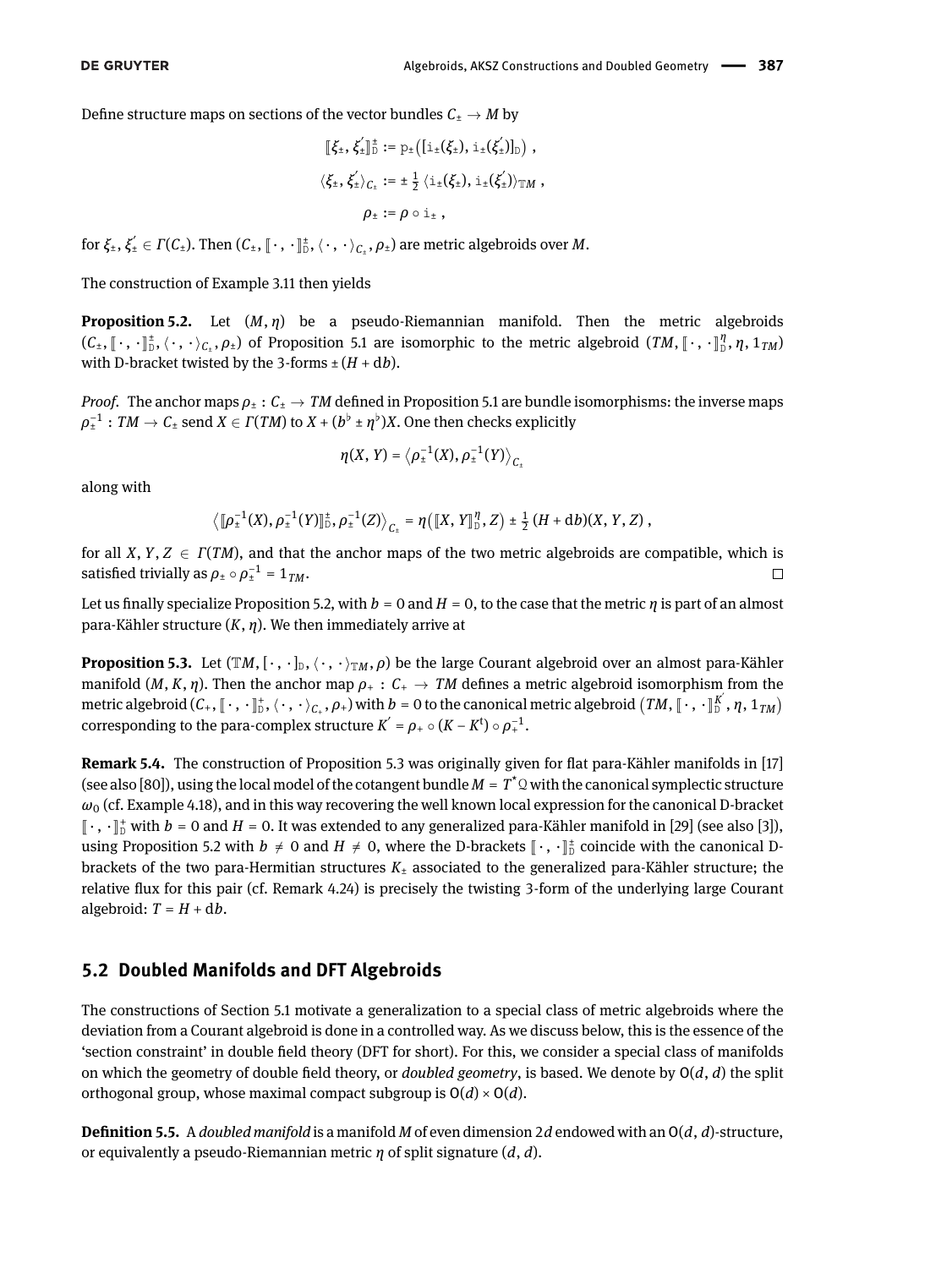**Example 5.6.** Any almost para-Hermitian manifold (*M*, *K*, *η*) is a doubled manifold, with a reduction of the  $O(d, d)$ -structure to an  $O(d) \times O(d)$ -structure. The introduction of a compatible generalized metric  $\mathcal{H}_0$  further reduces this to an O(*d*)-structure.

<span id="page-35-0"></span>**Definition 5.7.** A *DFT algebroid* over a doubled manifold  $(M, \eta)$  is a metric algebroid  $(C, \|\cdot, \cdot\|_{D}, \langle \cdot, \cdot \rangle_{C}, \rho)$ whose anchor map defines an isometric isomorphism  $\rho : (C, \langle \cdot, \cdot \rangle_C) \to (TM, \eta)$  of pseudo-Euclidean vector bundles over *M* such that  $\rho \circ \rho^* = \eta^{-1\sharp}$ .

Sections of the vector bundle *C* → *M* are called *doubled vectors* or *DFT vectors*. All constructions of Section [5.1](#page-33-3) (in the split signature case) clearly fit into this general definition. On the other hand, Courant algebroids and pre-Courant algebroids over doubled manifolds are *not* DFT algebroids, because their anchor maps have nontrivial kernels (cf. Remark [2.25\)](#page-11-7). The following are noteworthy particular cases of DFT algebroids that will appear later on.

**Example 5.8.** The metric algebroid  $(C_+, [\cdot, \cdot]_{\mathbb{D}}^+, \langle \cdot, \cdot \rangle_{C_+}, \rho_+)$  over any almost para-Kähler manifold  $(M, K, \cdot)$  constructed in Proposition 5.3 is a DFT clark with  $(M, K, \eta)$ , constructed in Proposition [5.3,](#page-34-1) is a DFT algebroid.

**Example 5.9.** The canonical metric algebroid  $(TM, [\cdot, \cdot]_{\mathbb{D}}^K, \eta, 1_{TM})$  over any almost para-Hermitian manifold (*M*, *K*, *η*), constructed in Section [4.5,](#page-31-1) is a DFT algebroid.

From Definition [5.7](#page-35-0) we can describe how the key Courant algebroid properties  $(2.4)$ ,  $(2.5)$  and  $(2.26)$  are explicitly violated in a DFT algebroid in terms of the underlying geometry of the doubled manifold. Recalling Remark [3.58,](#page-25-2) we can write the map [\(3.59\)](#page-26-1) in terms of [\(3.60\)](#page-26-2) as

$$
\begin{aligned}\n\text{Leib}_{D}(c_{1}, c_{2}, c_{3}) \\
&= \rho^{-1} \big( [\rho(c_{1}), \text{hom}_{\rho}(c_{2}, c_{3})]_{TM} - [\text{hom}_{\rho}(c_{1}, c_{2}), \rho(c_{3})]_{TM} - [\rho(c_{2}), \text{hom}_{\rho}(c_{1}, c_{3})]_{TM} \\
&\quad + \text{hom}_{\rho}(c_{1}, [c_{2}, c_{3}]]_{D}) - \text{hom}_{\rho}([c_{1}, c_{2}]]_{D}, c_{3}) - \text{hom}_{\rho}(c_{2}, [c_{1}, c_{3}]]_{D}) \big),\n\end{aligned}
$$

for all  $c_1, c_2, c_3 \in \Gamma(C)$ , which follows from applying the anchor map to [\(3.59\)](#page-26-1) and using the Jacobi identity for the Lie bracket [ · , · ]*TM* on *Γ*(*TM*). This shows that the failure of the anchor map from being a bracket homomorphism completely controls the violation of the Leibniz identity [\(2.4\)](#page-6-0) in a DFT algebroid.

<span id="page-35-3"></span>**Lemma 5.10.** Let  $(C, \lceil \cdot, \cdot \rceil_D, \langle \cdot, \cdot \rangle_C, \rho)$  be a DFT algebroid over a doubled manifold  $(M, \eta)$ . Then

$$
\langle \mathcal{D}f, \mathcal{D}g \rangle_C = \eta^{-1}(df, dg),
$$
  
\n
$$
\text{hom}_{\rho}(c_1, c_2) \cdot f + \text{hom}_{\rho}(c_2, c_1) \cdot f = \eta^{-1}(df, d\langle c_1, c_2 \rangle_C),
$$
  
\n
$$
\langle \text{Leib}_{D}(c_1, c_2, c_3) + \text{Leib}_{D}(c_2, c_1, c_3), c_4 \rangle_C = -\eta(\text{hom}_{\rho}(\rho^{-1} \circ \eta^{-1} \sharp (d\langle c_1, c_2 \rangle_C), c_3), \rho(c_4)) - \eta([\eta^{-1} \sharp (d\langle c_1, c_2 \rangle_C), \rho(c_3)]_{TM}, \rho(c_4)),
$$

for all  $f, g \in C^{\infty}(M)$  and  $c_1, c_2, c_3, c_4 \in \Gamma(C)$ .

*Proof.* The first equality follows immediately from Definition [5.7,](#page-35-0) which implies that the generalized exterior derivative in a DFT algebroid is given by

<span id="page-35-2"></span><span id="page-35-1"></span>
$$
\mathcal{D} = \rho^{-1} \circ \eta^{-1\sharp} \circ \mathbf{d} \,,\tag{5.11}
$$

and using the isometry property

$$
\eta\big(\rho(c_1),\rho(c_2)\big)=\langle c_1,c_2\rangle_C\ .
$$
\n(5.12)

For the second equality, we note that, as in any metric algebroid, the properties [\(3.2\)](#page-16-2) and [\(3.6\)](#page-16-3) imply

$$
\mathsf{hom}_\rho(c_1,c_2)\cdot f=\langle [\![\mathcal{D}f,c_1]\!]_\mathbb{D},c_2\rangle_\mathcal{C}.
$$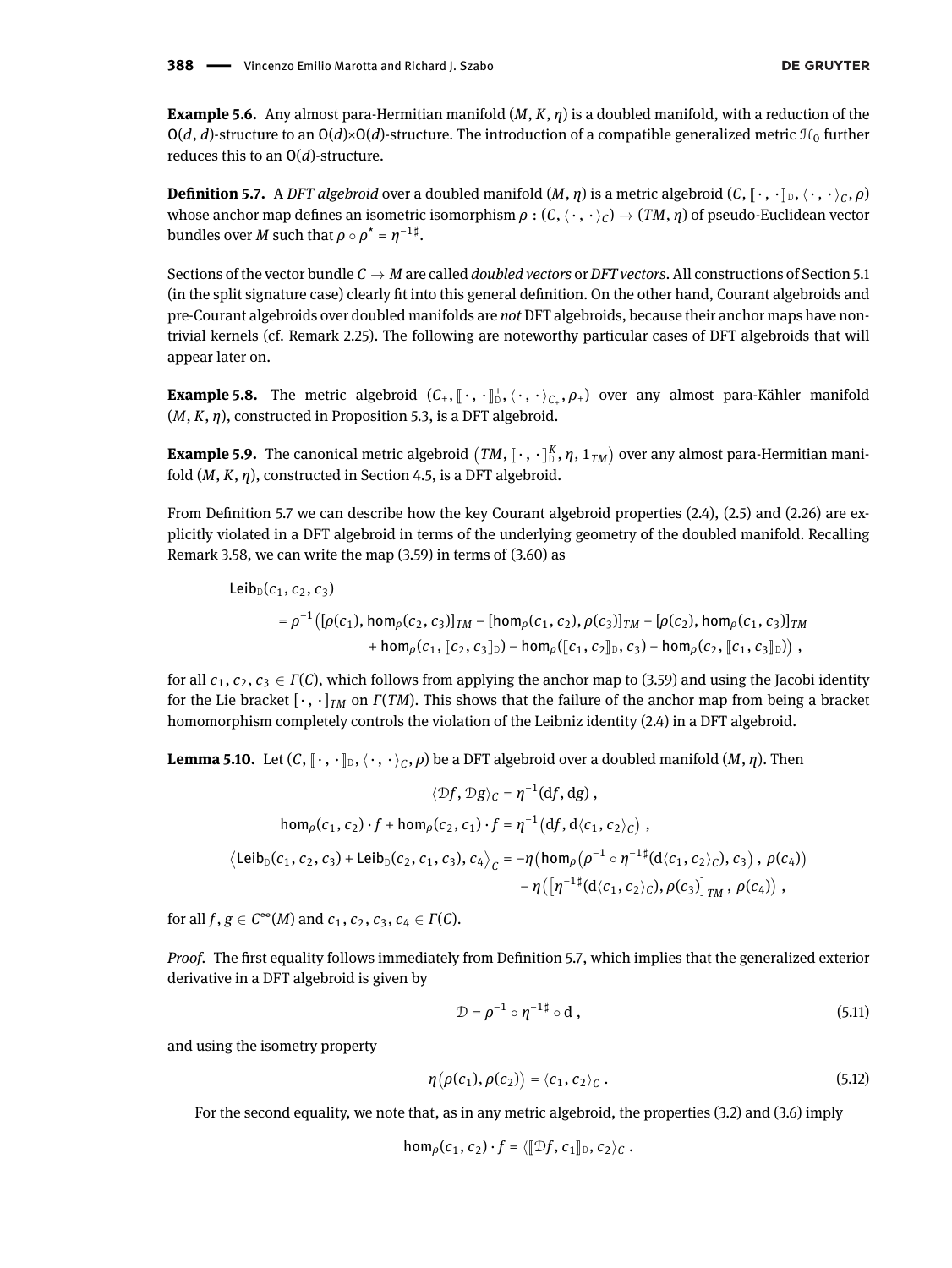$\Box$ 

The symmetric part of hom<sub>*ρ*</sub>( $c_1$ ,  $c_2$ ) may then be written as

$$
\left(\mathsf{hom}_\rho(c_1,c_2)+\mathsf{hom}_\rho(c_2,c_1)\right)\cdot f=(\rho\circ\mathcal{D}f)\cdot\langle c_1,c_2\rangle_\mathcal{C}=\eta^{-1\,\sharp}(\mathrm{d}f)\cdot\langle c_1,c_2\rangle_\mathcal{C}\,,
$$

where in the first step we used  $(3.2)$  again and the second step follows from  $(5.11)$ .

For the third equality, we use [\(3.6\)](#page-16-3) and [\(5.11\)](#page-35-1) to write

Leib<sub>D</sub>(c<sub>1</sub>, c<sub>2</sub>, c<sub>3</sub>) + Leib<sub>D</sub>(c<sub>2</sub>, c<sub>1</sub>, c<sub>3</sub>) = -[
$$
\mathcal{D}\langle c_1, c_2 \rangle_c, c_3
$$
]<sub>D</sub> = -[ $\mathcal{p}^{-1} \circ \eta^{-1} \sharp (d \langle c_1, c_2 \rangle_c), c_3$ ]<sub>D</sub>,

and the result then follows from the definition [\(3.60\)](#page-26-2) and the isometry property [\(5.12\)](#page-35-2).

<span id="page-36-0"></span>**Remark 5.13.** The notion of DFT algebroid was introduced in [\[17\]](#page-46-16), for the special case of a flat para-Kähler manifold in a local formulation based on a cotangent bundle  $M = T^* \mathfrak{Q}$ , and with the skew-symmetrization of the D-bracket (see also [\[80\]](#page-48-26)). In that case, one can write local expressions for the Jacobiator and the map hom*<sup>ρ</sup>* entirely in terms of the tangent bundle metric *η* and the Schouten-Nijenhuis bracket of multivector fields on *M* (see also [\[81\]](#page-49-1)). In the double field theory literature, restricting to functions on *M* and sections of *C* (equivalently vector fields on  $M$ ) for which the right-hand sides of the identities in Lemma [5.10](#page-35-3) vanish is called imposing the '(strong) section constraint'; in other words, the section constraint is requirement  $\langle \mathcal{D}f, \mathcal{D}g \rangle_c =$ *η* −1 (d*f* , d*g*) = 0 for all functions *f* , *g* ∈ *C* <sup>∞</sup>(*M*). Then via a suitable reduction or quotient, a DFT algebroid becomes a Courant algebroid on *M*. Notice, however, that the well-known reduction procedure for Courant algebroids given in [\[82\]](#page-49-2) cannot be directly extended to metric algebroids, because it relies crucially on the closure of the Leibniz identity for the algebroid bracket. Hence the precise geometric interpretation of the section constraint remains an important open problem. We shall discuss this point further in Section [6](#page-40-0) within the setting of a DFT algebroid over a foliated almost para-Hermitian manifold (*M*, *K*, *η*), where we shall see that it is possible to make such a reduction in a suitable sense. This will clarify the sense in which a DFT algebroid lies "in between" two Courant algebroids, and how doubled geometry is reconciled with generalized geometry.

However, even in this case one needs to exercise caution with these vanishing statements, because in a metric algebroid the maps Leib<sub>D</sub> and hom<sub>ρ</sub> do not define tensors (cf. Remark [3.58\)](#page-25-2). Whereas in a Courant algebroid the condition Leib<sub>D</sub> $(e_1, e_2, e_3) = 0$  would yield the Bianchi identities for fluxes in supergravity, as discussed in Section [2.5,](#page-10-4) in a general metric algebroid this condition depends on the choice of a local frame. Instead, it is proposed by [\[72\]](#page-48-18) to replace this condition in a DFT algebroid with the tensorial 'pre-Bianchi identity'

$$
\langle \text{Leib}_{D}(c_{1}, c_{2}, c_{3}), c_{4} \rangle_{C} = \eta \big( \text{hom}_{\rho}(c_{1}, c_{3}), \text{hom}_{\rho}(c_{2}, c_{4}) \big) - \eta \big( \text{hom}_{\rho}(c_{1}, c_{2}), \text{hom}_{\rho}(c_{3}, c_{4}) \big) - \eta \big( \text{hom}_{\rho}(c_{1}, c_{4}), \text{hom}_{\rho}(c_{2}, c_{3}) \big),
$$

for all  $c_1, c_2, c_3, c_4 \in \Gamma(C)$ . This defines a special class of DFT algebroids, including the standard ones of local double field theory that we will discuss in Section [6.1.](#page-40-1)

#### **5.3 C-Brackets and Curved** *L***∞-Algebras**

Let  $(C, [\![\cdot, \cdot]\!]_{\mathbb{D}}, \langle \cdot, \cdot \rangle_C, \rho)$  be a DFT algebroid over a doubled manifold  $(M, \eta)$ . The analogue of the generalized Lie derivative from Section [2.6,](#page-13-2)

<span id="page-36-1"></span>
$$
L_c^D := [c, \cdot]_D,
$$

for  $c \in \Gamma(C)$ , is now only an infinitesimal symmetry of the split signature pseudo-Euclidean vector bundle  $(C, \langle \cdot, \cdot \rangle_C)$  over *M*, which is the natural notion of symmetry for a DFT algebroid. By Proposition [3.47,](#page-23-1) these symmetries are encoded by the Atiyah algebroid

$$
0 \longrightarrow \mathfrak{so}(C) \longrightarrow \text{At}(C, \langle \cdot, \cdot \rangle_C) \longrightarrow TM \longrightarrow 0 , \qquad (5.14)
$$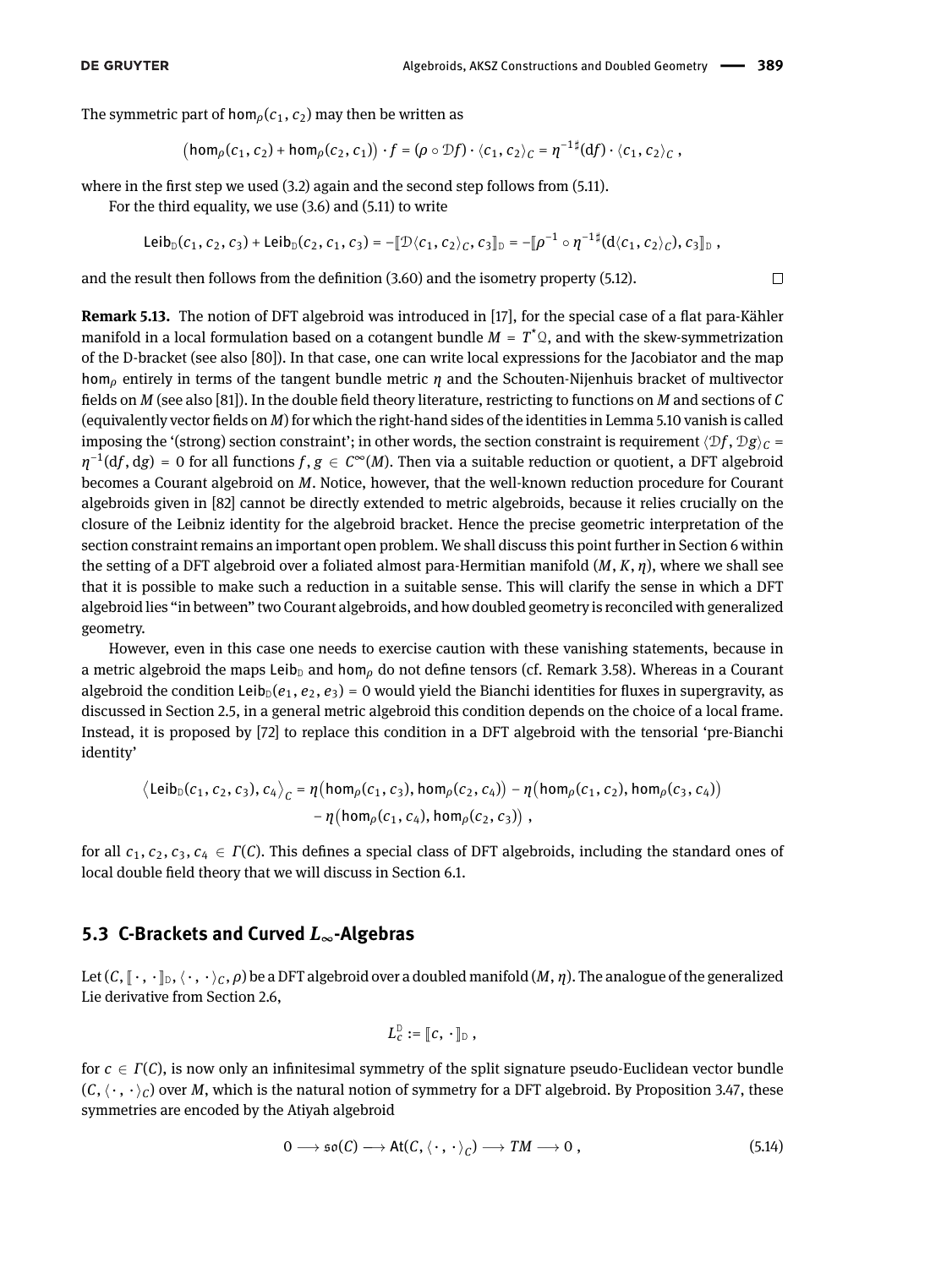,

which contains both infinitesimal diffeomorphisms of *M* and orientation-preserving changes of orthonormal frame for *C*.

In this case, closure of the gauge algebra is obstructed by the violation of the Leibniz identity. For this, we introduce the analogue of the Courant bracket from Section [2.6,](#page-13-2)

$$
[\![c_1, c_2]\!]_{\mathbb{C}} := \frac{1}{2} ([\![c_1, c_2]\!]_{\mathbb{D}} - [\![c_2, c_1]\!]_{\mathbb{D}}),
$$

which is called a *C-bracket* of sections  $c_1, c_2 \in \Gamma(C)$ . By [\(3.6\)](#page-16-3), it is related to the D-bracket in the same way that the Courant bracket is related to the Dorfman bracket of a Courant algebroid:

$$
[\![c_1, c_2]\!]_D = [\![c_1, c_2]\!]_C + \frac{1}{2} \mathcal{D}\langle c_1, c_2\rangle_C.
$$

One can now equivalently characterize the compatibility conditions on the D-bracket of a DFT algebroid (and more generally any metric algebroid) in terms of the C-bracket by a statement completely analogous to Propo-sition [2.36](#page-14-0) without the Jacobiator identity; the latter is related to the map Leib<sub>D</sub> introduced in Remark [3.58,](#page-25-2) and so the violation of the Jacobi identity for the C-bracket is controlled not only by the generalized exterior derivative of the Nijenhuis operator Nij<sub>C</sub> : *Γ*(*C*) × *Γ*(*C*) × *Γ*(*C*) → *C*<sup>∞</sup>(*M*), but also by the section constraint  $\langle \mathcal{D}f, \mathcal{D}g \rangle_C = \eta^{-1}(df, dg) = 0$ . It is in this alternative formulation using the C-bracket that the notion of DFT algebroid was originally introduced in [\[17\]](#page-46-16).

One can then write the commutator bracket of generalized Lie derivatives as

$$
\left[L_{c_1}^D, L_{c_2}^D\right]_{\circ}(c) = L_{\llbracket c_1, c_2 \rrbracket_{\circ}}^D(c) + \mathsf{Jac}_{C}(c_1, c_2, c) - \mathcal{D} \,\mathsf{Nij}_{C}(c_1, c_2, c) ,
$$

for all  $c_1, c_2, c \in \Gamma(C)$ . In other words, the gauge algebra of generalized Lie derivatives only closes on the C-bracket upon imposition of the section constraint  $\eta^{-1}(df, dg) = 0$  (see Remark [5.13\)](#page-36-0). As shown by [\[81\]](#page-49-1), the natural extension of Theorem [2.39](#page-15-0) to DFT algebroids involves a curving  $\ell_0 \neq 0$  of the underlying *L*<sub>∞</sub>-algebra (a map of degree 2 from the ground ring  $\R$ ), in order to accomodate the non-vanishing map  $\rho\circ\mathcal D$  =  $\eta^{-1\sharp}\circ {\rm d}$  ≠ 0. This then completely characterizes the DFT algebroid, similarly to the case of Courant algebroids.

<span id="page-37-0"></span>**Theorem 5.15.** Let  $(C, \|\cdot\|, \cdot\|_D, \langle\cdot\|, \cdot\rangle_C, \rho)$  be a DFT algebroid over a flat doubled manifold  $(M, \eta)$ . Then there is a curved  $L_{\infty}$ -algebra on  $L = L_{-1} ⊕ L_0 ⊕ L_2$  with

$$
L_{-1} = C^{\infty}(M) , \quad L_0 = \Gamma(C) \quad \text{and} \quad L_2 = \text{Span}_{\mathbb{R}}(\eta^{-1}),
$$

whose non-zero brackets are given by

$$
\ell_0(1) = \eta^{-1} \qquad , \qquad \ell_1(f) = \mathcal{D}f ,
$$
  
\n
$$
\ell_2(c_1, c_2) = [c_1, c_2]_C \qquad , \qquad \ell_2(c_1, f) = \frac{1}{2} \langle c_1, \mathcal{D}f \rangle_C ,
$$
  
\n
$$
\ell_3(c_1, c_2, c_3) = -\text{Nij}_C(c_1, c_2, c_3) ,
$$
  
\n
$$
\ell_3(\eta^{-1}, f, g) = \frac{1}{2} \langle \mathcal{D}f, \mathcal{D}g \rangle_C \qquad , \qquad \ell_3(\eta^{-1}, c_1, f) = \frac{1}{2} [c_1, \mathcal{D}f]_C - \frac{1}{4} \mathcal{D} \langle c_1, \mathcal{D}f \rangle_C ,
$$
  
\n
$$
\ell_4(\eta^{-1}, c_1, c_2, c_3) = \text{Jac}_C(c_1, c_2, c_3) - \mathcal{D} \text{Nij}_C(c_1, c_2, c_3) ,
$$
  
\n
$$
\ell_5(\eta^{-1}, c_1, c_2, c_3, c_4) = \frac{1}{2} \text{Alt}_4 \langle \text{Jac}_C(c_1, c_2, c_3) - \mathcal{D} \text{Nij}_C(c_1, c_2, c_3), c_4 \rangle_C
$$

for all  $f, g \in C^{\infty}(M)$  and  $c_1, c_2, c_3, c_4 \in \Gamma(C)$ , where Alt<sub>4</sub> is the alternatization map of degree 4.

#### <span id="page-37-1"></span>**5.4 AKSZ Construction of Doubled Sigma-Models**

Using Theorem [3.53,](#page-24-0) it is easy to characterize a DFT algebroid  $(C, \lceil \cdot, \cdot \rceil_D, \langle \cdot, \cdot \rangle_C, \rho)$  as a symplectic 2algebroid (C[1]  $\oplus$   $T^{*}[2]M,$   $\{\cdot\,,\,\cdot\},$   $\gamma$ ) over a doubled manifold (M,  $\eta$ ). For example, from Lemma [5.10](#page-35-3) and the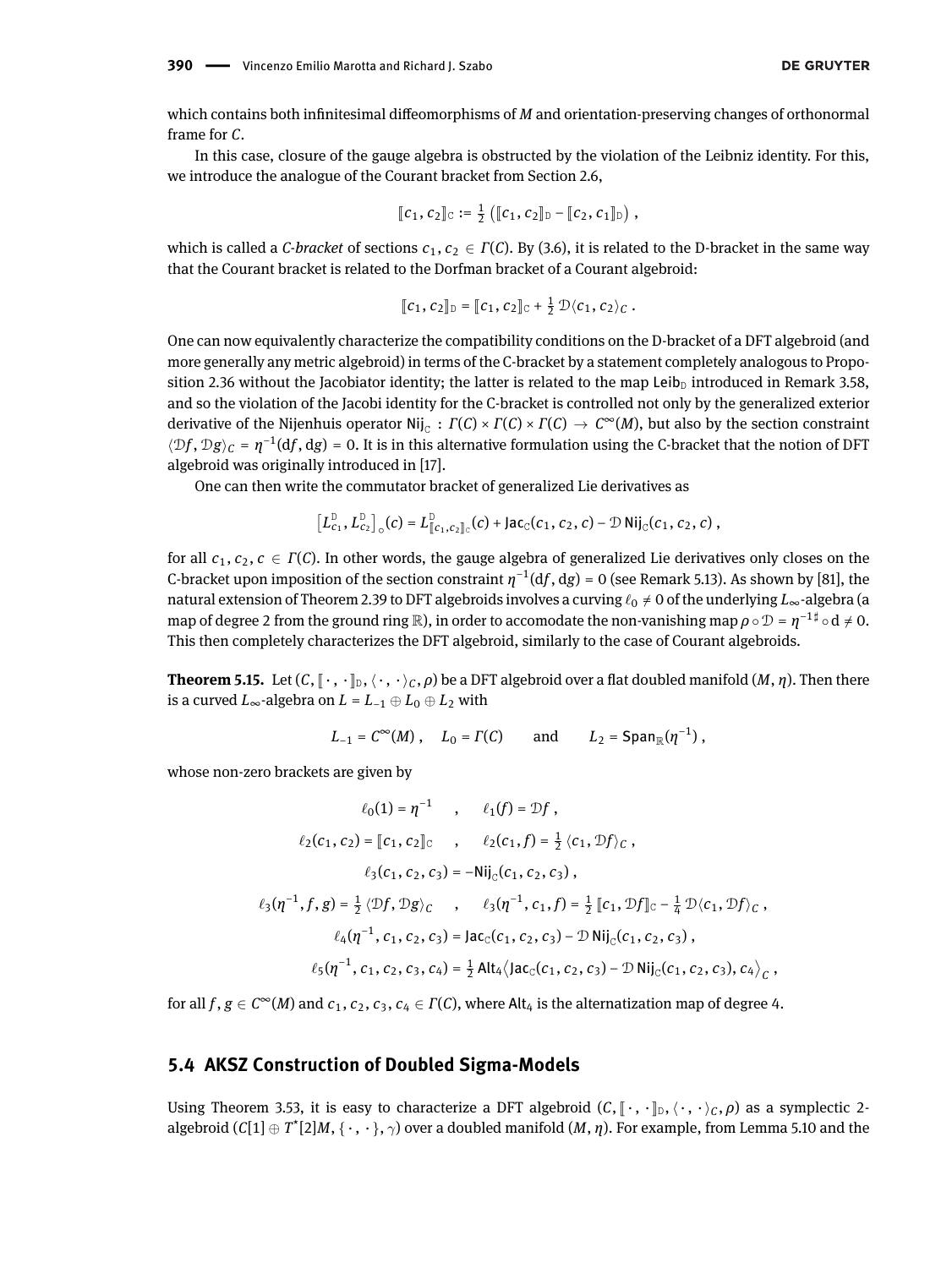derived bracket constructions of Section [3.4,](#page-23-3) it can be characterized by the relation

<span id="page-38-0"></span>
$$
\{\{\{\gamma, \gamma\}, f\}, g\} + \{\{\{\gamma, \gamma\}, g\}, f\} = 2 \{\{\gamma, f\}, \{\gamma, g\}\}\
$$

$$
= 2 \langle \gamma_1(\mathrm{d}f), \gamma_1(\mathrm{d}g) \rangle_C
$$

$$
= 2 \eta^{-1}(\mathrm{d}f, \mathrm{d}g) , \tag{5.16}
$$

for all  $f, g \in C^{\infty}(M)$ , where we used the graded Jacobi identity for the Poisson bracket along with  $\gamma_1(\mathrm{d} f)$  =  $\{\gamma, f\} = \mathcal{D}f$ . Similarly, the other two identities of Lemma [5.10](#page-35-3) can be written in terms of derived brackets using Remark [3.58.](#page-25-2) However, as  $\{\gamma, \gamma\} \neq 0$ , a DFT algebroid does not correspond to a dg-manifold, and so we cannot apply AKSZ theory directly to write down a topological sigma-model whose BV formalism can be used to quantize the DFT algebroid. Note that all ingredients of the BV formalism, including the antibracket, are present except for the classical master equation.

In analogy to the AKSZ sigma-models of Section [2.5,](#page-10-4) a three-dimensional topological sigma-model was associated to any DFT algebroid in [\[17\]](#page-46-16) by pulling back the fields of the Courant sigma-model corresponding to the large Courant algebroid, using the construction of Section [5.1.](#page-33-3) The graded symplectic geometry viewpoint of this construction was originally presented in [\[30\]](#page-47-10), and applied in [\[79\]](#page-48-25) to AKSZ theory. The idea behind the construction is simple and is based on the way in which we motivated the definition of a DFT algebroid: Start with a Courant algebroid  $(E, [\cdot, \cdot]_E, \langle \cdot, \cdot \rangle_E, \rho)$  of rank 4*d* over the doubled manifold  $(M, \eta)$ , introduce a generalized split signature metric on *E*, and then restrict the structure maps to obtain metric algebroid structures on the corresponding eigenbundles, as in Proposition [5.1.](#page-33-1) This can be rephrased in the language of symplectic 2-algebroids using Theorems [2.28](#page-11-5) and [3.53.](#page-24-0) We will illustrate this in the simplest setting of the large Courant algebroid of Proposition [5.3](#page-34-1) over a flat doubled manifold (*M*, *η*).

The symplectic Lie 2-algebroid corresponding to the large Courant algebroid over *M* is, according to Ex-ample [2.27](#page-11-2) and Theorem [2.28,](#page-11-5) based on the degree 2 manifold  $\mathcal{M}=T^{*}[2]T[1]M$  with coordinates  $(x^I,\zeta^I,\chi_I,\xi_I)$ of degrees (0, 1, 1, 2). The degree 2 symplectic 2-form [\(2.29\)](#page-11-1) in this case is

$$
\omega = d\xi_I \wedge dx^I + d\chi_I \wedge d\zeta^I,
$$

while the degree 3 Hamiltonian [\(2.30\)](#page-12-0) becomes

$$
\gamma = \sqrt{2} \, \xi_I \, \zeta^I \,,
$$

which we have rescaled for convenience.

Using the spit signature metric *η* on the degree 0 body *M*, we restrict the tangent space coordinates to the diagonal using the coordinates

$$
\tau_{\pm}^I = \frac{1}{\sqrt{2}} \left( \zeta^I \pm \eta^{IJ} \chi_J \right) ,
$$

where  $\eta^{-1} = \frac{1}{2} \eta^{IJ} \frac{\partial}{\partial x^I} \odot \frac{\partial}{\partial x^J}$ . The submanifold of M defined by the zero locus  $\tau^I = 0$  yields a symplectic 2-algebroid whose underlying degree 2 manifold is  $M_+ := T[1]M \oplus T^*[2]M$  with coordinates  $(x^I, \tau^I_+, \xi_I)$  of degrees (0, 1, 2), and with the pullbacks of the symplectic structure  $\omega$  and Hamiltonian  $\gamma$  to  $\mathcal{M}_+$  given by

$$
\omega_{+} = d\xi_{I} \wedge dx^{I} + \frac{1}{2} \eta_{IJ} d\tau_{+}^{I} \wedge d\tau_{+}^{J} \quad \text{and} \quad \gamma_{+} = \xi_{I} \tau_{+}^{I}.
$$

This Hamiltonian is not integrable,  $\{\gamma_+,\gamma_+\}=\xi_I\,\eta^{IJ}\,\xi_J\neq0,$  so  $(\mathcal{M}_+,\gamma_+)$  is not a dg-manifold.

Under the correspondence of Theorem [3.53,](#page-24-0) the symplectic 2-algebroid  $(\mathcal{M}_+, \omega_+, \gamma_+)$  can be identified with the metric algebroid  $(TM, [\cdot, \cdot]_{D}^{n}, \eta, 1_{TM})$  of Example [3.11.](#page-17-2) By Proposition [5.3,](#page-34-1) this is isomorphic to the DFT algebroid  $(C_+$ ,  $[\cdot, \cdot]^+_{\mathbb{D}}, \langle \cdot, \cdot \rangle_{C_+}, \rho_+$ ) on  $(M, \eta)$  (for  $b = 0$ ), with corresponding degree 2 manifold  $C_+$ [1] ⊕ *T* \* [2]*M*. This construction can be generalized along the lines of [\[79\]](#page-48-25) to arbitrary anchor maps *ρ* : T*M* → *TM* and to arbitrary compatible twists of the Dorfman bracket on the generalized tangent bundle T*M*.

We choose the symplectic potential

$$
\vartheta_+ = \xi_I \, \mathrm{d} x^I + \tfrac{1}{2} \, \tau_+^I \, \eta_{IJ} \, \mathrm{d} \tau_+^I \,,
$$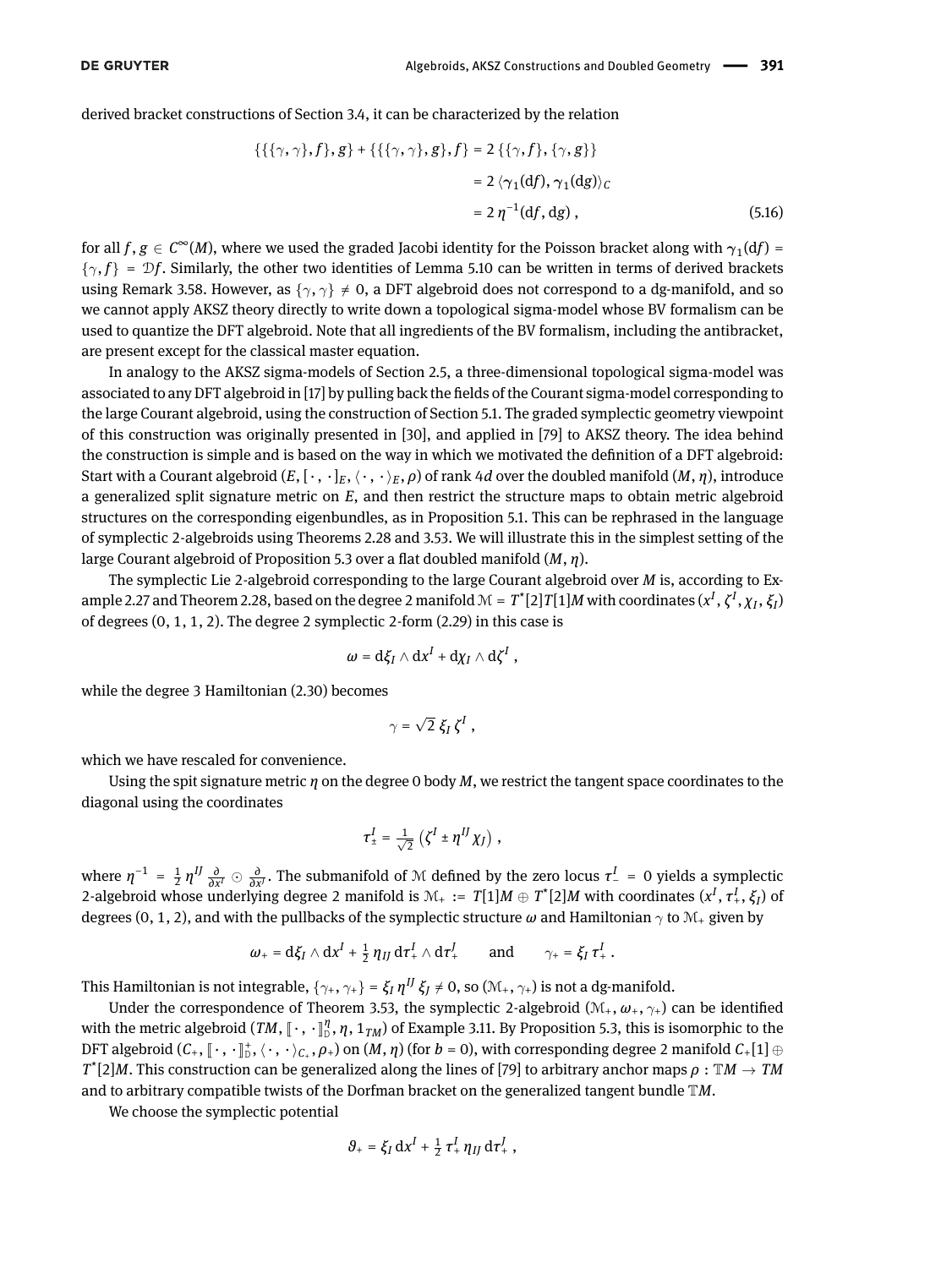which is the pullback to  $M_+$  of the Liouville 1-form [\(2.31\)](#page-12-2) for the case of the large Courant algebroid. We now pull back the degree 0 maps *X*ˆ : *T*[1]*Σ*<sup>3</sup> → M, on which the AKSZ action functional [\(2.32\)](#page-12-1) for the large Courant  $\sin$  sigma-model is defined, to the submanifold  $\tau_-^I$  = 0 to give maps  $\hat X_+:\,T[1]\Sigma_3\to\mathfrak M_+ .$  Composing these with the isomorphism  $\mathcal{M}_+ \to \mathcal{C}_+[1] \oplus T^\star[2]M$ , the pullback of [\(2.32\)](#page-12-1) to this mapping subspace then yields the action functional

<span id="page-39-0"></span>
$$
S_{+}(X, A_{+}, F) = \int_{\Sigma_{3}} \left( \langle F, dX \rangle + \frac{1}{2} \langle A_{+}, dA_{+} \rangle_{C_{+}} - \langle F, (\rho_{+} \circ X)A_{+} \rangle + \frac{1}{3!} \langle A_{+}, [A_{+}, A_{+}]_{\mathbb{D}}^{+} \rangle_{C_{+}} \right),
$$
\n(5.17)

where  $X:\Sigma_3\to M$  is a smooth map from an oriented compact 3-manifold  $\Sigma_3$ , while  $A_+\in\Gamma(T^*\Sigma_3\otimes X^*C_+)$  and  $F\in \varGamma(\bigwedge^2T^*\varSigma_3\otimes X^*T^*M),$  with the same conventions as in [\(2.32\)](#page-12-1). This defines a canonical topological sigmamodel associated to the DFT algebroid  $(C_+,\llbracket \cdot, \cdot \rrbracket^+_\mathcal{D}, \langle \cdot, \cdot \rangle_{C_+}, \rho_+)$  on the doubled manifold  $(M,\eta)$ , which we<br>call a doubled signature and definitions in fact, the Connectations and d(2.33), it is equal the call a *doubled sigma-model*. Although it is similar in form to the Courant sigma-model [\(2.32\)](#page-12-1), it is crucially different in many respects; in particular, it does not satisfy the BV master equation, so it is not an AKSZ sigma-model, nor can it be extended to define a BV quantized sigma-model.

**Remark 5.18.** Clearly the action functional [\(5.17\)](#page-39-0) can be written down for any DFT algebroid  $(C, \lceil \cdot, \cdot \rceil)$ <sub>c</sub>,  $\langle \cdot, \cdot \rangle_c$ ,  $\rho$ ) over any doubled manifold  $(M, \eta)$ , not just the special instance in which we have derived it, though in the general case it cannot be derived from AKSZ theory. The reducible open gauge symmetries of [\(5.17\)](#page-39-0), which are encoded through the Atiyah algebroid [\(5.14\)](#page-36-1), have been studied in detail by [\[17,](#page-46-16) [83\]](#page-49-3) by projecting the BRST symmetry of the large Courant sigma-model. It is found that gauge invariance and closure of the gauge algebra imply the analogue of the section constraint together with the axioms for a DFT algebroid. For a flat doubled manifold  $(M, \eta)$ , these give the Bianchi identities for the fluxes  $T \in \Omega^3(M)$  defined by

$$
T(X, Y, Z) = \eta([\![X, Y]\!]_D, Z)
$$

for doubled vectors *X*, *Y*, *Z*  $\in$  *Γ*(*TM*), which agrees with the flux formulation of double field theory [\[84\]](#page-49-4). In particular, the doubled sigma-model gives a unified description of geometric and non-geometric fluxes, whilst precluding as classical solutions several physically relevant string backgrounds which do not satisfy the section constraint [\[17\]](#page-46-16).

**Remark 5.19.** Gauge invariance of [\(5.17\)](#page-39-0) can also be understood in the AKSZ formalism and the associated (local) curved *L*∞-algebra from Theorem [5.15.](#page-37-0) By [\(5.16\)](#page-38-0) a natural constraint on the symplectic 2-algebroid  $(C[1]\oplus T^*[2]M, \{\cdot, \cdot\}, \gamma\}$  corresponding to a DFT algebroid which imposes the section constraint is given by

$$
\{\{\{\gamma,\gamma\},f\},g\}=0\ ,
$$

for all degree 0 functions  $f, g \in C^{\infty}(M)$ . This is a slight weakening of the defining condition of a symplec-tic almost Lie 2-algebroid from Definition [3.61,](#page-26-3) and it coincides with the coordinate-free formulation of the section constraint of double field theory in graded geometry originally presented by [\[85\]](#page-49-5) (see also [\[31\]](#page-47-11)); an alternative derived bracket formulation of a DFT algebroid is found in [\[72\]](#page-48-18).

On imposing the section constraint, all brackets involving  $\eta^{-1}$  in Theorem [5.15](#page-37-0) vanish and the curving  $\ell_0$  may be dropped. The remaining brackets then govern the infinitesimal gauge symmetries of the DFT algebroid with the section constraint, and are formally the same as the flat *L*<sub>∞</sub>-algebra of a Courant algebroid from Theorem [2.39,](#page-15-0) as formulated originally in the graded geometry framework by [\[30\]](#page-47-10) as the gauge algebra under-lying double field theory (see also [\[86\]](#page-49-6)). This is in harmony with the expectation that a DFT algebroid becomes a Courant algebroid when the section constraint is imposed. We will discuss the section constraint further, as well as explicit solutions of the section constraint, in Section [6](#page-40-0) below from a classical geometric perspective. The fact that a DFT algebroid can be characterized by a curved *L*∞-algebra suggests that it may be possible to formulate it as a dg-manifold [\[81\]](#page-49-1), though not necessarily one with a compatible symplectic structure; this perspective may allow for an AKSZ-type formulation of the doubled sigma-model as an unconstrained gauge theory which admits a larger set of classical solutions, as well as an extension of BV quantization.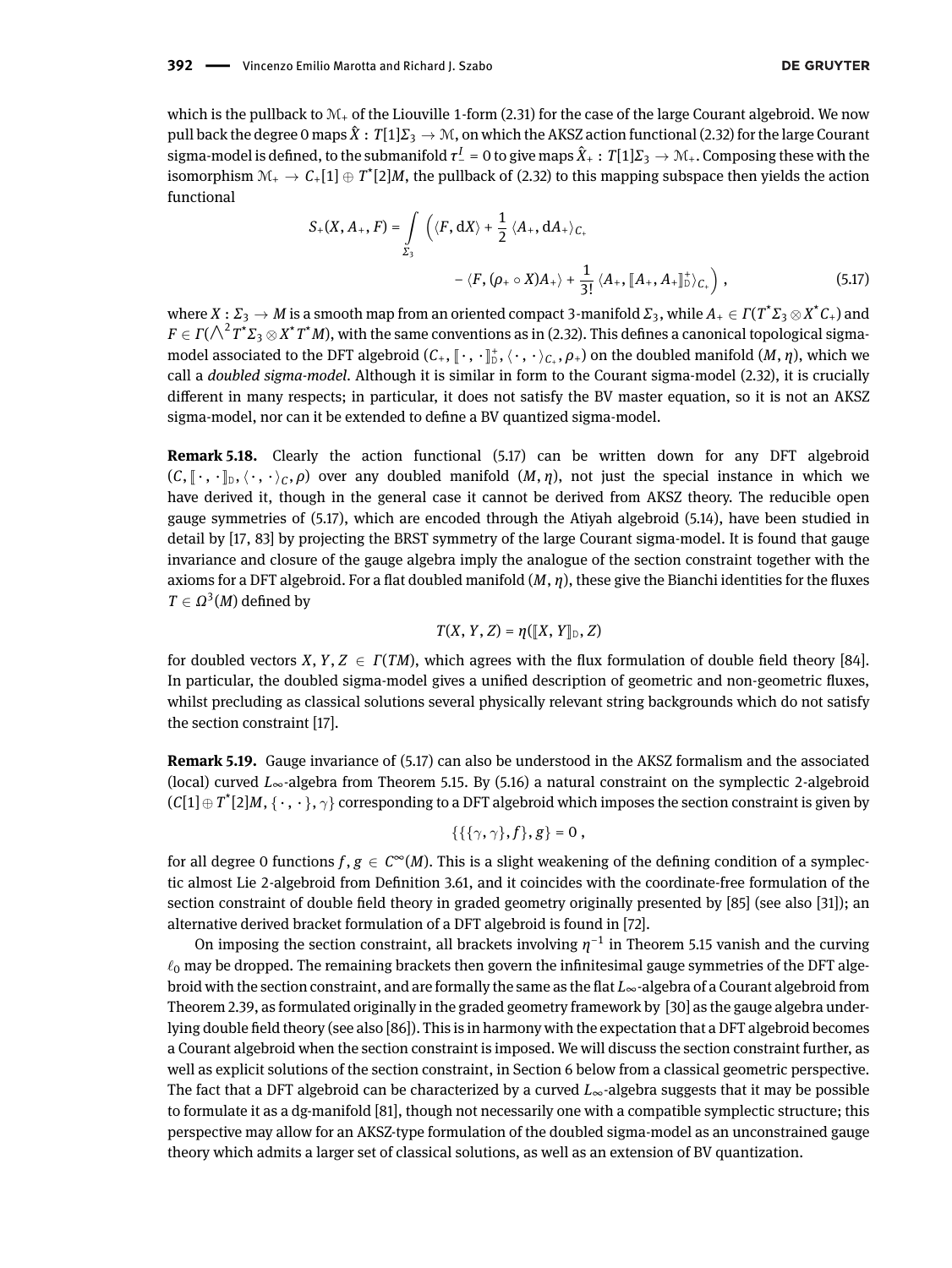# <span id="page-40-0"></span>**6 Algebroids and Double Field Theory**

In this final section we apply the mathematical framework of this paper to a rigorous study of some kinematical issues in double field theory, including how it reduces to supergravity (in the NS–NS sector) and how T-duality is realized as a manifest symmetry in the doubled geometry formalism.

#### <span id="page-40-1"></span>**6.1 Local Double Field Theory**

The standard local treatment of double field theory in the string theory literature  $[13-15, 18, 19, 87]$  $[13-15, 18, 19, 87]$  $[13-15, 18, 19, 87]$  $[13-15, 18, 19, 87]$  $[13-15, 18, 19, 87]$  is recovered in the case when  $(M, K, \eta)$  is a flat para-Kähler manifold, and the DFT algebroid is the corresponding canonical metric algebroid  $(TM, [\cdot, \cdot]_{\mathbb{D}}^K, \eta, 1_{TM})$  [\[16\]](#page-46-15). In this case, the doubled manifold is locally a product of two *d*-dimensional subspaces  $M = Q \times \tilde{Q}$ . We can then write local coordinates  $x = (x^I), I = 1, \ldots, 2d$  on  $M$ which are adapted to the foliations in the splitting *TM* = *L*+ ⊕ *L*− into integrable distributions *L*+ = *T*Q and *L*− = *T*Q̃, i.e. *x* = (*x*<sup>*I*</sup>) = (*x*<sup>*i*</sup>,  $\tilde{x}_i$ ), *i* = 1, ..., *d*. With respect to this splitting, the split signature metric has the matrix form

$$
\eta=(\eta_{IJ})=\begin{pmatrix}0&1\\1&0\end{pmatrix},
$$

and we write its inverse as  $\eta^{-1}$  = ( $\eta^{IJ}$ ) (with the same matrix form). The Levi-Civita connection  $\nabla^{LC}$  is trivial, and the local expression for the canonical D-bracket on two vector fields  $X = X^I \frac{\partial}{\partial x^I}$  and  $Y = Y^I \frac{\partial}{\partial x^I}$  is given by

$$
\llbracket X,\,Y \rrbracket_{\mathbb{D}}^K = \left( X^I \, \frac{\partial \, Y^J}{\partial x^I} - Y^I \, \frac{\partial X^J}{\partial x^I} + Y^I \, \eta_{IL} \, \frac{\partial X^L}{\partial x^M} \, \eta^{MJ} \right) \frac{\partial}{\partial x^J} \; .
$$

The canonical C-bracket

$$
\llbracket X, Y \rrbracket_{\mathbb{C}}^K = \tfrac{1}{2} \left( \llbracket X, Y \rrbracket_{\mathbb{D}}^K - \llbracket Y, X \rrbracket_{\mathbb{D}}^K \right)
$$

is thus the standard C-bracket of double field theory  $[87]$ .

In this sense, standard double field theory is the flat space limit of Born geometry: in the local adapted coordinates, the Born metric is given by

<span id="page-40-2"></span>
$$
\mathcal{H}_0(g) = \begin{pmatrix} g & 0 \\ 0 & g^{-1} \end{pmatrix},
$$

for a Riemannian metric *g*. Then *B*+-transformations by 2-forms *b* give the standard generalized metric

$$
\mathcal{H}(g,b) = \begin{pmatrix} g - bg^{-1} b & bg^{-1} \\ -g^{-1} b & g^{-1} \end{pmatrix}
$$
\n
$$
(6.1)
$$

of double field theory [\[19\]](#page-47-1). The D-bracket determines the infinitesimal gauge transformations of  $H$  via the generalized Lie derivative.

The local form of the section constraint reads

$$
\eta(\mathcal{D}^{\mathrm{can}}f,\mathcal{D}^{\mathrm{can}}g)=\eta^{-1}(\mathrm{d} f,\mathrm{d} g)=\frac{\partial f}{\partial x^I}\,\eta^{IJ}\,\frac{\partial g}{\partial x^J}=0\;.
$$

Solutions of this constraint select *polarizations*, which are the *d*-dimensional 'physical' null submanifolds of the doubled manifold (*M*, *η*); these are also called *duality frames*. Double field theory then reduces to supergravity in different duality frames, which are related to one another by T-duality transformations. For example, in the 'supergravity frame' the section constraint is solved by choosing para-holomorphic functions

$$
\frac{\partial f}{\partial \tilde{x}_i}=0\ ,
$$

after which the C-bracket reduces to the local form of the standard Courant bracket on the generalized tangent bundle TQ. With this solution of the section constraint, the metric [\(6.1\)](#page-40-2) becomes the standard generalized metric of generalized geometry (cf. Example [4.8\)](#page-29-2).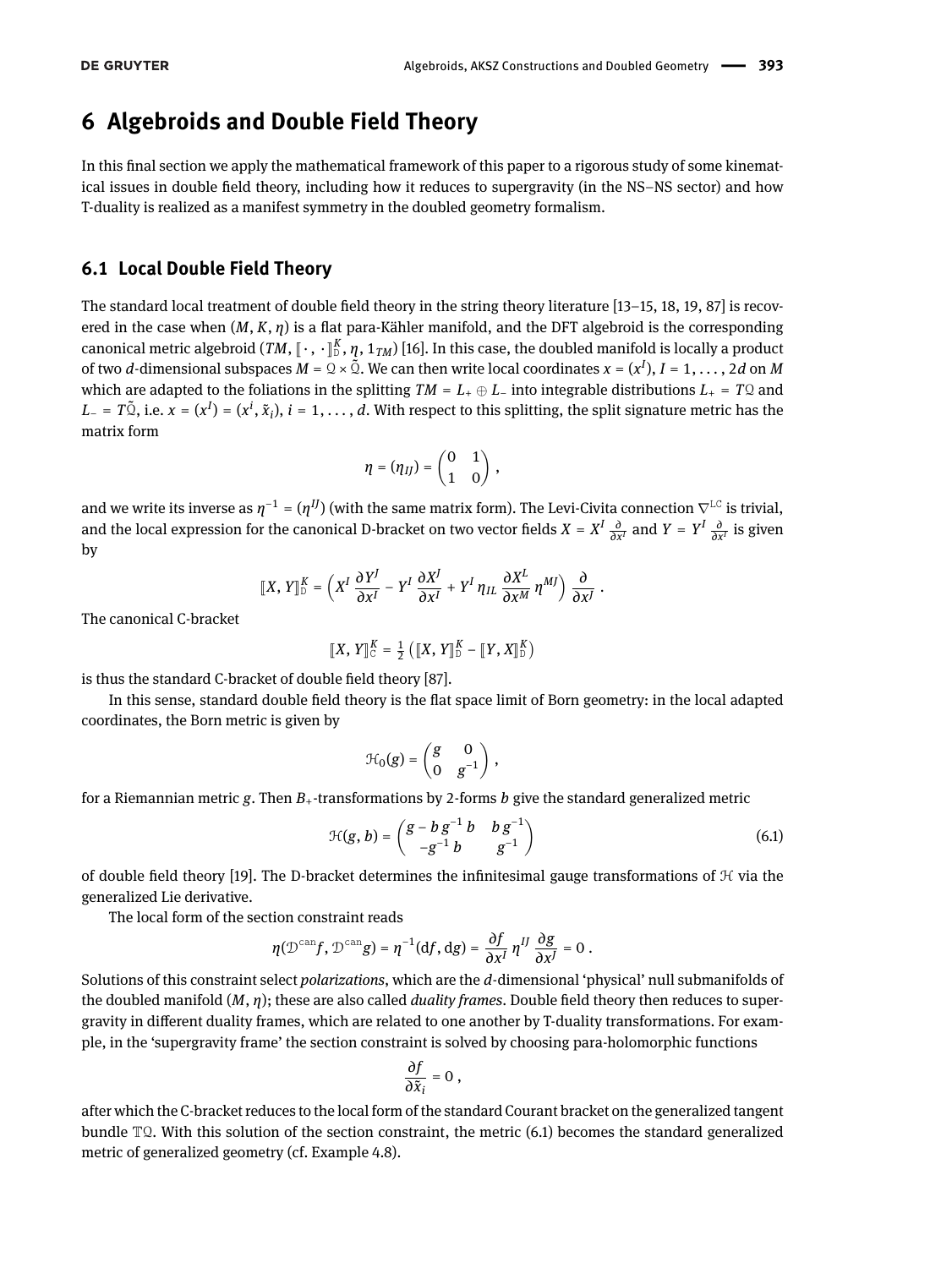#### <span id="page-41-0"></span>**6.2 Global Aspects of Double Field Theory**

Para-Hermitian geometry arises as a framework for doubled geometry when one analyses the implications of the section constraint

$$
\eta^{-1}(\mathrm{d} f,\mathrm{d} g)=0
$$

from a global perspective. This can be solved by picking a maximally *η*-isotropic distribution *L*− ⊂ *TM* of the doubled manifold  $(M, \eta)$  which is integrable. Then the section constraint is solved by foliated tensors; on functions this condition reads

$$
\mathcal{L}_X f = \iota_X \mathrm{d} f = 0
$$

for *f* ∈ *C* <sup>∞</sup>(*M*) and *X* ∈ *Γ*(*L*−). With *L*<sup>−</sup> = *T*F, this polarization selects the physical spacetime as a quotient  $Q = M/F$  by the action on the leaves of the induced foliation  $\mathcal{F}$ ; foliated tensors are then those fields which are compatible with the surjective submersion from  $M$  to the leaf space  $Q$ . The fact that the physical spacetime is a quotient, rather than a subspace, of the doubled manifold (*M*, *η*) has been appreciated many times before in the double field theory literature, see e.g.  $[16, 88-90]$  $[16, 88-90]$  $[16, 88-90]$ .

To put this into the context of the present paper, by a *polarization* of a doubled manifold (*M*, *η*) we shall mean a choice of almost para-Hermitian structure (*K*, *η*) on *M*. A central mathematical problem in understanding how the kinematics of double field theory reduces to supergravity, under imposition of the section constraint, is to understand how doubled geometry reduces to generalized geometry. In generalized geom-etry [\[8,](#page-46-7) [9\]](#page-46-8), a generalized vector is a section  $X + \alpha$  of the generalized tangent bundle  $\mathbb{TQ} = TQ \oplus T^*Q$ , with  $X\in \varGamma(T\mathfrak{Q})$  a vector field and  $\alpha\in \varOmega^1(\mathfrak{Q})$  a 1-form on a manifold  $\mathfrak{Q}.$  In doubled geometry, a generalized vector is simply a vector field  $X \in \Gamma(TM)$  on the doubled manifold  $(M, \eta)$ .

For this, we assume that the eigenbundle *L*− of the almost para-Hermitian manifold is involutive, i.e. it admits integral manifolds given by the leaves of a regular foliationF. Given the projection map *P*− : *TM* → *TM* of Definition [4.19](#page-32-3) and the split signature metric *η*, define the *P*−*-projected* canonical D-bracket  $\Vert \cdot$ , ·  $\Vert$  by the formula

$$
\eta([\![X,Y]\!]_-,Z)=\eta(\nabla_{P_-(X)}^{\mathrm{can}}Y-\nabla_{P_-(Y)}^{\mathrm{can}}X,Z)+\eta(\nabla_{P_-(Z)}^{\mathrm{can}}X,Y)\;,
$$

where  $\nabla$ <sup>can</sup> is the canonical connection of the almost para-Hermitian manifold (*M*, *K*, *η*). Then this defines a Courant algebroid structure on the tangent bundle *TM* by [\[21,](#page-47-3) Proposition 3.13] (see also [\[3,](#page-46-2) Theorem 5.1.3]). In other words, this 'projects' the canonical metric algebroid  $(TM, [\cdot, \cdot]_K^K, \eta, 1_{TM})$  to the Courant algebroid  $(\mathbb{Z}M, [\cdot, \cdot]_K^K)$  $(TM, \lceil \cdot, \cdot \rceil, n, P)$  on the doubled manifold  $(M, \eta)$ . By Definition [5.7,](#page-35-0) this can be straightforwardly generalized to any DFT algebroid over a foliated almost para-Hermitian manifold (*M*, *K*, *η*) [\[17,](#page-46-16) Proposition 5.20].

Having established that a DFT algebroid can be projected to a Courant algebroid on (*M*, *η*) when the section constraint is imposed, let us now examine what becomes of this Courant algebroid on an explicit solution of the section constraints. We can construct the generalized tangent bundle TS = TS  $\oplus$  T\*S on any leaf S of the foliation F. Then there is a morphism from TS to *TM* covering the inclusion  $S \hookrightarrow M$ , which is brewise bijective and is induced at the level of sections by the split signature metric *η* through

<span id="page-41-1"></span>
$$
p_{-}: \Gamma(\mathbb{TS}) \longrightarrow \Gamma(TM), \quad X + \alpha \longmapsto p_{-}(X + \alpha) = X + \eta^{-1} \sharp(\alpha) . \tag{6.2}
$$

By [\[21,](#page-47-3) Proposition 3.13], this defines a metric algebroid morphism from the standard Courant algebroid  $(TS, [\cdot, \cdot]_{D}, \langle \cdot, \cdot \rangle_{TS}, \rho)$  on S (see Example [2.27\)](#page-11-2) to the Courant algebroid  $(TM, [\cdot, \cdot]_{D}, P_{D})$  on *M*, that is,

$$
p_{-} \circ [\cdot, \cdot]_{D} = [\cdot, \cdot]_{-} \circ (p_{-} \times p_{-}), \quad \langle \cdot, \cdot \rangle_{\mathbb{T}\mathcal{S}} = \eta \circ (p_{-} \times p_{-}) \quad \text{and} \quad \rho = P_{-} \circ p_{-}.
$$

Altogether, this relates the canonical metric algebroid  $(TM, [\cdot, \cdot]_{\mathbb{D}}^K, \eta, 1_{TM})$  to the standard Courant algebroid on any leaf S of the foliation F. Again, this construction can be straightforwardly generalized to any DFT algebroid over a foliated almost para-Hermitian manifold (*M*, *K*, *η*) [\[17,](#page-46-16) Proposition 5.27]. In this sense, doubled geometry recovers generalized geometry.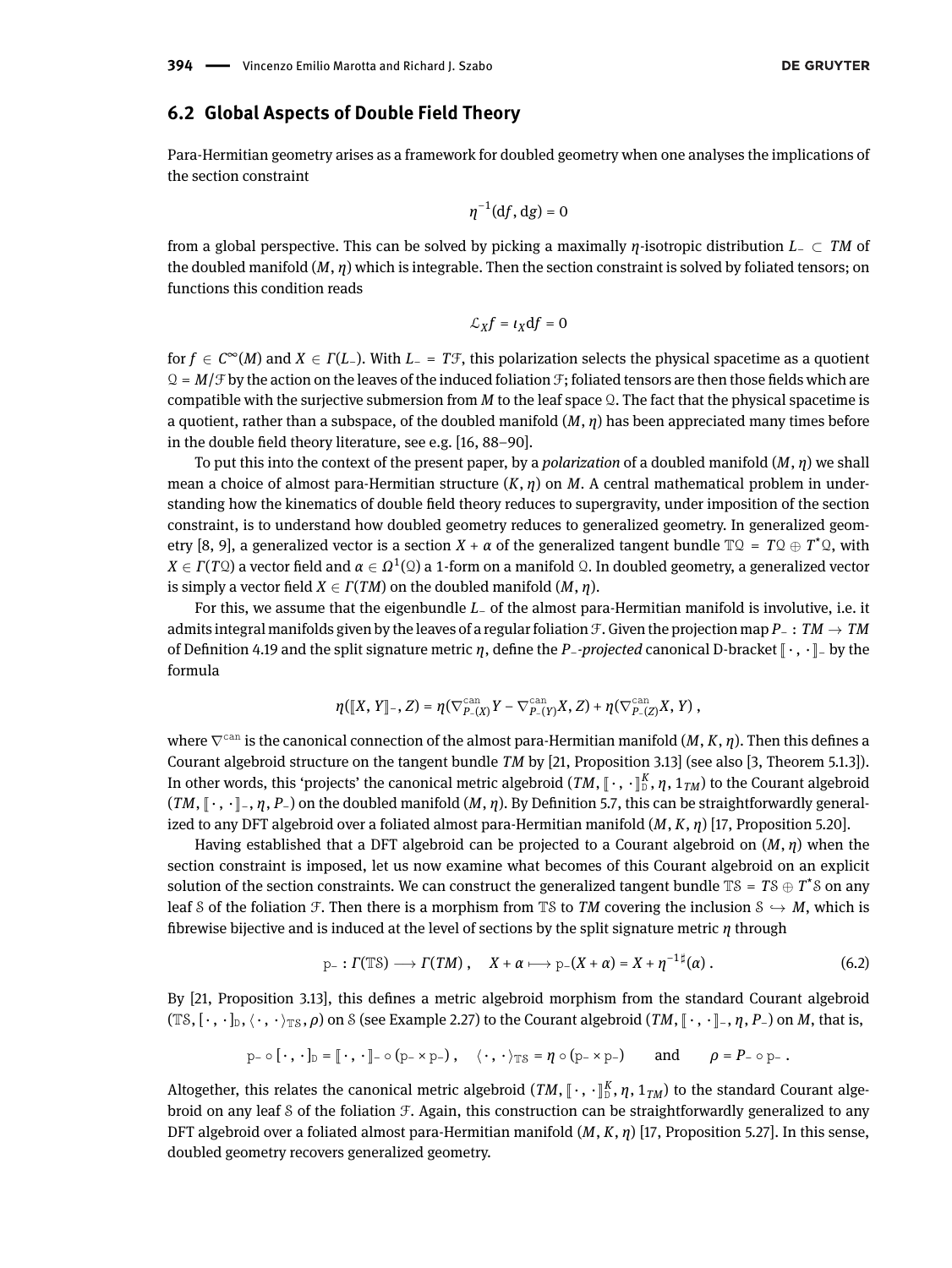However, the relation to the generalized geometry of the physical spacetime, i.e. the standard Courant algebroid on  $\mathbb{TQ}$ , is not so transparent in this framework. Let  $\mathcal{Q} = M/\mathcal{F}$  be the leaf space of the foliation  $\mathcal F$  of *M* defined by  $L = T\mathcal{F}$ , and denote by  $q : M \to \mathbb{Q}$  the quotient map. Given the splitting  $TM = L_+ \oplus L_-$  induced by *K*, the vector bundle morphism dq :  $TM \rightarrow TQ$ , covering q, is fibrewise bijective if restricted to  $L_{+}$ , i.e. dq|*L*<sup>+</sup> : *L*+ → *T*Q is a brewise isomorphism. Hence the *C* <sup>∞</sup>(*M*)-module *Γ*(*L*+) is isomorphic to the *C* <sup>∞</sup>(Q) module *Γ*(*T*Ω). The metric *η* induces a vector bundle isomorphism  $L_− → L_+^*$  defined by  $X → η^{\flat}(X)$ , because  $L_{\pm}$  are maximally isotropic with respect to *η*. Making further statements in this direction is part of the general open problem of reducing metric algebroids to Courant algebroids in a suitable sense (see Remark [5.13\)](#page-36-0).

<span id="page-42-0"></span>**Remark 6.3.** This solution of the section constraint of double field theory can be interpreted in terms of global objects as follows. Any involutive distribution *L*− = *T*F is naturally a Lie algebroid over *M* with the restriction of the Lie bracket of vector fields  $[\cdot, \cdot]_{L_-} = [\cdot, \cdot]_{TM}|_{\Gamma(L_-) \times \Gamma(L_-)}$  and the inclusion of the subbundle  $\ell_- : L_- \hookrightarrow$ *TM* as anchor map; this defines a Lie subalgebroid of the tangent Lie algebroid  $(TM, [\cdot, \cdot]_{TM}, 1_{TM})$ . The Lie algebroid (L−, [⋅, ⋅]<sub>L−</sub>, ℓ−) is naturally integrated by the holonomy groupoid Hol(F)  $\Rightarrow M$  of the foliation, which provides a presentation of the leaf space as the quotient  $\mathcal{Q} = M/\mathcal{F}$  [\[91\]](#page-49-10). When  $\mathcal{Q}$  is a manifold, this is a Lie subgroupoid of the pair groupoid  $M \times M \Rightarrow M$  which integrates the tangent Lie algebroid on M. In this sense, the holonomy groupoid can be viewed as a smooth replacement for the leaf space.

**Remark 6.4.** There are several global treatments of doubled geometry available in the literature which offer complementary interpretations of the section constraint of double field theory. Here we mention a few that are related to the perspectives offered in the present paper:

- On any para-Hermitian manifold  $(M, K, \eta)$ , the eigenbundles  $L_{\pm}$  of K naturally define a pair of Lie algebroids on *M* by Remark [6.3.](#page-42-0) Then the section constraint can be interpreted as a compatibility condition on a pair of D-structures  $(L_+, L_-)$  in the canonical metric algebroid  $(TM, [\![\cdot, \cdot]\!]_D^K, \eta, 1_{TM})$ , which implies that the tangent bundle *TM* becomes a Courant algebroid on *M* [\[23\]](#page-47-30). In other words, the canonical metric algebroid is composed of a double of Lie algebroids, analogous to the Drinfel'd double of a pair of Lie algebras (see also [\[77\]](#page-48-21)).
- A global formulation of doubled geometry based on higher geometry appears in [\[92\]](#page-49-11) within the framework of double field theory on the total (simplicial) space of a bundle gerbe, regarded as a  $U(1)$ -principal 2-bundle (see also the contribution [\[93\]](#page-49-12) to this special issue). In this setting the section constraint is interpreted as invariance under the principal BU(1)-action, and para-Hermitian manifolds appear as an atlas for the bundle gerbe. This framework clarifies and makes precise previous patching constructions using finite gauge transformations in double field theory  $[89, 94-97]$  $[89, 94-97]$  $[89, 94-97]$ .
- A *rack* is a global group-like object whose infinitesimal counterpart is a Leibniz-Loday algebra. A global object integrating a metric algebroid, called a pre-rackoid, has been suggested by [\[98\]](#page-49-16). This is a weakening of the notion of a rackoid, which is a groupoid-like generalization of a rack, and which is the global structure corresponding to a Leibniz-Loday algebroid that can be used to integrate Courant algebroids. Explicit realizations of pre-rackoids are given in [\[98\]](#page-49-16) for the canonical metric algebroid over any para-Hermitian manifold, which reduce to a rackoid when the section constraint of double field theory is imposed; these pre-rackoids can also be implemented in the corresponding topological doubled sigma-model of Section [5.4.](#page-37-1) These structures are relevant to the understanding of nite gauge transformations in double field theory [\[89,](#page-49-13) 94-[97\]](#page-49-15).
- On any foliated flat almost para-Hermitian manifold  $(M, K, \eta)$ , solutions of the section constraint can be understood [\[81\]](#page-49-1) as an *L*∞-morphism from the curved *L*∞-algebra of the canonical metric algebroid over  $(M, K, \eta)$ , given by Theorem [5.15,](#page-37-0) to the flat  $L_{\infty}$ -algebra of the standard Courant algebroid over the leaf space  $\Omega$  of the foliation, given by Theorem [2.39.](#page-15-0)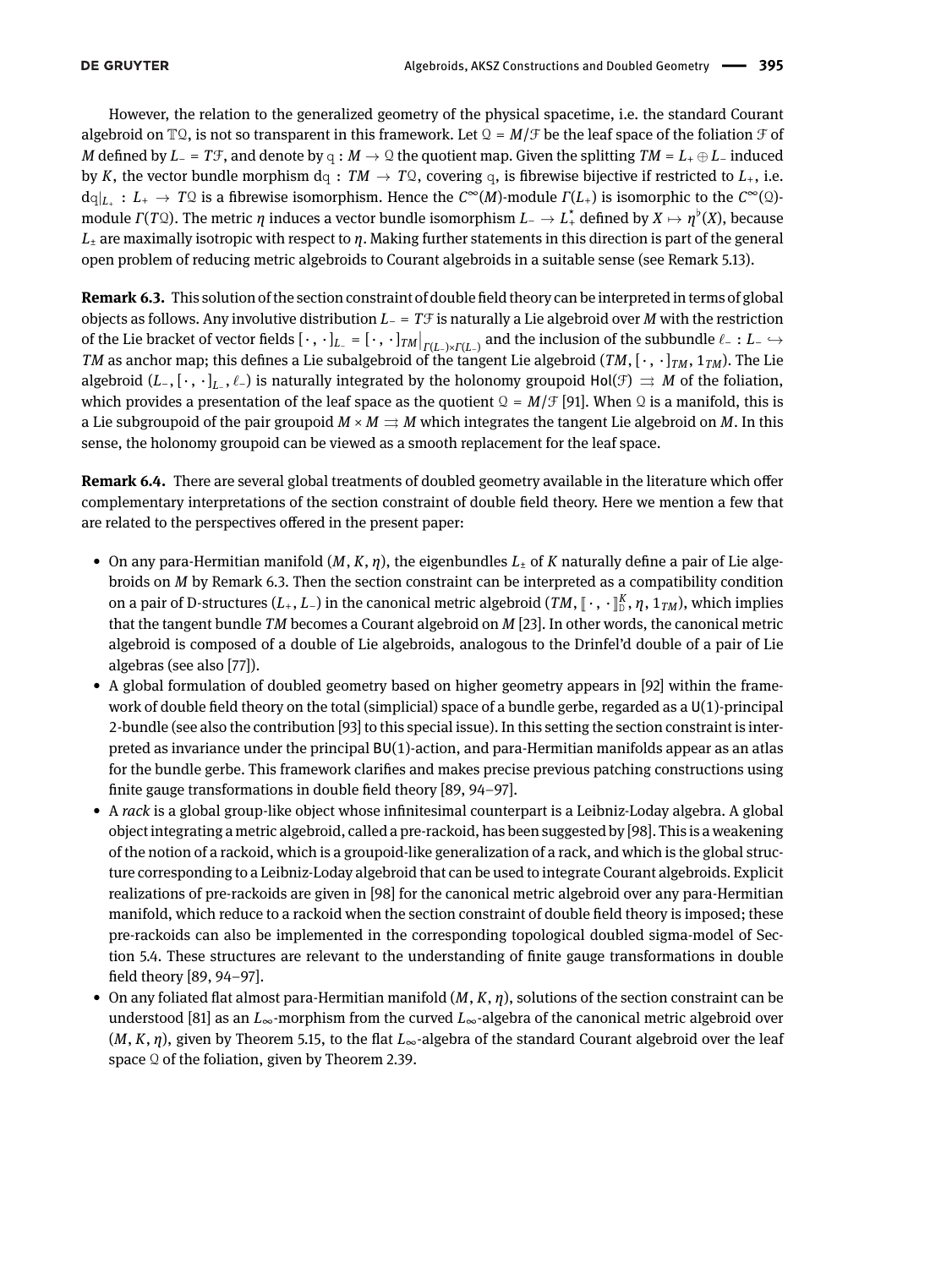# **6.3 Recovering the Physical Background Fields**

A central problem in understanding the global formulation of the dynamics of double field theory is to investigate the quotient  $Q = M/f$  for a foliated almost para-Hermitian manifold  $(M, K, \eta)$  endowed with a generalized metric  $H$ . We will do this by first recalling a more general result due to Kotov and Strobl [\[99,](#page-49-17) [100\]](#page-49-18).

Let  $(M, \mathcal{H})$  be any Riemannian manifold. Let  $(A, [\cdot, \cdot]_A, a)$  be a Lie algebroid over M endowed with a linear connection  $\nabla$ , and define the representation of *A* on *TM* by the flat *A*-connection

$$
{}^{\tau}\nabla\colon \varGamma(A)\times\varGamma(TM)\longrightarrow \varGamma(TM)
$$

given by

$$
{}^{\tau}\nabla_a X \coloneqq [\alpha(a), X]_{TM} + \alpha(\nabla_X a) ,
$$

for all  $a \in \Gamma(A)$  and  $X \in \Gamma(TM)$ .

**Definition 6.5.** The triple  $(A, \nabla, \mathcal{H})$  is a *Killing Lie algebroid* if

<span id="page-43-1"></span>
$$
{}^{\tau}\nabla\mathcal{H}=0\,.
$$

The Killing vector fields for  $H$  are given by  $X = \alpha(a)$  for any covariantly constant section  $a \in \Gamma(A)$ . Killing Lie algebroids are related to quotients by

<span id="page-43-3"></span><span id="page-43-0"></span>**Proposition 6.7.** Let  $(A, [\cdot, \cdot]_A, \text{a})$  be a Lie algebroid over a Riemannian manifold  $(M, \mathcal{H})$ , endowed with a linear conection  $\nabla$ , whose anchor map a is injective and has constant rank, so that its image Im(a) defines a regular foliation  $\mathcal F$  of  $M$ . Then  $(A,\nabla,\mathcal H)$  is a Killing Lie algebroid if and only if there is a Riemannian submersion

$$
\mathrm{q}\colon (M,\mathcal{H})\longrightarrow (\mathcal{Q},g)
$$

where  $Q = M/\mathcal{F}$  is the leaf space of the foliation  $\mathcal{F}$  and *g* is a Riemannian metric on  $Q$ .

This result allows us to understand under which circumstances the quotient implementing the section constraint exists. For further details and proofs see [\[76,](#page-48-22) [99,](#page-49-17) [100\]](#page-49-18).

**Remark 6.8.** Proposition [6.7](#page-43-0) can be interpreted globally from a Lie groupoid perspective [\[101\]](#page-49-19). The existence of a Riemannian submersion q:  $(M, \mathcal{H}) \to (\Omega, g)$  is equivalent to the statement that the submersion groupoid  $M\times_Q M \rightrightarrows Q$  is endowed with a 0-metric, i.e. a metric which is invariant under the canonical action of  $M\times_Q M$ on its base manifold Q.

Conversely, for a submersion q:  $M \to \Omega$  to be Riemannian it suffices to check for the existence of a 1metric on  $M \times_{\Omega} M \rightrightarrows \mathcal{Q}$ , i.e. a metric on the manifold of arrows which is transverse with respect to the source map and for which the inversion map is an isometry, because it induces a 0-metric. It is further shown in [\[101\]](#page-49-19) that any 0-metric on  $M \times_{\mathbb{Q}} M \rightrightarrows \mathbb{Q}$  can always be extended to a 1-metric.

In order to understand the condition [\(6.6\)](#page-43-1) let us discuss further the case of a regularly foliated base Riemannian manifold. Choose an orthogonal splitting *s*<sup>⊥</sup> of the canonical short exact sequence

<span id="page-43-5"></span>
$$
0 \longrightarrow T\mathcal{F} \longrightarrow TM \longrightarrow \nu(\mathcal{F}) \longrightarrow 0 \tag{6.9}
$$

where *ν*(*F*) is the normal bundle of the foliation. Then  $TM \simeq \text{Im}(s_\perp) \oplus T\mathcal{F}$ , and with respect to this splitting the Riemannian metric takes the form

<span id="page-43-4"></span>
$$
\mathcal{H} = \begin{pmatrix} g_{\perp} & 0 \\ 0 & g_{\parallel} \end{pmatrix},\tag{6.10}
$$

<span id="page-43-2"></span>where  $g_\perp$  is a fibrewise metric on  $\text{Im}(s_\perp)$  and  $g_\parallel$  is a fibrewise metric on *T*F. Therefore the condition [\(6.6\)](#page-43-1) is equivalent to [\[99,](#page-49-17) [100\]](#page-49-18)

$$
\mathcal{L}_{X_{\parallel}}g_{\perp}=0\,,\tag{6.11}
$$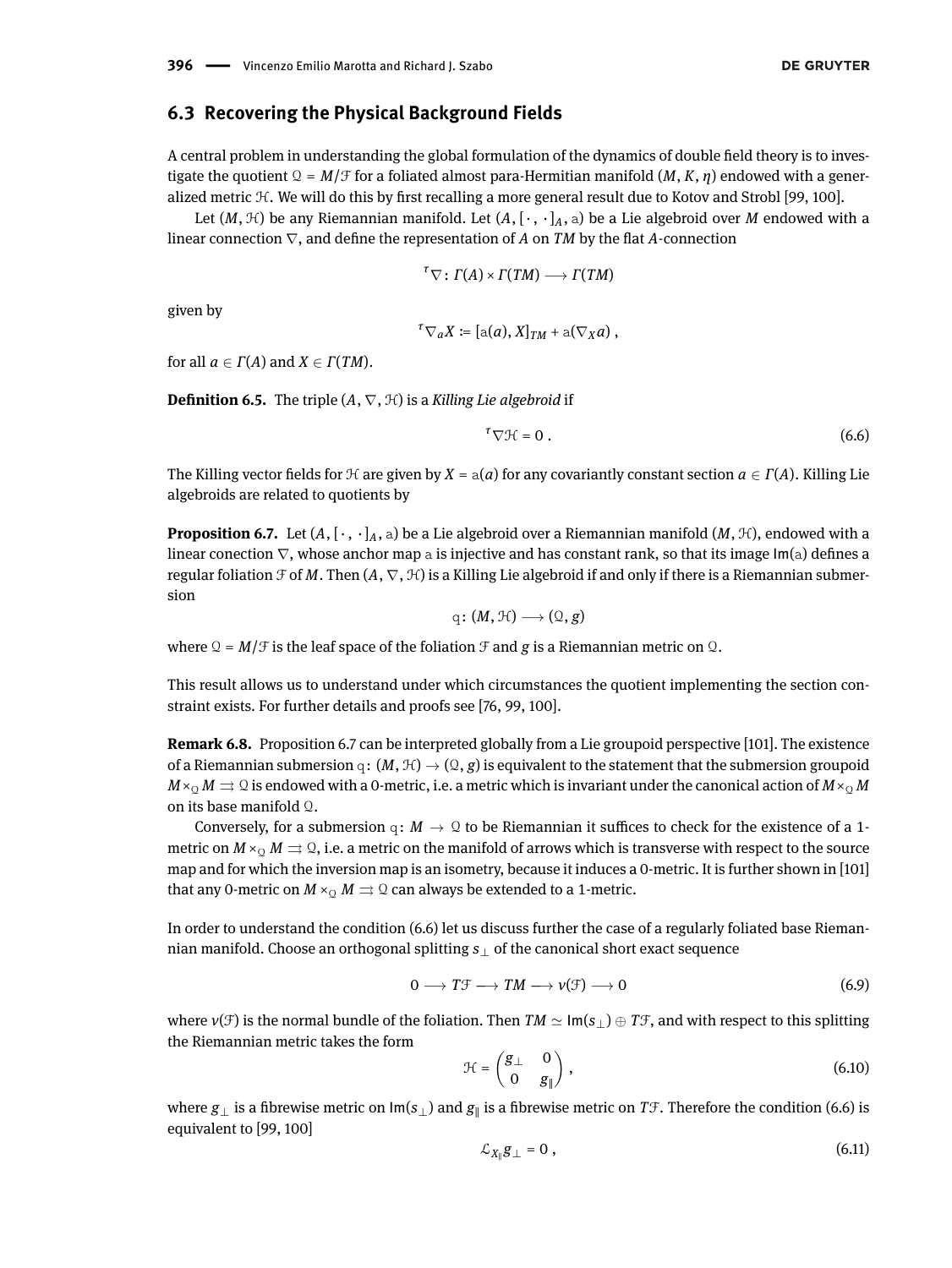for all *X*|| ∈ *Γ*(*T*F), which states a further equivalence with the requirement that H is a *bundle-like metric* on *M*, see [\[76\]](#page-48-22). Then [\(6.11\)](#page-43-2) makes (*M*,  $\mathcal{F}, g_{\perp}$ ) into a Riemannian foliation. Clearly, when a Riemannian submersion  $q\colon (M, \mathcal{H}) \to (\Omega, g)$  exists, then  $g_{\perp}$  =  $q^{\star}g$ .

**Remark 6.12.** A Riemannian foliation  $(M, \mathcal{F}, g_\perp)$  induces a 0-metric on the holonomy groupoid Hol $(\mathcal{F}) \rightrightarrows M$ . Again, any 0-metric on Hol( $\mathcal{F}$ )  $\Rightarrow$  *M* can be extended to a 1-metric [\[101\]](#page-49-19). Conversely, as in Remark [6.8,](#page-43-3) the existence of a 1-metric on Hol( $\mathcal{F}$ )  $\Rightarrow$  *M* implies the existence of a Riemannian foliation on  $(M, \mathcal{F})$ .

For an almost para-Hermitian manifold (*M*, *K*, *η*) endowed with a generalized metric H, characterized by the pair (*g*+, *b*+) according to Proposition [4.7,](#page-28-1) we assume the eigenbundle *L*− of *K* is integrable, that is, *L*− = *T*F, where F is the induced foliation. We further assume that the leaf space  $Q = M/F$  is a manifold. Then the splitting *s*<sup>⊥</sup> of [\(6.9\)](#page-43-4) corresponds to the para-Hermitian structure given by the *B*+-transformation of *K* induced by the 2-form  $b_+$ . Thus  $\mathfrak{H}$  takes the diagonal form [\(6.10\)](#page-43-5) with  $g_\perp=g_+$ , that is,  $(TM,K_{B_+},\eta,\mathfrak{H})$  is a Born vector bundle on *M*. In this case the Killing Lie algebroid structure on *L*− = *T*F is characterized by the corresponding Bott connection on *TM*, as discussed in [\[76\]](#page-48-22), whereby the Riemannian metric on *M* is used to construct the corresponding connection on *TM*.

On the other hand, any *B*+-transformation preserves the foliation *L*− = *T*F and induces a splitting of *TM* such that the transformed generalized metric  $\mathcal{H}_{B_+}$  has only a different  $g_{\parallel}$  component. In other words, *B*<sub>+</sub>-transformations preserve the Riemannian foliation  $(M, \mathcal{F}, g_+)$ . Thus when the quotient map q :  $M \to \mathcal{Q}$ is a Riemannian submersion, it remains the same for all the *B*+-transformed generalized metrics. Similarly, any diffeomorphism  $\phi \in \text{Diff}(M)$  preserving the Riemannian foliation  $(M,\mathcal{F},g_+)$  such that  $\phi^*\eta=\eta$  induces a new para-Hermitian structure with a transformed generalized metric  $\mathcal{H}_{\phi}$ , but which preserves the quotient; in other words,  $(M, \mathcal{H}_{\phi})$  is still mapped into  $(\mathcal{Q}, g)$  with  $g_{+} = \mathcal{q}^{\star} g$ .

The  $B_+$ -transformed subbundle  $e^{B_+}(L_+)$  is no longer isotropic with respect to the fundamental 2-form  $\omega,$ and one has

$$
\omega(e^{B_+}(X_+), e^{B_+}(Y_+)) = 2 b_+(X_+, Y_+),
$$

for all  $X_+$ ,  $Y_+ \in \Gamma(L_+)$ . If the 2-form  $b_+$  is transversally invariant, i.e.  $\mathcal{L}_{X_-}b_+ = 0$  for all  $X_- \in \Gamma(L_-)$ , then the leaf space admits a 2-form  $b\in \Omega^2(\mathbb{Q})$  such that  $b_+=\r{q}^*b.$  In other words, the leaf space  $\mathbb Q$  becomes a string target space whose background fields (in the NS–NS sector) are given by the pair  $(g, b)$ .

**Remark 6.13.** Following the treatment of Section [6.2,](#page-41-0) a generalized metric on an almost para-Hermitian manifold can also be related to a generalized metric on a generalized tangent bundle. One shows that the vector bundle morphism [\(6.2\)](#page-41-1) pulls back a generalized metric on a foliated almost para-Hermitian manifold, with the foliation associated with the almost para-complex structure, to a generalized metric on the generalized tangent bundle  $\mathbb{TS}$  constructed on any leaf  $\mathcal S$  of the foliation  $\mathcal F$ .

<span id="page-44-0"></span>**Remark 6.14.** If we relax the requirement that the leaf space  $Q = M/\mathcal{F}$  is a manifold, then these constructions can be used to provide natural geometric realizations of the 'non-geometric backgrounds' of string theory, see e.g. [\[1,](#page-46-0) [102–](#page-49-20)[105\]](#page-49-21). Following the standard terminology [\[1\]](#page-46-0), if the foliation defines a singular quotient, then the physical spacetime Q is called a *T-fold*; a typical class of examples are the orbifolds that arise from foliations with compact leaves and finite leaf holonomy group [\[91\]](#page-49-10). For a T-fold, the holonomy groupoid Hol( $\mathcal{F}$ )  $\Rightarrow$  *M* is no longer a Lie subgroupoid of the pair groupoid  $M \times M \Rightarrow M$ . On the other hand, in the non-integrable case, where there is no foliation of *M* at all and hence no solution of the section constraint, there is no physical spacetime and *M* is an *essentially doubled space* in the terminology of [\[106\]](#page-49-22); see [\[76\]](#page-48-22) for further discussion and details, as well as many explicit examples.

# **6.4 Generalized T-Duality**

Double field theory originated as an attempt to extend supergravity, which is described by generalized geometry, into a theory which is manifestly symmetric under the fundamental T-duality symmetry of string theory,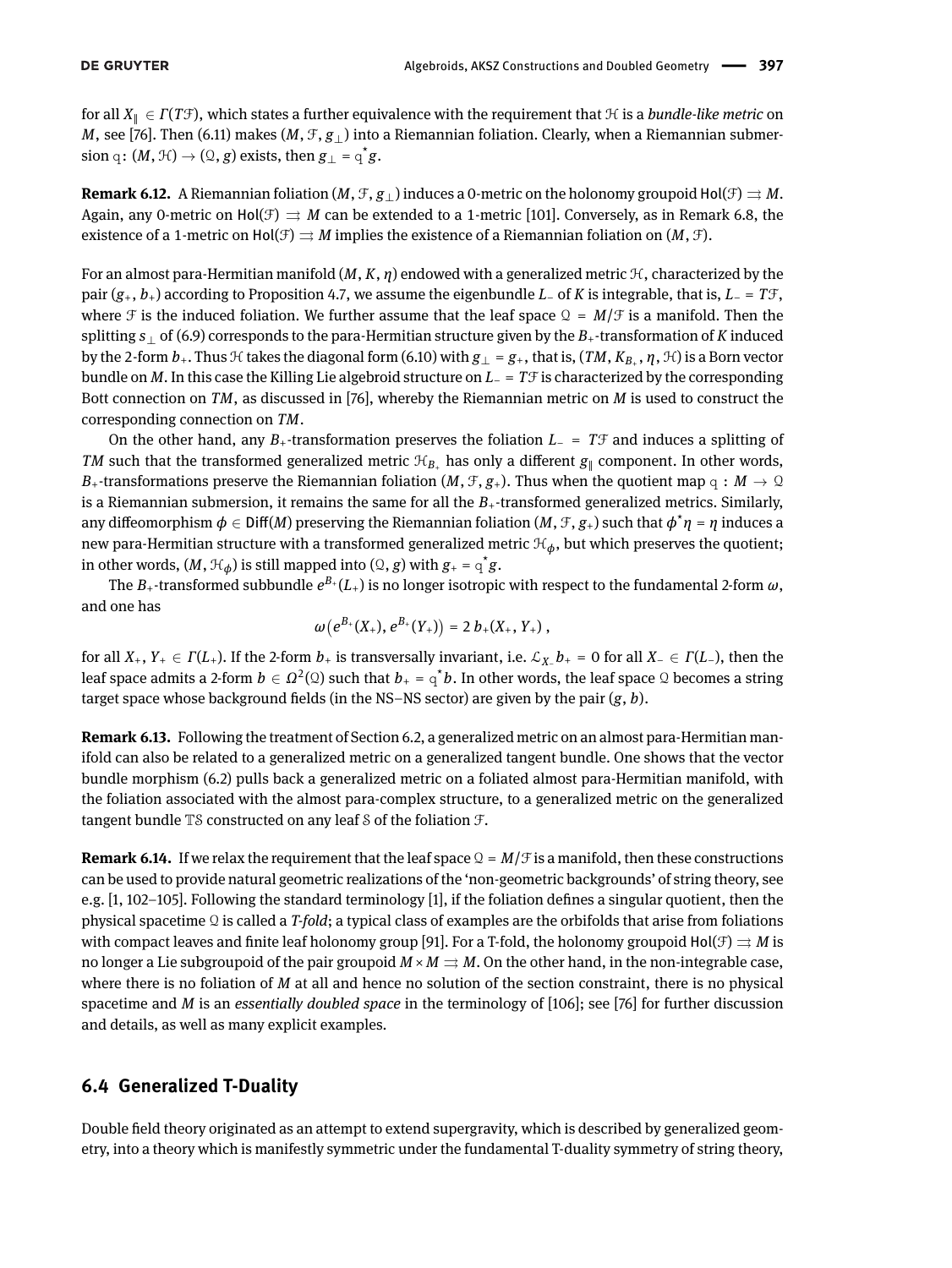that exchanges distinct physical spacetimes and background fields: in doubled geometry T-duality is realized as suitable diffeomorphisms of a doubled manifold. Let us now discuss how this fits into the treatment of the present paper. For this, we introduce a notion of T-duality for almost para-Hermitian manifolds endowed with a generalized metric, starting from the natural notion of symmetries of para-Hermitian vector bundles.

<span id="page-45-0"></span>**Proposition 6.15.** Let  $\theta \in Aut(E)$  be an automorphism of a para-Hermitian vector bundle  $(E, K, \eta)$  of rank 2*d* which is an isometry of the split signature metric *η*. Then the para-Hermitian structure (*K*, *η*) is mapped by  $\vartheta$  into another para-Hermitian structure (Kg,  $\eta$ ), where Kg =  $\vartheta^{-1}\circ K\circ\vartheta.$ 

**Remark 6.16.** The automorphisms of Proposition [6.15](#page-45-0) form a subgroup of Aut(*E*) denoted by O(*d*, *d*)(*E*). Any element  $\theta \in O(d, d)(E)$  maps a generalized metric  $\mathcal{H}$  on  $(E, K, \eta)$  into another generalized metric  $\mathcal{H}_\theta$  on (*E*, *K<sup>ϑ</sup>* , *η*).

In the applications to doubled geometry, we take  $E = TM$ , and write  $O(d, d)(M)$  for  $O(d, d)(E)$ . In this case the transformations of Proposition [6.15](#page-45-0) have been identied as *generalized T-dualities* in [\[76\]](#page-48-22), which encompass many known examples, including non-abelian T-duality transformations. They naturally induce changes of polarization  $(K, \eta)$  for solutions of the section constraint on a doubled manifold  $(M, \eta)$ . The doubled geometry viewpoint allows for an interpretation of the usual notion of T-duality by establishing a correspondence between quotients of a doubled manifold with respect to different foliations.

For this, let (*M*, *η*) be a foliated doubled manifold endowed with an almost para-Hermitian structure  $(K, \eta)$  and a generalized metric  $H$  such that  $(M, \mathcal{F}, g_+)$  is a Riemannian foliation, where  $L$ − =  $T\mathcal{F}$  is the integrable −1-eigenbundle of *K* and (*g*+, *b*+) is the pair identifying H in the splitting of the tangent bundle *TM* given by *K*. Then a T-duality transformation is given by an  $\eta$ -isometric diffeomorphism  $\phi$  of *M* that maps the triple  $(K, \eta, \mathcal{H})$  into  $(K_\phi, \eta, \mathcal{H}_\phi)$ , and the foliation  $\mathcal F$  into a different foliation  $\mathcal F_\phi$ . We require that  $(M, \mathcal F_\phi, g_{+\phi})$ be a Riemannian foliation, where  $(g_{+\phi}, b_{+\phi})$  is the pair identifying the generalized metric  $\mathcal{H}_\phi$  in the splitting given by  $K_{\phi}$ . This construction is depicted by the diagram

$$
(M, \mathcal{F}, \mathcal{H}) \xrightarrow{\phi} (M, \mathcal{F}_{\phi}, \mathcal{H}_{\phi})
$$
\n
$$
\downarrow \downarrow \downarrow
$$
\n
$$
(\mathcal{Q}, g_+) \xrightarrow{\cdot \cdot \cdot \cdot \cdot} (\mathcal{Q}_{\phi}, g_{+\phi})
$$

where the dashed arrow (indicatively) defines the T-duality  $\mathcal T$  from the leaf space  $Q = M/\mathcal F$  to the leaf space  $Q_{\phi} = M/\mathcal{F}_{\phi}$  via this diagram.

Here we do not demand that the leaf spaces be endowed with smooth structures. For instance, this construction makes sense when the leaf spaces admit an orbifold structure, see Remark [6.14.](#page-44-0) Thus it may happen that a T-duality transformation takes a geometric background, with smooth leaf space  $\mathfrak{Q}$ , to a T-fold. It may also happen that the eigenbundle *L*−*<sup>ϕ</sup>* of *K<sup>ϕ</sup>* is not integrable; this corresponds to a generalized T-duality which sends a geometric background to an essentially doubled space. These are the ways in which the prototypical non-geometric backgrounds of string theory arise (see e.g. [\[107,](#page-49-23) [108\]](#page-49-24) for reviews).

Notice that diffeomorphisms  $\phi$  which preserve the Riemannian foliation (*M*,  $\mathcal{F}, g_{+}$ ) give trivial T-duality transformations  $\mathcal{T}$ . We can also extend this constuction beyond diffeomorphisms of *M* to more general automorphisms  $\theta \in O(d, d)(M)$  of the tangent bundle *TM*. In particular,  $B_+$ -tranformations preserve the foliation, i.e. the eigenbundle *L*−, and so give trivial T-dualities as well.

**Remark 6.17.** There is a natural equivalence relation on foliated manifolds called 'Haudorff Morita equivalence' that preserves regular foliations and induces Morita equivalent holonomy groupoids, see [\[109\]](#page-49-25). Applying this notion to the case at hand, two foliations  $\mathfrak F$  and  $\mathfrak F'$  of  $M$  are Hausdorff Morita equivalent if there exists a manifold *P* and two surjective submersions  $\pi, \pi^{'}:P\to M$  with connected fibres such that  $\pi^{-1}\mathcal{F}=\pi^{'-1}\mathcal{F}^{'}$ :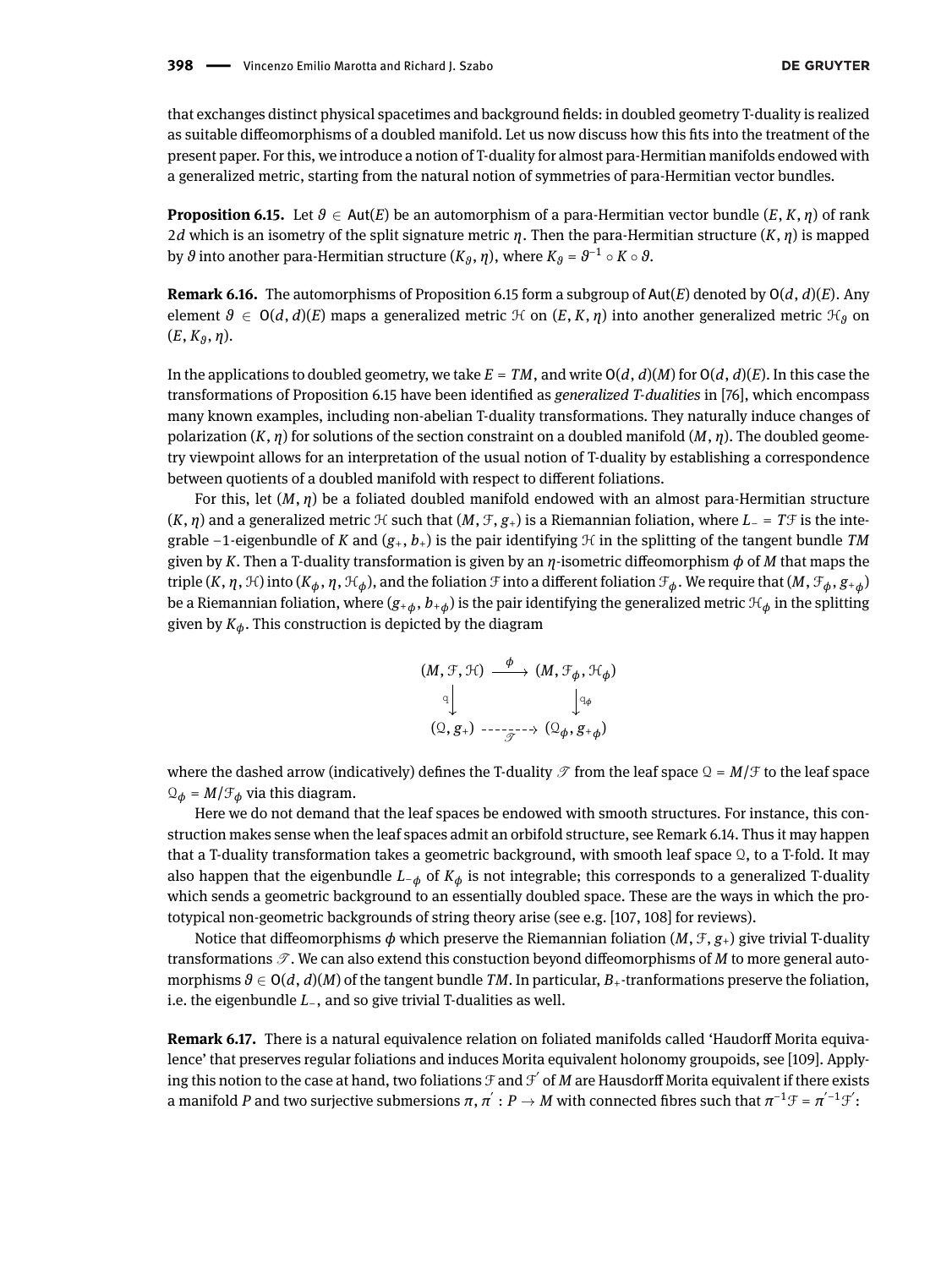

Then the leaf spaces  $\mathcal{Q} = M/\mathcal{F}$  and  $\mathcal{Q}' = M/\mathcal{F}'$  are homeomorphic, and the transverse geometry at corresponding leaves is the same.

The construction above is equivalent to saying that a T-duality transformation is given by two Hausdorff Morita equivalent Riemannian foliations where the equivalence classes are induced by restricting to *η*-isometric diffeomorphisms. It might be argued that diffeomorphisms which preserve a Riemannian foliation form a subclass of the class of Hausdorff Morita equivalent foliations. Thus a chain of T-duality transformations might be given by different Hausdorff Morita equivalent subclasses of Riemannian foliations inside a Hausdorff Morita equivalence class of foliations for the doubled manifold (*M*, *η*). Then different Hausdorff Morita equivalence classes correspond to different T-duality chains.

**Acknowledgments:** We thank Thomas Strobl and Marco Zambon for helpful discussions. R.J.S. thanks the organisors Vicente Cortés, Liana David and Carlos Shahbazi for the invitation to deliver a talk in the Workshop "Generalized Geometry and Applications" at Universität Hamburg in March 2020, and to contribute to this special issue. The work of V.E.M. is funded by the STFC Doctoral Training Partnership Award ST/R504774/1. The work of R.J.S. was supported by the STFC Consolidated Grant ST/P000363/1.

**Conflict of Interest Statement:** The authors state no conflict of interest.

# **References**

- <span id="page-46-0"></span>[1] C. M. Hull, "A geometry for non-geometric string backgrounds," *JHEP*, vol. 10, p. 065, 2005. arXiv:hep-th/0406102.
- <span id="page-46-1"></span>[2] D. M. Belov, C. M. Hull, and R. Minasian, "T-duality, gerbes and loop spaces," 2007. arXiv:0710.5151 [hep-th].
- <span id="page-46-2"></span>[3] D. Svoboda, *Born Geometry*. PhD thesis, University of Waterloo, 2020.
- <span id="page-46-3"></span>[4] P. Bouwknegt, J. Evslin, and V. Mathai, "T-duality: Topology change from *H*-flux," *Commun. Math. Phys.*, vol. 249, pp. 383– 415, 2004. arXiv:hep-th/0306062.
- <span id="page-46-4"></span>[5] G. R. Cavalcanti and M. Gualtieri, "Generalized complex geometry and T-duality," *CRM Proc. Lect. Notes*, vol. 50, pp. 341– 366, 2010. arXiv:1106.1747 [math.DG].
- <span id="page-46-5"></span>[6] C. M. Hull and R. A. Reid-Edwards, "Gauge symmetry, T-duality and doubled geometry," *JHEP*, vol. 08, p. 043, 2008. arXiv:0711.4818 [hep-th].
- <span id="page-46-6"></span>[7] P. Aschieri and R. J. Szabo, "Topological T-Duality for Twisted Tori," *SIGMA*, vol. 17, p. 012, 2021. arXiv:2006.10048 [hep-th].
- <span id="page-46-7"></span>[8] N. Hitchin, "Lectures on generalized geometry," Surv. Diff. Geom., vol. 16, pp. 79-124, 2011. arXiv:1008.0973 [math.DG].
- <span id="page-46-8"></span>[9] M. Gualtieri, *Generalized Complex Geometry*. PhD thesis, University of Oxford, 2003. arXiv:math.DG/0401221.
- <span id="page-46-9"></span>[10] M. Graña, R. Minasian, M. Petrini, and D. Waldram, "T-duality, generalized geometry and non-geometric backgrounds," *JHEP*, vol. 04, p. 075, 2009. arXiv:0807.4527 [hep-th].
- <span id="page-46-10"></span>[11] A. Coimbra, C. Strickland-Constable, and D. Waldram, "Supergravity as Generalised Geometry I: Type II Theories," *JHEP*, vol. 11, p. 091, 2011. arXiv:1107.1733 [hep-th].
- <span id="page-46-11"></span>[12] P. Ševera, "Letters to Alan Weinstein about Courant Algebroids," 1998-2000. arXiv:1707.00265 [math.DG].
- <span id="page-46-12"></span>[13] W. Siegel, "Two vierbein formalism for string inspired axionic gravity," *Phys. Rev. D*, vol. 47, pp. 5453–5459, 1993. arXiv:hep-th/9302036.
- <span id="page-46-13"></span>[14] W. Siegel, "Superspace duality in low-energy superstrings," *Phys. Rev. D*, vol. 48, pp. 2826–2837, 1993. arXiv:hep-th/9305073.
- <span id="page-46-14"></span>[15] C. M. Hull and B. Zwiebach, "Double field theory," *JHEP*, vol. 09, p. 099, 2009. arXiv:0904.4664 [hep-th].
- <span id="page-46-15"></span>[16] I. Vaisman, "On the geometry of double field theory," *J. Math. Phys.*, vol. 53, p. 033509, 2012. arXiv:1203.0836 [math.DG].
- <span id="page-46-16"></span>[17] A. Chatzistavrakidis, L. Jonke, F. S. Khoo, and R. J. Szabo, "Double Field Theory and Membrane Sigma-Models," *JHEP*, vol. 07, p. 015, 2018. arXiv:1802.07003 [hep-th].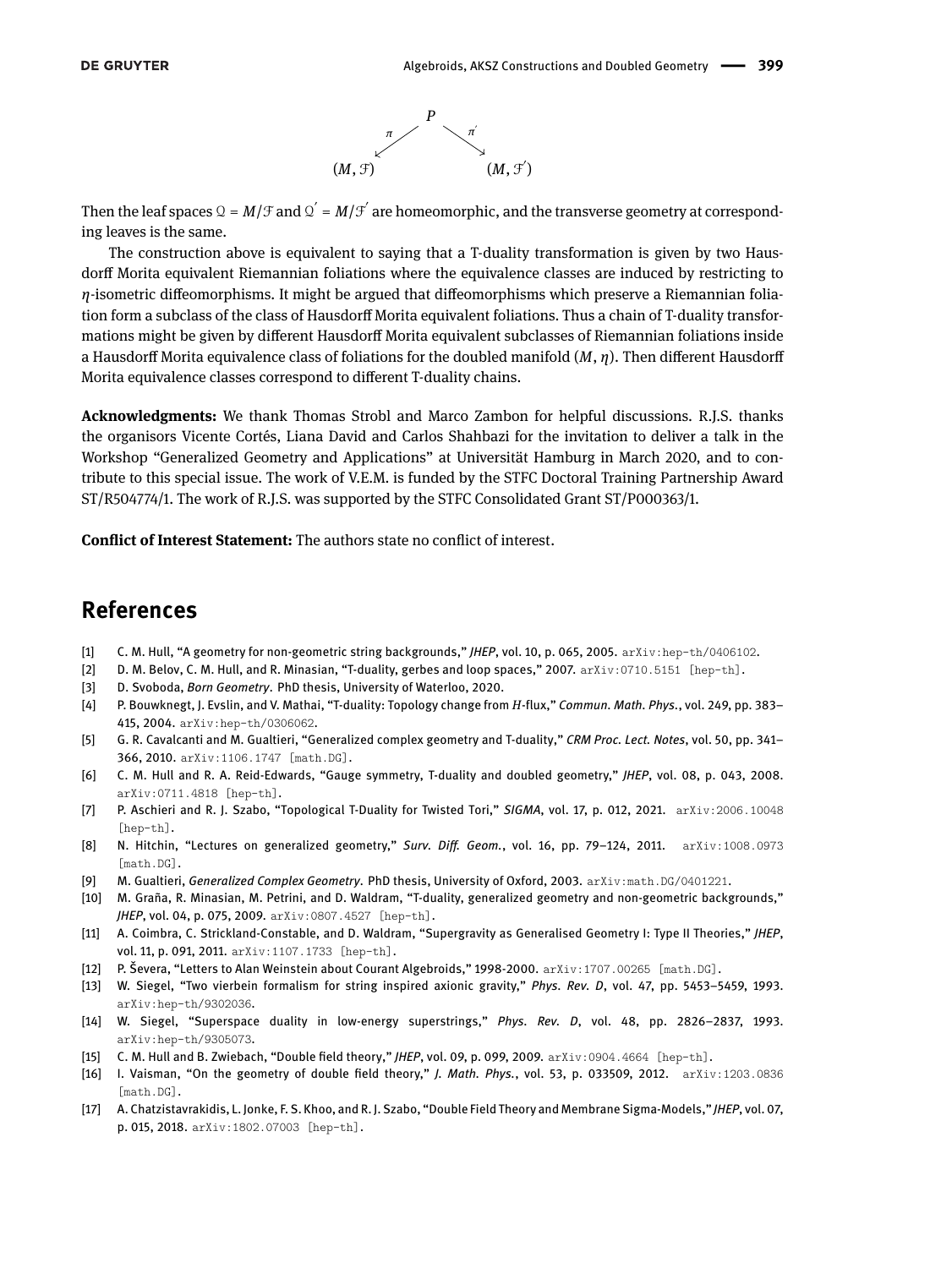- <span id="page-47-0"></span>[18] O. Hohm, C. M. Hull, and B. Zwiebach, "Background independent action for double field theory," *JHEP*, vol. 07, p. 016, 2010. arXiv:1003.5027 [hep-th].
- <span id="page-47-1"></span>[19] O. Hohm, C. M. Hull, and B. Zwiebach, "Generalized metric formulation of double field theory," *JHEP*, vol. 08, p. 008, 2010. arXiv:1006:4823 [hep-th].
- <span id="page-47-2"></span>[20] L. Freidel, R. G. Leigh, and D. Minic, "Born reciprocity in string theory and the nature of spacetime," *Physics Letters B*, vol. 730, pp. 302–306, 2014. arXiv:1307.7080 [hep-th].
- <span id="page-47-3"></span>[21] D. Svoboda, "Algebroid structures on para-Hermitian manifolds," *J. Math. Phys.*, vol. 59, p. 122302, 2018. arXiv:1802.08180 [math.DG].
- <span id="page-47-7"></span>[22] V. E. Marotta and R. J. Szabo, "Para-Hermitian Geometry, Dualities and Generalized Flux Backgrounds," *Fortschr. Phys.*, vol. 67, p. 1800093, 2018. arXiv:1810.03953 [hep-th].
- <span id="page-47-30"></span>[23] H. Mori, S. Sasaki, and K. Shiozawa, "Doubled Aspects of Vaisman Algebroid and Gauge Symmetry in Double Field Theory," *J. Math. Phys.*, vol. 61, p. 013505, 2020. arXiv:1901.04777 [hep-th].
- <span id="page-47-4"></span>[24] F. Hassler, D. Lüst, and F. J. Rudolph, "Para-Hermitian geometries for Poisson-Lie symmetric *σ*-models," *JHEP*, vol. 10, p. 160, 2019. arXiv:1905.03791 [hep-th].
- <span id="page-47-5"></span>[25] V. Cortés, C. Mayer, T. Mohaupt, and F. Saueressig, "Special Geometry of Euclidean Supersymmetry I: Vector Multiplets," *JHEP*, vol. 03, p. 028, 2004. arXiv:hep-th/0312001.
- <span id="page-47-6"></span>[26] V. Cortés and T. Mohaupt, "Special Geometry of Euclidean Supersymmetry III: The Local *r*-map, Instantons and Black Holes," *JHEP*, vol. 07, p. 066, 2009. arXiv:0905.2844 [hep-th].
- <span id="page-47-8"></span>[27] M. Abou-Zeid and C. M. Hull, "The geometry of sigma models with twisted supersymmetry,"*Nucl. Phys. B*, vol. 561, pp. 293– 315, 1999. arXiv:hep-th/9907046.
- [28] V. Stojevic, "Two-Dimensional Supersymmetric Sigma Models on Almost-Product Manifolds and Non-Geometry," *Class. Quant. Grav.*, vol. 27, p. 235005, 2010. arXiv:0906.2028 [hep-th].
- <span id="page-47-9"></span>[29] S. Hu, R. Moraru, and D. Svoboda, "Commuting Pairs, Generalized Para-Kähler Geometry and Born Geometry," 2019. arXiv:1909.04646 [hep-th].
- <span id="page-47-10"></span>[30] A. Deser and C. Sämann, "Extended Riemannian Geometry I: Local Double Field Theory," *Ann. Henri Poincaré*, vol. 19, 2018. arXiv:1611.02772 [hep-th].
- <span id="page-47-11"></span>[31] M. A. Heller, N. Ikeda, and S. Watamura, "Unified picture of non-geometric fluxes and T-duality in double field theory via graded symplectic manifolds," *JHEP*, vol. 02, p. 078, 2017. arXiv:1611.08346 [hep-th].
- <span id="page-47-12"></span>[32] J.-L. Loday, "Une version non commutative des algèbres de Lie: Les algèbres de Leibniz," *Recherche Coopèrative*, vol. 44, no. 25, pp. 127–151, 1993.
- <span id="page-47-13"></span>[33] M. Alexandrov, A. Schwarz, O. Zaboronsky, and M. Kontsevich, "The geometry of the master equation and topological quantum field theory," *Int. J. Mod. Phys. A*, vol. 12, pp. 1405-1429, 1997. arXiv:hep-th/9502010.
- <span id="page-47-14"></span>[34] I. A. Batalin and G. A. Vilkovisky, "Gauge Algebra and Quantization," *Phys. Lett. B*, vol. 102, pp. 27–31, 1981.
- <span id="page-47-15"></span>[35] N. Ikeda, "Lectures on AKSZ Sigma Models for Physicists," in *Workshop on Strings, Membranes and Topological Field* **Theory, pp. 79–169, World Scientific Publishing Company, 2012.** arXiv: 1204.3714 [hep-th].
- <span id="page-47-16"></span>[36] P. Ševera, "Some title containing the words 'homotopy' and 'symplectic', e.g. this one," *Travaux Math.*, vol. 16, pp. 121–137, 2005. arXiv:math.SG/0105080.
- <span id="page-47-17"></span>[37] D. Roytenberg, "On the structure of graded symplectic supermanifolds and Courant algebroids," *Contemp. Math.*, vol. 315, pp. 169–186, 2002. arXiv:math.SG/0203110.
- <span id="page-47-18"></span>[38] A. Kotov and T. Strobl, "Generalizing Geometry: Algebroids and Sigma Models," *IRMA Lect. Math. Theor. Phys.*, vol. 16, p. 209, 2010. arXiv:1004.0632 [hep-th].
- <span id="page-47-19"></span>[39] N. Ikeda and K. Uchino, "QP-Structures of Degree 3 and 4D Topological Field Theory," *Commun. Math. Phys.*, vol. 303, pp. 317–330, 2011. arXiv:1004.0601 [hep-th].
- <span id="page-47-20"></span>[40] M. Grützmann, "*H*-twisted Lie algebroids," *J. Geom. Phys.*, vol. 61, pp. 476–484, 2011. arXiv:1101.0993 [math.DG].
- <span id="page-47-21"></span>[41] Z. Kökényesi, A. Sinkovics, and R. J. Szabo, "AKSZ Constructions for Topological Membranes on *G*2-Manifolds," *Fortsch. Phys.*, vol. 66, p. 1800018, 2018. arXiv:1802.04581 [hep-th].
- <span id="page-47-22"></span>[42] A. Chatzistavrakidis, L. Jonke, D. Lüst, and R. J. Szabo, "Fluxes in Exceptional Field Theory and Threebrane Sigma-Models," *JHEP*, vol. 05, p. 055, 2019. arXiv:1901.07775 [hep-th].
- <span id="page-47-23"></span>[43] A. S. Arvanitakis, "Brane Wess-Zumino terms from AKSZ and exceptional generalised geometry as an *L*∞-algebroid," *Adv. Theor. Math. Phys.*, vol. 23, pp. 1159–1213, 2019. arXiv:1804.07303 [hep-th].
- <span id="page-47-24"></span>[44] R. E. Grady and O. Gwilliam, "One-dimensional Chern-Simons theory and the *<sup>A</sup>*b-genus," *Algebr. Geom. Topol.*, vol. 14, pp. 2299–2377, 2011. arXiv:1110.3533 [math.QA].
- <span id="page-47-25"></span>[45] R. E. Grady, Q. Li, and S. Li, "Batalin-Vilkovisky quantization and the algebraic index," *Adv. Math.*, vol. 317, pp. 575–639, 2017. arXiv:1507.01812 [math.QA].
- <span id="page-47-26"></span>[46] K. C. H. Mackenzie, *General Theory of Lie Groupoids and Lie Algebroids*. Cambridge University Press, 2005.
- <span id="page-47-27"></span>[47] A. Vaintrob, "Lie algebroids and homological vector fields," *Russ. Math. Surv.*, vol. 52, pp. 428–429, 1997.
- <span id="page-47-28"></span>[48] N. Ikeda, "Two-dimensional gravity and nonlinear gauge theory," *Ann. Phys.*, vol. 235, pp. 435–464, 1994. arXiv:hep-th/9312059.
- <span id="page-47-29"></span>[49] P. Schaller and T. Strobl, "Poisson structure induced (topological) field theories," Mod. Phys. Lett. A, vol. 9, pp. 3129-3136, 1994. arXiv:hep-th/9405110.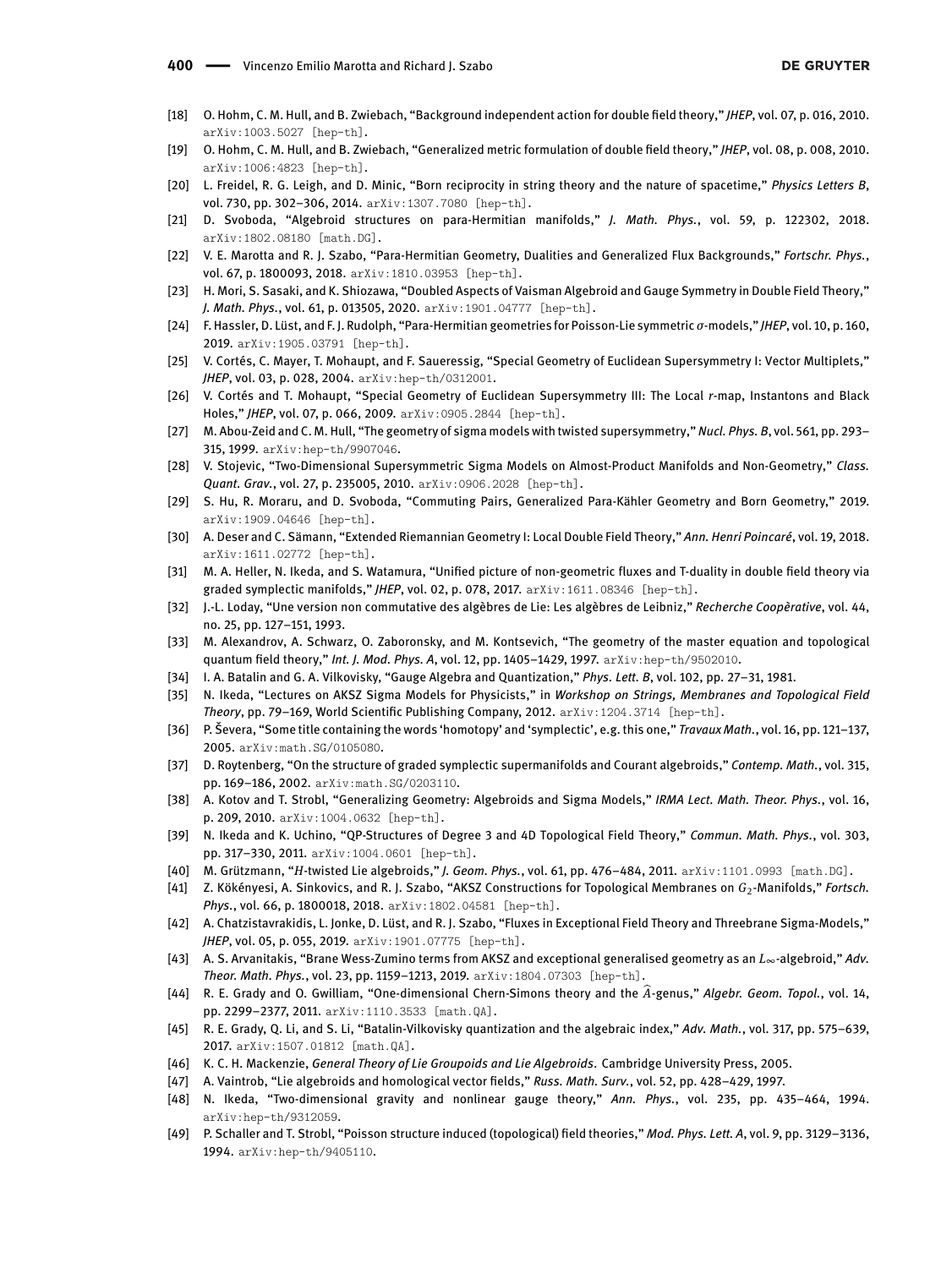- <span id="page-48-0"></span>[50] A. S. Cattaneo and G. Felder, "On the AKSZ formulation of the Poisson sigma model," *Lett. Math. Phys.*, vol. 56, pp. 163–179, 2001. arXiv:math.QA/0102108.
- <span id="page-48-1"></span>[51] M. Kontsevich, "Deformation quantization of Poisson manifolds," *Lett. Math. Phys.*, vol. 66, pp. 157–216, 2003. arXiv:q-alg/9709040.
- <span id="page-48-2"></span>[52] A. S. Cattaneo and G. Felder, "A path integral approach to the Kontsevich quantization formula," *Commun. Math. Phys.*, vol. 212, pp. 591–611, 2000. arXiv:math.QA/9902090.
- <span id="page-48-3"></span>[53] T. J. Courant, "Dirac Manifolds," *Trans. Amer. Math. Soc.*, vol. 319, pp. 631–661, 1990.
- [54] Z.-J. Liu, A. Weinstein, and P. Xu, "Manin triples for Lie bialgebroids," *J. Diff. Geom.*, vol. 45, pp. 547-574, 1997. arXiv:dg-ga/9508013.
- <span id="page-48-4"></span>[55] K. Uchino, "Remarks on the definition of a Courant algebroid," Lett. Math. Phys., vol. 60, pp. 171-175, 2002. arXiv:math.DG/0204010.
- <span id="page-48-5"></span>[56] D. Roytenberg, *Courant algebroids, derived brackets and even symplectic supermanifolds*. PhD thesis, University of California at Berkeley, 1999. arXiv:math.DG/9910078.
- <span id="page-48-6"></span>[57] N. Ikeda, "Chern-Simons gauge theory coupled with BF theory," *Int. J. Mod. Phys. A*, vol. 18, pp. 2689–2702, 2003. arXiv:hep-th/0203043.
- [58] C. Hofman and J.-S. Park, "Topological open membranes," 2002. arXiv:hep-th/0209148.
- [59] C. Hofman and J.-S. Park, "BV quantization of topological open membranes," *Commun. Math. Phys.*, vol. 249, pp. 249–271, 2004. arXiv:hep-th/0209214.
- <span id="page-48-7"></span>[60] D. Roytenberg, "AKSZ-BV Formalism and Courant Algebroid-induced Topological Field Theories," *Lett. Math. Phys.*, vol. 79, pp. 143–159, 2007. arXiv:hep-th/0608150.
- <span id="page-48-8"></span>[61] T. Lada and M. Markl, "Strongly homotopy Lie algebras," *Commun. Alg.*, vol. 23, pp. 2147–2161, 1995. arXiv:hep-th/9406095.
- <span id="page-48-9"></span>[62] T. Voronov, "Higher derived brackets and homotopy algebras," *J. Pure Appl. Alg.*, vol. 202, pp. 133–153, 2005. arXiv:math.QA/0304038.
- <span id="page-48-10"></span>[63] P. Ritter and C. Saemann, "Automorphisms of Strong Homotopy Lie Algebras of Local Observables," 2015. arXiv:1507.00972 [hep-th].
- <span id="page-48-11"></span>[64] D. Roytenberg and A. Weinstein, "Courant Algebroids and Strongly Homotopy Lie Algebras," *Lett. Math. Phys.*, vol. 46, pp. 81–93, 1998. arXiv:math.QA/9802118.
- <span id="page-48-12"></span>[65] C. J. Grewcoe and L. Jonke, "Courant Sigma Model and *L*∞-Algebras," *Fortsch. Phys.*, vol. 68, p. 2000021, 2020. arXiv:2001.11745 [hep-th].
- <span id="page-48-13"></span>[66] I. Vaisman, "Transitive Courant algebroids," *Int. J. Math. Sci.*, vol. 2005, pp. 1737–1758, 2005.
- [67] M. Hansen and T. Strobl, "First Class Constrained Systems and Twisting of Courant Algebroids by a Closed 4-Form," in *Fundamental Interactions: A Memorial Volume for Wolfgang Kummer*, pp. 115–144, World Scientific Publishing Company, 2010. arXiv:0904.0711 [hep-th].
- <span id="page-48-14"></span>[68] Z. Liu, Y. Sheng, and X. Xu, "The Pontryagin Class for Pre-Courant Algebroids," *J. Geom. Phys.*, vol. 104, pp. 148–162, 2016. arXiv:1205.5898 [math-ph].
- <span id="page-48-15"></span>[69] F. del Carpio-Marek, *Geometric Structures on Degree 2 Manifolds*. PhD thesis, IMPA, 2015.
- <span id="page-48-16"></span>[70] M. Jotz Lean, "The geometrization of N-manifolds of degree 2," *J. Geom. Phys.*, vol. 133, pp. 113–140, 2018. arXiv:1707.06798 [math.DG].
- <span id="page-48-17"></span>[71] A. J. Bruce and J. Grabowski, "Pre-Courant algebroids," *J. Geom. Phys.*, vol. 142, pp. 254–273, 2019. arXiv:1608.01585 [math-ph].
- <span id="page-48-18"></span>[72] U. Carow-Watamura, K. Miura, S. Watamura, and T. Yano, "Metric algebroid and Dirac generating operator in double field theory," *JHEP*, vol. 10, p. 192, 2020. arXiv:2005.04658 [hep-th].
- <span id="page-48-19"></span>[73] I. Vaisman, "Towards a double field theory on para-Hermitian manifolds," *J. Math. Phys.*, vol. 54, p. 123507, 2013. arXiv:1209.0152 [math.DG].
- <span id="page-48-20"></span>[74] L. Freidel, F. J. Rudolph, and D. Svoboda, "Generalized kinematics for double field theory," *JHEP*, vol. 11, p. 175, 2017. arXiv:1706.07089 [hep-th].
- <span id="page-48-24"></span>[75] L. Freidel, F. J. Rudolph, and D. Svoboda, "A Unique Connection for Born Geometry," *Commun. Math. Phys.*, pp. 119–150, 2019. arXiv:1806.05992 [hep-th].
- <span id="page-48-22"></span>[76] V. E. Marotta and R. J. Szabo, "Born sigma-models for para-Hermitian manifolds and generalized T-duality," *Rev. Math. Phys.*, vol. 33, p. 2150031, 2021. arXiv:1910.09997 [hep-th].
- <span id="page-48-21"></span>[77] H. Mori and S. Sasaki, "More on Doubled Aspects of Algebroids in Double Field Theory," *J. Math. Phys.*, vol. 61, p. 123504, 2020. arXiv:2008.00402 [math-ph].
- <span id="page-48-23"></span>[78] B. Jurčo and J. Vysoký, "Courant Algebroid Connections and String Effective Actions," in *Workshop on Strings, Membranes* and Topological Field Theory, pp. 211-265, World Scientific Publishing Company, 2016. arXiv:1612.01540 [math-ph].
- <span id="page-48-25"></span>[79] Z. Kökényesi, A. Sinkovics, and R. J. Szabo, "Double Field Theory for the A/B-Models and Topological S-Duality in Generalized Geometry," *Fortsch. Phys.*, vol. 66, p. 1800069, 2018. arXiv:1805.11485 [hep-th].
- <span id="page-48-26"></span>[80] A. Chatzistavrakidis, L. Jonke, F. S. Khoo, and R. J. Szabo, "The Algebroid Structure of Double Field Theory," *Proc. Sci.*, vol. 347, p. 132, 2019. arXiv:1903.01765 [hep-th].